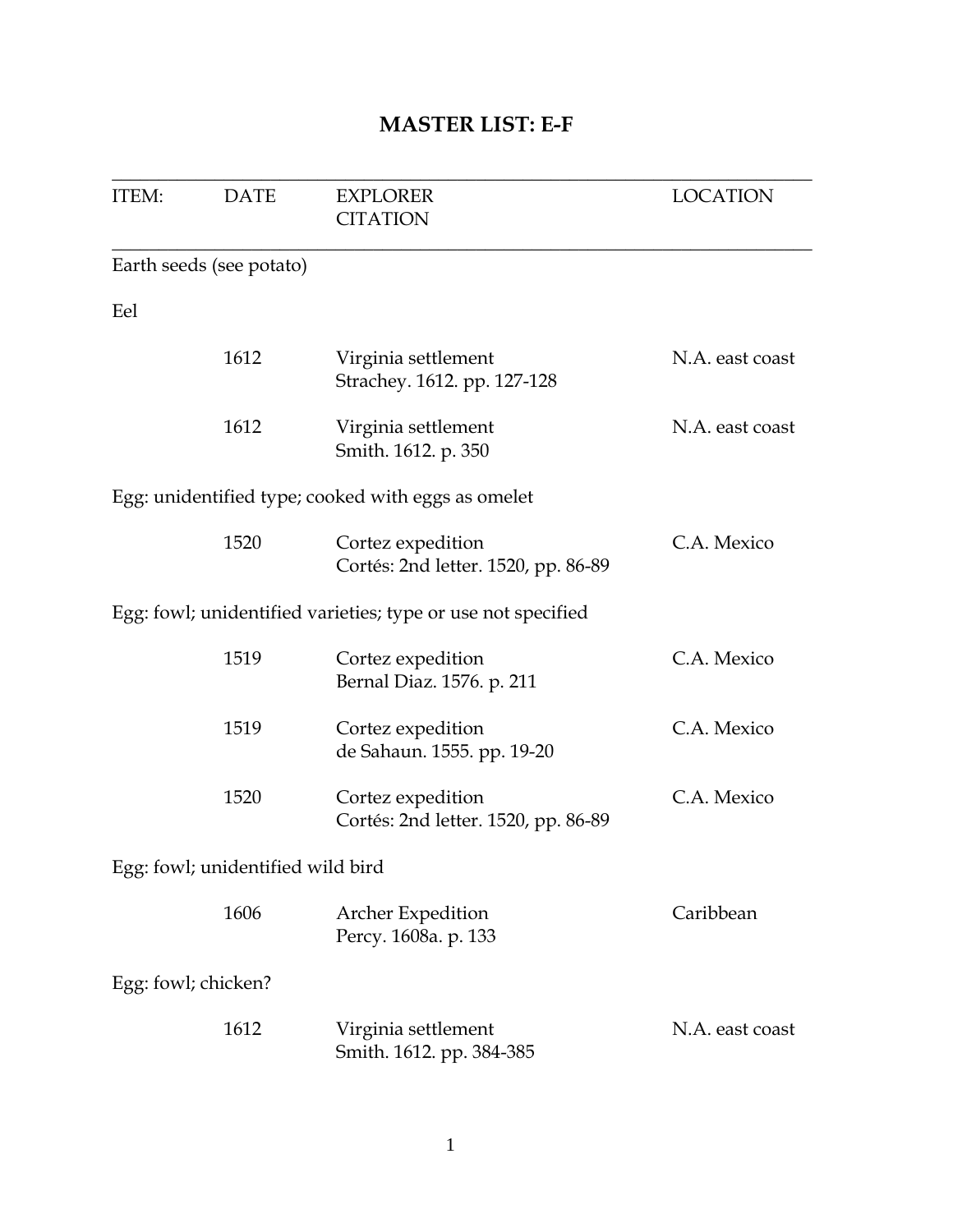Egg: fowl; goose

|                                  | 1520                                        | Cortez expedition<br>Cortés: 2nd letter. 1520, pp. 86-89         | C.A. Mexico     |
|----------------------------------|---------------------------------------------|------------------------------------------------------------------|-----------------|
| Egg: fowl; great auk             |                                             |                                                                  |                 |
|                                  | 1605                                        | Waymouth Expedition<br>Rosier. 1605. pp. 262-264                 | N.A. northeast  |
| Egg: fowl; turkey                |                                             |                                                                  |                 |
|                                  | 1606                                        | Archer Expedition<br>Percy. 1608. pp. 137-138                    | N.A. east coast |
|                                  | 1612                                        | Virginia settlement<br>Strachey. 1612. pp. 82-83                 | N.A. east coast |
|                                  | Egg: reptile; turtle; habitat not specified |                                                                  |                 |
|                                  | 1585                                        | Virginia settlement<br>Hariot. 1588. p. 362                      | N.A. east coast |
| Egg: reptile; turtle; freshwater |                                             |                                                                  |                 |
|                                  | 1595                                        | Raleigh expedition<br>Raleigh. 1596. pp. 61-65                   | S.A. north-east |
|                                  | Eggplant: European introduction             |                                                                  |                 |
|                                  | mid 16th c.                                 | Early Spanish period<br>de la Vega. 1609-12.<br>9:29 pp. 601-602 | S.A. Peru       |
| Elk?                             |                                             |                                                                  |                 |
|                                  | 1585                                        | Virginia settlement<br>Hariot. 1588. p. 355                      | N.A. east coast |
| Elk                              |                                             |                                                                  |                 |
|                                  | 1606                                        | Hanham Expedition                                                | N.A. northeast  |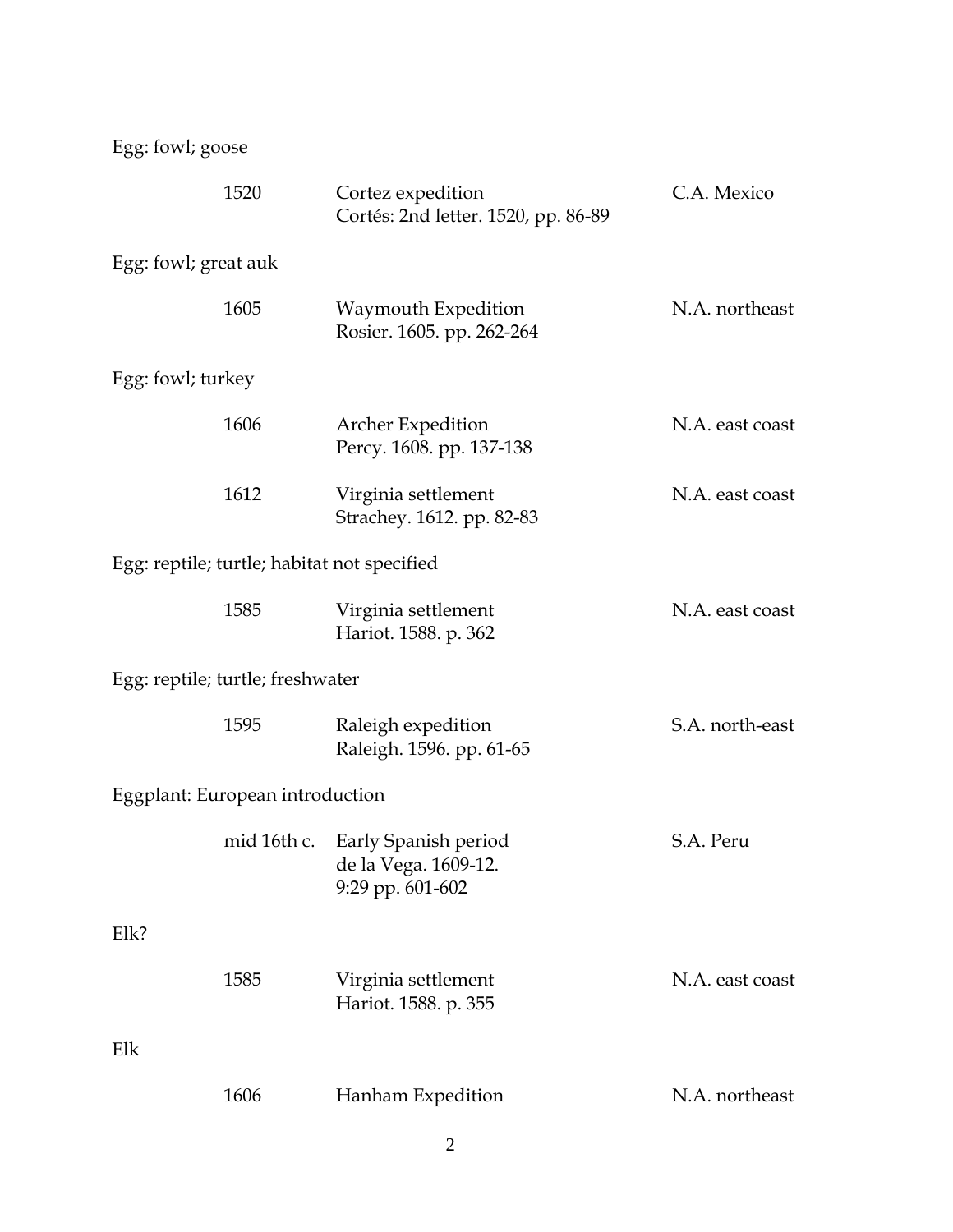# Purchas. 1614. pp. 347-348

#### Endiff (see endive)

#### Endive: European introduction

|      | mid 16th c. Early Spanish period<br>de la Vega. 1609-12.<br>$9:29$ pp. $601-602$ | S.A. Peru       |
|------|----------------------------------------------------------------------------------|-----------------|
| 1612 | Virginia settlement<br>Strachey. 1612. pp. 38-39                                 | N.A. east coast |

### Esquine (see sassafras)

#### Fallow deer

| 1502        | Columbus: 4th voyage<br>Columbus: 1503. p. 100                   | Caribbean       |
|-------------|------------------------------------------------------------------|-----------------|
| 1519        | Cortez expedition<br>Cortés. 1st letter. 1519. pp. 14-22         | C.A. Mexico     |
| 1526        | Cortez expedition<br>Cortés: 5th letter. 1526, p. 315            | C.A. Mexico     |
| mid 16th c. | Early Spanish period<br>de la Vega. 1609-12.<br>8:17 pp. 517-518 | S.A. Peru       |
| 1603        | Pringe Expedition<br>Pringe. 1603. pp. 225-226                   | N.A. northeast  |
| 1605        | Waymouth Expedition<br>Rosier. 1605. p. 294                      | N.A. northeast  |
| 1606        | Archer Expedition<br>Percy. 1608. p. 141                         | N.A. east coast |
| 1612        | Virginia settlement<br>Strachey. 1612. p. 124                    | N.A. east coast |

Fallow deer: milk reportedly used to make butter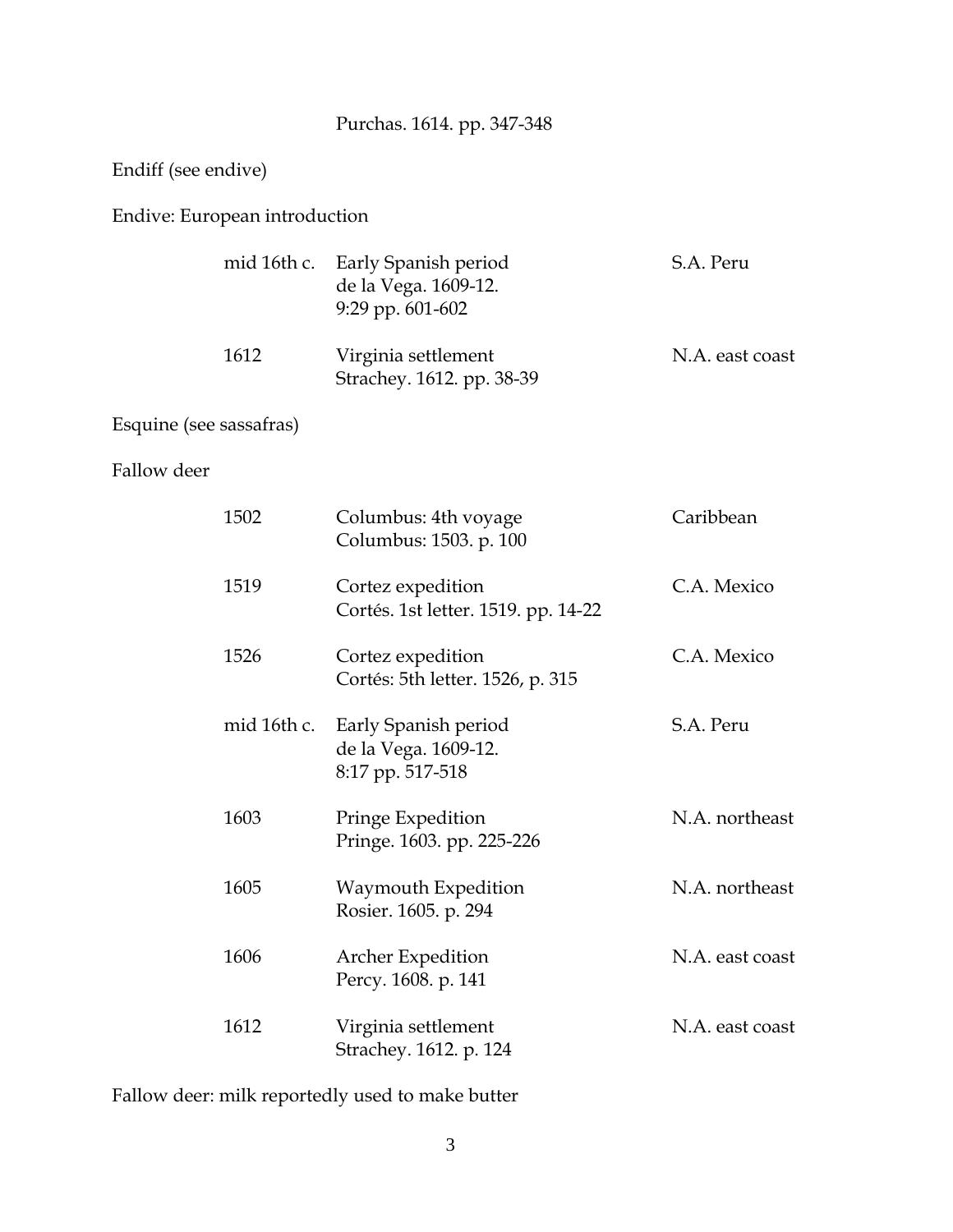|                           | 1605                                | Waymouth Expedition<br>Rosier. 1605. pp. 301-304           | N.A. northeast  |
|---------------------------|-------------------------------------|------------------------------------------------------------|-----------------|
|                           |                                     | Fallow deer: milk reportedly used to make cheese           |                 |
|                           | 1605                                | Waymouth Expedition<br>Rosier. 1605. pp. 301-304           | N.A. northeast  |
| Famine food: adobe brick  |                                     |                                                            |                 |
|                           | 1519                                | Cortez expedition<br>de Sahaun. 1555. p. 79                | C.A. Mexico     |
|                           | Famine food: bark; type unspecified |                                                            |                 |
|                           | 1522                                | Cortez expedition<br>Cortés: 3rd letter. 1522, p. 217      | C.A. Mexico     |
| Famine food: barn swallow |                                     |                                                            |                 |
|                           | 1519                                | Cortez expedition<br>de Sahaun. 1555. p. 79                | C.A. Mexico     |
| Famine food: buckskin     |                                     |                                                            |                 |
|                           | 1519                                | Cortez expedition<br>de Sahaun. 1555. p. 79                | C.A. Mexico     |
| Famine food: cowhide      |                                     |                                                            |                 |
|                           | 1524                                | F. Pizzaro: 1st expedition<br>Xeres. 1534. pp. 3-4         | C.A. Panama     |
| eaten by Europeans        |                                     | Famine food: dog's porridge; otherwise unspecified product |                 |
|                           | 1585-86                             | Virginia settlement<br>Lane. 1586. p. 272                  | N.A. east coast |
|                           |                                     | Famine food: frilled flower; type unspecified              |                 |
|                           | 1519                                | Cortez expedition                                          | C.A. Mexico     |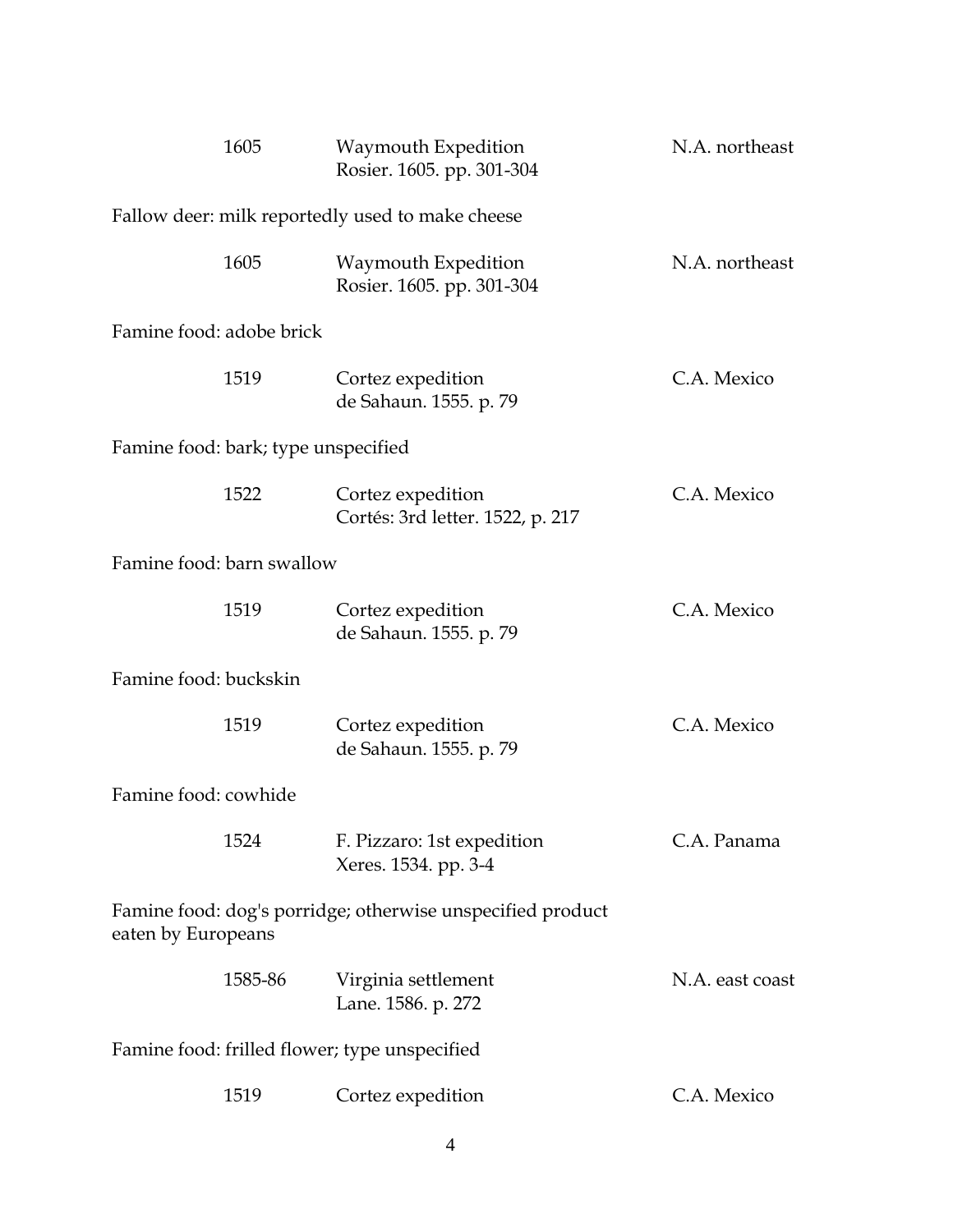de Sahaun. 1555. p. 79

Famine food: glue orchid

|                           | 1519                      | Cortez expedition<br>de Sahaun. 1555. p. 79                                  | C.A. Mexico |
|---------------------------|---------------------------|------------------------------------------------------------------------------|-------------|
|                           | Famine food: herb; sedum  |                                                                              |             |
|                           | 1519                      | Cortez expedition<br>de Sahaun. 1555. p. 79                                  | C.A. Mexico |
|                           | Famine food: herb; sunchu |                                                                              |             |
|                           |                           | mid 16th c. Early Spanish period<br>de la Vega. 1609-12.<br>8:15 pp. 511-512 | S.A. Peru   |
| Famine food: leather      |                           |                                                                              |             |
|                           | 1519                      | Cortez expedition<br>de Sahaun. 1555. p. 79                                  | C.A. Mexico |
|                           |                           | Famine food: lizard; type unspecified; probably iguana                       |             |
|                           | 1519                      | Cortez expedition<br>de Sahaun. 1555. p. 79                                  | C.A. Mexico |
| Famine food: maize; leaf  |                           |                                                                              |             |
|                           | 1519                      | Cortez expedition<br>de Sahaun. 1555. p. 79                                  | C.A. Mexico |
| Famine food: maize; stalk |                           |                                                                              |             |
|                           | 1539-42                   | DeSoto expedition<br>de Elvas. 1557. Vol. 1 pp. 34-37                        | Caribbean   |
| Famine food: saltgrass    |                           |                                                                              |             |
|                           | 1519                      | Cortez expedition                                                            | C.A. Mexico |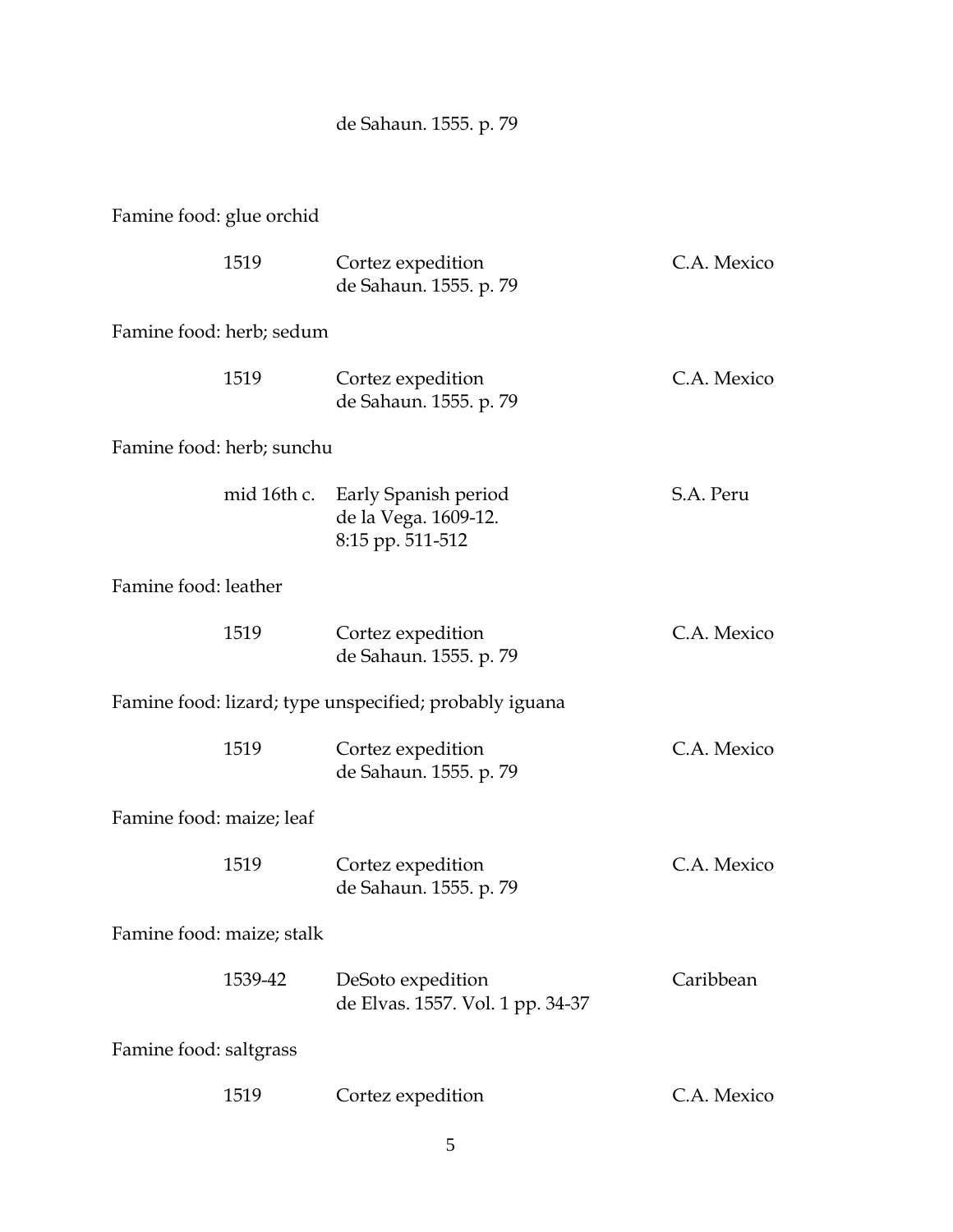de Sahaun. 1555. p. 79

#### Famine food: sassafras leaf

|                      | 1585-86                             | Virginia settlement<br>Lane. 1586. p. 272                        | N.A. east coast |
|----------------------|-------------------------------------|------------------------------------------------------------------|-----------------|
|                      |                                     | Famine food: seaweed; type unspecified                           |                 |
|                      | 1524                                | F. Pizzaro: 1st expedition<br>Xeres. 1534. pp. 3-4               | C.A. Panama     |
| Famine food: sedum   |                                     |                                                                  |                 |
|                      | 1519                                | Cortez expedition<br>de Sahaun. 1555. p. 79                      | C.A. Mexico     |
| Famine food: sunchu  |                                     |                                                                  |                 |
|                      | mid 16th c.                         | Early Spanish period<br>de la Vega. 1609-12.<br>8:15 pp. 511-512 | S.A. Peru       |
| Famine food: thistle |                                     |                                                                  |                 |
|                      | 1521                                | Cortez expedition<br>Bernal Diaz. 1576. p. 379                   | C.A. Mexico     |
|                      | Famine food: weed; type unspecified |                                                                  |                 |
|                      | 1522                                | Cortez expedition<br>Cortés: 3rd letter. 1522, p. 213            | C.A. Mexico     |
|                      | Famine food: wood; type unspecified |                                                                  |                 |
|                      | 1519                                | Cortez expedition<br>de Sahaun. 1555. p. 79                      | C.A. Mexico     |
|                      | 1522                                | Cortez expedition<br>Cortés: 3rd letter. 1522, p. 213            | C.A. Mexico     |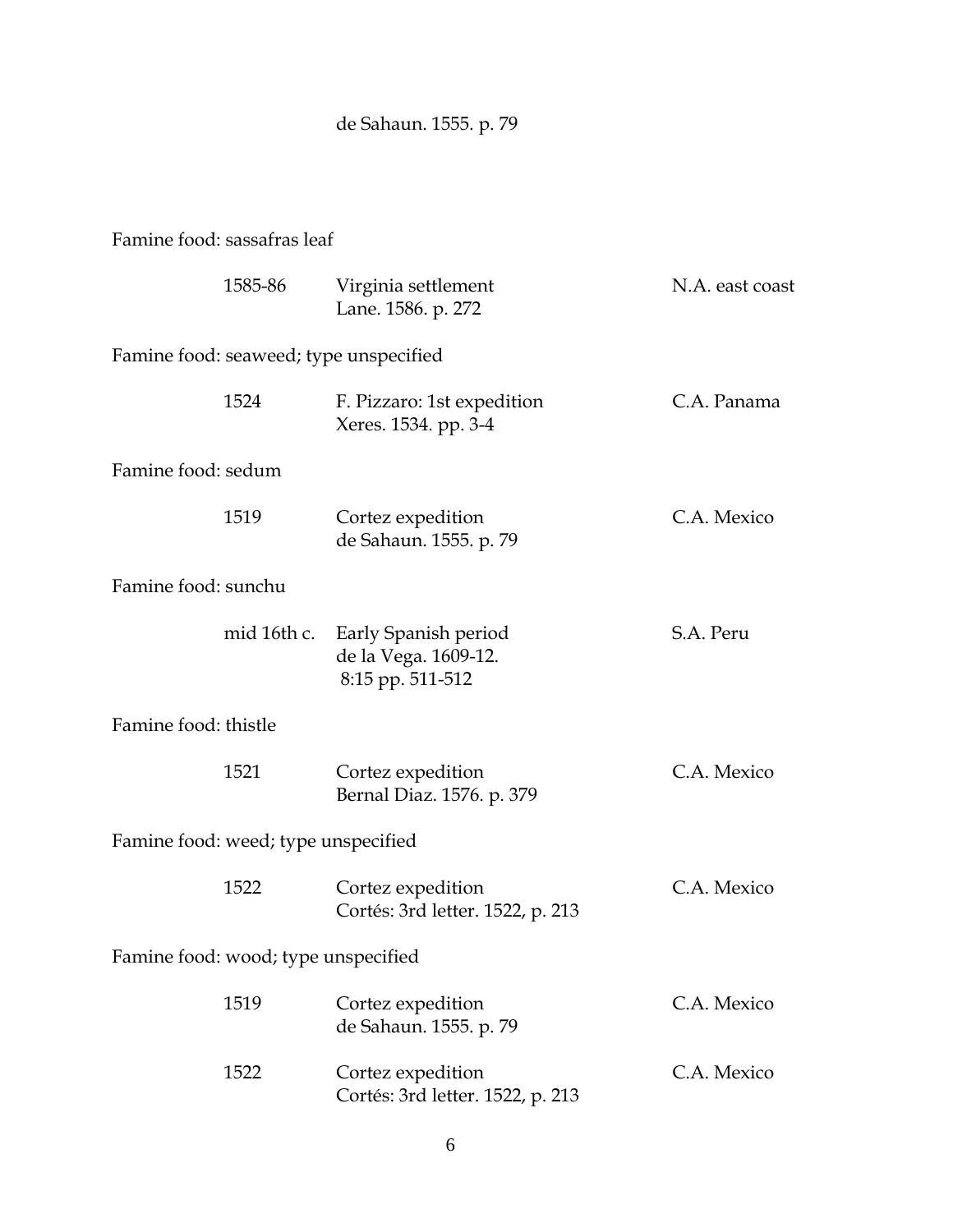Famine food: wood; colorin wood

|                     | 1519    | Cortez expedition<br>de Sahaun. 1555. p. 79                            | C.A. Mexico     |
|---------------------|---------|------------------------------------------------------------------------|-----------------|
|                     | 1522    | Cortez expedition<br>Cortés: 3rd letter. 1522, p. 213                  | C.A. Mexico     |
|                     |         | Fat-oil: edible; general descriptions; undifferentiated types          |                 |
|                     | 1586    | Florida settlement<br>de Laudonnière. 1586. p. 196                     | N.A. southeast  |
|                     | 1608    | Virginia settlement<br>Wingfield. 1608. pp. 214-217                    | N.A. east coast |
|                     | 1612    | Virginia settlement<br>Smith. 1612. pp. 384-385                        | N.A. east coast |
|                     |         | Fat-oil: edible; unidentified type; described as "sweet"               |                 |
|                     | 1585-86 | Drake expedition<br>Bigges. 1589. pp. 246-247                          | Caribbean       |
|                     |         | Fat-oil: edible; unidentified type; imported from Europe               |                 |
|                     | 1612    | Virginia settlement<br>Smith. 1612. p. 393                             | N.A. east coast |
| to Native Americans |         | Fat-oil: edible; unidentified type; imported from Europe; given        |                 |
|                     | 1612    | Virginia settlement<br>Smith. 1612. p. 393                             | N.A. east coast |
| Fat-oil: acorn      |         |                                                                        |                 |
|                     | 1539-42 | De Soto expedition<br>de Oviedo y Valdés. 1546.<br>Vol. 2, pp. 107-108 | N.A. southeast  |
|                     | 1585    | Virginia settlement                                                    | N.A. east coast |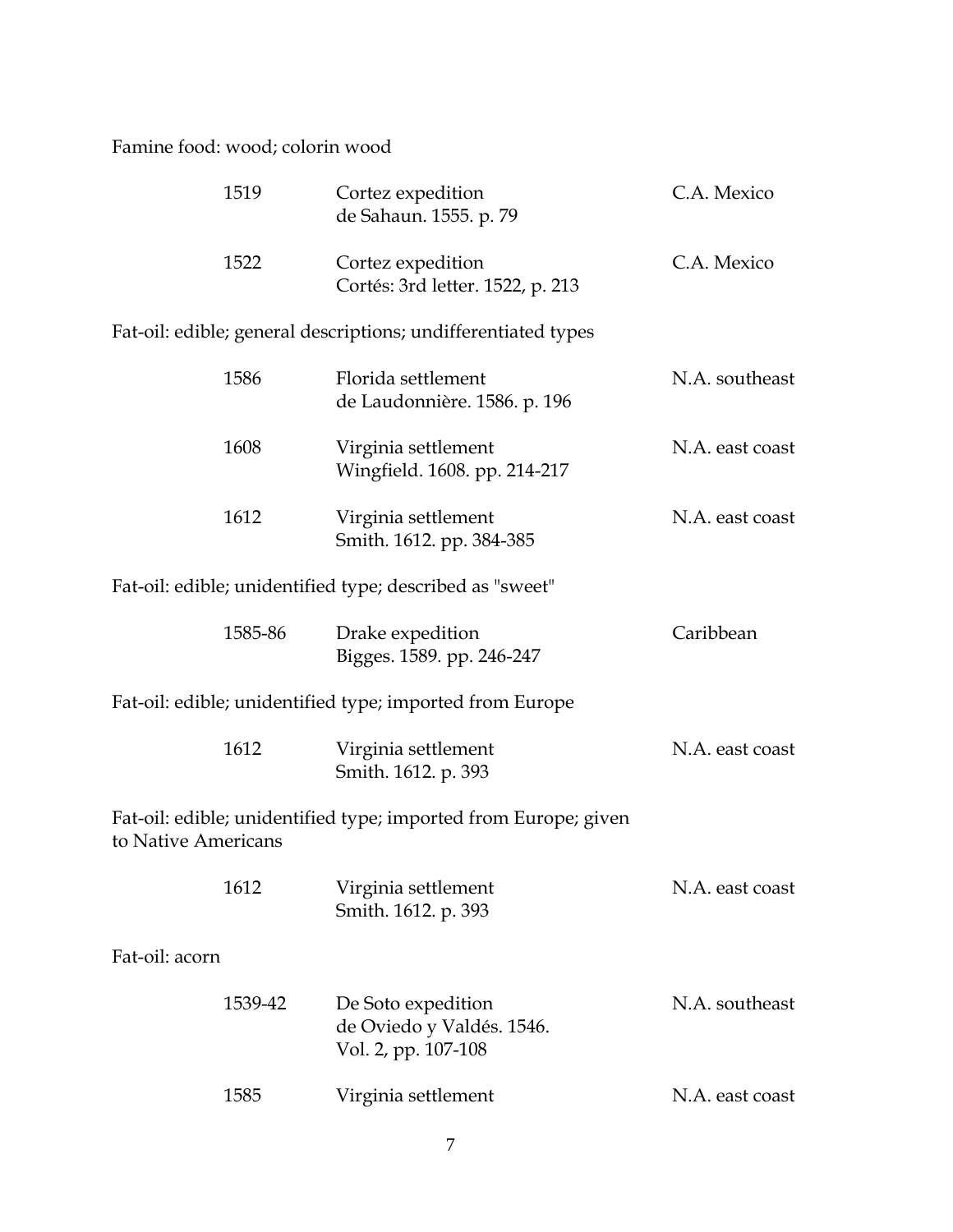Hariot. 1588. p. 330

| 1612 | Virginia settlement | N.A. east coast |
|------|---------------------|-----------------|
|      | Smith. 1612. p. 345 |                 |

#### Fat-oil: bear

| 1539-42 | DeSoto expedition<br>Fidalgo de Elvas. 1557.<br>Vol. 1, pp. 69-74 | N.A. southeast  |
|---------|-------------------------------------------------------------------|-----------------|
| 1585    | Virginia settlement<br>Hariot. 1588. p. 330                       | N.A. east coast |

Fat-oil: buffalo; described as "eaten raw"

| 1540-42 | Coronado expedition<br>de Castañada. 1596.<br>Part 2, pp. 59-60              | N.A. southwest |
|---------|------------------------------------------------------------------------------|----------------|
| 1540-42 | Coronado expedition<br>Translado de las Nuevas.<br>16th century? pp. 103-104 | N.A. southwest |

Fat-oil: butter; American; prepared by Native Americans from fallow deer milk

| 1605 | Waymouth Expedition       | N.A. northeast |
|------|---------------------------|----------------|
|      | Rosier. 1605. pp. 301-304 |                |

Fat-oil: butter; American; prepared by Native Americans from reindeer milk

| 1605 | Waymouth Expedition       | N.A. northeast |
|------|---------------------------|----------------|
|      | Rosier. 1605. pp. 301-304 |                |

Fat-oil: butter; American; prepared by Spanish from cow's? milk

| 1550 | Early Spanish period   | S.A. Peru |
|------|------------------------|-----------|
|      | de la Vega. $1609-12.$ |           |
|      | $9:17$ pp. 582-584     |           |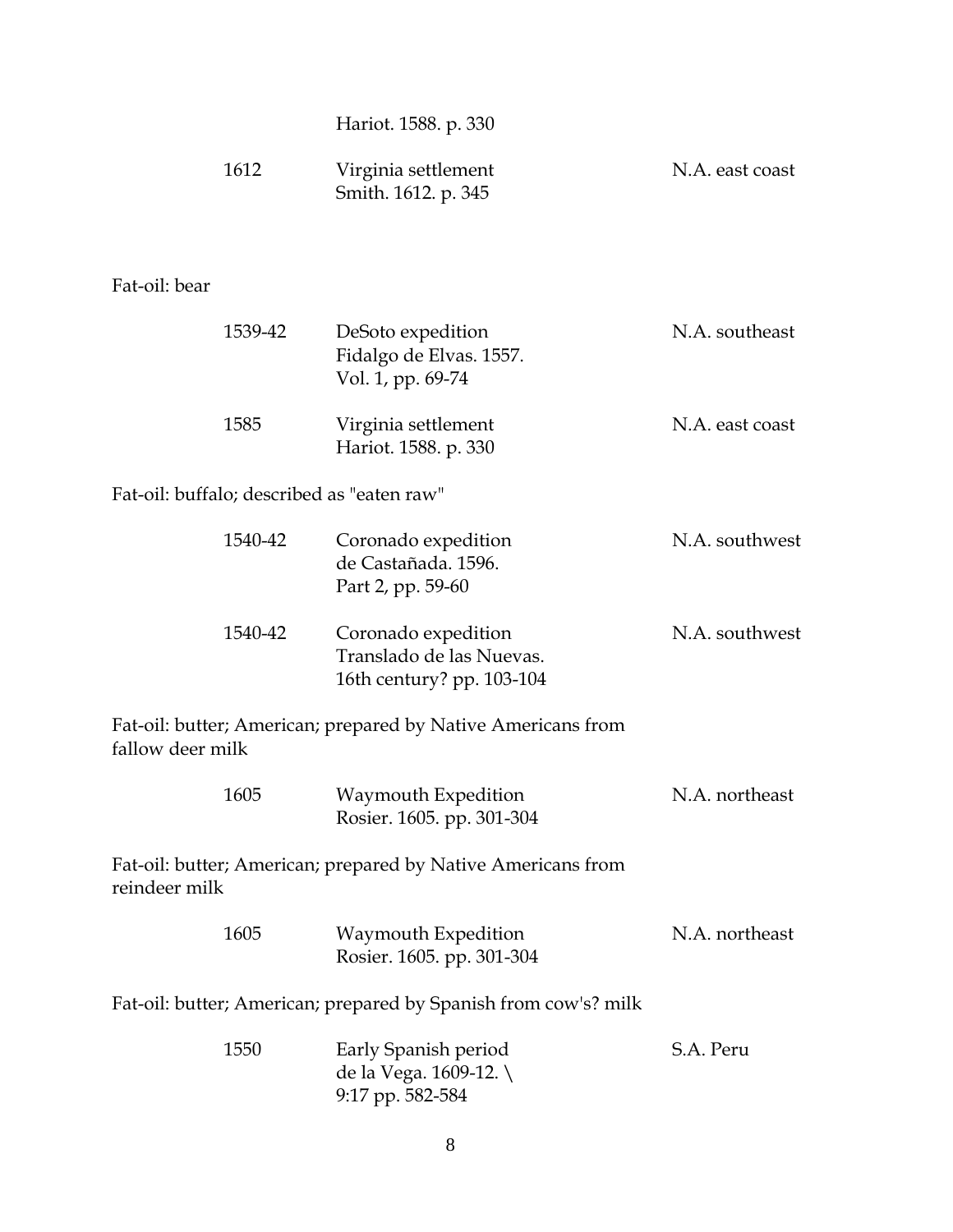| Fat-oil: butter; European; imported |  |  |
|-------------------------------------|--|--|
|                                     |  |  |

| 1612                                                                                             |             | Virginia settlement<br>Smith. 1612. p. 393                                   | N.A. east coast |
|--------------------------------------------------------------------------------------------------|-------------|------------------------------------------------------------------------------|-----------------|
| Fat-oil: cacao leaf                                                                              |             |                                                                              |                 |
|                                                                                                  | 1599-1602   | Champlain voyage<br>Champlain. 1603. p. 28                                   | C.A. Mexico     |
| Fat-oil: codfish                                                                                 |             |                                                                              |                 |
|                                                                                                  | 1592-93     | New England Settlements.<br>Hayes. 1592-93. pp. 170-172.                     | N.A. northeast  |
| Fat-oil: fish; type unidentified                                                                 |             |                                                                              |                 |
|                                                                                                  | mid 16th c. | Early Spanish period<br>de la Vega. 1609-12.<br>8:22 pp. 529-530             | S.A. Peru       |
| Fat-oil: lard; bear                                                                              |             |                                                                              |                 |
|                                                                                                  | 1539-42     | DeSoto expedition<br>Fidalgo de Elvas. 1557.<br>Vol. 1, pp. 69-74            | N.A. southeast  |
| 1585                                                                                             |             | Virginia settlement<br>Hariot. 1588. p. 330                                  | N.A. east coast |
| Fat-oil: lard; pig                                                                               |             |                                                                              |                 |
|                                                                                                  |             | mid 16th c. Early Spanish period<br>de la Vega. 1609-12.<br>9:19 pp. 585-586 | S.A. Peru       |
| Fat-oil: lard; pig; substituted by Spanish Christians for olive oil<br>on Friday and during Lent |             |                                                                              |                 |
|                                                                                                  |             | mid 16th c. Early Spanish period                                             | S.A. Peru       |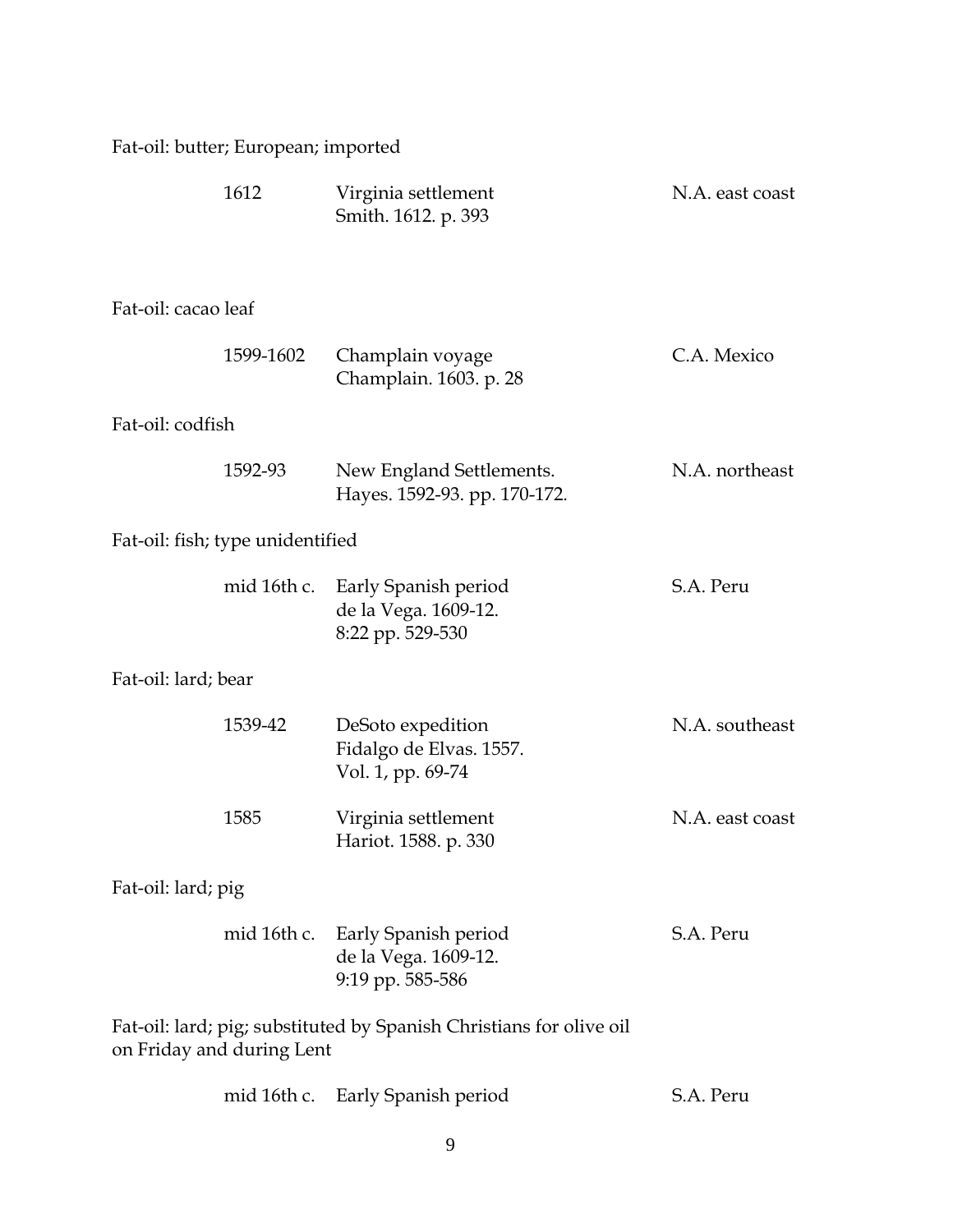|                                      |             | de la Vega. 1609-12.<br>9:19 pp. 585-586                       |                 |
|--------------------------------------|-------------|----------------------------------------------------------------|-----------------|
| Fat-oil: peanut                      | mid 16th c. | Early Spanish period<br>de la Vega. 1609-12.<br>8:10 p. 501    | S.A. Peru       |
| Fat-oil: rape seed                   |             |                                                                |                 |
|                                      | 1592-93     | New England Settlements.<br>Hayes. 1592-93. pp. 170-172.       | N.A. northeast  |
| Fat-oil: salad oil                   |             |                                                                |                 |
|                                      | 1608        | Virginia settlement<br>Wingfield. 1608. p. 228                 | N.A. east coast |
| Fat-oil: seal                        |             |                                                                |                 |
|                                      | 1592-93     | New England Settlements.<br>Hayes. 1592-93. pp. 170-172.       | N.A. northeast  |
| Fat-oil: suet; fallow deer           |             |                                                                |                 |
|                                      | 1608        | Virginia settlement<br>Smith. 1608. p. 188                     | N.A. east coast |
|                                      | 1612        | Virginia settlement<br>Strachey. 1612. p. 115                  | N.A. east coast |
|                                      | 1612        | Virginia settlement<br>Smith. 1612. pp. 346-347                | N.A. east coast |
| Fat-oil: tallow; source unidentified |             |                                                                |                 |
|                                      | mid 16th c. | Early Spanish period<br>de la Vega. 1609-12.<br>1:11 pp. 34-35 | S.A. Peru       |

Fat-oil: walnut (see also walnut milk)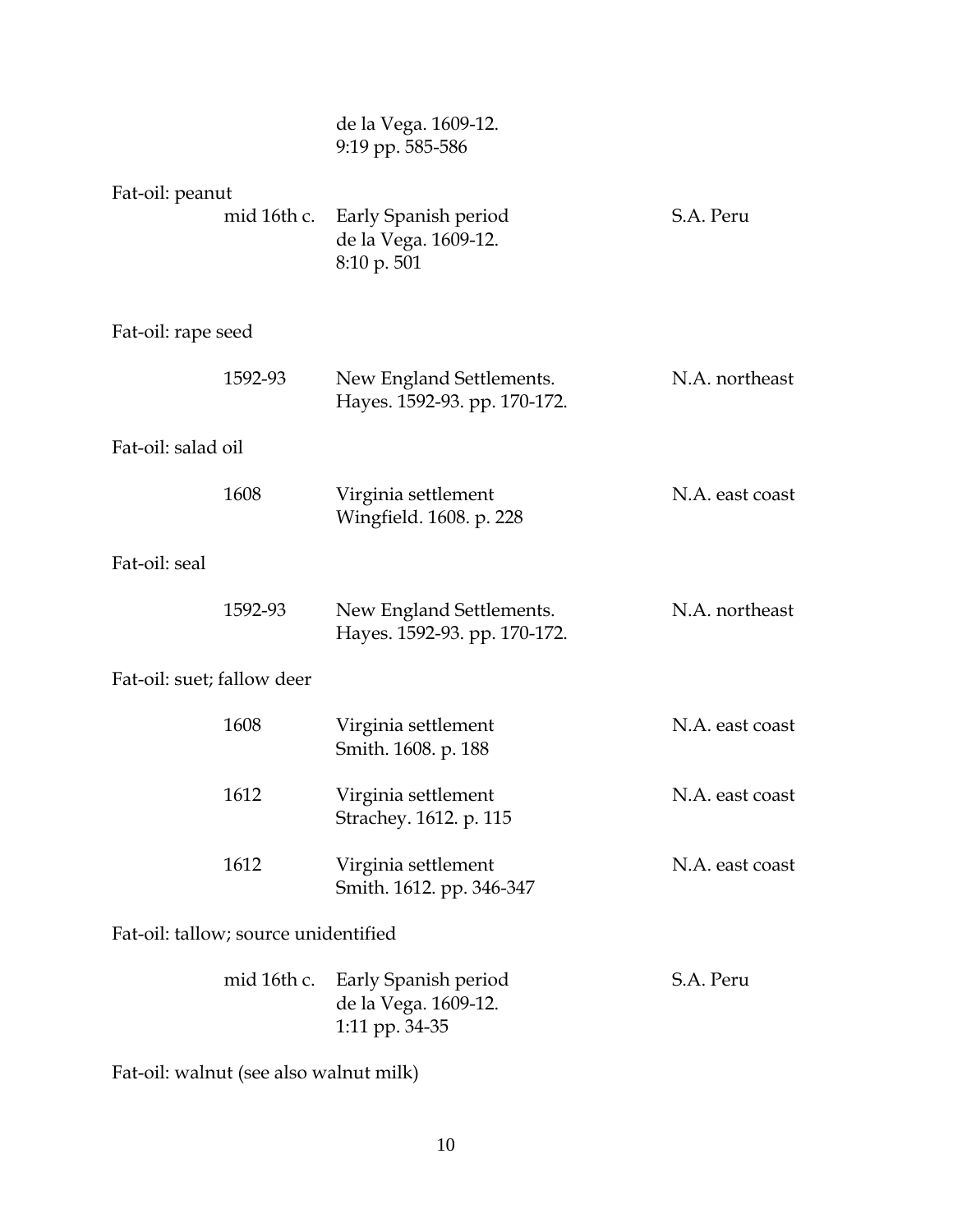| 1539-42                                | DeSoto expedition<br>Fidalgo de Elvas. 1557.<br>Vol. 1, pp. 69-74      | N.A. southeast  |  |
|----------------------------------------|------------------------------------------------------------------------|-----------------|--|
| 1539-42                                | DeSoto expedition<br>de Biedma. 1544.<br>Vol. 2, pp. 2-12; also 13-15  | N.A. southeast  |  |
| 1539-42                                | De Soto expedition<br>de Oviedo y Valdés. 1546.<br>Vol. 2, pp. 107-108 | N.A. southeast  |  |
| 1585                                   | Virginia settlement<br>Hariot. 1588. p. 351                            | N.A. east coast |  |
| 1612                                   | Virginia settlement<br>Strachey. 1612. p. 129                          | N.A. east coast |  |
| 1612                                   | Virginia settlement<br>Smith. 1612. pp. 346-347                        | N.A. east coast |  |
| Fat-oil: whale; undifferentiated       |                                                                        |                 |  |
| 1592-93                                | New England Settlements.<br>Hayes. 1592-93. pp. 170-172.               | N.A. northeast  |  |
| Fat-oil: whale; cooked with maize meal |                                                                        |                 |  |
| 1605                                   | Waymouth Expedition<br>Rosier. 1605. pp. 301-304                       | N.A. northeast  |  |
| Fat-oil: whale; cooked with peas       |                                                                        |                 |  |
| 1605                                   | Waymouth Expedition<br>Rosier. 1605. pp. 301-304                       | N.A. northeast  |  |
| Fennel: European introduction          |                                                                        |                 |  |
| mid 16th c.                            | Early Spanish period<br>de la Vega. 1609-12.<br>9:29 pp. 601-602       | S.A. Peru       |  |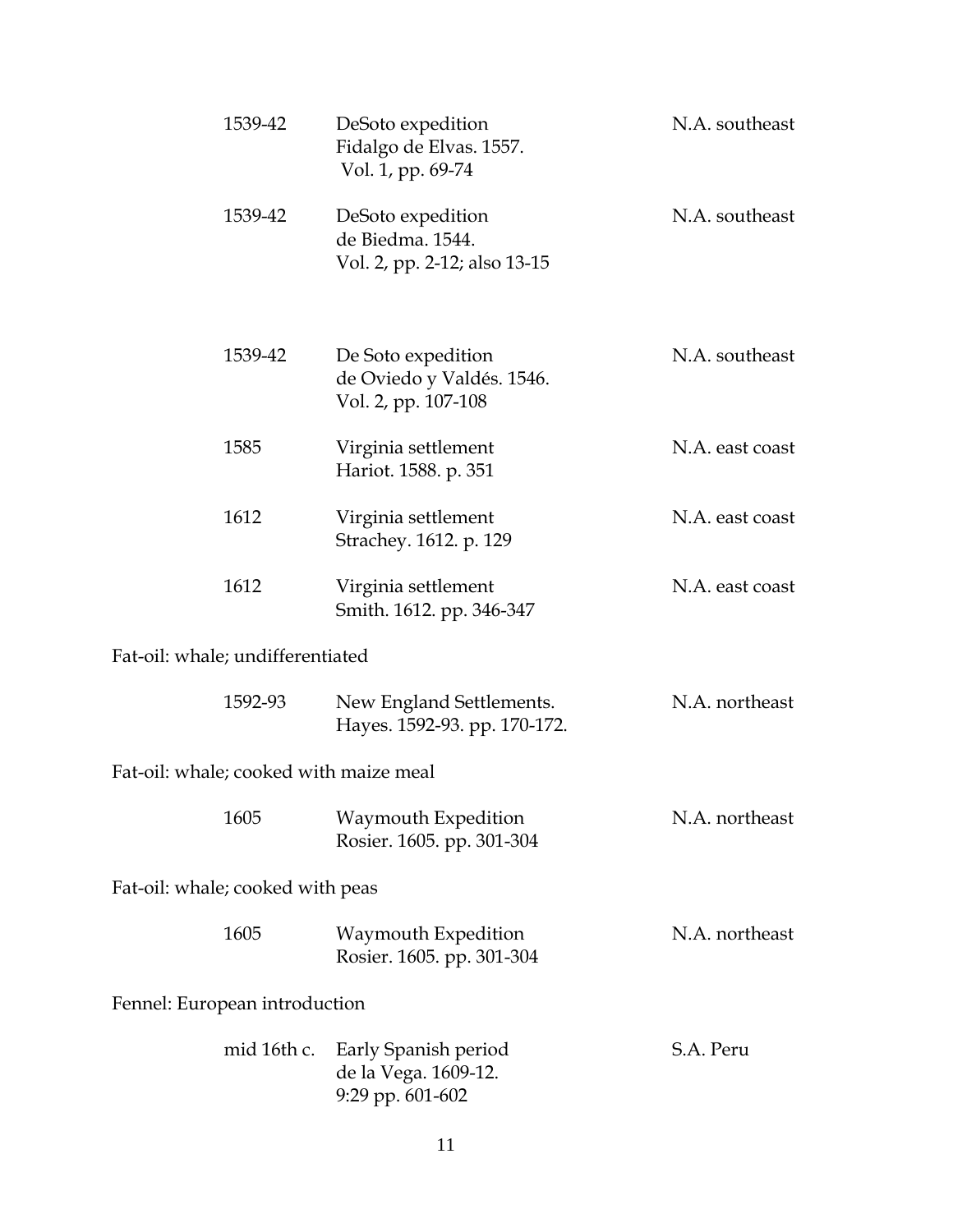# Fig: native, wild

| 1539-42 | DeSoto expedition | Caribbean |
|---------|-------------------|-----------|
|         | de Elvas. 1557.   |           |
|         | Vol. 1 pp. 13-14  |           |

# Fig: domesticated; European introduction

|         | 1539-42     | DeSoto expedition<br>de Elvas. 1557.<br>Vol. 1 pp. 13-14         | Caribbean       |
|---------|-------------|------------------------------------------------------------------|-----------------|
|         | mid 16th c. | Early Spanish period<br>de la Vega. 1609-12.<br>9:27 pp. 598-599 | S.A. Peru       |
|         | 1582        | American summary<br>Hakluyt. 1582. pp. 139-141                   | N.A. east coast |
| Filbert |             |                                                                  |                 |
|         | 1607        | Virginia settlement<br>Archer. 1607. pp. 90-91                   | N.A. east coast |
|         |             | Fish: general descriptions; unspecified by type or use           |                 |
|         | 1493-94     | Columbus: 2nd voyage<br>Columbus. 16th century?<br>Vol. 1, p. 62 | Caribbean       |
|         | 1493-94     | Columbus: 2nd voyage<br>Bernaldez, 1513.<br>Vol. 1, pp. 120-121  | Caribbean       |
|         | 1497        | Vespucci: 1st voyage<br>Vespucci. 1504. pp.3-11                  | Caribbean       |
|         | 1502        | Columbus: 4th voyage                                             | Caribbean       |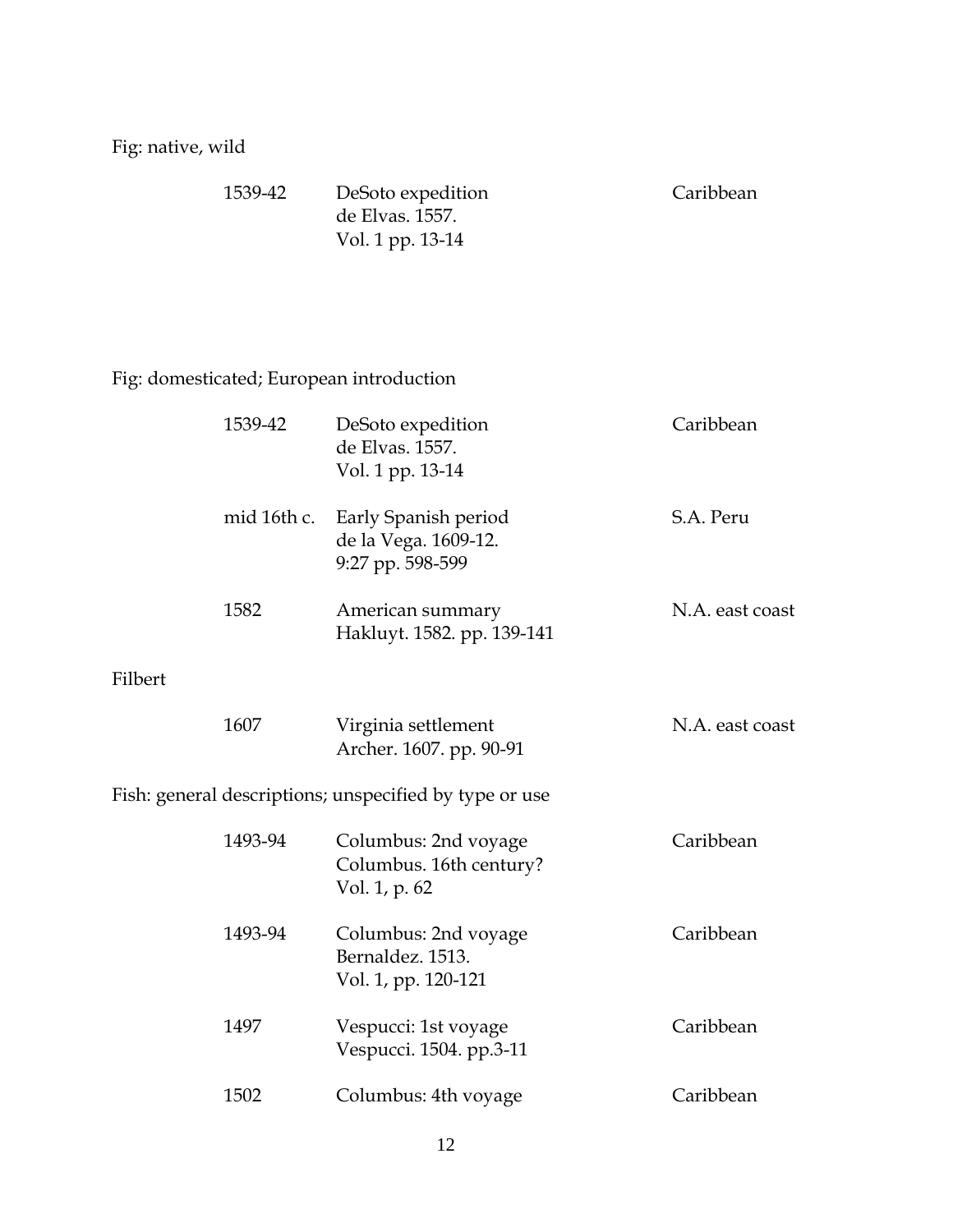|         | Diego Mendez. 1536.<br>Vol. 2, p. 124                                  |                 |
|---------|------------------------------------------------------------------------|-----------------|
| 1518    | Grivjala expedition<br>Bernal Diaz.1576. p. 27                         | C.A. Mexico     |
| 1519    | Cortez expedition<br>Cortés. 1st letter. 1519.<br>pp. 14-22            | C.A. Mexico     |
| 1519    | Cortez expedition<br>Bernal Diaz. 1576.<br>pp. 76-78                   | C.A. Mexico     |
| 1520    | Cortez expedition<br>Cortés: 2nd letter. 1520,<br>pp. 50-51            | C.A. Mexico     |
| 1524    | Verarzanus expedition<br>Hakluyt. 1850. p. 56-71                       | N.A. east coast |
| 1532    | F. Pizarro: 3rd expedition<br>Xeres. 1534. pp. 32-33                   | S.A. Peru       |
| 1532-34 | F. Pizarro: 3rd expedition<br>P. Pizarro. 1571.<br>Vol. 1. pp. 150-151 | S.A. Peru       |
| 1534    | F. Pizarro: 3rd expedition<br>Sancho. 1534. pp. 145-147                | S.A. Peru       |
| 1539-42 | DeSoto expedition<br>Fidalgo de Elvas. 1557.<br>Vol. 1, pp. 112-114    | N.A. southeast  |
| 1539-42 | DeSoto expedition<br>de Biedma. 1544.<br>Vol. 2, pp. 24-30             | N.A. southeast  |
| 1539-42 | De Soto expedition<br>de Oviedo y Valdés. 1546.                        | N.A. southeast  |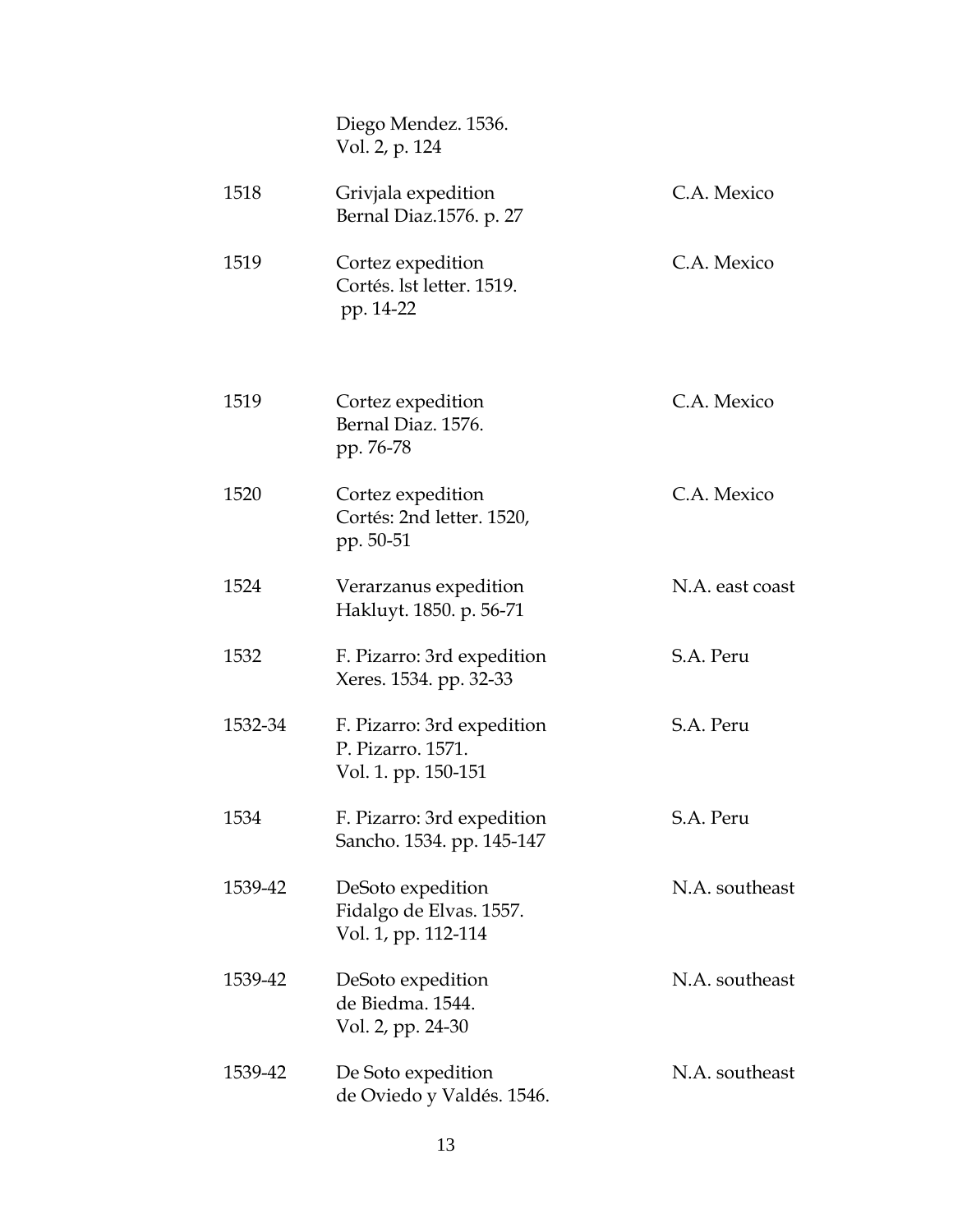Vol. 2, p. 82

| mid 16th c. | Early Spanish period<br>de la Vega. 1609-12.<br>5:14 p. 271, also 8:22 pp. 529-530 | S.A. Peru       |
|-------------|------------------------------------------------------------------------------------|-----------------|
| 1562        | Florida settlement<br>Ribault. 1582. p. 111                                        | N.A. southeast  |
| 1584        | Barlow expedition<br>Barlow. 1584. pp. 105-106                                     | N.A. east coast |
| 1585-86     | Virginia settlement<br>Lane. 1586. p. 272                                          | N.A. east coast |
| 1585-86     | Drake expedition<br>Primrose Journal. 1586.<br>pp. 303-306                         | N.A. southeast  |
| 1585        | Raleigh expedition<br>Anonymous Tiger crew member.<br>1585, pp. 178-179            | N.A. southeast  |
| 1595        | Raleigh expedition<br>Raleigh. 1596. pp. 49-51                                     | Caribbean       |
| 1595        | Raleigh expedition<br>Raleigh. 1596. pp. 54-58                                     | S.A. north-east |
| 1602        | Gosnold Expedition<br>Archer. 1602. p. 115                                         | N.A. northeast  |
| 1606        | <b>Archer Expedition</b><br>Percy. 1608. pp. 129-131                               | Caribbean       |
| 1607        | Virginia settlement<br>Archer. 1607. pp. 102-104                                   | N.A. east coast |
| 1608        | Virginia settlement<br>White. 1608. pp. 149                                        | N.A. east coast |
| 1608        | Virginia settlement                                                                | N.A. east coast |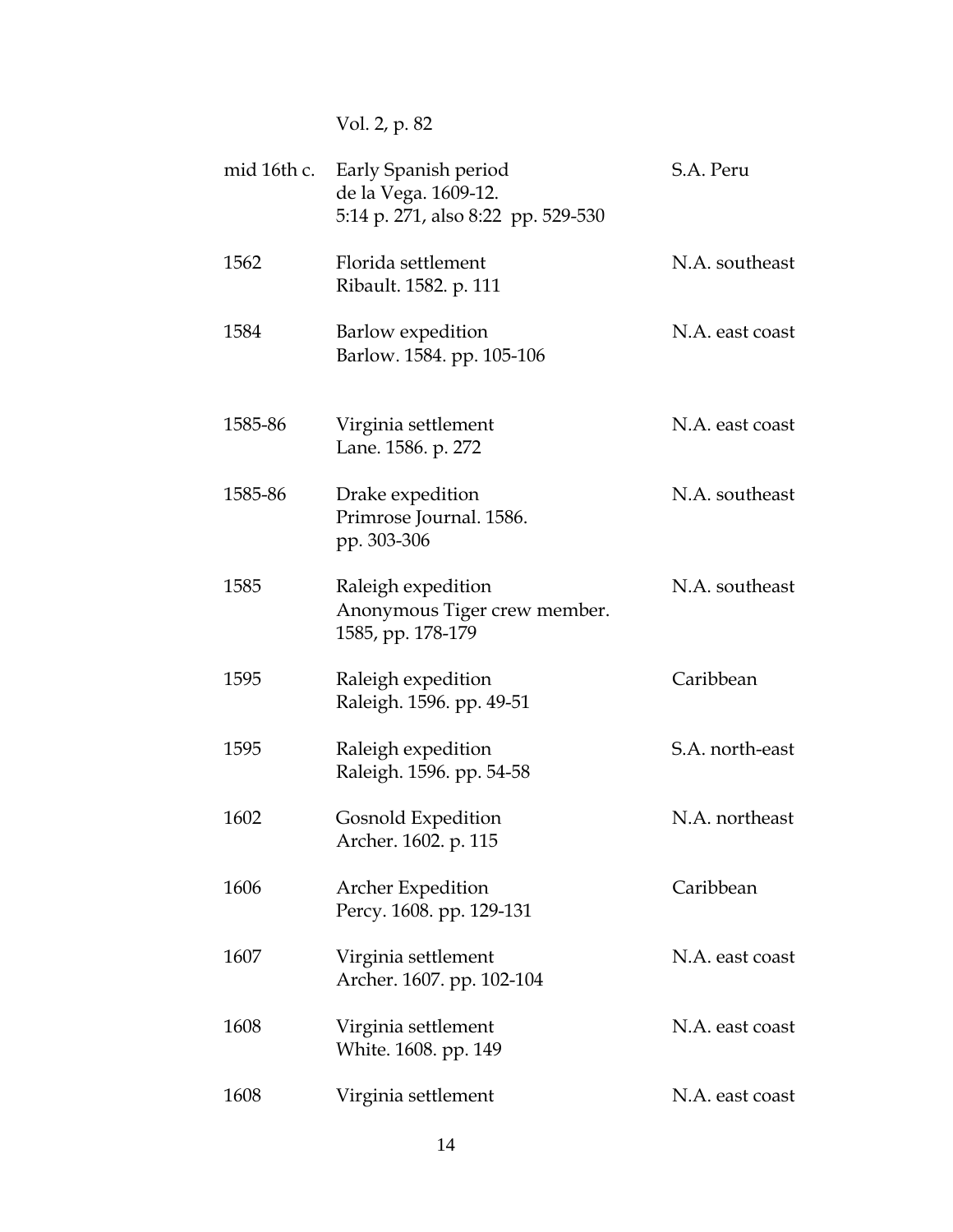| 1608 | Smith. 1608. p. 170,<br>also pp. 174-176<br>Virginia settlement<br>Wingfield. 1608. pp. 214-217 | N.A. east coast |
|------|-------------------------------------------------------------------------------------------------|-----------------|
| 1612 | Virginia settlement<br>Strachey. 1612. pp. 34-35                                                | N.A. east coast |
| 1612 | Virginia settlement<br>Smith. 1612. p. 340                                                      | N.A. east coast |

# Fish: unidentified types; caught by English; stabbed with swords

| 1612              | Virginia settlement<br>Smith. 1612. p. 404                   | N.A. east coast |
|-------------------|--------------------------------------------------------------|-----------------|
|                   | Fish: unidentified types; described as "freshwater"          |                 |
| 1520              | Cortez expedition<br>Cortés: 2nd letter. 1520,<br>pp. 86-89  | C.A. Mexico     |
|                   | Fish: unidentified types; described as "saltwater"           |                 |
| 1520              | Cortez expedition<br>Cortés: 2nd letter. 1520,<br>pp. 86-89  | C.A. Mexico     |
| English to catch" | Fish: unidentified types; described as "very difficult for   |                 |
| 1608              | Virginia settlement<br>Smith. 1608. pp. 243-244              | N.A. east coast |
|                   | Fish: unidentified types; frozen in ice; gathered by English |                 |
| 1608              | Newport Expedition<br>Perkins. 1608. pp. 159-161             | N.A. east coast |
|                   | Fish: unidentified types; given by Native Americans to       |                 |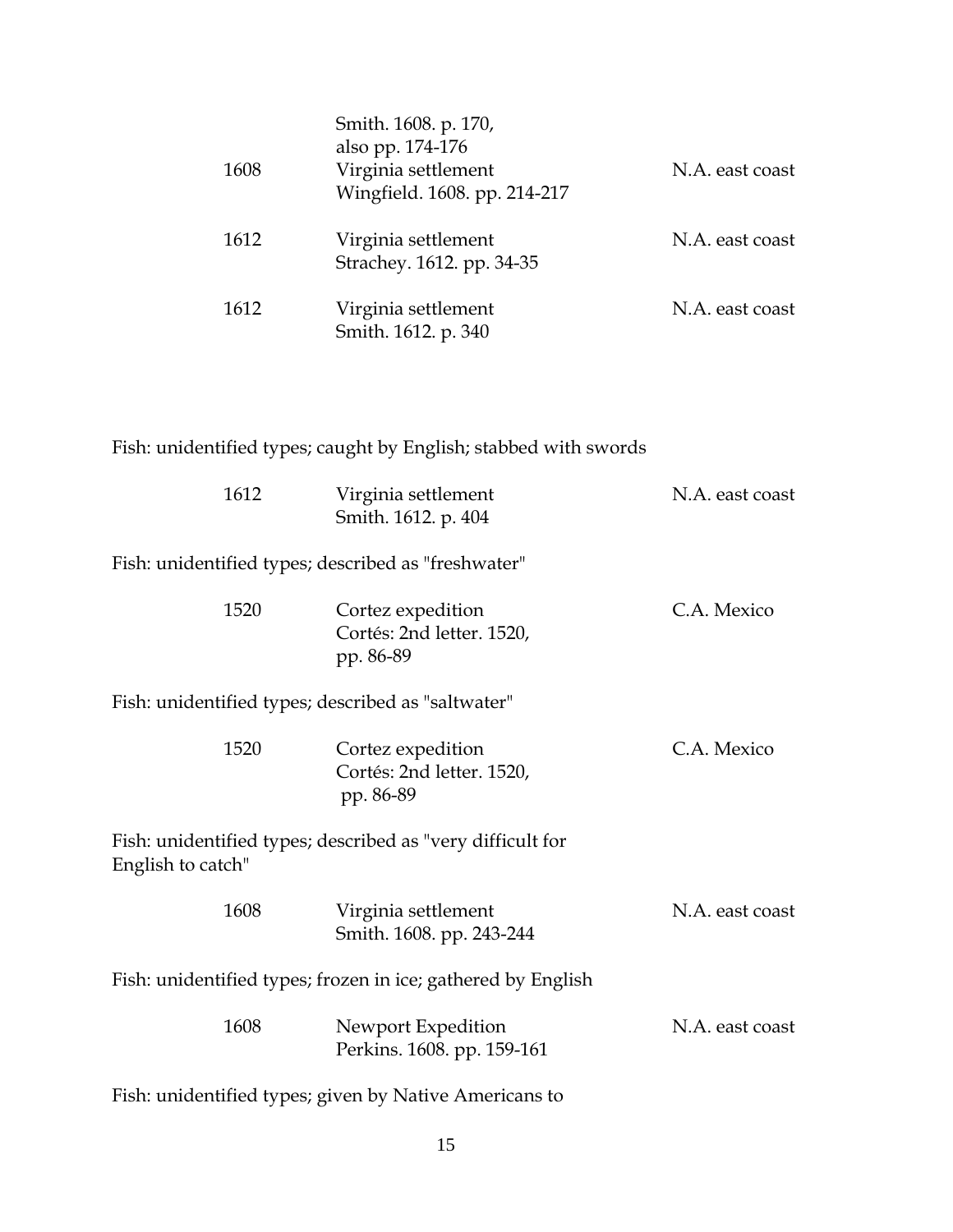Europeans to relieve famine

| 1606 | Archer Expedition<br>Percy. 1608. pp. 143-145  | N.A. east coast |
|------|------------------------------------------------|-----------------|
|      | Fish: unidentified types; imported from Europe |                 |
| 1612 | Virginia settlement<br>Smith. 1612. p. 393     | N.A. east coast |

### Fish: unidentified types; imported from Europe; given to Native Americans

| 1605                             |  | Waymouth Expedition<br>Rosier. 1605. pp. 268-270,<br>also p. 272, 275 | N.A. northeast  |
|----------------------------------|--|-----------------------------------------------------------------------|-----------------|
| 1612                             |  | Virginia settlement<br>Smith. 1612. p. 393                            | N.A. east coast |
| Fish: unidentified types; baked  |  |                                                                       |                 |
| 1519                             |  | Cortez expedition<br>Bernal Diaz. 1576. p. 65                         | C.A. Mexico     |
| Fish: unidentified types; boiled |  |                                                                       |                 |
| 1584                             |  | Barlow expedition<br>Barlow. 1584. pp. 107-109                        | N.A. east coast |
| 1602                             |  | Gosnold Expedition<br>Archer. 1602. p. 125.                           | N.A. northeast  |
| 1602                             |  | Gosnold Expedition<br>Brereton. 1602. pp. 148-150                     | N.A. northeast  |
| 1612                             |  | Virginia settlement<br>Strachey. 1612. pp. 80-81                      | N.A. east coast |
|                                  |  |                                                                       |                 |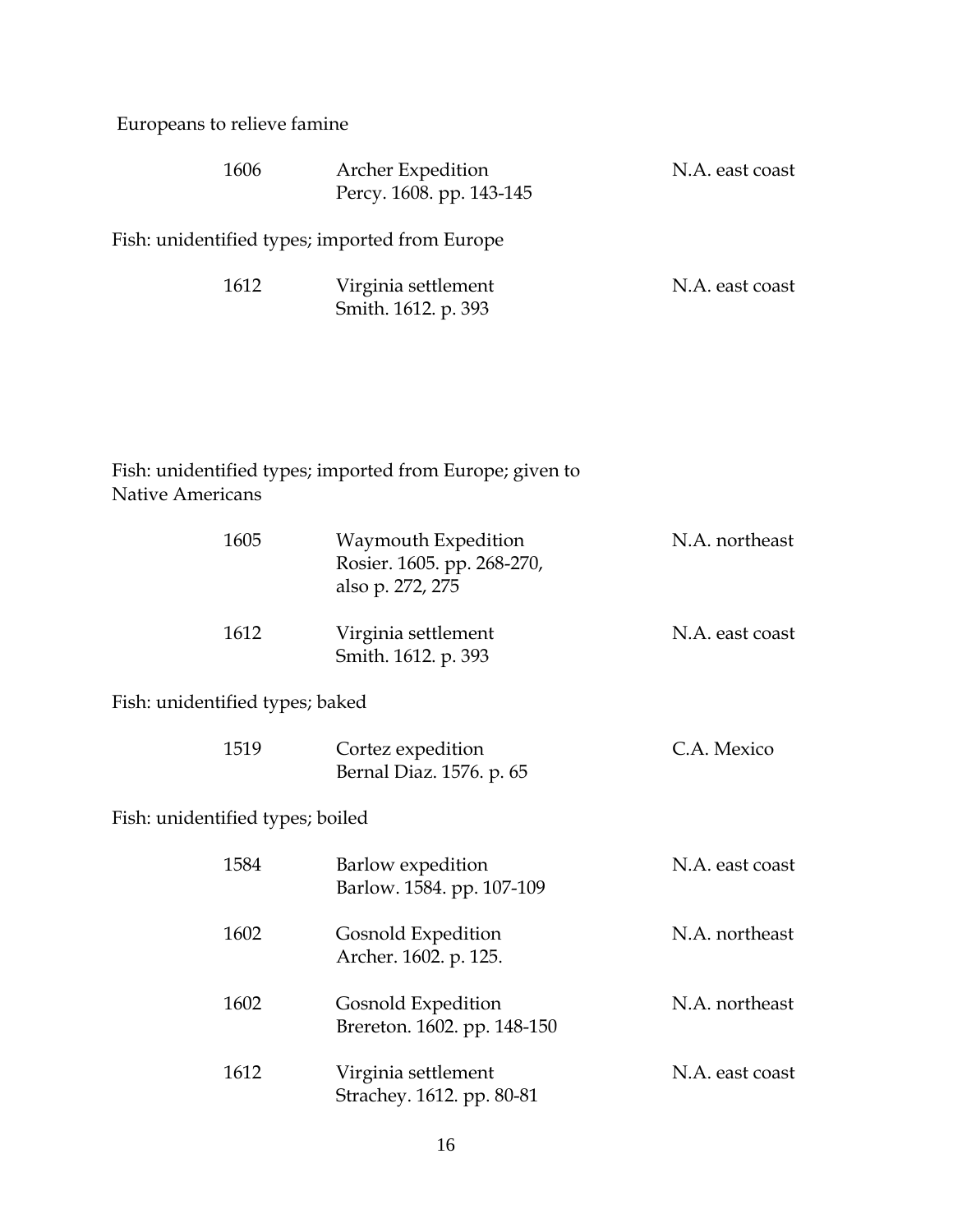|                                                   | Fish: unidentified types; caviar; cooked with sorrel and<br>unidentified herbs; eaten by Europeans during famine |                 |  |  |
|---------------------------------------------------|------------------------------------------------------------------------------------------------------------------|-----------------|--|--|
| 1612                                              | Virginia settlement<br>Smith. 1612. pp. 445-447                                                                  | N.A. east coast |  |  |
| 1612                                              | Virginia settlement                                                                                              | N.A. east coast |  |  |
| Fish: unidentified types; paste prepared as bread |                                                                                                                  |                 |  |  |
| 1497                                              | Vespucci: 1st voyage<br>Vespucci. 1504. pp.12-15                                                                 | Caribbean       |  |  |
| Fish: unidentified types; pastry                  |                                                                                                                  |                 |  |  |
| 1520                                              | Cortez expedition<br>Cortés: 2nd letter. 1520,<br>pp. 86-89                                                      | C.A. Mexico     |  |  |
| Fish: unidentified types; pie                     |                                                                                                                  |                 |  |  |
| 1520                                              | Cortez expedition<br>Cortés: 2nd letter. 1520,<br>pp. 86-89                                                      | C.A. Mexico     |  |  |
| Fish: unidentified types; roasted                 |                                                                                                                  |                 |  |  |
| 1518                                              | Grivjala expedition<br>Bernal Diaz. 1576.<br>pp. 22-23                                                           | C.A. Mexico     |  |  |
| 1584                                              | <b>Barlow</b> expedition<br>Barlow. 1584. pp. 107-109                                                            | N.A. east coast |  |  |
| 1612                                              | Virginia settlement<br>Strachey. 1612. pp. 80-81                                                                 | N.A. east coast |  |  |
| Fish: unidentified types; stewed                  |                                                                                                                  |                 |  |  |
| 1584                                              | Barlow expedition<br>Barlow. 1584. pp. 107-109                                                                   | N.A. east coast |  |  |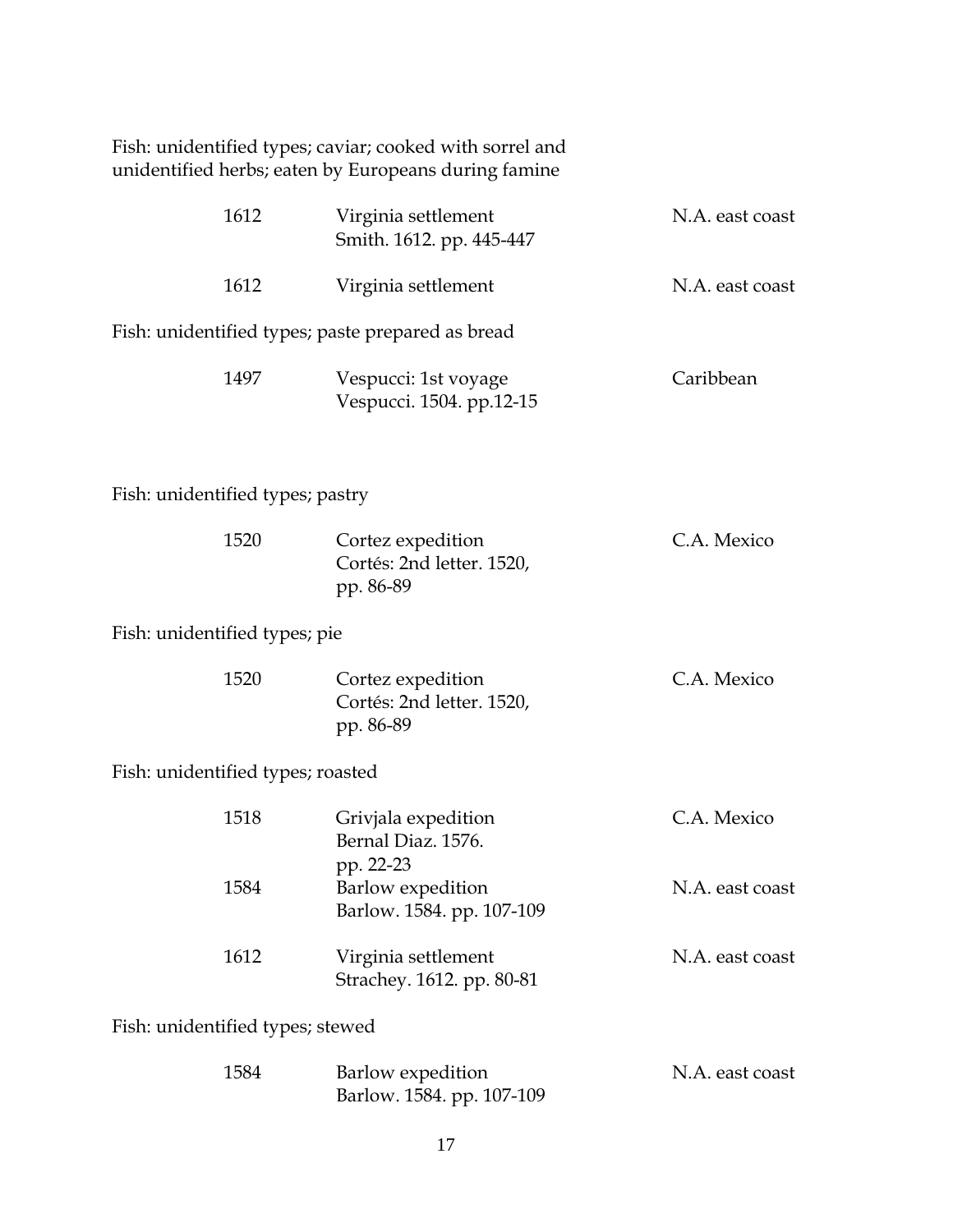Fish: unidentified types; raw

|                | 1532              | F. Pizarro: 3rd expedition<br>Xeres. 1534. pp. 32-33                | S.A. Peru       |  |  |
|----------------|-------------------|---------------------------------------------------------------------|-----------------|--|--|
|                |                   | Fish: unidentified types; prepared as broth                         |                 |  |  |
|                | 1612              | Virginia settlement<br>Strachey. 1612. pp. 80-81                    | N.A. east coast |  |  |
|                |                   | Fish: unidentified types; prepared as oil                           |                 |  |  |
|                | mid 16th c.       | Early Spanish period<br>de la Vega. 1609-12.<br>8:22 pp. 529-530    | S.A. Peru       |  |  |
|                |                   | Fish: unidentified types; prepared as soup                          |                 |  |  |
|                | 1612              | Virginia settlement<br>Strachey. 1612. pp. 80-81                    | N.A. east coast |  |  |
| Fish: anchovie |                   |                                                                     |                 |  |  |
|                | 1592-93           | New England Settlements.<br>Hayes. 1592-93. pp. 170-172.            | N.A. northeast  |  |  |
| Fish: bagre    |                   |                                                                     |                 |  |  |
|                | 1539-42           | DeSoto expedition<br>Fidalgo de Elvas. 1557.<br>Vol. 1, pp. 123-124 | N.A. southeast  |  |  |
|                | Fish: barbel-like |                                                                     |                 |  |  |
|                | 1539-42           | DeSoto expedition<br>Fidalgo de Elvas. 1557.<br>Vol. 1, pp. 123-124 | N.A. southeast  |  |  |
|                | 1540-42           | Coronado expedition<br>de Castañada. 1596.<br>Part 2, pp. 51-52     | N.A. southwest  |  |  |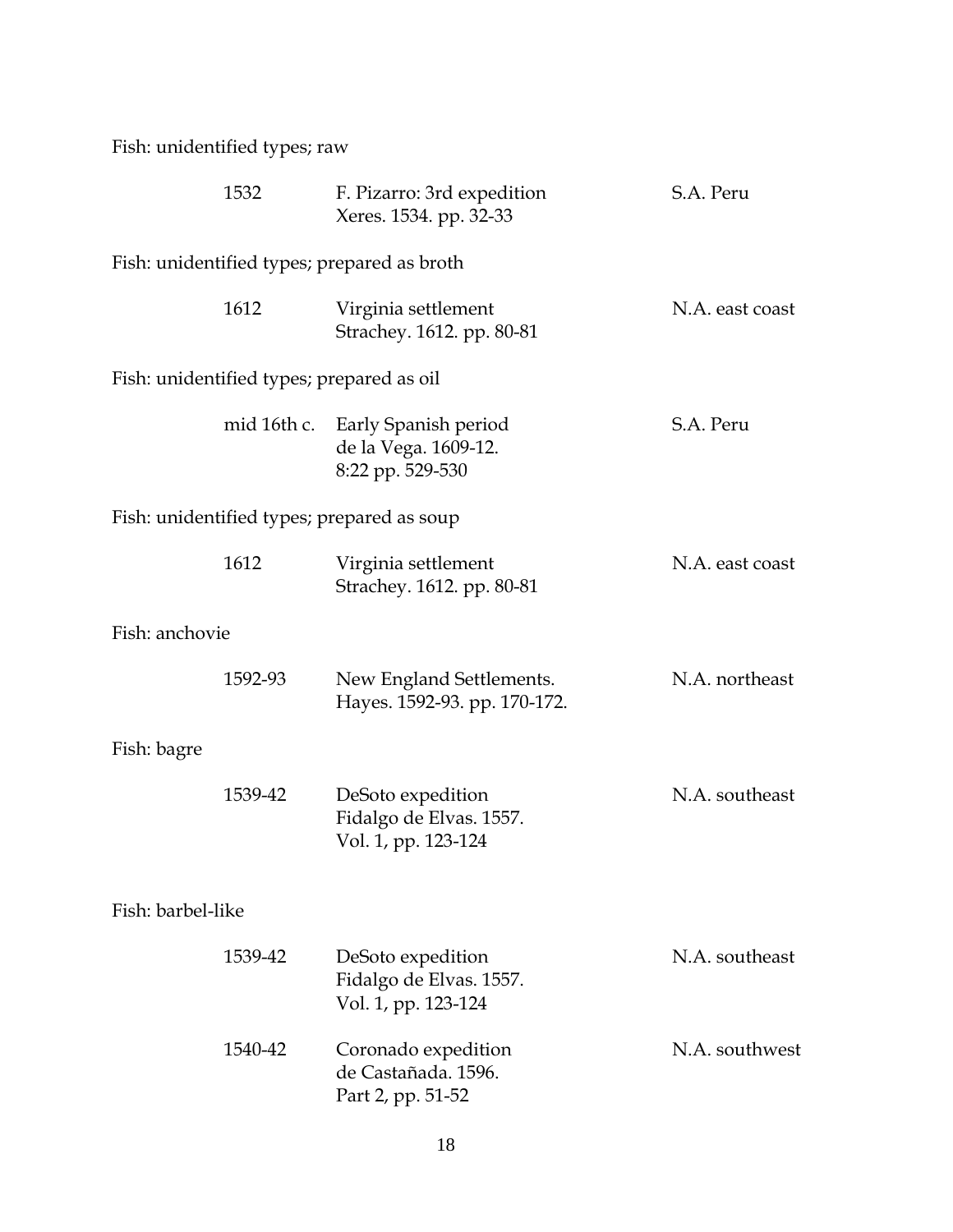Fish: bass

|                  | 1602                                 | Gosnold Expedition<br>Brereton. 1602. p. 161                      | N.A. northeast  |
|------------------|--------------------------------------|-------------------------------------------------------------------|-----------------|
|                  | 1605                                 | Waymouth Expedition<br>Rosier. 1605. pp. 262-264                  | N.A. northeast  |
| Fish: bogas      |                                      |                                                                   |                 |
|                  | mid 16th c.                          | Early Spanish period<br>de la Vega. 1609-12.<br>8:22 pp. 529-530  | S.A. Peru       |
|                  |                                      |                                                                   |                 |
| Fish: bonita     |                                      |                                                                   |                 |
|                  | 1592-93                              | New England Settlements.<br>Hayes. 1592-93. pp. 170-172.          | N.A. northeast  |
| Fish: bream-like |                                      |                                                                   |                 |
|                  | 1539-42                              | DeSoto expedition<br>Fidalgo de Elvas. 1557.<br>Vol. 1, pp. 34-37 | N.A. southeast  |
|                  | 1585                                 | Virginia settlement<br>Hariot. 1588. p. 360                       | N.A. east coast |
| Fish: bream      |                                      |                                                                   |                 |
|                  | 1602                                 | Gosnold Expedition<br>Brereton. 1602. p. 161                      | N.A. northeast  |
|                  | Fish: bream (see also fish: oldwife) |                                                                   |                 |
| Fish: brett      |                                      |                                                                   |                 |
|                  | 1612                                 | Virginia settlement<br>Strachey. 1612. pp. 127-128                | N.A. east coast |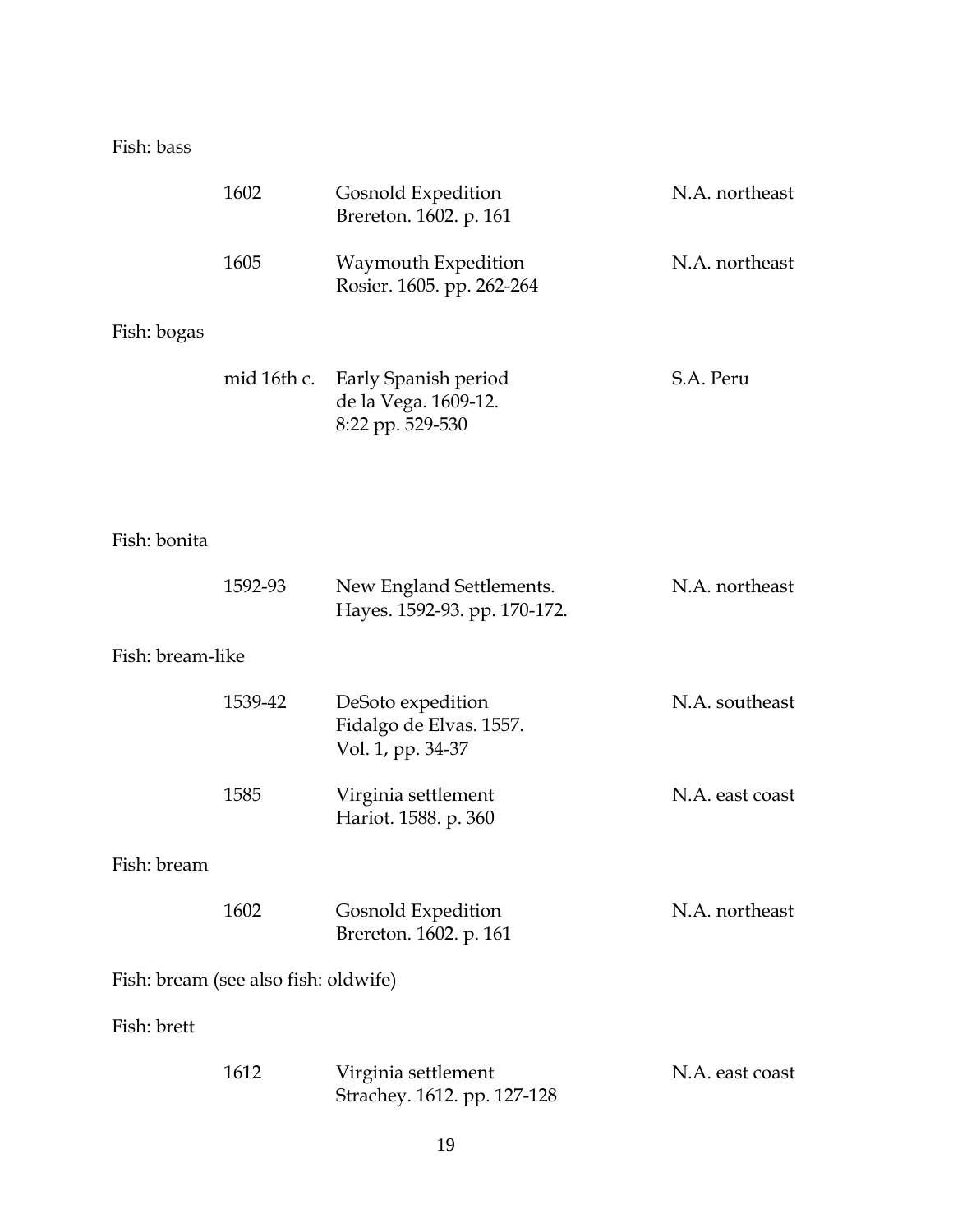|               | 1612    | Virginia settlement<br>Smith. 1612. p. 350                      | N.A. east coast |
|---------------|---------|-----------------------------------------------------------------|-----------------|
| Fish: catfish |         |                                                                 |                 |
|               | 1540-42 | Coronado expedition<br>de Castañada, 1596.<br>Part 2, pp. 51-52 | N.A. southwest  |
|               | 1612    | Virginia settlement<br>Strachey. 1612. pp. 127-128              | N.A. east coast |
|               | 1612    | Virginia settlement<br>Smith. 1612. p. 350                      | N.A. east coast |

### Fish: challua

| mid 16th c. Early Spanish period | S.A. Peru |
|----------------------------------|-----------|
| de la Vega. 1609-12.             |           |
| 8:22 pp. 529-530                 |           |

### Fish: codfish

| 1582    | American summary<br>Hakluyt. 1582. pp. 139-141           | N.A. east coast |
|---------|----------------------------------------------------------|-----------------|
| 1592-93 | New England Settlements.<br>Hayes. 1592-93. pp. 170-172. | N.A. northeast  |
| 1602    | Gosnold Expedition<br>Archer. 1602. pp. 117-118          | N.A. northeast  |
| 1602    | Gosnold Expedition<br>Brereton. 1602. pp. 146-147        | N.A. northeast  |
| 1603    | Pringe Expedition<br>Pringe. 1603. pp. 216-220           | N.A. northeast  |
| 1605    | Waymouth Expedition<br>Rosier. 1605. pp. 258-260         | N.A. northeast  |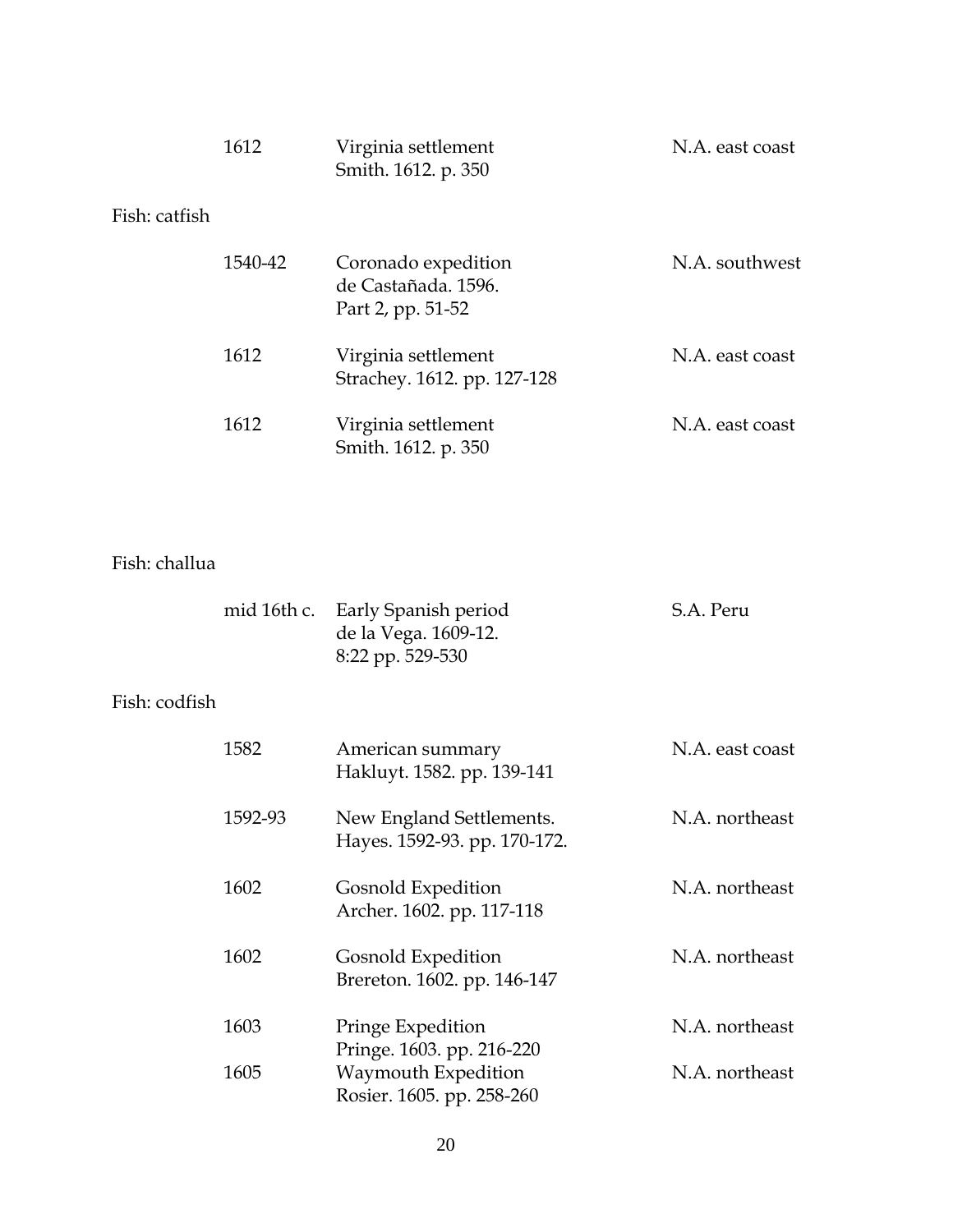| 1607-1608 | Gilbert Expedition<br>Strachey. 1610-1612. pp. 400-401                   | N.A. northeast  |
|-----------|--------------------------------------------------------------------------|-----------------|
| 1607      | Virginia settlement<br>Archer. 1607. pp. 99-102                          | N.A. east coast |
| 1609      | Virginia settlement<br>Mangnel [Irish spy account].<br>1610. pp. 151-153 | N.A. east coast |

# Fish: codfish; sun-dried

| 1602 | Gosnold Expedition<br>Archer. 1602. pp. 134-135 | N.A. northeast |
|------|-------------------------------------------------|----------------|
| 1603 | Pringe Expedition<br>Pringe. 1603. pp. 216-220  | N.A. northeast |

# Fish: codfish; sun-dried (see also bacalao)

### Fish: conyfish

|               | 1612        | Virginia settlement<br>Strachey. 1612. pp. 127-128                  | N.A. east coast |
|---------------|-------------|---------------------------------------------------------------------|-----------------|
|               | 1612        | Virginia settlement<br>Smith. 1612. p. 350                          | N.A. east coast |
| Fish: dogfish |             |                                                                     |                 |
|               | 1539-42     | DeSoto expedition<br>Fidalgo de Elvas. 1557.<br>Vol. 1, pp. 123-124 | N.A. southeast  |
|               | mid 16th c. | Early Spanish period<br>de la Vega. 1609-12.<br>1:10 p. $32$        | S.A. Peru       |
|               | 1602        | Gosnold Expedition<br>Brereton. 1602. p. 161                        | N.A. northeast  |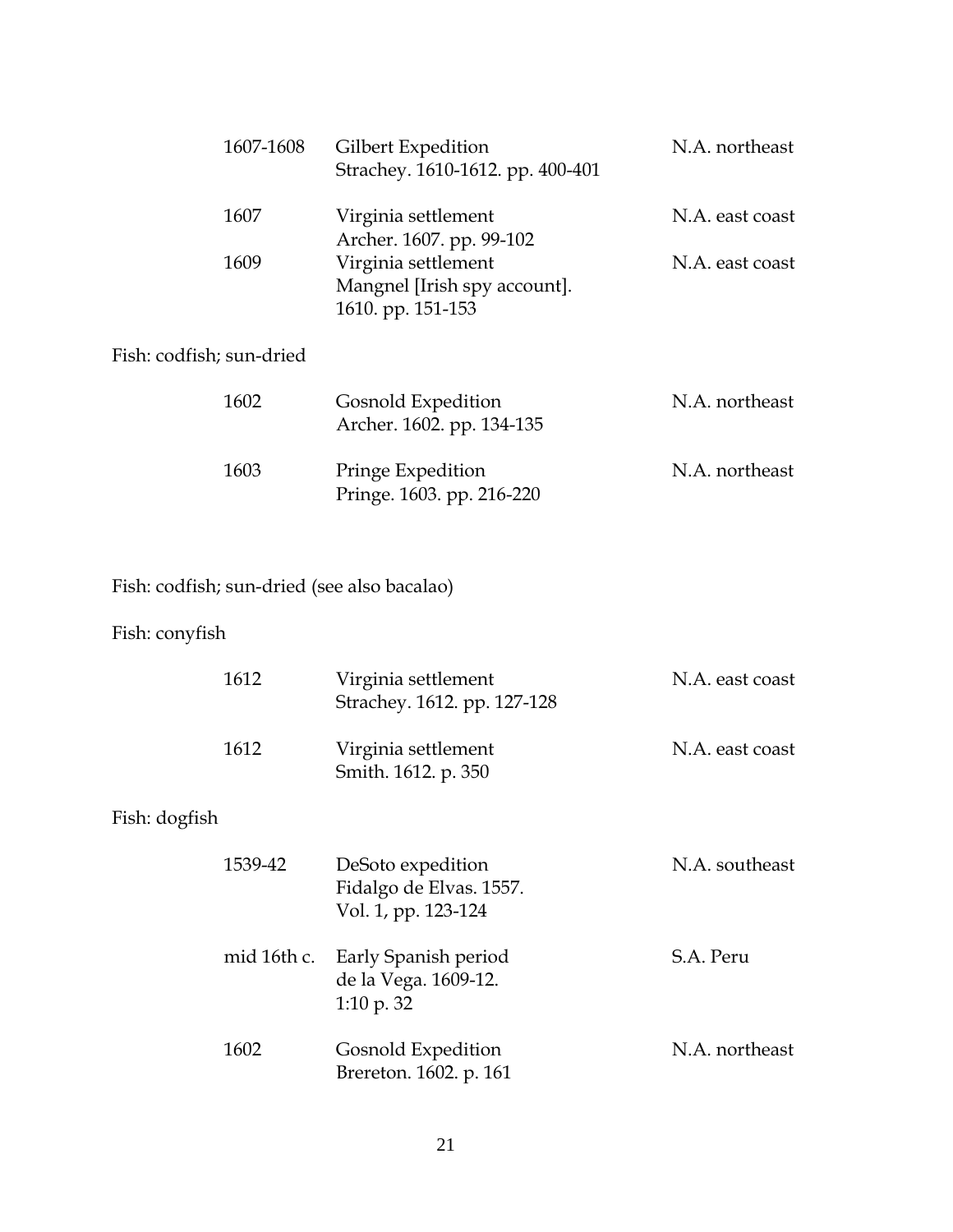Fish: dogfish; belly portion esteemed

|           | 1602 | Gosnold Expedition<br>Archer. 1602. p. 130         | N.A. northeast  |
|-----------|------|----------------------------------------------------|-----------------|
| Fish: eel |      |                                                    |                 |
|           | 1582 | American summary<br>Hakluyt. 1582. pp. 139-141     | N.A. east coast |
|           | 1612 | Virginia settlement<br>Strachey. 1612. pp. 127-128 | N.A. east coast |
|           | 1612 | Virginia settlement<br>Smith. 1612. p. 350         | N.A. east coast |

Fish: eel (see also fish: lamprey)

### Fish: flounder

| 1585 | Virginia settlement<br>Hariot. 1588. p. 360        | N.A. east coast |
|------|----------------------------------------------------|-----------------|
| 1605 | Waymouth Expedition<br>Rosier. 1605. pp. 262-264   | N.A. northeast  |
| 1612 | Virginia settlement<br>Strachey. 1612. pp. 127-128 | N.A. east coast |
| 1612 | Virginia settlement<br>Smith. 1612. p. 350         | N.A. east coast |

Fish: flounder (see also fish: plaise)

Fish: flying fish

| 1599-1602 Champlain voyage. | Caribbean |
|-----------------------------|-----------|
| Champlain. 1603. p. 46      |           |

Fish: gar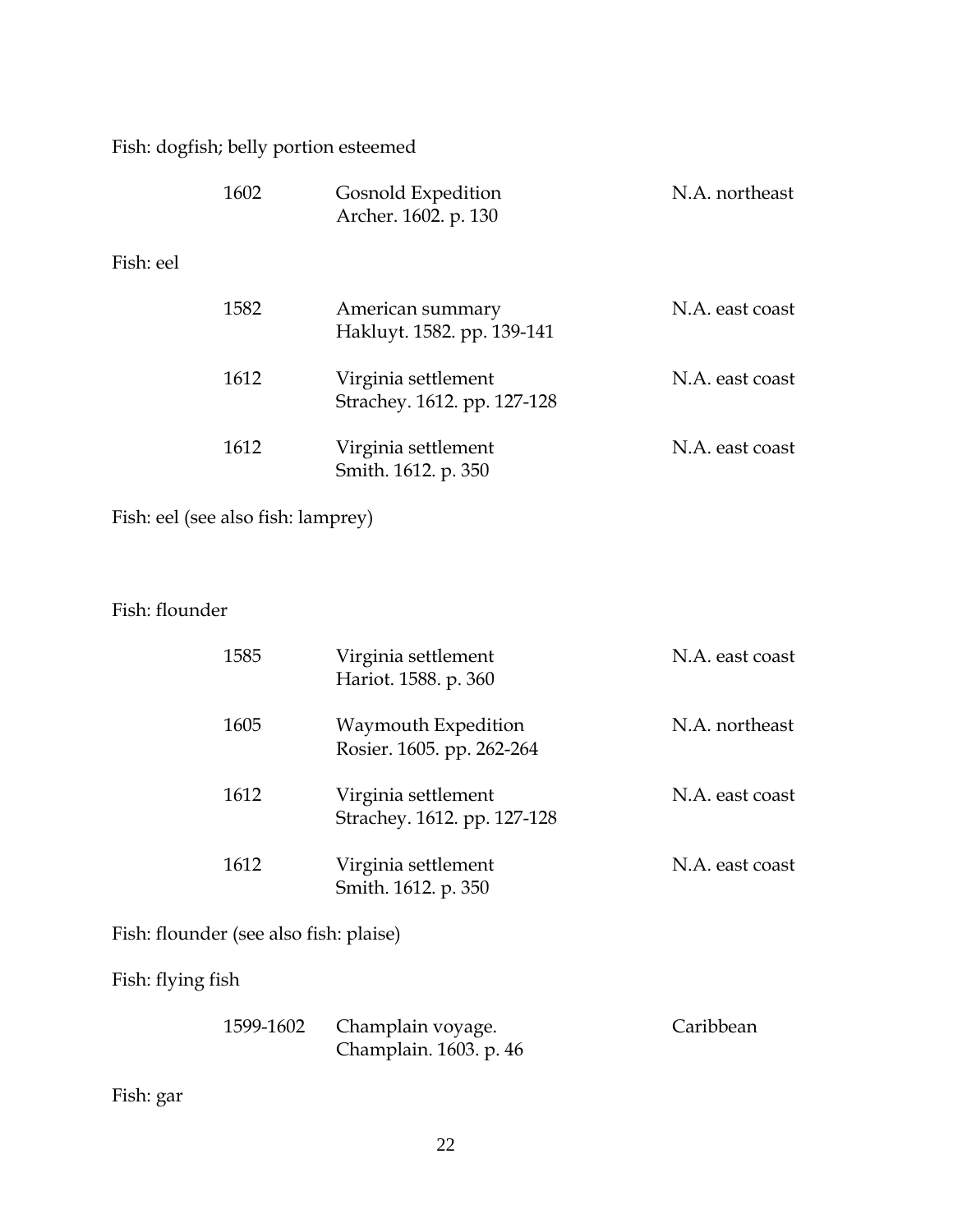|                 | 1612    | Virginia settlement<br>Strachey. 1612. pp. 127-128                     | N.A. east coast |
|-----------------|---------|------------------------------------------------------------------------|-----------------|
| Fish: goldfish  |         |                                                                        |                 |
|                 |         | mid 16th c. Early Spanish period<br>de la Vega. 1609-12.<br>1:10 p. 32 | S.A. Peru       |
| Fish: grampus   |         |                                                                        |                 |
|                 | 1612    | Virginia settlement<br>Strachey. 1612. pp. 127-128                     | N.A. east coast |
|                 | 1612    | Virginia settlement<br>Smith. 1612. p. 350                             | N.A. east coast |
| Fish: hadock    |         |                                                                        |                 |
|                 | 1605    | Waymouth Expedition<br>Rosier. 1605. pp. 258-260                       | N.A. northeast  |
| Fish: hake-like |         |                                                                        |                 |
|                 | 1539-42 | DeSoto expedition<br>Fidalgo de Elvas. 1557.<br>Vol. 1, pp. 123-124    | N.A. southeast  |
| Fish: hake      |         |                                                                        |                 |
|                 | 1602    | Gosnold Expedition<br>Brereton. 1602. p. 161                           | N.A. northeast  |
| Fish: herring   |         |                                                                        |                 |
|                 | 1585    | Virginia settlement<br>Hariot. 1588. p. 359                            | N.A. east coast |
|                 | 1602    | Gosnold Expedition<br>Archer. 1602. pp. 117-118                        | N.A. northeast  |
|                 | 1602    | Gosnold Expedition                                                     | N.A. northeast  |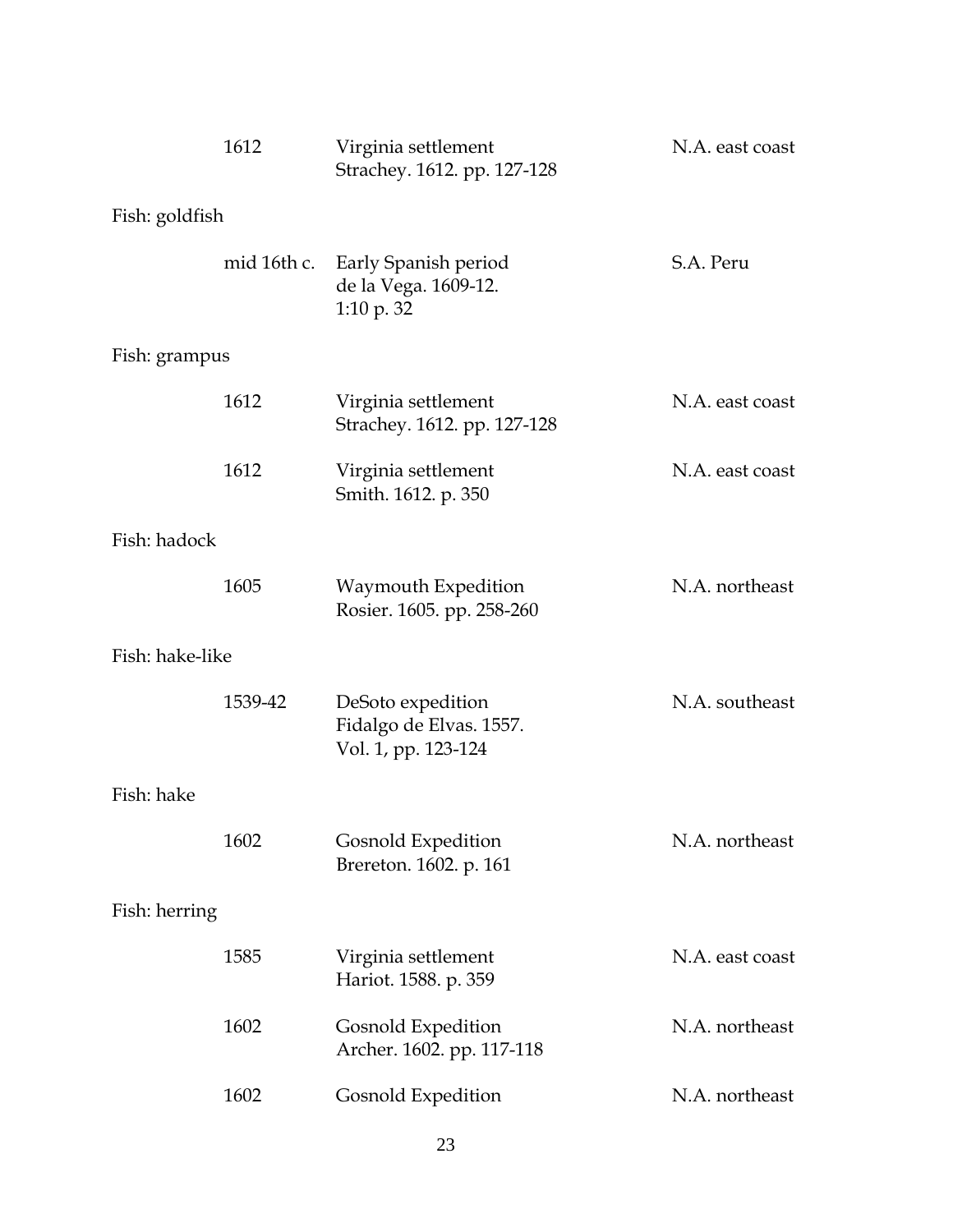Brereton. 1602. pp. 146-147

| 1603                               | Pringe Expedition<br>Pringe. 1603. pp. 225-226     | N.A. northeast  |
|------------------------------------|----------------------------------------------------|-----------------|
| 1607                               | Virginia settlement<br>Archer. 1607. pp. 99-102    | N.A. east coast |
| 1612                               | Virginia settlement<br>Strachey. 1612. pp. 127-128 | N.A. east coast |
| 1612                               | Virginia settlement<br>Smith. 1612. p. 350         | N.A. east coast |
| Fish: lamprey                      |                                                    |                 |
| 1612                               | Virginia settlement<br>Strachey. 1612. pp. 127-128 | N.A. east coast |
| 1612                               | Virginia settlement<br>Smith. 1612. p. 350         | N.A. east coast |
|                                    |                                                    |                 |
| Fish: lamprey (see also fish: eel) |                                                    |                 |
| Fish: lumpus                       |                                                    |                 |
| 1605                               | Waymouth Expedition<br>Rosier. 1605. pp. 262-264   | N.A. northeast  |
| Fish: makerel [mackerel]           |                                                    |                 |
| 1582                               | American summary<br>Hakluyt. 1582. pp. 139-141     | N.A. east coast |
| 1602                               | Gosnold Expedition<br>Archer. 1602. pp. 117-118    | N.A. northeast  |
| 1602                               | Gosnold Expedition<br>Brereton. 1602. pp. 146-147  | N.A. northeast  |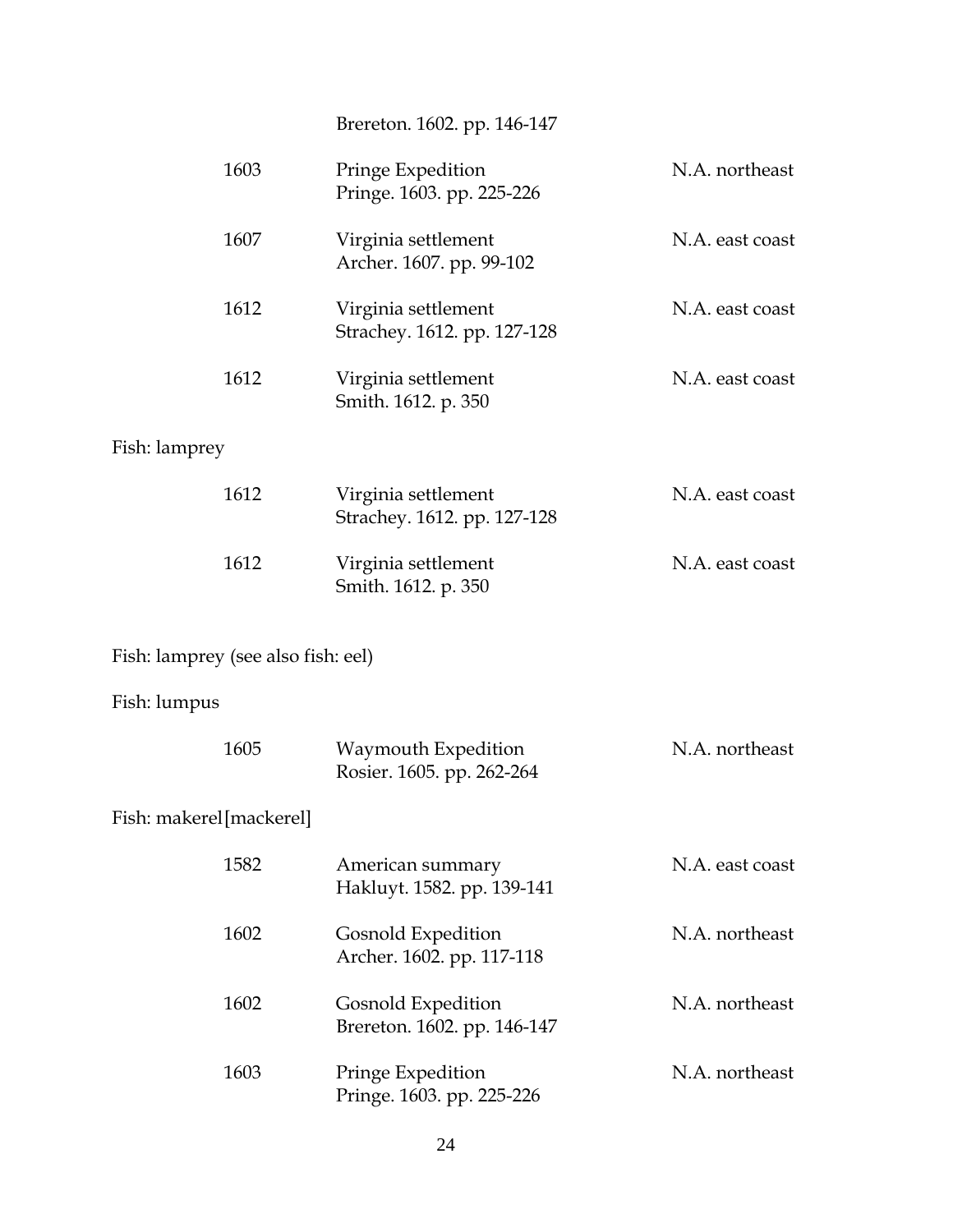### Fish: mullet

|               | 1585                            | Virginia settlement<br>Hariot. 1588. p. 360                         | N.A. east coast |
|---------------|---------------------------------|---------------------------------------------------------------------|-----------------|
|               | 1603                            | Pringe Expedition<br>Pringe. 1603. pp. 225-226                      | N.A. northeast  |
|               | 1612                            | Virginia settlement<br>Strachey. 1612. pp. 127-128                  | N.A. east coast |
|               | 1612                            | Virginia settlement<br>Smith. 1612. p. 350                          | N.A. east coast |
| Fish: oldwife |                                 |                                                                     |                 |
|               | 1602                            | Gosnold Expedition<br>Brereton. 1602. p. 161                        | N.A. northeast  |
|               | Fish: oldwife (see also bream)  |                                                                     |                 |
| Fish: peel    |                                 |                                                                     |                 |
|               | 1539-42                         | DeSoto expedition<br>Fidalgo de Elvas. 1557.<br>Vol. 1, pp. 123-124 | N.A. southeast  |
| Fish: perch   |                                 |                                                                     |                 |
|               | 1612                            | Virginia settlement<br>Strachey. 1612. pp. 127-128                  | N.A. east coast |
|               |                                 |                                                                     |                 |
|               | 1612                            | Virginia settlement<br>Smith. 1612. p. 350                          | N.A. east coast |
|               | Fish: pero (see fish: dog fish) |                                                                     |                 |
| Fish: plaise  |                                 |                                                                     |                 |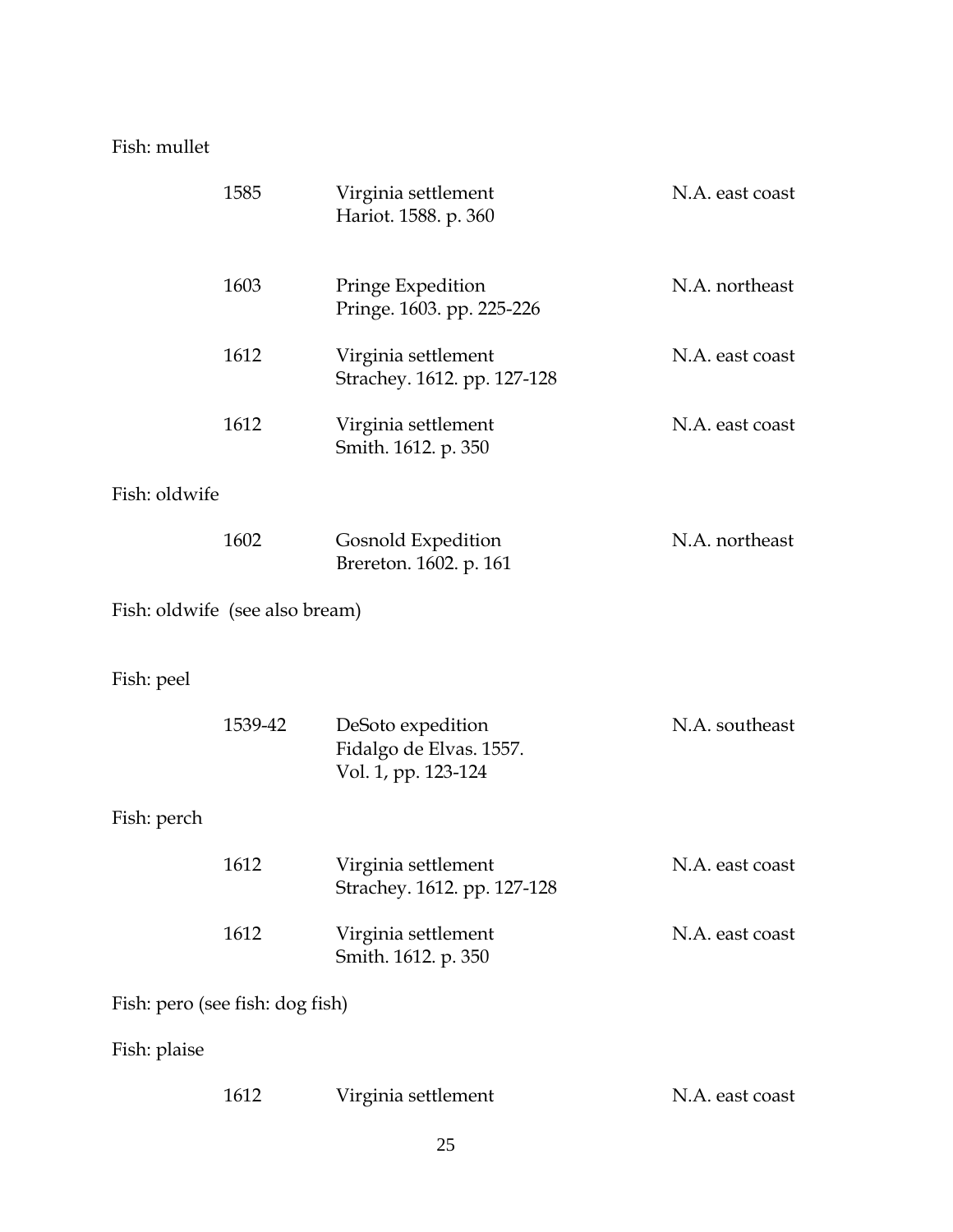|                |                                     | Strachey. 1612. pp. 127-128                              |                 |
|----------------|-------------------------------------|----------------------------------------------------------|-----------------|
|                | 1612                                | Virginia settlement<br>Smith. 1612. p. 350               | N.A. east coast |
|                |                                     | Fish: plaise (see also: fish: flounder; fish: sole)      |                 |
| Fish: ray      |                                     |                                                          |                 |
|                | 1585                                | Virginia settlement<br>Hariot. 1588. p. 360              | N.A. east coast |
|                | Fish: ray (see also fish: stingray) |                                                          |                 |
| Fish: rockfish |                                     |                                                          |                 |
|                | 1602                                | Gosnold Expedition<br>Brereton. 1602. p. 161             | N.A. northeast  |
|                | 1612                                | Virginia settlement<br>Strachey. 1612. pp. 127-128       | N.A. east coast |
|                | 1612                                | Virginia settlement<br>Smith. 1612. p. 350               | N.A. east coast |
| Fish: rosefish |                                     |                                                          |                 |
|                | 1602                                | Gosnold Expedition<br>Brereton. 1602. p. 161             | N.A. northeast  |
| Fish: salmon   |                                     |                                                          |                 |
|                | 1582                                | American summary<br>Hakluyt. 1582. pp. 139-141           | N.A. east coast |
|                | 1592-93                             | New England Settlements.<br>Hayes. 1592-93. pp. 170-172. | N.A. northeast  |
|                | 1605                                | Waymouth Expedition<br>Rosier. 1605. p. 296              | N.A. northeast  |
|                | 1609                                | Virginia settlement<br>Mangnel [Irish spy account].      | N.A. east coast |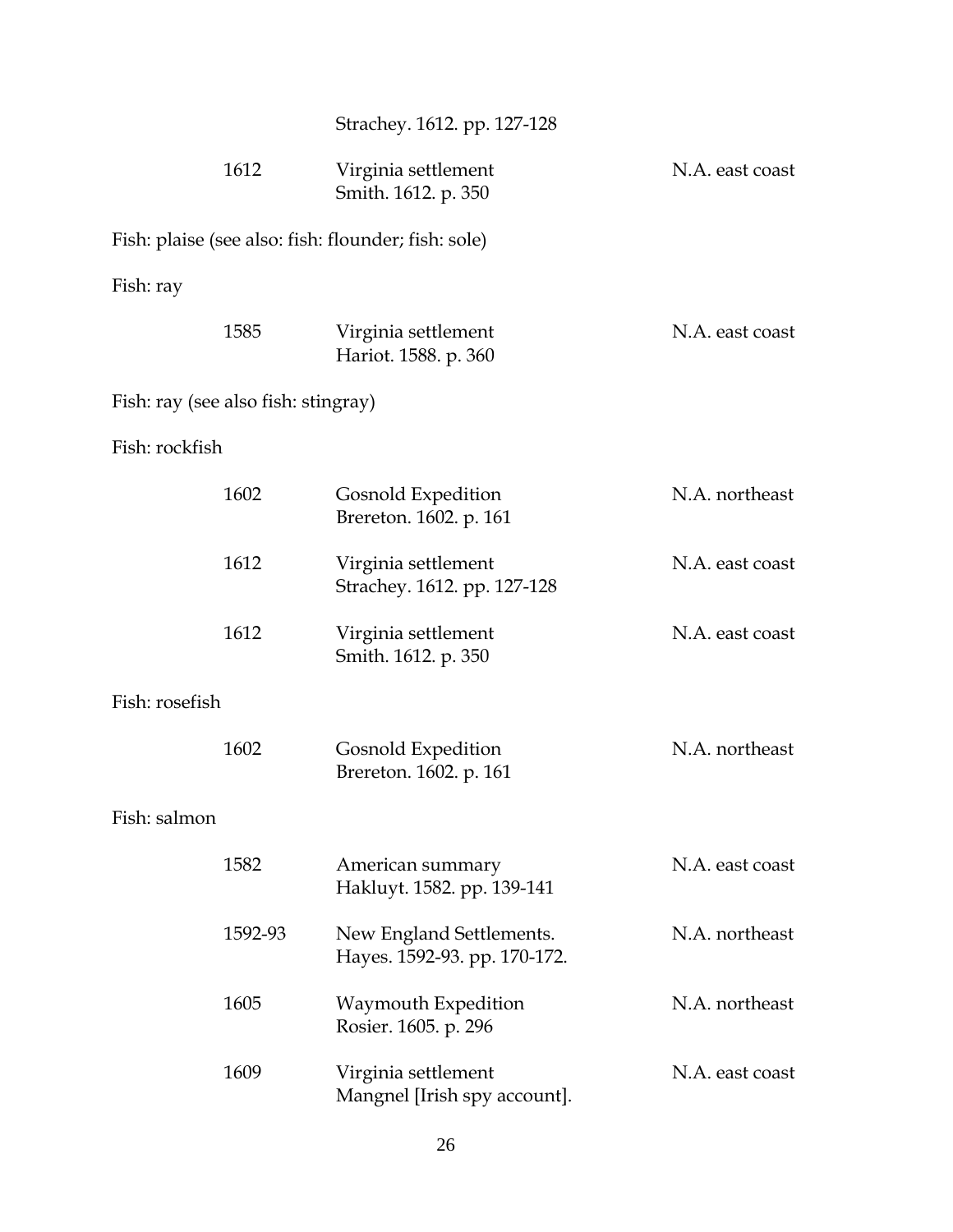# 1610. pp. 151-153

# Fish: salmon; white variety

|                 | 1612        | Virginia settlement<br>Strachey. 1612. pp. 127-128                  | N.A. east coast |
|-----------------|-------------|---------------------------------------------------------------------|-----------------|
|                 | 1612        | Virginia settlement<br>Smith. 1612. p. 350                          | N.A. east coast |
| Fish: sardine   |             |                                                                     |                 |
|                 | mid 16th c. | Early Spanish period<br>de la Vega. 1609-12.<br>1:10 p. $32$        | S.A. Peru       |
| Fish: shad-like |             |                                                                     |                 |
|                 | 1526        | Cortez expedition<br>Cortés: 5th letter. 1526,<br>pp. 316-317       | C.A. Mexico     |
|                 | 1539-42     | DeSoto expedition<br>Fidalgo de Elvas. 1557.<br>Vol. 1, pp. 123-124 | N.A. southeast  |
|                 | 1585        | Virginia settlement<br>Hariot. 1588. p. 359                         | N.A. east coast |
| Fish: shad      |             |                                                                     |                 |
|                 | 1602        | Gosnold Expedition<br>Archer. 1602. pp. 134-135                     | N.A. northeast  |
|                 | 1602        | Gosnold Expedition<br>Brereton. 1602. p. 161                        | N.A. northeast  |
|                 | 1605        | Waymouth Expedition<br>Rosier. 1605. p. 296,<br>also pp. 279-281    | N.A. northeast  |
|                 | 1612        | Virginia settlement                                                 | N.A. east coast |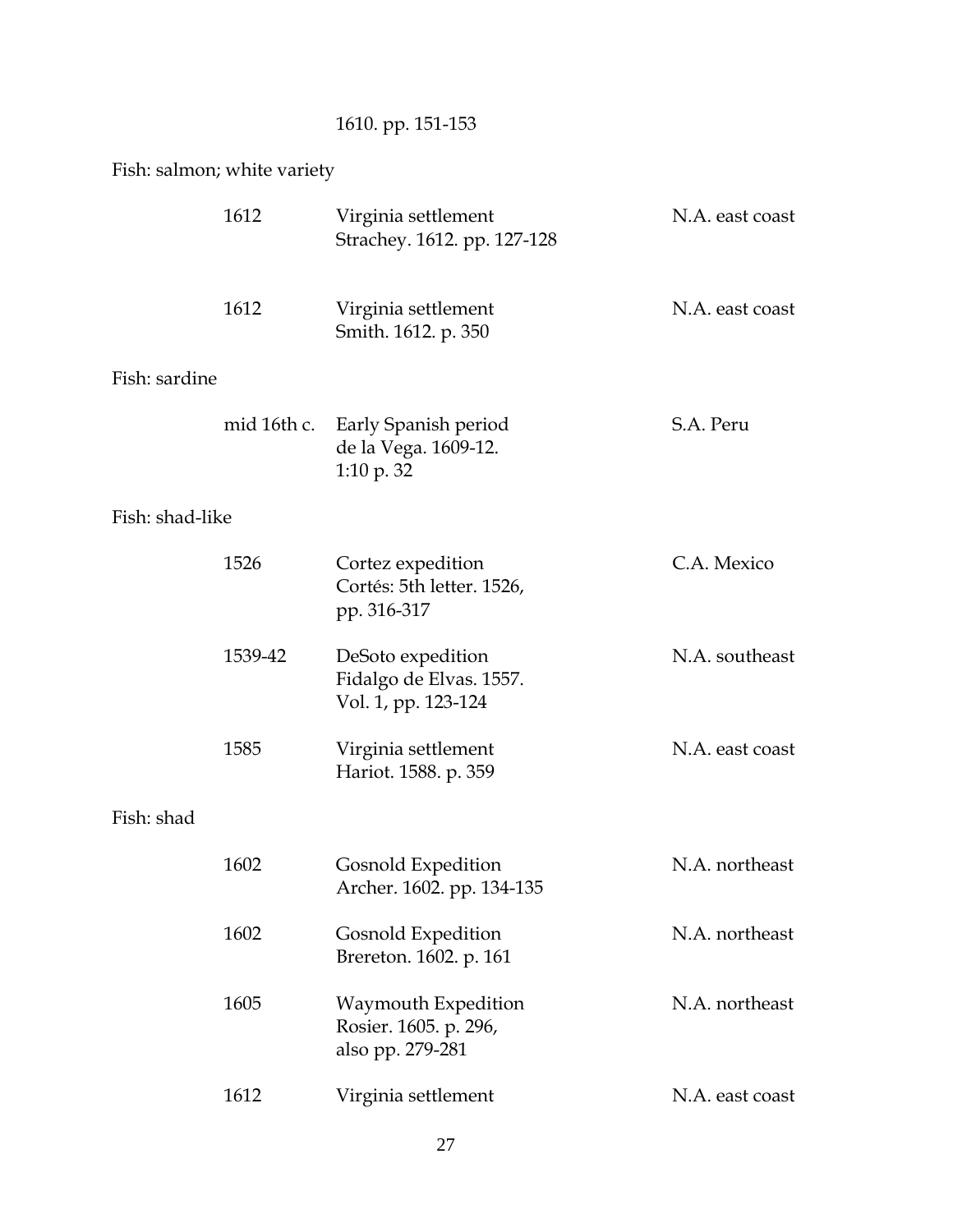Strachey. 1612. pp. 127-128

|                | 1612        | Virginia settlement<br>Smith. 1612. p. 350                               | N.A. east coast |
|----------------|-------------|--------------------------------------------------------------------------|-----------------|
| Fish: skate    |             |                                                                          |                 |
|                | mid 16th c. | Early Spanish period<br>de la Vega. 1609-12.<br>$1:10 \text{ p. }32$     | S.A. Peru       |
|                | 1602        | Gosnold Expedition<br>Brereton. 1602. p. 161                             | N.A. northeast  |
|                | 1605        | Waymouth Expedition<br>Rosier. 1605. pp. 262-264                         | N.A. northeast  |
| Fish: sole     |             |                                                                          |                 |
|                | 1585        | Virginia settlement<br>Hariot. 1588. p. 360                              | N.A. southeast  |
|                | 1609        | Virginia settlement<br>Mangnel [Irish spy account].<br>1610. pp. 151-153 | N.A. east coast |
|                | 1612        | Virginia settlement<br>Strachey. 1612. pp. 127-128                       | N.A. east coast |
|                | 1612        | Virginia settlement<br>Smith. 1612. p. 350                               | N.A. east coast |
|                |             | Fish: sole (see also fish: flounder; fish: plaise)                       |                 |
| Fish: stingray |             |                                                                          |                 |
|                | 1612        | Virginia settlement<br>Strachey. 1612. pp. 127-128                       | N.A. east coast |
|                | 1612        | Virginia settlement<br>Smith. 1612. p. 350                               | N.A. east coast |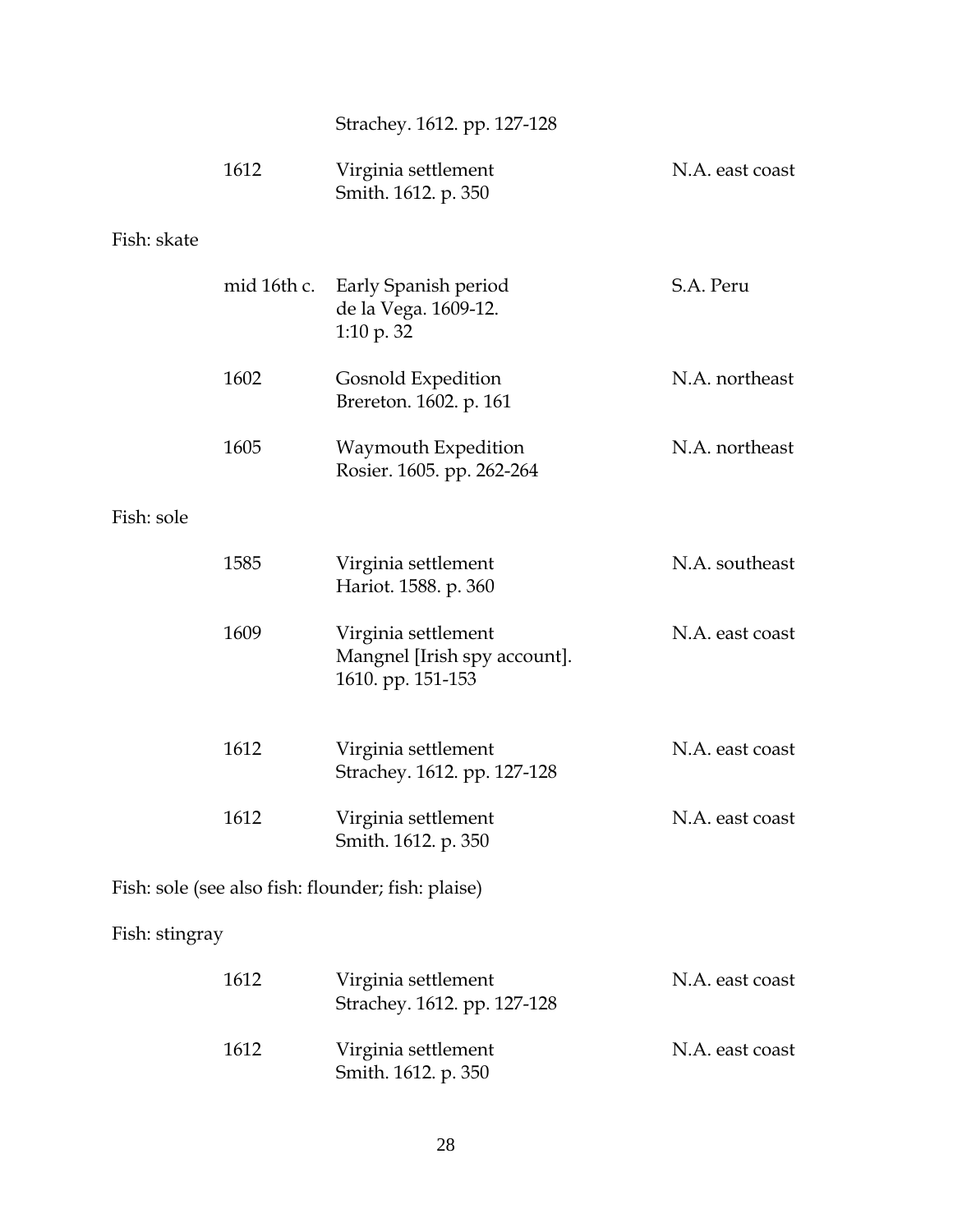Fish: stingray (see also fish: ray)

#### Fish: sturgeon

|             | 1585        | Virginia settlement<br>Hariot. 1588. p. 359                      | N.A. southeast  |
|-------------|-------------|------------------------------------------------------------------|-----------------|
|             | 1607        | Virginia settlement<br>Wingfeild et al. 1607. pp. 78-80          | N.A. east coast |
|             | 1607        | Virginia settlement<br>Archer. 1607. pp. 99-102                  | N.A. east coast |
|             | 1612        | Virginia settlement<br>Strachey. 1612. pp. 127-128               | N.A. east coast |
|             | 1612        | Virginia settlement<br>Smith. 1612. p. 340                       | N.A. east coast |
|             |             | Fish: sturgeon; caviar eaten during famine                       |                 |
|             | 1608        | Virginia settlement<br>Smith. 1608. pp. 172-174                  | N.A. east coast |
|             | 1612        | Virginia settlement<br>Smith. 1612. pp. 384-385                  | N.A. east coast |
|             |             | Fish: suchi; name of local fish variety at lake Titicaca         |                 |
|             | mid 16th c. | Early Spanish period<br>de la Vega. 1609-12.<br>8:22 pp. 529-530 | S.A. Peru       |
| Fish: trout |             |                                                                  |                 |
|             | 1540-42     | Coronado expedition<br>de Castañada. 1596.<br>Part 2, pp. 51-52  | N.A. southwest  |
|             | 1585        | Virginia settlement                                              | N.A. east coast |

Hariot. 1588. p. 360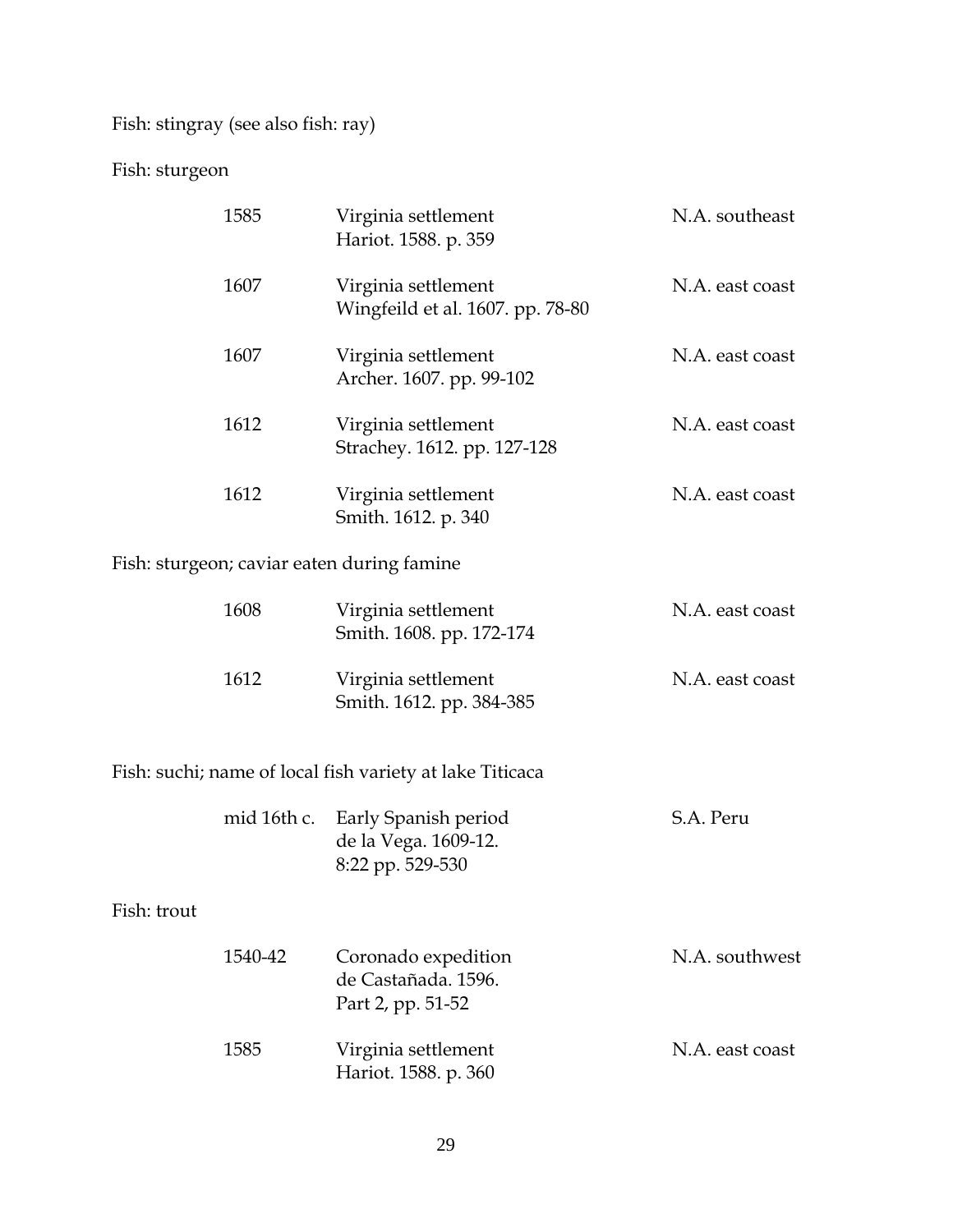|                    | 1612    | Virginia settlement<br>Strachey. 1612. pp. 127-128                       | N.A. east coast |
|--------------------|---------|--------------------------------------------------------------------------|-----------------|
|                    | 1612    | Virginia settlement<br>Smith. 1612. p. 350                               | N.A. east coast |
| Fish: tunney       |         |                                                                          |                 |
|                    | 1592-93 | New England Settlements.<br>Hayes. 1592-93. pp. 170-172.                 | N.A. northeast  |
| Fish: turbot       |         |                                                                          |                 |
|                    | 1603    | Pringe Expedition<br>Pringe. 1603. pp. 225-226                           | N.A. northeast  |
|                    |         | Flavoring agents (see also herb, spice, sweetener)                       |                 |
| Flax: native, wild |         |                                                                          |                 |
|                    | 1609    | Virginia settlement<br>Mangnel [Irish spy account].<br>1610. pp. 151-153 | N.A. east coast |
|                    |         | Flax: native; planted in Native American gardens                         |                 |
|                    | 1607    | Virginia settlement<br>Archer. 1607. pp. 82-86                           | N.A. east coast |
|                    |         | Flax: domesticated; European introduction; test planting report          |                 |
|                    | 1603    | Pringe Expedition<br>Pringe. 1603. p. 224                                | N.A. northeast  |
|                    | 1607    | Virginia settlement<br>Archer. 1607b. pp. 99-102                         | N.A. east coast |
| Flounder           |         |                                                                          |                 |
|                    | 1605    | Waymouth Expedition<br>Rosier. 1605. pp. 262-264                         | N.A. northeast  |
|                    | 1612    | Virginia settlement                                                      | N.A. east coast |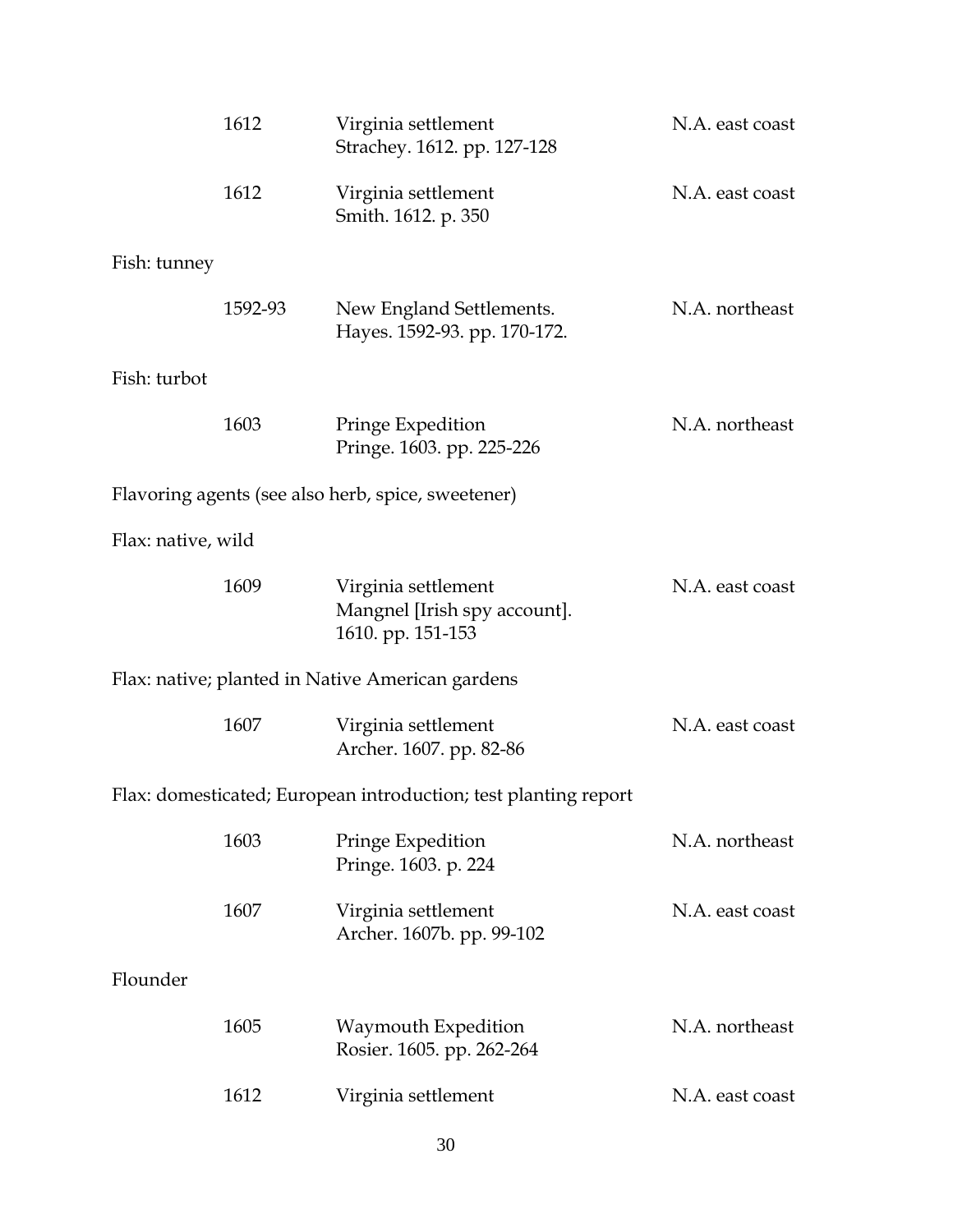| Strachey. 1612. pp. 127-128 |  |
|-----------------------------|--|
|-----------------------------|--|

| 1612 | Virginia settlement | N.A. east coast     |  |
|------|---------------------|---------------------|--|
|      |                     | Smith. 1612. p. 350 |  |

Flour: general descriptions; sources and types not differentiated

|                 | 1519    | Cortez expedition<br>Bernal Diaz. 1576. p. 211                      | C.A. Mexico     |
|-----------------|---------|---------------------------------------------------------------------|-----------------|
|                 | 1540-42 | Coronado expedition<br>de Castañada. 1596.<br>Part 1, p. 18         | N.A. southwest  |
|                 | 1540-42 | Coronado expedition<br>Relacion del Suceso. 16th century?<br>p. 112 | N.A. southwest  |
| Flour: acorn    |         |                                                                     |                 |
|                 | 1540-42 | Coronado expedition<br>de Castañada. 1596.<br>Part 2, pp. 51-52     | N.A. southwest  |
|                 | 1585    | Virginia settlement<br>Hariot. 1588. pp. 354-355                    | N.A. east coast |
|                 | 1612    | Virginia settlement<br>Smith. 1612. p. 345                          | N.A. east coast |
|                 |         | Flour: acorn; mixed with coriander seed                             |                 |
|                 | 1540-42 | Coronado expedition<br>de Castañada. 1596.<br>Part 2, pp. 51-52     | N.A. southwest  |
| Flour: amaranth |         |                                                                     |                 |
|                 | 1519    | Cortez expedition<br>de Sahaun. 1555. pp. 38-45                     | C.A. Mexico     |
|                 |         |                                                                     |                 |

Flour: amexia (plum)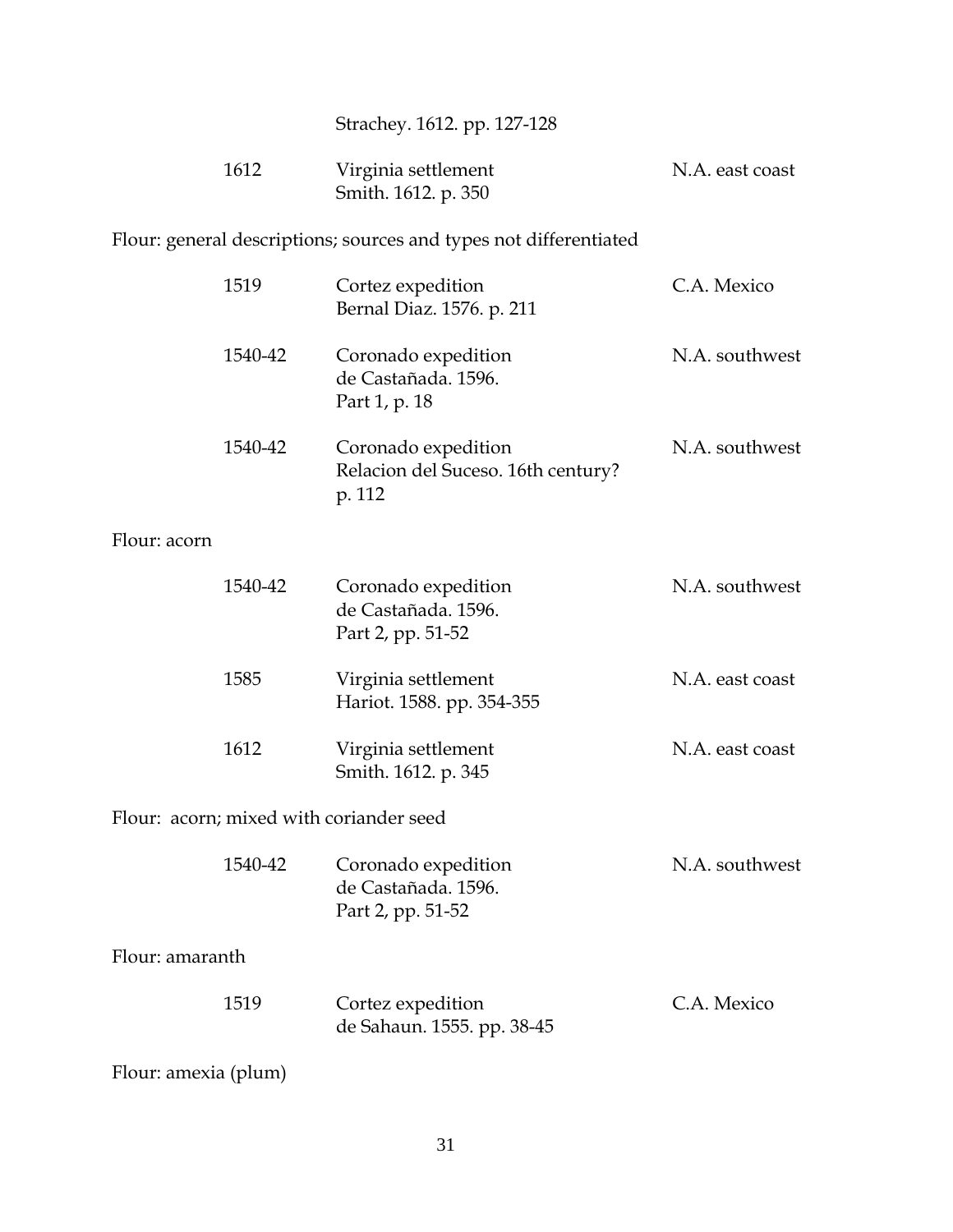|                          | 1539-42   | DeSoto expedition<br>Fidalgo de Elvas. 1557.<br>Vol. 1, p. 152 | N.A. southeast  |
|--------------------------|-----------|----------------------------------------------------------------|-----------------|
| Flour: bean              |           |                                                                |                 |
|                          | 1585      | Virginia settlement<br>Hariot. 1588. p. 339                    | N.A. east coast |
| Flour: cassava           |           |                                                                |                 |
|                          | 1502      | Columbus: 4th voyage<br>Diego Mendez. 1536.<br>Vol. 2, p. 124  | Caribbean       |
|                          | 1519      | Cortez expedition<br>Cortés. 1st letter. 1519.<br>pp. 14-22    | C.A. Mexico     |
|                          | 1539-42   | DeSoto expedition<br>de Elvas. 1557.<br>Vol. 1 pp. 13-14       | Caribbean       |
|                          | 1599-1602 | Champlain voyage.<br>Champlain. 1603. pp. 7-12                 | Caribbean       |
|                          | 1599-1602 | Champlain voyage.<br>Champlain. 1603. p. 32                    | C.A. Mexico     |
|                          | 1607      | Newport Expedition<br>Perkins. 1608. pp. 159-161               | Caribbean       |
| Flour: chechinquamin nut |           |                                                                |                 |
|                          | 1612      | Virginia settlement<br>Strachey. 1612. p. 119                  | N.A. east coast |
|                          | 1612      | Virginia settlement<br>Smith. 1612. pp. 346-347                | N.A. east coast |
| Flour: chestnut          |           |                                                                |                 |
|                          | 1585      | Virginia settlement                                            | N.A. east coast |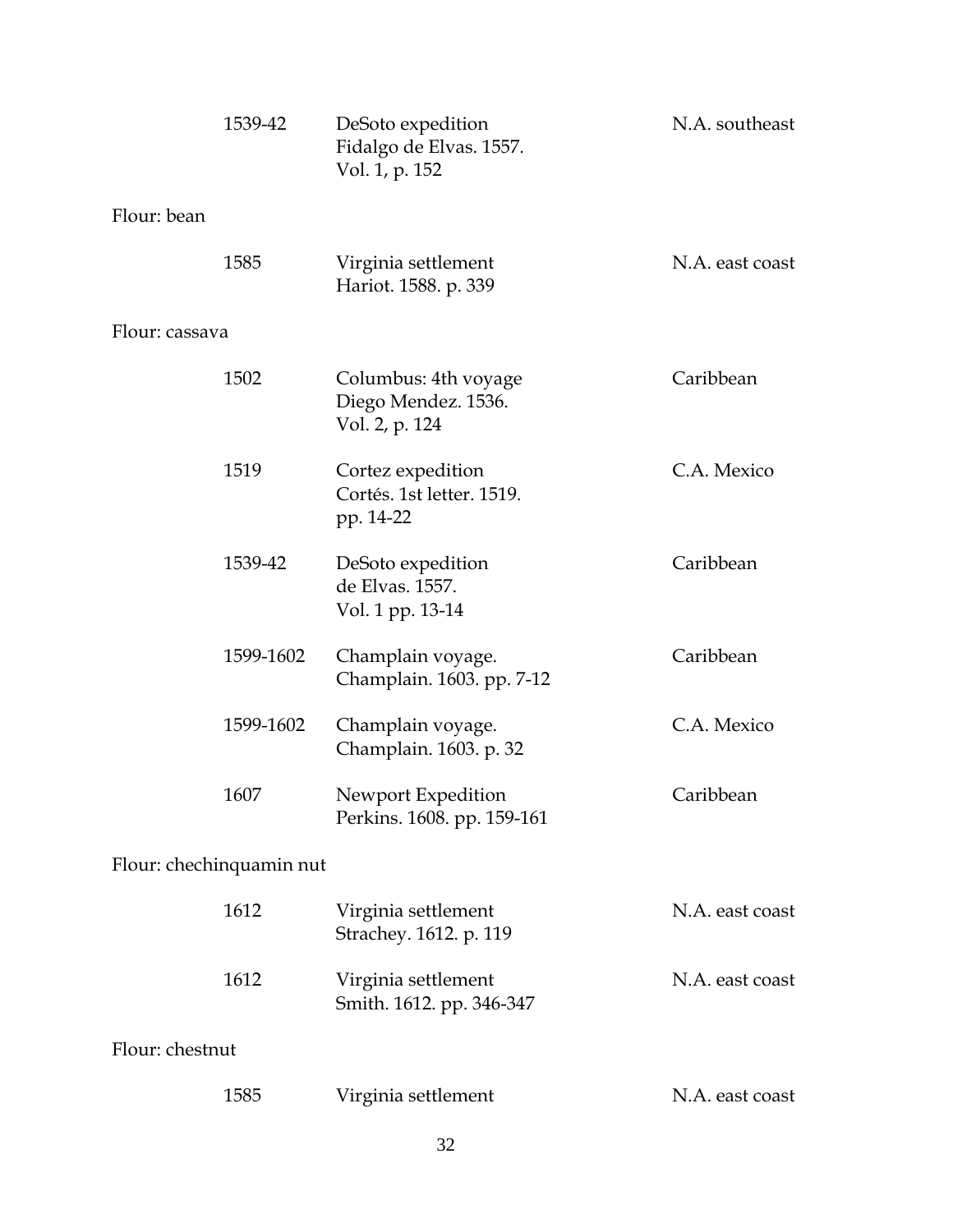Hariot. 1588. p. 350

|                         | 1612                                | Virginia settlement<br>Smith. 1612. pp. 346-347            | N.A. east coast |  |  |
|-------------------------|-------------------------------------|------------------------------------------------------------|-----------------|--|--|
| Flour: fish             |                                     |                                                            |                 |  |  |
|                         | 1497                                | Vespucci: 1st voyage<br>Vespucci. 1504. pp.12-15           | Caribbean       |  |  |
| Flour: golden club root |                                     |                                                            |                 |  |  |
|                         | 1585                                | Virginia settlement<br>Hariot. 1588. pp. 349-350           | N.A. east coast |  |  |
|                         | Flour: grass seed; unspecified type |                                                            |                 |  |  |
|                         | 1612                                | Virginia settlement<br>Strachey. 1612. p. 120              | N.A. east coast |  |  |
|                         | 1612                                | Virginia settlement<br>Smith. 1612. pp. 346-347            | N.A. east coast |  |  |
| Flour: hazes root       |                                     |                                                            |                 |  |  |
|                         | 1586                                | Florida settlement<br>de Laudonnière. 1586.<br>pp. 195-196 | N.A. southeast  |  |  |

Flour: maize; undifferentiated by type or use

| 1518 | Grivjala expedition<br>Bernal Diaz. 1576. pp. 22-23         | C.A. Mexico |
|------|-------------------------------------------------------------|-------------|
| 1519 | Cortez expedition<br>Bernal Diaz. 1576. p. 60               | C.A. Mexico |
| 1520 | Cortez expedition<br>Cortés: 2nd letter. 1520,<br>pp. 86-89 | C.A. Mexico |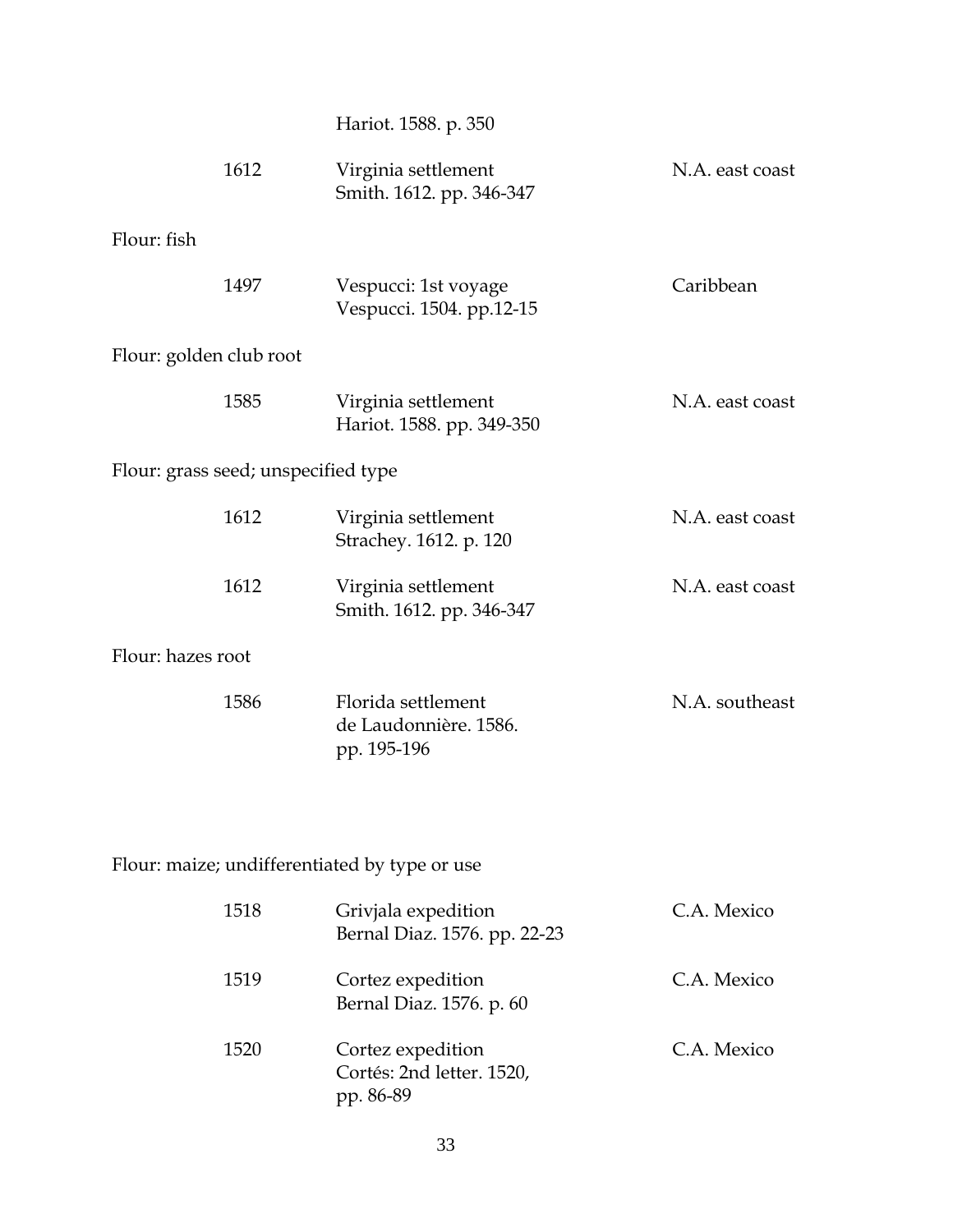| 1532-34     | F. Pizarro: 3rd expedition<br>P. Pizarro. 1571.<br>Vol. 2. pp. 468-471        | S.A. Peru       |
|-------------|-------------------------------------------------------------------------------|-----------------|
| 1539-42     | DeSoto expedition<br>Fidalgo de Elvas. 1557.<br>Vol. 1, pp. 34-37, also 51-52 | N.A. southeast  |
| 1539-42     | De Soto expedition<br>de Oviedo y Valdés. 1546.<br>Vol. 2, pp. 87-88          | N.A. southeast  |
| 1540-42     | Coronado expedition<br>de Castañada. 1596.<br>Part 1, pp. 21-22; also p. 24   | N.A. southwest  |
| 1540-42     | Coronado expedition<br>de Alvarado & de Padilla.<br>16th century? pp. 129-130 | N.A. southwest  |
| 1540        | Coronado expedition<br>Coronado. 1540a. p. 88                                 | N.A. southwest  |
| 1540        | Coronado expedition<br>Coronado. 1540b. p. 164                                | N.A. southwest  |
| 1540        | Coronado expedition<br>de Alarcon. 1540. p. 136                               | N.A. southwest  |
| mid 16th c. | Early Spanish period<br>de la Vega. 1609-12.<br>6:20 pp. 357-358              | S.A. Peru       |
| 1585        | Virginia settlement<br>Lane. 1585. pp. 207-209                                | N.A. east coast |
| 1585        | Virginia settlement<br>Hariot. 1588. p. 337-339                               | N.A. east coast |
| 1585-86     | Drake expedition<br>Primrose Journal. 1586.<br>pp. 303-306                    | N.A. southeast  |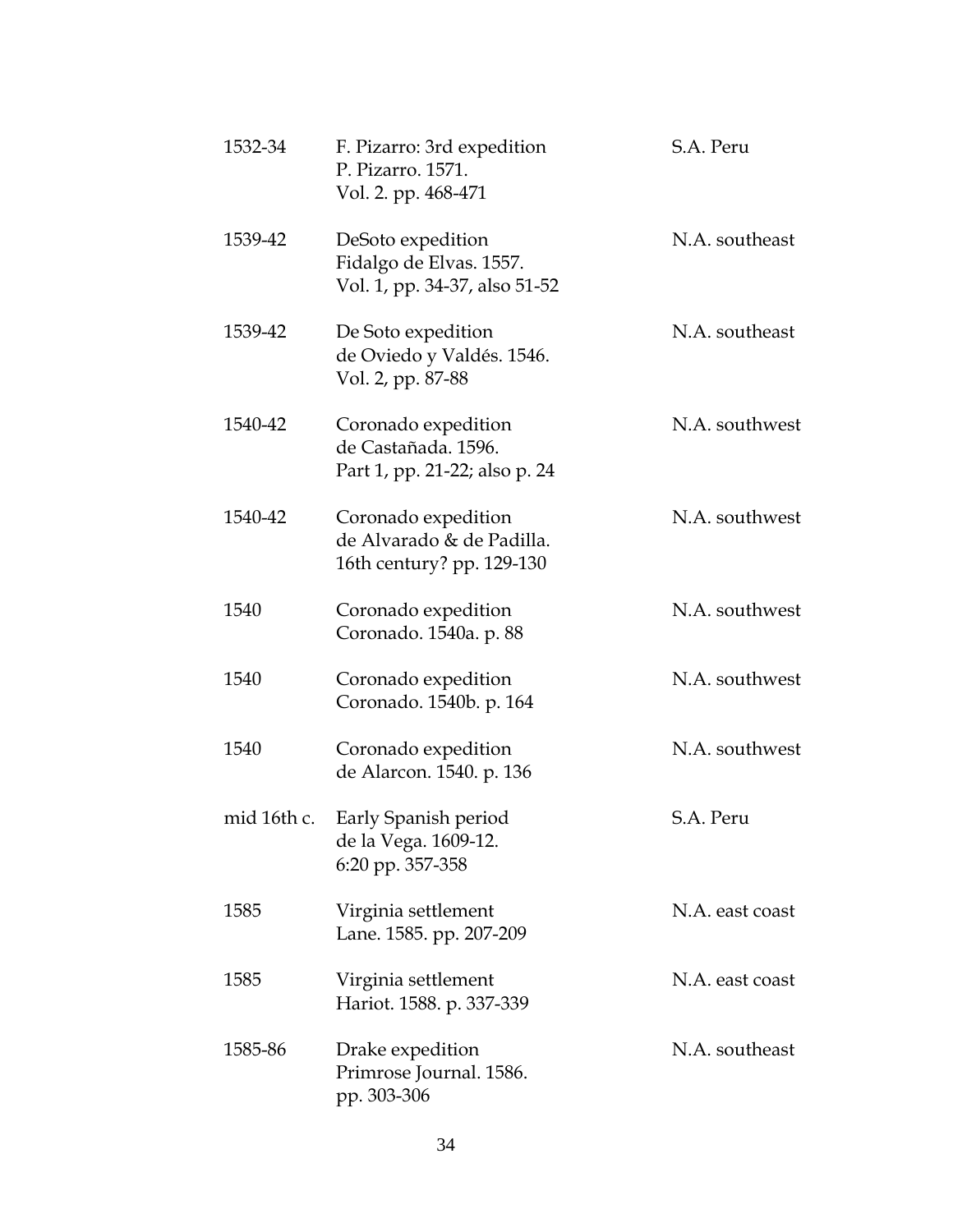|                       | 1606                                 | <b>Archer Expedition</b><br>Percy. 1608a. pp. 134-135;<br>also 141-142; 143-145 | N.A. east coast |
|-----------------------|--------------------------------------|---------------------------------------------------------------------------------|-----------------|
|                       | 1607                                 | Virginia settlement<br>Archer. 1607. pp. 90-91                                  | N.A. east coast |
|                       | 1607                                 | Virginia settlement<br>Archer. 1607. pp. 102-104                                | N.A. east coast |
|                       | 1608                                 | Virginia settlement<br>Smith. 1608. pp. 174-176                                 | N.A. east coast |
|                       | 1612                                 | Virginia settlement<br>Strachey. 1612. pp. 80-81                                | N.A. east coast |
|                       | 1612                                 | Virginia settlement<br>Smith. 1612. p. 351-352;<br>also pp. 387-388             | N.A. east coast |
|                       | Flour: maize; mixed with human blood |                                                                                 |                 |
|                       | mid 16th c.                          | Early Spanish period<br>de la Vega. 1609-12.<br>7:6 pp. 413-414                 | S.A. Peru       |
| food                  |                                      | Flour: maize; mixed with water; eaten by Europeans as famine                    |                 |
|                       | 1608                                 | Virginia settlement<br>Smith. 1608b. pp. 243-244                                | N.A. east coast |
| Flour: maize; parched |                                      |                                                                                 |                 |
|                       | 1539-42                              | DeSoto expedition                                                               | N.A. southeast  |

| 1539-42 | DeSoto expedition | N.A. southeast |
|---------|-------------------|----------------|
|         | de Biedma, 1544.  |                |
|         | Vol. 2, pp. 12-13 |                |
|         |                   |                |

Vol. 1, pp. 57-64

Fidalgo de Elvas. 1557.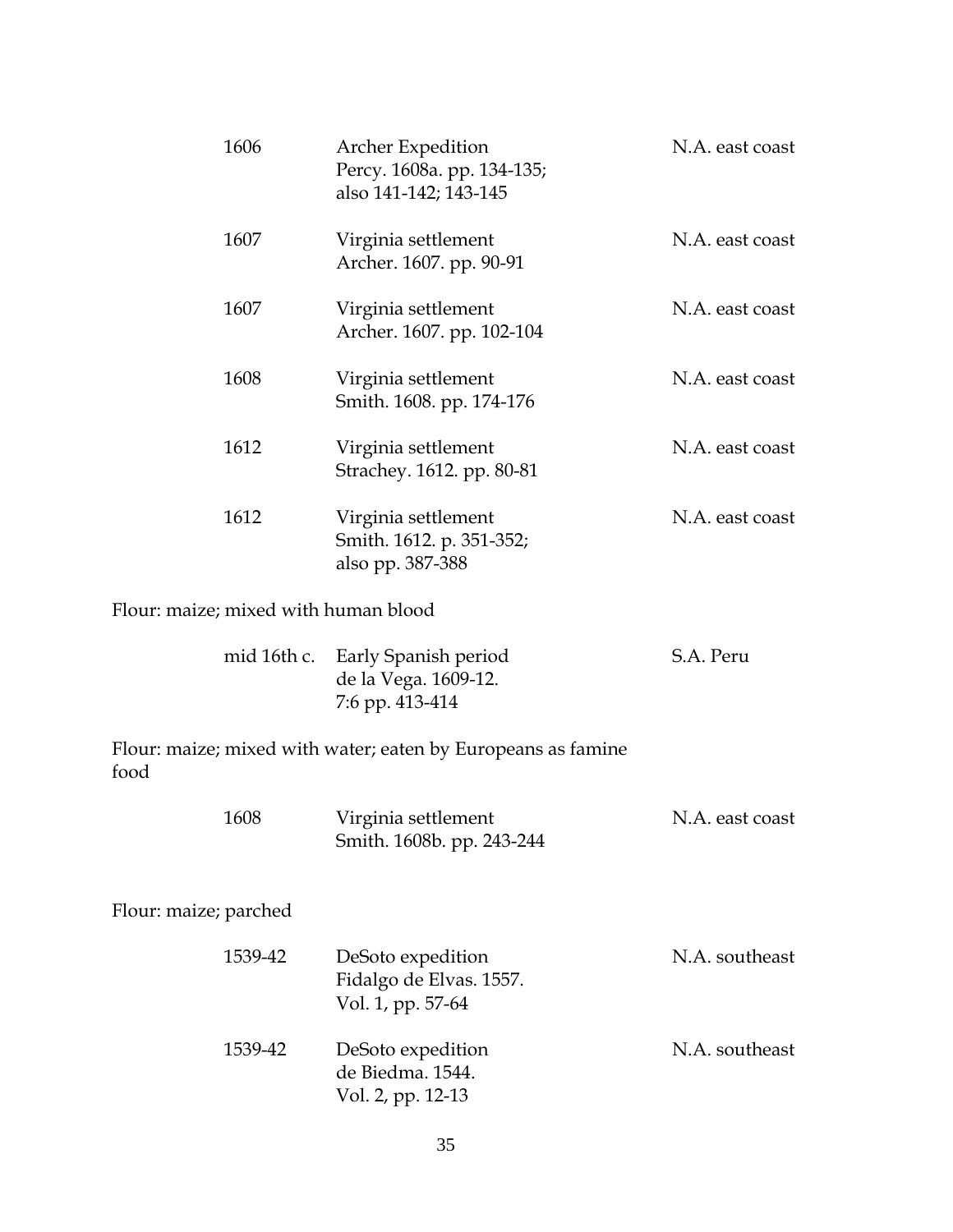|                                         | 1585                               | Virginia settlement<br>Hariot. 1588. p. 337-339                             | N.A. east coast |  |
|-----------------------------------------|------------------------------------|-----------------------------------------------------------------------------|-----------------|--|
|                                         | Flour: maize; raw or uncooked      |                                                                             |                 |  |
|                                         | 1539-42                            | DeSoto expedition<br>de Oviedo y Valdés. 1546.<br>Vol. 2, pp. 87-88         | N.A. southeast  |  |
| Flour: maize; roasted                   |                                    |                                                                             |                 |  |
|                                         | 1539-42                            | De Soto expedition<br>de Oviedo y Valdés. 1546.<br>Vol. 2, pp. 87-88        | N.A. southeast  |  |
| Flour: maize; sun-dried                 |                                    |                                                                             |                 |  |
|                                         | 1606                               | Archer Expedition<br>Percy. 1608. pp. 141-142                               | N.A. east coast |  |
|                                         | Flour: maize; variety called çancu |                                                                             |                 |  |
|                                         |                                    | mid 16th c. Early Spanish period<br>de la Vega. 1609-12.<br>8:9 pp. 498-499 | S.A. Peru       |  |
| Flour: maize; variety called huminta    |                                    |                                                                             |                 |  |
|                                         | mid 16th c.                        | Early Spanish period<br>de la Vega. 1609-12.<br>8:9 pp. 498-499             | S.A. Peru       |  |
| Flour: maize; variety called maçamorras |                                    |                                                                             |                 |  |
|                                         | 1539-42                            | De Soto expedition<br>de Oviedo y Valdés. 1546.<br>Vol. 2, pp. 107-108      | N.A. southeast  |  |
| Flour: maize; variety called tanta      |                                    |                                                                             |                 |  |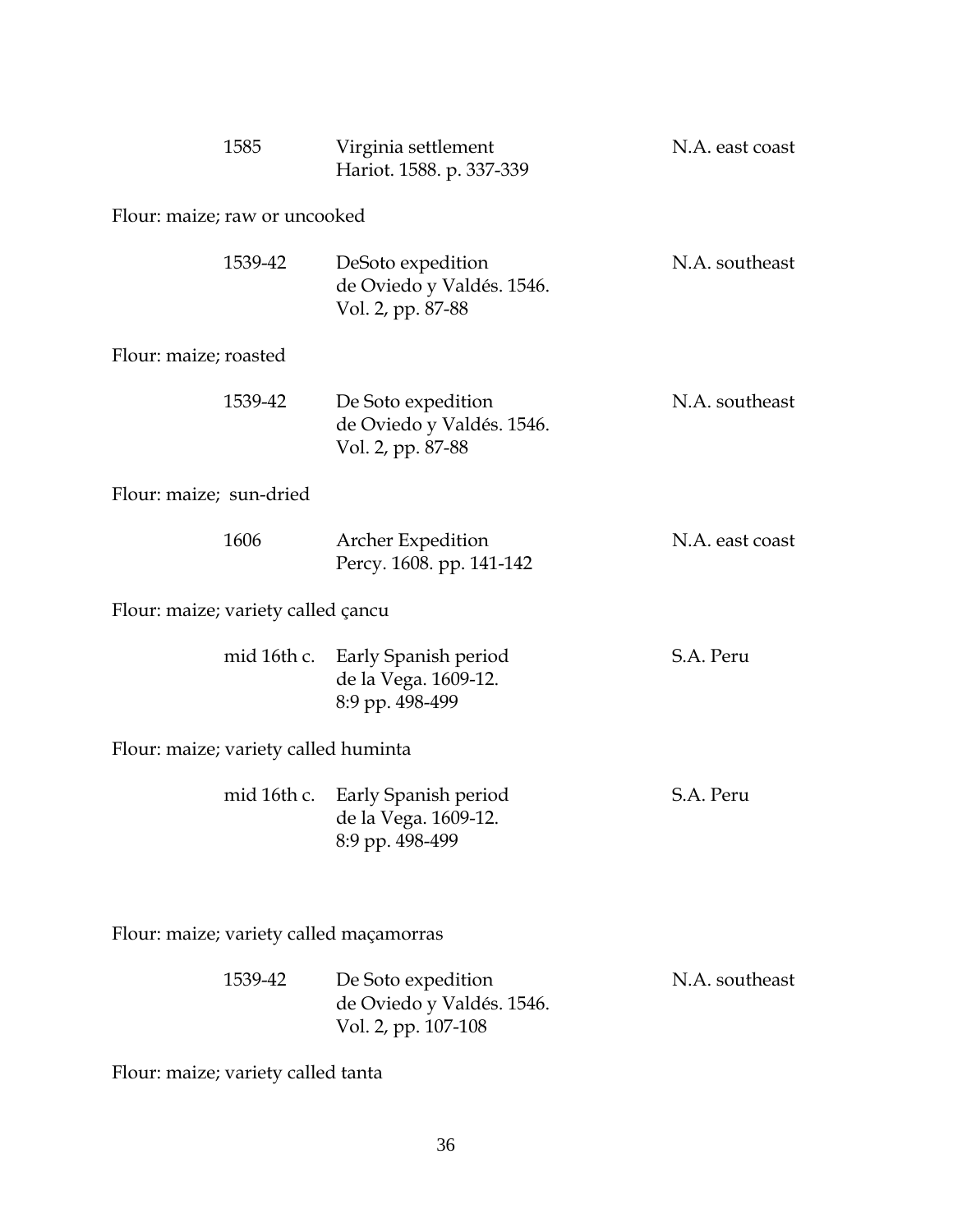|                       |                               | mid 16th c. Early Spanish period<br>de la Vega. 1609-12.<br>8:9 pp. 498-499 | S.A. Peru       |
|-----------------------|-------------------------------|-----------------------------------------------------------------------------|-----------------|
| Flour: mesquite pod   |                               |                                                                             |                 |
|                       | 1540-42                       | Coronado expedition<br>de Castañada. 1596.                                  | N.A. southwest  |
|                       | 1540                          | Part 2, pp. 50-51<br>Coronado expedition<br>de Alarcon. 1540. pp. 126-129   | N.A. southwest  |
| Flour: palmito starch |                               |                                                                             |                 |
|                       | 1595                          | Raleigh expedition<br>Raleigh. 1596. pp. 49-51                              | Caribbean       |
| Flour: plum (amexia)  |                               |                                                                             |                 |
|                       | 1539-42                       | DeSoto expedition<br>Fidalgo de Elvas. 1557. V<br>ol. 1, p. 152             | N.A. southeast  |
| Flour: quinoa         |                               |                                                                             |                 |
|                       |                               | mid 16th c. Early Spanish period<br>de la Vega. 1609-12.<br>8:9 pp. 498-499 | S.A. Peru       |
|                       | Flour: root; unspecified type |                                                                             |                 |
|                       | 1493-94                       | Columbus: 2nd voyage<br>Columbus. 16th century?<br>Vol. 1. pp. 68-69        | Caribbean       |
| Flour: smilax root    |                               |                                                                             |                 |
|                       | 1585                          | Virginia settlement<br>Hariot. 1588. pp.348-349                             | N.A. east coast |
| Flour: sunflower seed |                               |                                                                             |                 |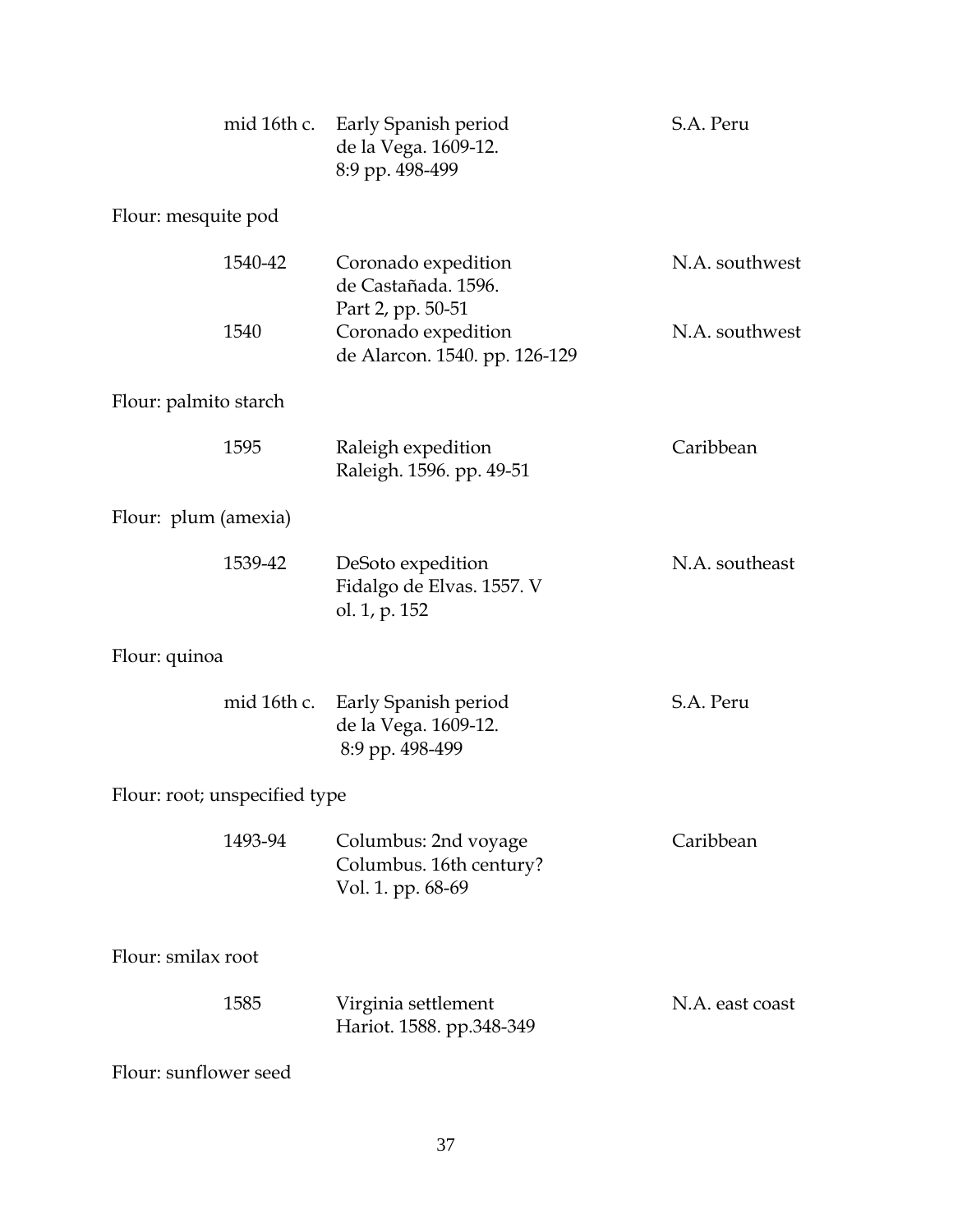|                                               | 1585                                | Virginia settlement<br>Hariot. 1588. pp. 340-341                                              | N.A. east coast   |  |
|-----------------------------------------------|-------------------------------------|-----------------------------------------------------------------------------------------------|-------------------|--|
|                                               | Flour: tree pith; unspecified type  |                                                                                               |                   |  |
|                                               | 1519                                | Magellan expedition<br>Pigafetta. 1525, pp. 5-9                                               | S.A. coast Brazil |  |
|                                               |                                     | Flour: tree root (see also flour: cassava; flour: yucca)                                      |                   |  |
| Flour: tuckahoe root                          |                                     |                                                                                               |                   |  |
|                                               | 1612                                | Virginia settlement<br>Strachey. 1612. p. 122                                                 | N.A. east coast   |  |
|                                               | Flour: wheat? European introduction |                                                                                               |                   |  |
|                                               | 1584                                | Barlow expedition<br>Barlow. 1584. pp. 100-101                                                | N.A. east coast   |  |
|                                               | 1605                                | Waymouth Expedition<br>Rosier. 1605. pp. 268-270,<br>also p. 272, 275, 279-281,<br>pp 283-285 | N.A. northeast    |  |
|                                               |                                     | Flour: wheat mixed with anise; European introduction                                          |                   |  |
|                                               | mid 16th c.                         | Early Spanish period<br>de la Vega. 1609-12.<br>9:30 p.606                                    | S.A. Peru         |  |
| Flour: yam                                    |                                     |                                                                                               |                   |  |
|                                               | 1493-94                             | Columbus: 2nd voyage<br>Columbus. 16th century?<br>Vol. 1, pp. 68-69                          | Caribbean         |  |
| Flour: yucca (see also flour source; cassava) |                                     |                                                                                               |                   |  |
| famine food                                   |                                     | Flower: unidentified variety; described as "frilled;" eaten as                                |                   |  |
|                                               | 1519                                | Cortez expedition                                                                             | C.A. Mexico       |  |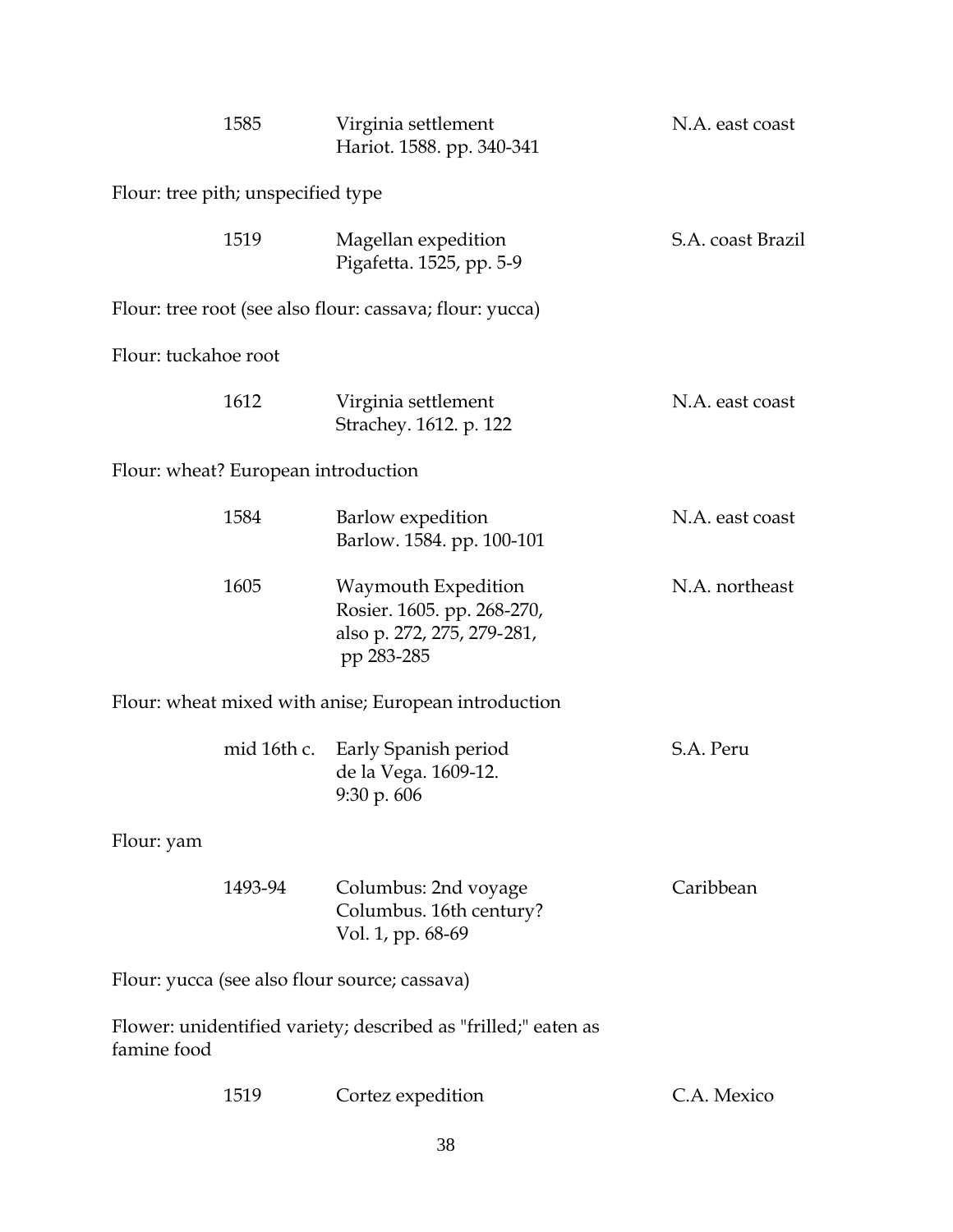de Sahaun. 1555. p. 79

Flower: honeysuckle

|                                                         | 1602                             | Gosnold Expedition<br>Archer. 1602. pp. 126-128                      | N.A. northeast                     |
|---------------------------------------------------------|----------------------------------|----------------------------------------------------------------------|------------------------------------|
| Flower: rose hip                                        |                                  |                                                                      |                                    |
|                                                         | 1540-42                          | Coronado expedition<br>de Castañada. 1596.<br>Part 1, p. 43          | N.A. southwest                     |
|                                                         | Flower: violet; salad ingredient |                                                                      |                                    |
|                                                         | 1612                             | Virginia settlement<br>Strachey. 1612. p. 121                        | N.A. east coast                    |
| Fly-catcher (bird)                                      |                                  |                                                                      |                                    |
|                                                         | 1520                             | Cortez expedition<br>Cortés: 2nd letter. 1520,<br>pp. 86-89          | C.A. Mexico                        |
| Flying squirrel                                         |                                  |                                                                      |                                    |
|                                                         | 1612<br>1612                     | Virginia settlement<br>Strachey. 1612. p. 124<br>Virginia settlement | N.A. east coast<br>N.A. east coast |
|                                                         |                                  | Smith. 1612. pp. 348-349                                             |                                    |
|                                                         |                                  | Food: undifferentiated type; soaked in blood                         |                                    |
|                                                         | 1519                             | Cortez expedition<br>de Sahaun. 1555. pp. 19-20                      | C.A. Mexico                        |
| Fowl: edible varieties; undifferentiated by type or use |                                  |                                                                      |                                    |
|                                                         | 1492                             | Columbus: 1st voyage<br>Columbus. 1493.<br>Vol. 1, pp. 6-10          | Caribbean                          |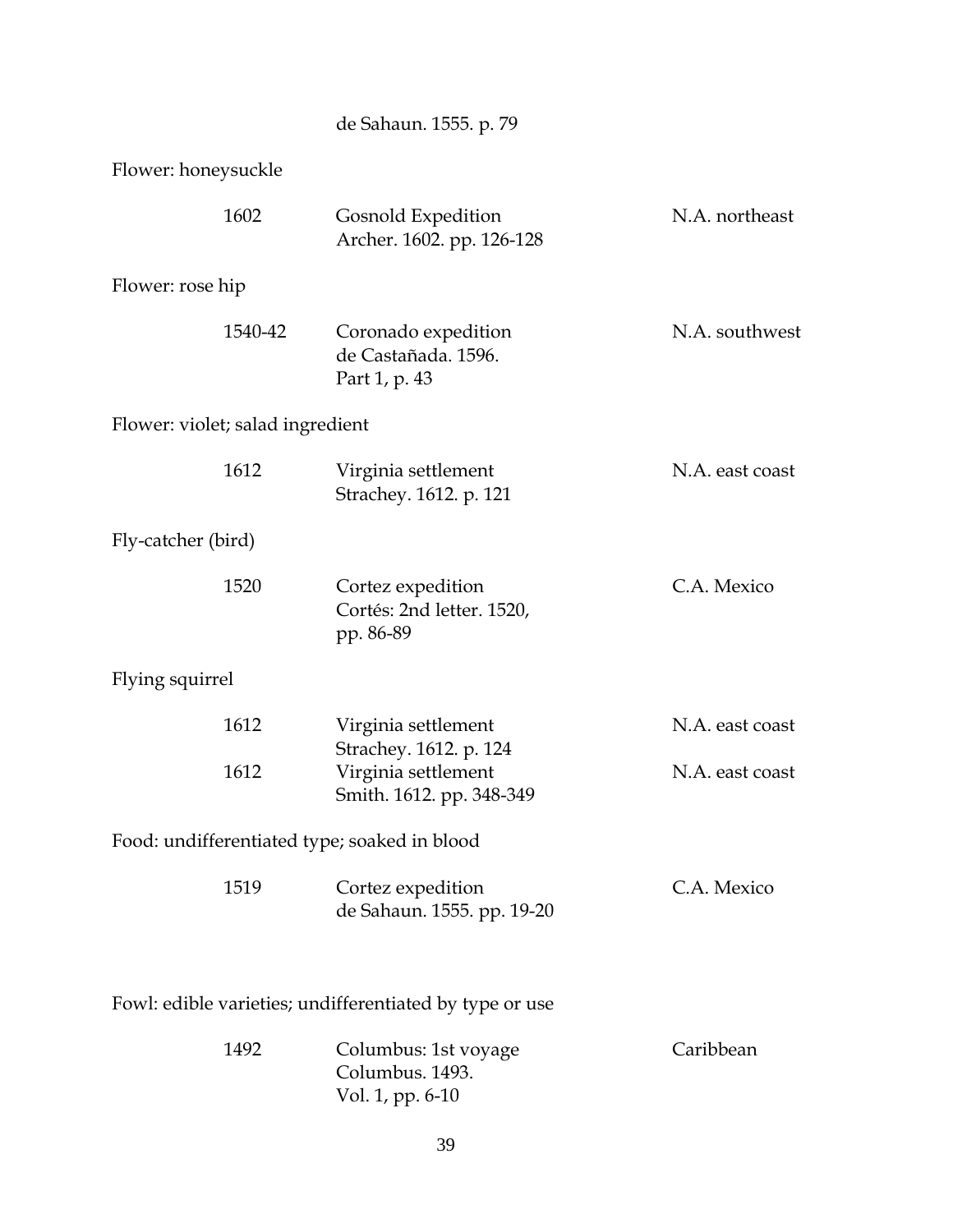| 1493-94     | Columbus: 2nd voyage<br>Columbus. 16th century?<br>Vol. 1, pp. 68-69          | Caribbean       |
|-------------|-------------------------------------------------------------------------------|-----------------|
| 1502        | Columbus: 4th voyage<br>Columbus. 1503.<br>Vol. 2, p. 100                     | Caribbean       |
| 1518        | Grivjala expedition<br>Bernal Diaz.1576. pp. 22-23                            | C.A. Mexico     |
| 1519        | Cortez expedition<br>Bernal Diaz. 1576. pp. 216-217                           | C.A. Mexico     |
| 1520        | Cortez expedition<br>Cortés: 2nd letter. 1520,<br>pp. 50-51                   | C.A. Mexico     |
| 1524        | Verarzanus expedition<br>Hakluyt. 1850. p. 56-71                              | N.A. east coast |
| 1539-42     | De Soto expedition<br>de Oviedo y Valdés. 1546.<br>Vol. 2, p. 82              | N.A. southeast  |
| 1540-42     | Coronado expedition<br>de Castañada. 1596.<br>Part 1, pp. 21-22               | N.A. southwest  |
| 1540-42     | Coronado expedition<br>Translado de las Nuevas.<br>16th century? p. 102       | N.A. southwest  |
| 1540-42     | Coronado expedition<br>de Alvarado & de Padilla.<br>16th century? pp. 129-130 | N.A. southwest  |
| 1540        | Coronado expedition<br>Coronado. 1540. pp. 171-173                            | N.A. southwest  |
| mid 16th c. | Early Spanish period                                                          | S.A. Peru       |
|             |                                                                               |                 |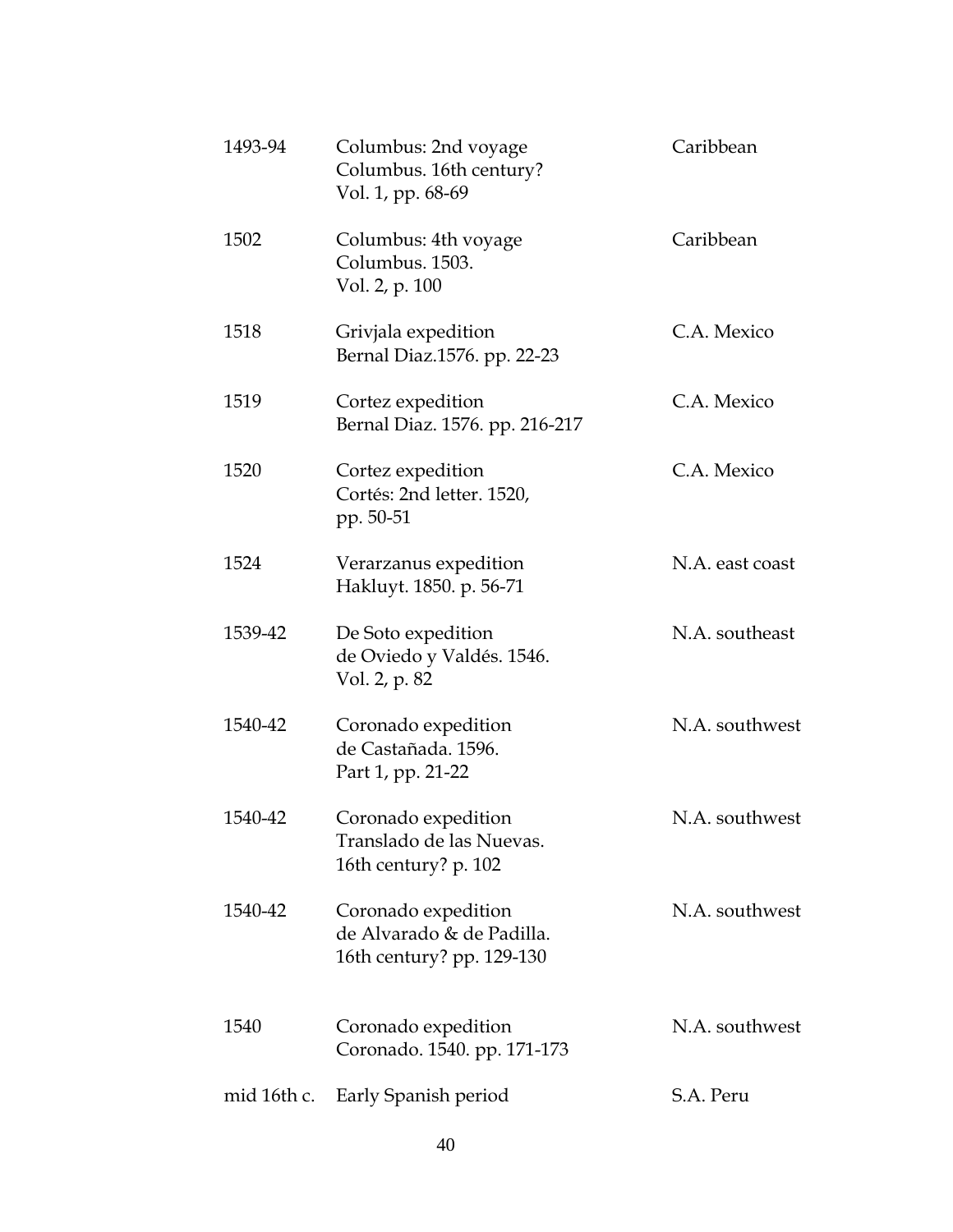de la Vega. 1609-12. 6:6 pp. 326-327

| 1562                                         | Florida settlement<br>Ribault. 1582. pp. 101-108                 | N.A. southeast  |
|----------------------------------------------|------------------------------------------------------------------|-----------------|
| 1584                                         | Barlow expedition<br>Barlow. 1584. pp. 96-98                     | N.A. east coast |
| 1592-93                                      | New England Settlements.<br>Hayes. 1592-93. pp. 170-172.         | N.A. northeast  |
| 1595                                         | Raleigh expedition<br>Raleigh. 1596. p. 4;<br>see also pp. 49-51 | Caribbean       |
| 1602                                         | <b>Gosnold Expedition</b><br>Brereton. 1602. pp. 150-152         | N.A. northeast  |
| 1606                                         | Archer Expedition<br>Percy. 1608. pp. 129-131                    | Caribbean       |
| 1607                                         | Virginia settlement<br>Archer. 1607. pp. 102-104                 | N.A. east coast |
| 1608                                         | Virginia settlement<br>Smith. 1608. pp. 174-176                  | N.A. east coast |
| 1612                                         | Virginia settlement<br>Strachey. 1612. pp. 34-35                 | N.A. east coast |
| 1612                                         | Virginia settlement<br>Smith. 1612. p. 340                       | N.A. east coast |
| Fowl: unidentified; described as "reed type" |                                                                  |                 |

| 1519 | Cortez expedition         | C.A. Mexico |
|------|---------------------------|-------------|
|      | Bernal Diaz. 1576. p. 209 |             |

Fowl: awk (see fowl: great awk)

Fowl: barn swallow; identified as famine food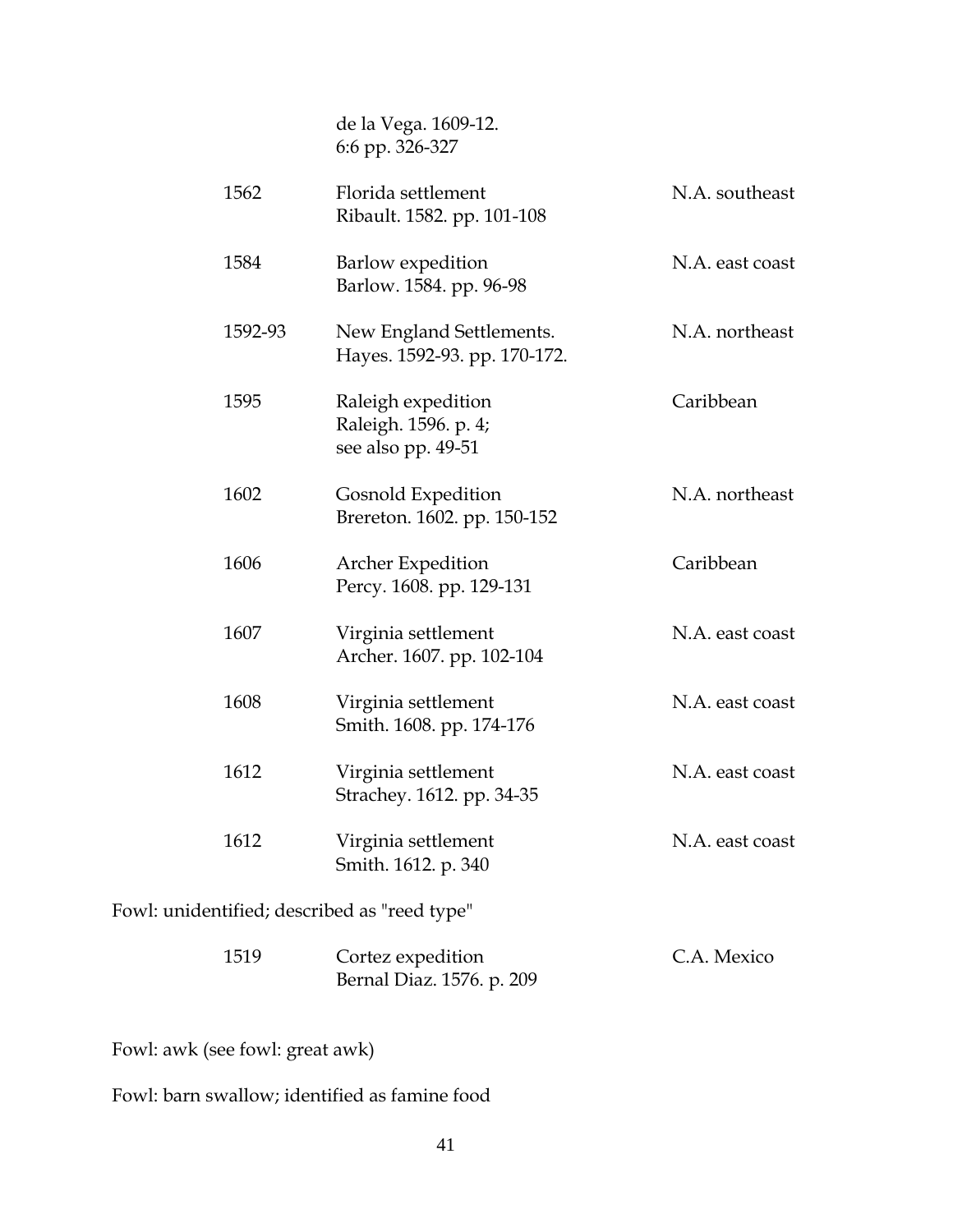|                                   | 1519    | Cortez expedition<br>de Sahaun. 1555. p. 79                                | C.A. Mexico     |
|-----------------------------------|---------|----------------------------------------------------------------------------|-----------------|
| Fowl: bittern                     |         |                                                                            |                 |
|                                   | 1602    | Gosnold Expedition<br>Brereton. 1602. pp. 148-150                          | N.A. northeast  |
| Fowl: bitters (see fowl: bittern) |         |                                                                            |                 |
| Fowl: blackbird                   |         |                                                                            |                 |
|                                   | 1607    | Virginia settlement<br>Archer. 1607. pp. 82-86                             | N.A. east coast |
| Fowl: brant                       |         |                                                                            |                 |
|                                   | 1612    | Virginia settlement<br>Strachey. 1612. pp. 126-127                         | N.A. east coast |
| before arrival of Spanish         |         | Fowl: chicken; evidence that chickens were present in New World            |                 |
|                                   | 1519    | Cortez expedition<br>Cortés. 1st letter. 1519.<br>pp. 11-12                | C.A. Mexico     |
|                                   | 1519    | Cortez expedition<br>Bernal Diaz. 1576. p. 101                             | C.A. Mexico     |
|                                   | 1520    | Cortez expedition<br>Cortés: 2nd letter. 1520,<br>pp. 86-89                | C.A. Mexico     |
|                                   | 1526    | Cortez expedition<br>Cortés: 5th letter. 1526,<br>p. 315; also pp. 332-333 | C.A. Mexico     |
|                                   | 1540-42 | Coronado expedition<br>de Castañada. 1596.                                 | N.A. southwest  |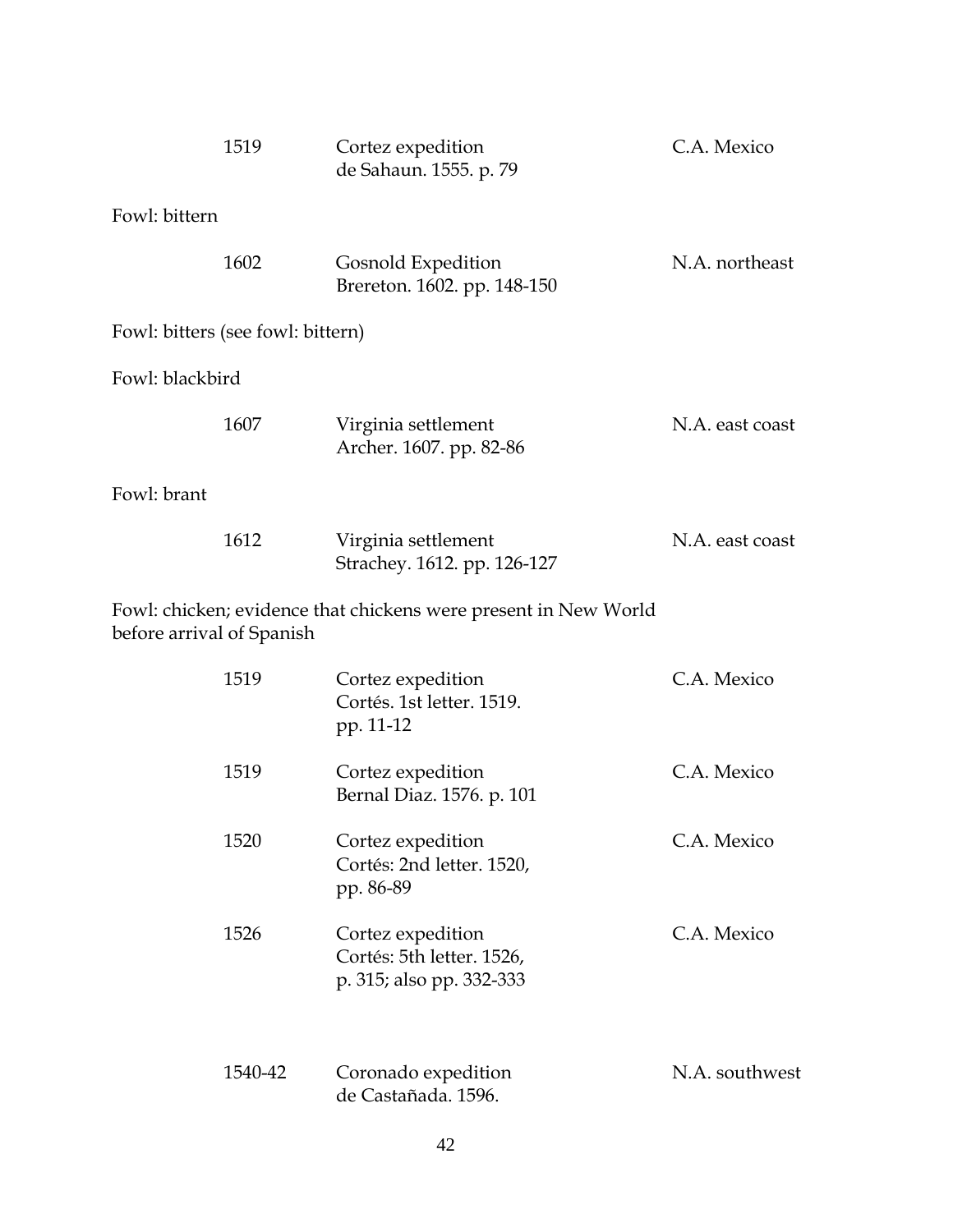Part 2, pp. 50-51

| 1540-42 | Coronado expedition<br>Relacion del Suceso. 16th century?<br>p. 107   | N.A. southwest  |
|---------|-----------------------------------------------------------------------|-----------------|
| 1540-42 | Coronado expedition<br>de Cardenasa? 16th century?<br>p. 181          | N.A. southwest  |
| 1540-42 | Coronado expedition<br>de Alvarado & Padilla.<br>16th century? p. 183 | N.A. southwest  |
| 1540    | Coronado expedition<br>de Mendoza. 1540b.<br>pp. 158-159              | N.A. southwest  |
| 1595    | Raleigh expedition<br>Raleigh. 1596. pp. 54-58                        | S.A. north-east |

Fowl: chicken; key statement by de la Vega that chickens pre-dated Spanish conquest of Peru

| mid 16th c Early Spanish period | S.A. Peru |
|---------------------------------|-----------|
| de la Vega. 1609-12.            |           |
| 9:23 pp. 590-593                |           |

Fowl: chicken; European introduction?

| 1495 | Columbus expedition<br>Columbus memorandum. 1495.<br>Vol. 1. pp. 84-86 | Caribbean      |
|------|------------------------------------------------------------------------|----------------|
| 1540 | Coronado expedition<br>de Alarcon. 1540.<br>pp. 150-152                | N.A. southwest |

Fowl: chicken; European introduction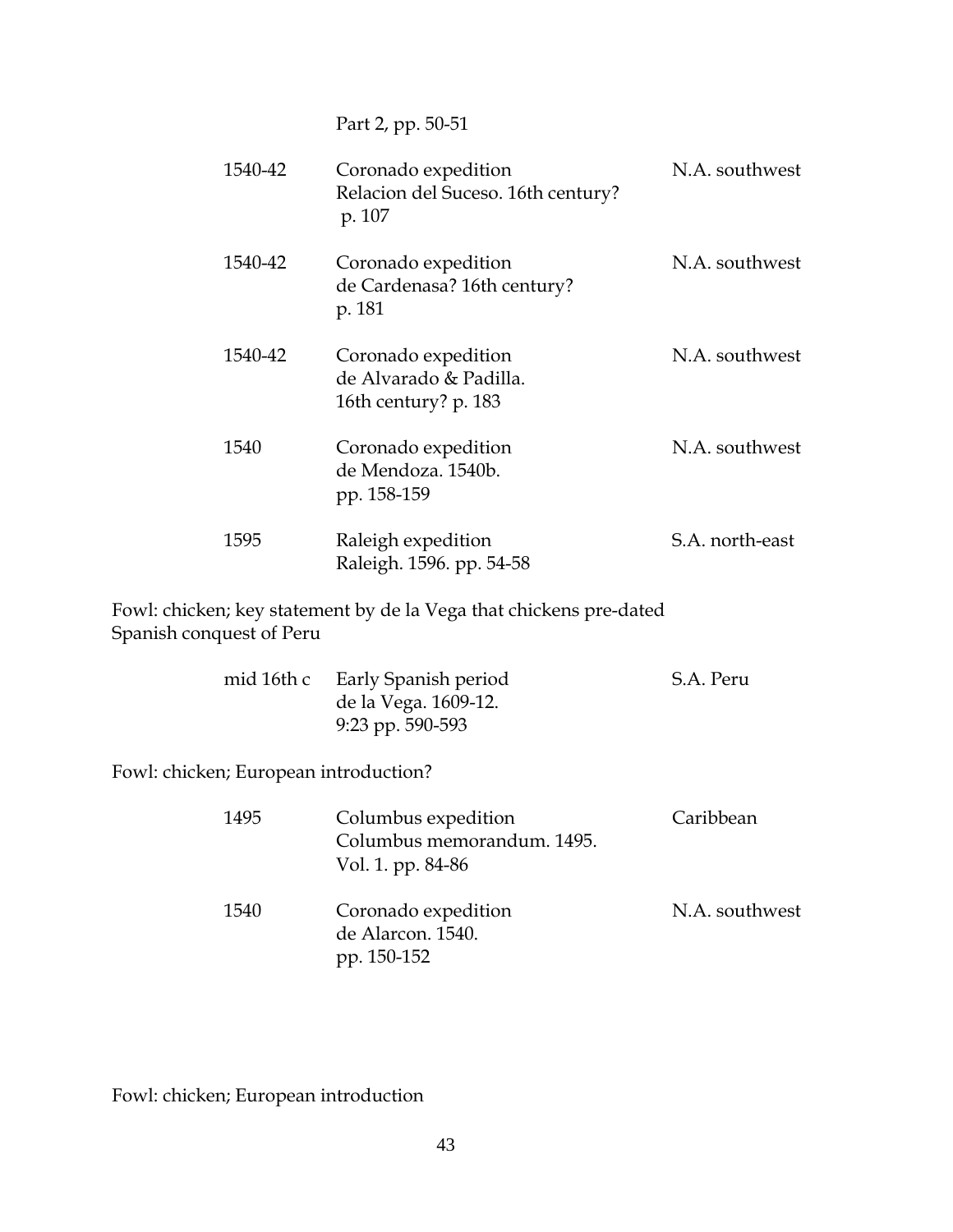|                          |                                | mid 16th c. Early Spanish period<br>de la Vega. 1609-12.<br>9:23 pp. 590-593 | S.A. Peru       |
|--------------------------|--------------------------------|------------------------------------------------------------------------------|-----------------|
|                          | 1607                           | Newport Expedition<br>Perkins. 1608. pp. 159-161                             | Caribbean       |
|                          | 1608                           | Virginia settlement<br>Wingfield. 1608. pp. 219-223                          | N.A. east coast |
|                          | 1612                           | Virginia settlement<br>Smith. 1612. p. 349,<br>also pp. 445-447              | N.A. east coast |
|                          | Fowl: cock (see fowl: chicken) |                                                                              |                 |
|                          |                                | Fowl: cock with wattle (see fowl: turkey)                                    |                 |
| Fowl: crane              |                                |                                                                              |                 |
|                          | 1602                           | Gosnold Expedition<br>Archer. 1602. pp. 136-138                              | N.A. northeast  |
|                          | 1612                           | Virginia settlement<br>Smith. 1612. pp. 387-388                              | N.A. east coast |
| Fowl: dottrell           |                                |                                                                              |                 |
|                          | 1612                           | Virginia settlement<br>Strachey. 1612. pp. 126-127                           | N.A. east coast |
| Fowl: dove; native, wild |                                |                                                                              |                 |
|                          |                                | mid 16th c. Early Spanish period<br>de la Vega. 1609-12.<br>6:6 pp. 326-327  | S.A. Peru       |
| called goblin            |                                | Fowl: dove; domesticated; European introduction; Spanish variety             |                 |
|                          | mid 16th                       | Early Spanish period<br>de la Vega. 1609-12. 9:23 pp. 590-593                | S.A. Peru       |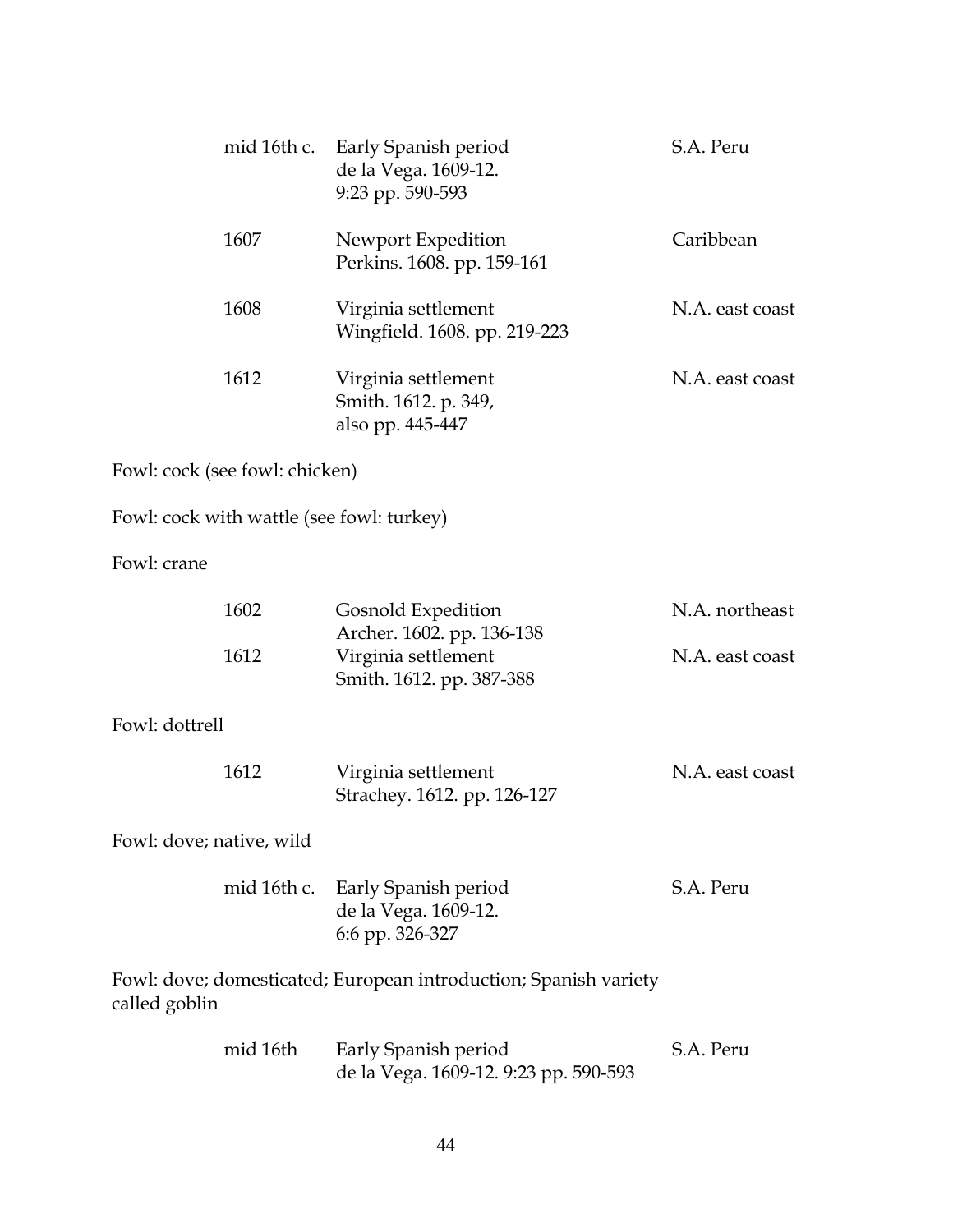### Fowl: duck

| 1493-94     | Columbus: 2nd voyage<br>Columbus. 16th century?<br>Vol. 1. pp. 40-44 | Caribbean       |
|-------------|----------------------------------------------------------------------|-----------------|
| 1519        | Cortez expedition<br>Bernal Diaz. 1576. p. 209                       | C.A. Mexico     |
| 1520        | Cortez expedition<br>Cortés: 2nd letter. 1520,<br>pp. 67-68          | C.A. Mexico     |
| 1526        | Cortez expedition<br>Cortés: 5th letter. 1526,<br>pp. 336-337        | C.A. Mexico     |
| 1539-42     | DeSoto expedition<br>Fidalgo de Elvas. 1557.<br>pp. 193-194          | N.A. southeast  |
| mid 16th c. | Early Spanish period<br>de la Vega. 1609-12.<br>8:19 p. 520          | S.A. Peru       |
| 1586        | Florida settlement<br>de Laudonnière. 1586. p. 196                   | N.A. southeast  |
| 1608        | Newport Expedition<br>Perkins. 1608. pp. 159-161                     | N.A. east coast |
| 1608        | Virginia settlement<br>Wingfield. 1608. pp. 219-223                  | N.A. east coast |
| 1612        | Virginia settlement<br>Strachey. 1612. pp. 79-80                     | N.A. east coast |
| 1612        | Virginia settlement<br>Smith. 1612. p. 349                           | N.A. east coast |

Fowl: duck (see also: fowl: mallard; fowl: teal)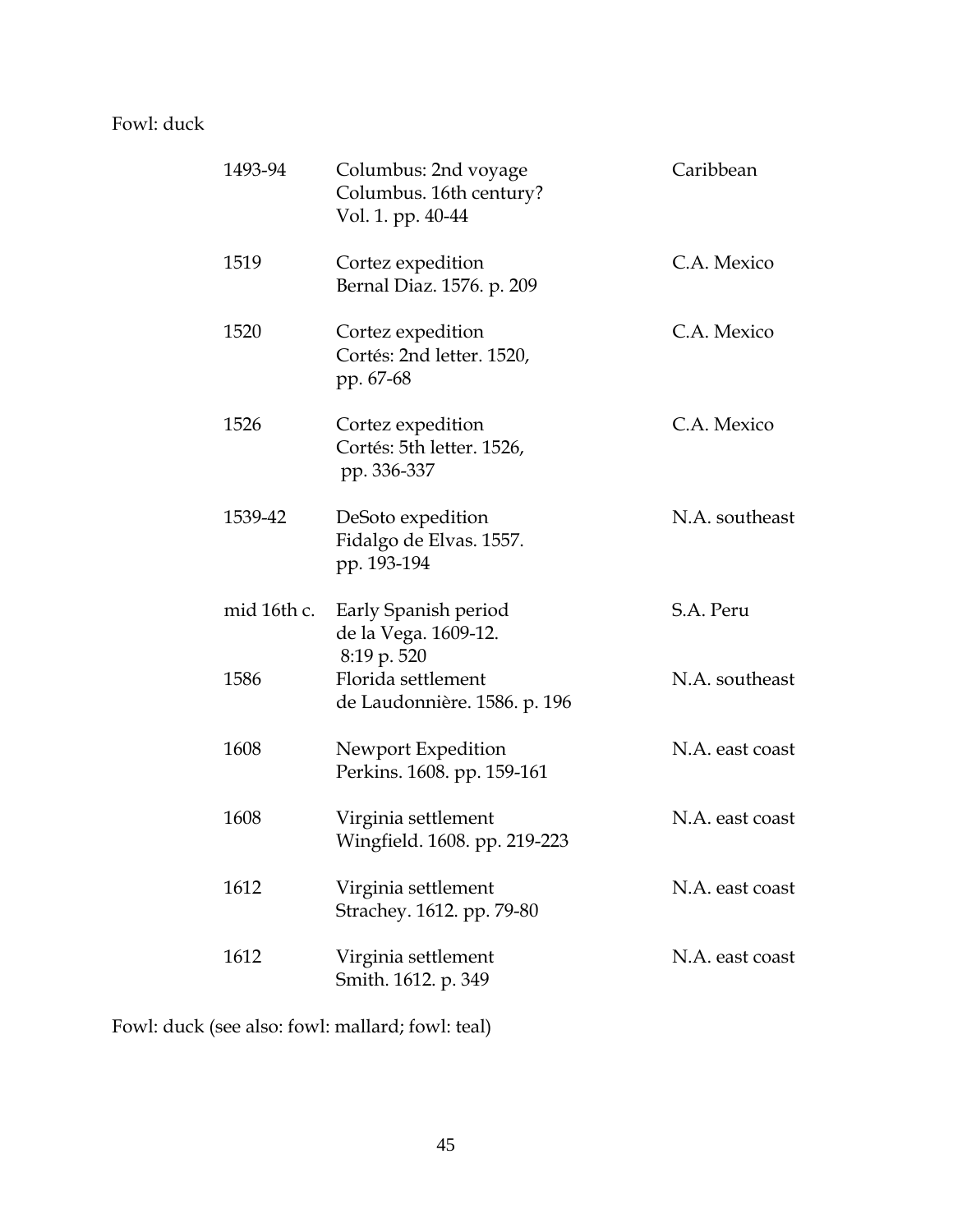### Fowl: fly-catcher

|             | 1520    | Cortez expedition<br>Cortés: 2nd letter. 1520,<br>pp. 86-89                    | C.A. Mexico     |
|-------------|---------|--------------------------------------------------------------------------------|-----------------|
| Fowl: goose |         |                                                                                |                 |
|             | 1532-34 | F. Pizarro: 3rd expedition<br>P. Pizarro, 1571.<br>Vol. 1. pp. 280-282         | S.A. Peru       |
|             | 1540-42 | Coronado expedition<br>de Castañada. 1596.<br>Part 2, pp. 54-55                | N.A. southwest  |
|             | 1532    | F. Pizarro: 3rd expedition<br>Xeres. 1534. pp. 28-30                           | S.A. Peru       |
|             | 1585    | Virginia settlement<br>Hariot. 1588. pp. 358-359                               | N.A. east coast |
|             | 1586    | Florida settlement<br>de Laudonnière. 1586. p. 196                             | N.A. southeast  |
|             | 1602    | Gosnold Expedition                                                             | N.A. northeast  |
|             | 1602    | Archer. 1602. pp. 136-138<br>Gosnold Expedition<br>Brereton. 1602. pp. 148-150 | N.A. northeast  |
|             | 1608    | Virginia settlement<br>Wingfield. 1608. pp. 219-223                            | N.A. east coast |
|             | 1612    | Virginia settlement<br>Strachey. 1612. pp. 79-80                               | N.A. east coast |
|             | 1612    | Virginia settlement<br>Smith. 1612. pp. 387-388                                | N.A. east coast |

Fowl: goose; traded by Native Americans for European wheat biscuits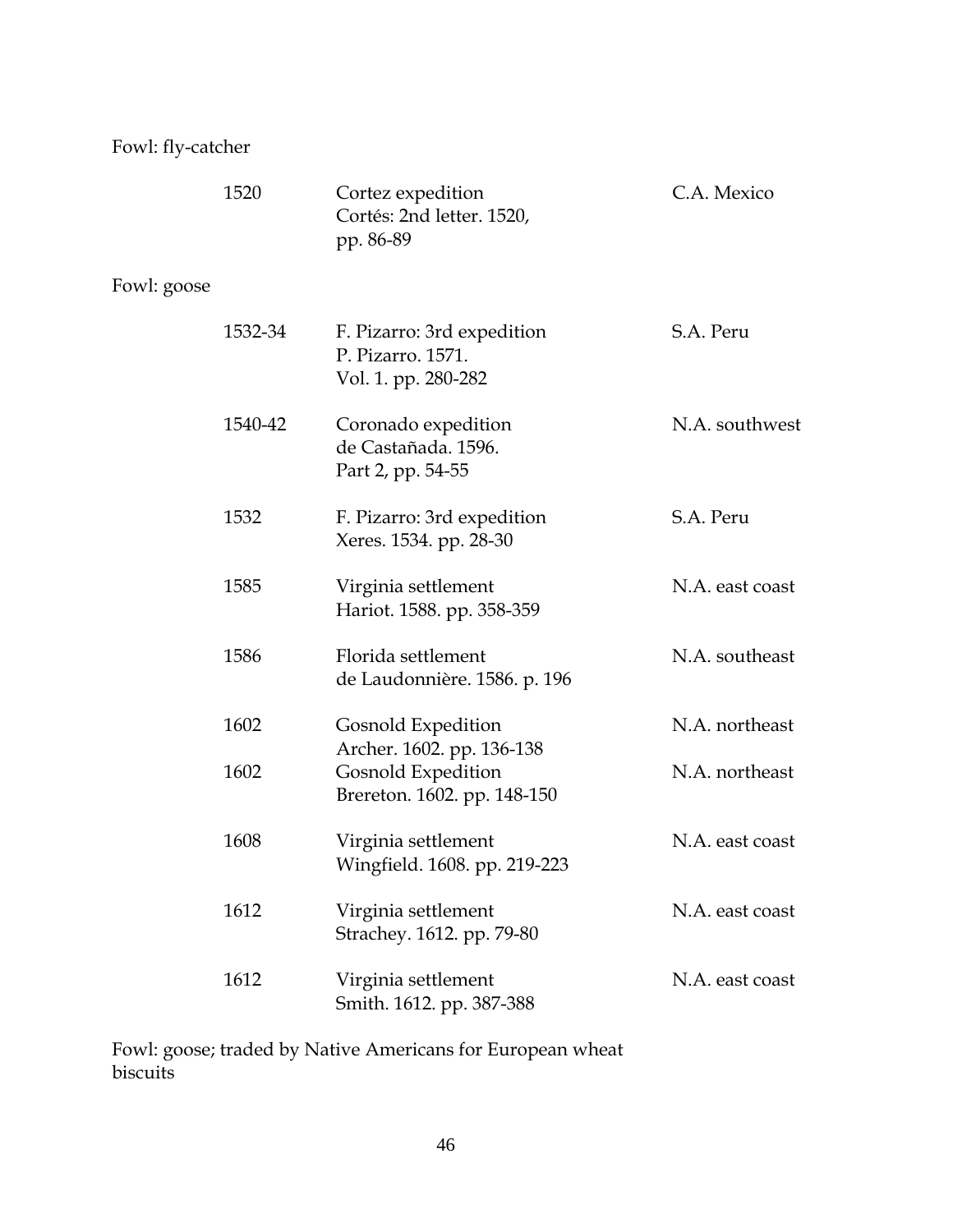| 1605                                        |  | Waymouth Expedition<br>Rosier. 1605. pp. 279-281   | N.A. northeast  |  |
|---------------------------------------------|--|----------------------------------------------------|-----------------|--|
| Fowl: great awk                             |  |                                                    |                 |  |
| 1602                                        |  | Gosnold Expedition<br>Archer. 1602. pp. 124-125    | N.A. northeast  |  |
| Fowl: hen (see fowl: chicken; fowl: turkey) |  |                                                    |                 |  |
| Fowl: herneshowes                           |  |                                                    |                 |  |
| 1602                                        |  | Gosnold Expedition<br>Archer. 1602. pp. 136-138    | N.A. northeast  |  |
| 1602                                        |  | Gosnold Expedition<br>Brereton. 1602. pp. 148-150  | N.A. northeast  |  |
| Fowl: hernshawes (see fowl: herneshowes)    |  |                                                    |                 |  |
| Fowl: mallard                               |  |                                                    |                 |  |
| 1602                                        |  | Gosnold Expedition<br>Brereton. 1602. pp. 148-150  | N.A. northeast  |  |
| 1612                                        |  | Virginia settlement<br>Strachey. 1612. pp. 126-127 | N.A. east coast |  |
| Fowl: mourning dove                         |  |                                                    |                 |  |
| 1585                                        |  | Virginia settlement<br>Hariot. 1588. pp. 358-359   | N.A. east coast |  |
|                                             |  | Fowl: mourning dove (see also fowl: stockdove)     |                 |  |
| Fowl: oxeye                                 |  |                                                    |                 |  |
| 1612                                        |  | Virginia settlement<br>Strachey. 1612. pp. 126-127 | N.A. east coast |  |
| Fowl: parakeet                              |  |                                                    |                 |  |
| 1612                                        |  | Virginia settlement                                | N.A. east coast |  |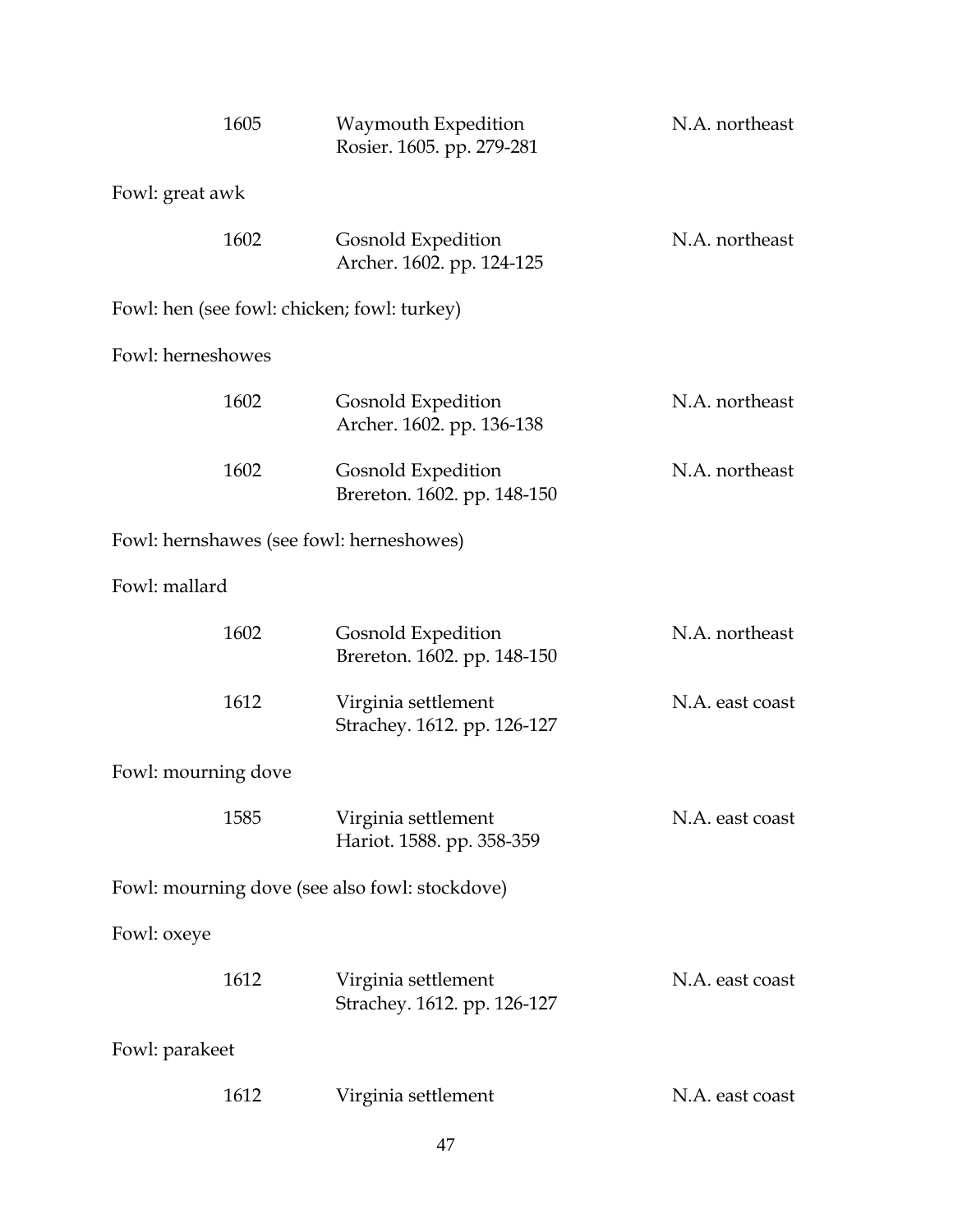# Strachey. 1612. pp. 126-127

## Fowl: partridge; native, wild

| 1519        | Cortez expedition<br>Cortés. first letter. 1519.<br>pp. 14-22          | C.A. Mexico     |
|-------------|------------------------------------------------------------------------|-----------------|
| 1520        | Cortez expedition<br>Cortés: 2nd letter. 1520,<br>pp. 86-89            | C.A. Mexico     |
| 1526        | Cortez expedition<br>Cortés: 5th letter. 1526,<br>pp. 332-333          | C.A. Mexico     |
| 1532-34     | F. Pizarro: 3rd expedition<br>P. Pizarro. 1571.<br>Vol. 1. pp. 280-282 | S.A. Peru       |
| 1539-42     | DeSoto expedition<br>de Elvas. 1557.<br>Vol. 1. pp. 51-57              | N.A. southeast  |
| mid 16th c. | Early Spanish period<br>de la Vega. 1609-12.<br>1:11 pp. 34-35, also   | S.A. Peru       |
| 1585        | 8:20 pp. 523-525<br>Virginia settlement<br>Hariot. 1588. pp. 358-359   | N.A. east coast |
| 1586        | Florida settlement<br>de Laudonnière. 1586. p. 196                     | N.A. southeast  |
| 1592-93     | New England Settlements.<br>Hayes. 1592-93. pp. 170-172.               | N.A. northeast  |
| 1595        | Raleigh expedition<br>Raleigh. 1596. pp. 111-112                       | S.A. north-east |
| 1612        | Virginia settlement<br>Strachey. 1612. pp. 79-80,                      | N.A. east coast |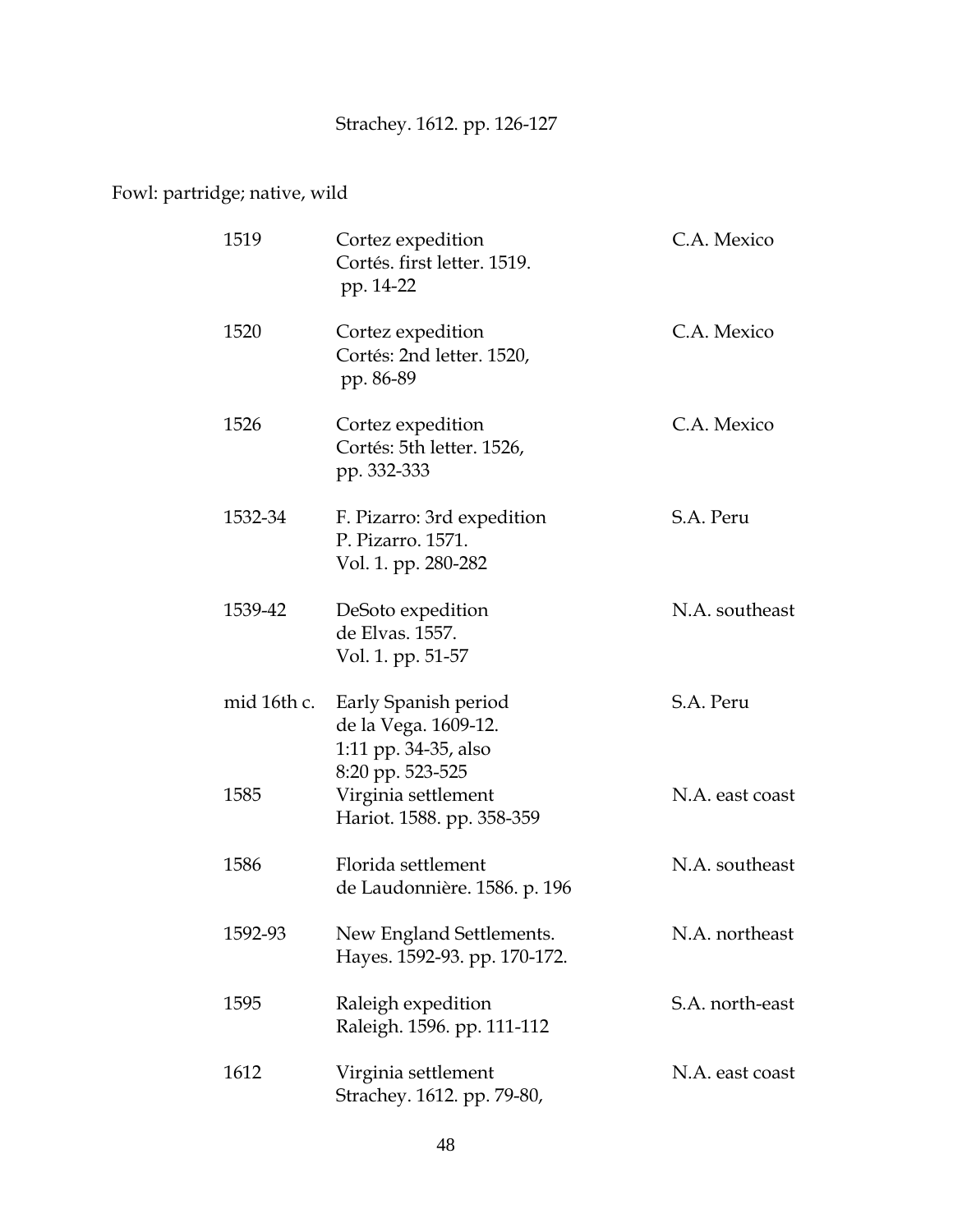| also p. 126 |  |  |
|-------------|--|--|
|-------------|--|--|

|                | 1612                                   | Virginia settlement<br>Smith. 1612. p. 349                        | N.A. east coast |
|----------------|----------------------------------------|-------------------------------------------------------------------|-----------------|
|                | Fowl: partridge; tame; raised in cages |                                                                   |                 |
|                | 1534                                   | H. Pizarro expedition<br>Astete. 1534. p. 80                      | S.A. Peru       |
|                | Fowl: passenger pigeon                 |                                                                   |                 |
|                | 1612                                   | Virginia settlement<br>Strachey. 1612. pp. 126-127                | N.A. east coast |
| Fowl: pheasant |                                        |                                                                   |                 |
|                | 1519                                   | Cortez expedition<br>Bernal Diaz. 1576. p. 209                    | C.A. Mexico     |
|                | 1526                                   | Cortez expedition<br>Cortés: 5th letter. 1526,<br>pp. 332-333     | C.A. Mexico     |
|                | 1595                                   | Raleigh expedition<br>Raleigh. 1596. pp. 111-112                  | S.A. northeast  |
|                |                                        | Fowl: pigeon; native, wild; undifferentiated varieties            |                 |
|                | 1493-94                                | Columbus: 2nd voyage<br>Bernaldez. 1513. Vol. 1, p. 136           | Caribbean       |
|                | 1519                                   | Cortez expedition<br>Cortés. 1st letter. 1519.<br>pp. 14-22       | C.A. Mexico     |
|                | 1520                                   | Cortez expedition<br>Cortés: 2nd letter. 1520,<br>pp. 86-89       | C.A. Mexico     |
|                | 1539-42                                | DeSoto expedition<br>Fidalgo de Elvas. 1557.<br>Vol. 1, pp. 34-37 | N.A. southeast  |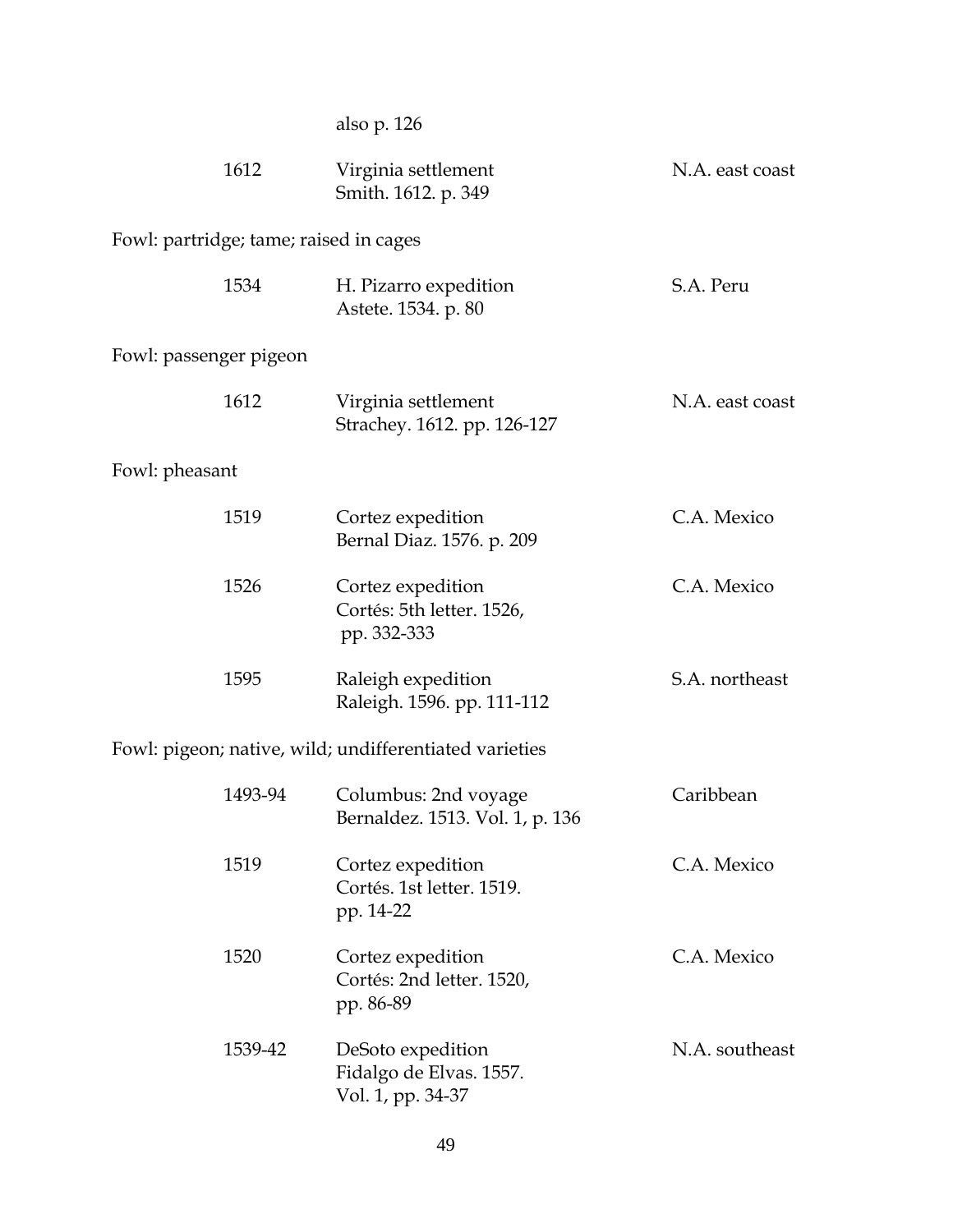|                | mid 16th c. | Early Spanish period<br>de la Vega. 1609-12.<br>6:6 pp. 326-327              | S.A. Peru       |
|----------------|-------------|------------------------------------------------------------------------------|-----------------|
|                | 1586        | Florida settlement<br>de Laudonnière. 1586. p. 196                           | N.A. southeast  |
|                | 1612        | Virginia settlement<br>Smith. 1612. p. 349                                   | N.A. east coast |
|                |             | Fowl: pigeon; native, wild; passenger pigeon                                 |                 |
|                | 1612        | Virginia settlement<br>Strachey. 1612. pp. 126-127                           | N.A. east coast |
| tame           |             | Fowl: pigeon; domesticated? European introduction; described as              |                 |
|                |             | mid 16th c. Early Spanish period<br>de la Vega. 1609-12.<br>8:20 pp. 523-525 | S.A. Peru       |
| Fowl: quail    |             |                                                                              |                 |
|                | 1519        | Cortez expedition<br>Cortés. 1st letter. 1519.<br>pp. 14-22                  | C.A. Mexico     |
|                | 1520        | Cortez expedition<br>Cortés: 2nd letter. 1520,<br>pp. 86-89                  | C.A. Mexico     |
|                | 1540        | Coronado expedition<br>de Niza. 1540, p. 70                                  | N.A. southwest  |
|                | 1595        | Raleigh expedition<br>Raleigh. 1596. pp. 111-112                             | S.A. north-east |
| Fowl: ringdove |             |                                                                              |                 |
|                | mid 16th c. | Early Spanish period<br>de la Vega. 1609-12.<br>8:20 pp. 523-525             | S.A. Peru       |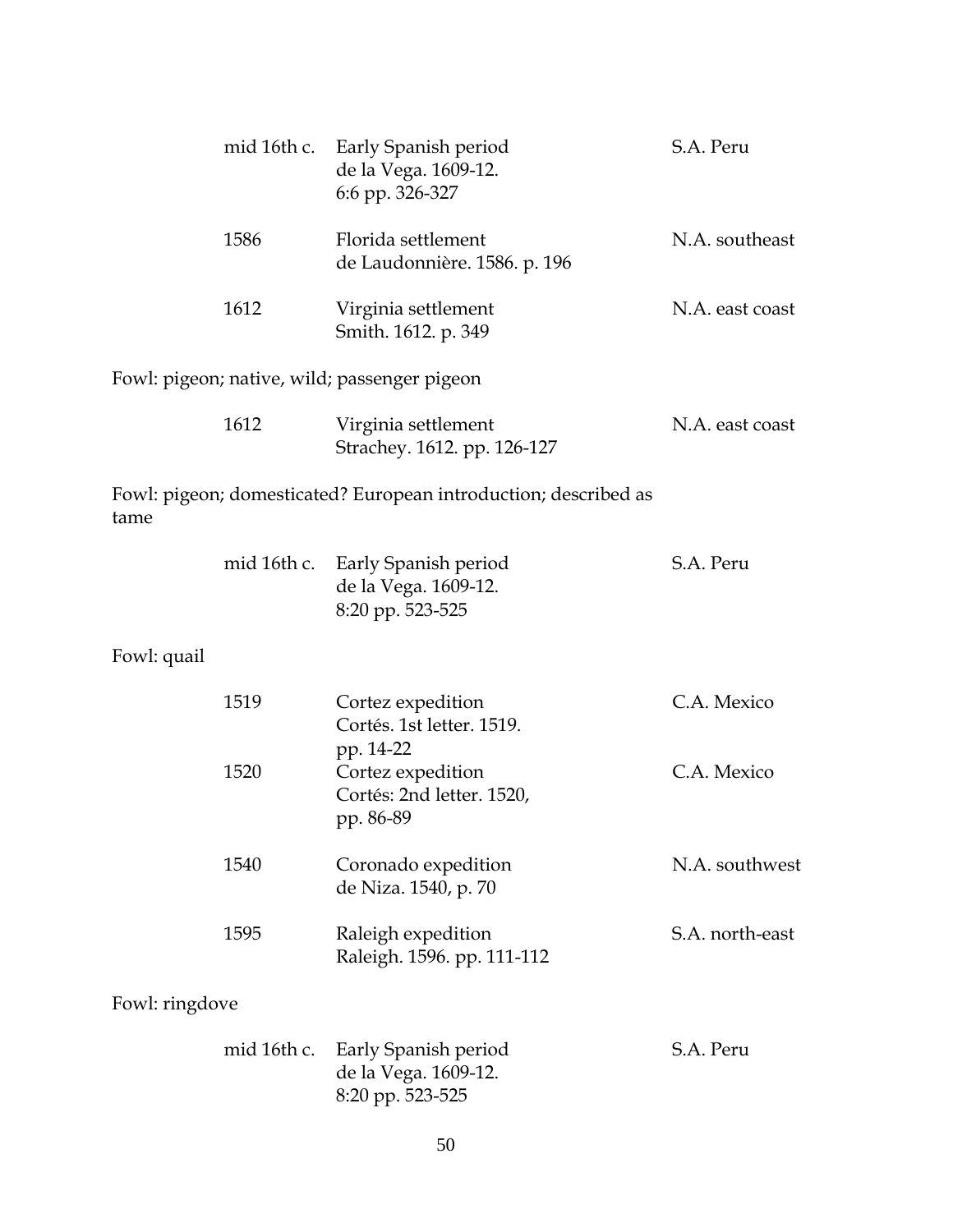| 1586                                            | Florida settlement<br>de Laudonnière. 1586. p. 196                       | N.A. southeast  |
|-------------------------------------------------|--------------------------------------------------------------------------|-----------------|
| Fowl: sheldrake                                 |                                                                          |                 |
| 1612                                            | Virginia settlement<br>Strachey. 1612. pp. 126-127                       | N.A. east coast |
| Fowl: shoveller duck                            |                                                                          |                 |
| 1602                                            | Gosnold Expedition<br>Archer. 1602. pp. 124-125                          | N.A. northeast  |
| Fowl: swallow (see fowl: barn swallow)          |                                                                          |                 |
| Fowl: stockdove                                 |                                                                          |                 |
| 1585                                            | Virginia settlement<br>Hariot. 1588. pp. 358-35                          | N.A. east coast |
| Fowl: stockdove (see also: fowl: mourning dove) |                                                                          |                 |
| Fowl: swan                                      |                                                                          |                 |
| 1587                                            | White voyage<br>White. 1587. pp. 522-524                                 | Caribbean       |
| 1608                                            | Newport Expedition<br>Perkins. 1608. pp. 159-161                         | N.A. east coast |
| 1608                                            | Virginia settlement<br>Wingfield. 1608. pp. 219-223                      | N.A. east coast |
| 1609                                            | Virginia settlement<br>Mangnel [Irish spy account].<br>1610. pp. 151-153 | N.A. east coast |
| 1612                                            | Virginia settlement<br>Strachey. 1612. pp. 79-80                         | N.A. east coast |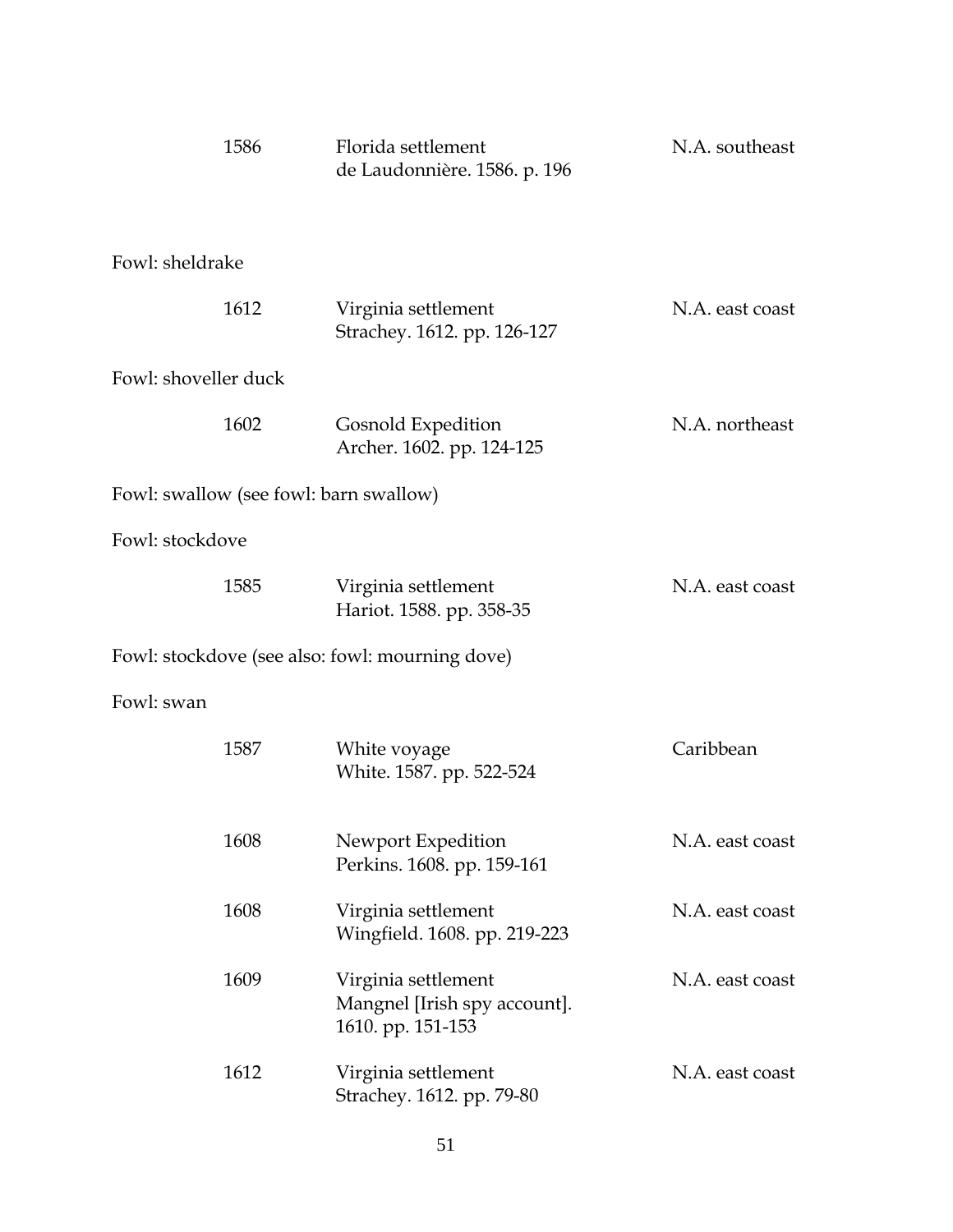| 1612 | Virginia settlement      | N.A. east coast |
|------|--------------------------|-----------------|
|      | Smith. 1612. pp. 387-388 |                 |

Fowl: teal

| 1602 | Gosnold Expedition<br>Brereton. 1602. pp. 148-150  | N.A. northeast  |
|------|----------------------------------------------------|-----------------|
| 1612 | Virginia settlement<br>Strachey. 1612. pp. 126-127 | N.A. east coast |

Fowl: turkey; native; tame/wild? general descriptions; live birds and/or turkey meat

| 1519    | Cortez expedition<br>Cortés. 1st letter. 1519.<br>pp. 14-22       | C.A. Mexico    |
|---------|-------------------------------------------------------------------|----------------|
| 1519    | Cortez expedition<br>Bernal Diaz. 1576.<br>pp. 216-217            | C.A. Mexico    |
| 1519    | Cortez expedition<br>de Sahaun. 1555. pp. 19-20                   | C.A. Mexico    |
| 1539-42 | DeSoto expedition<br>Fidalgo de Elvas. 1557.<br>Vol. 1. pp. 51-57 | N.A. southeast |
| 1539-42 | De Soto expedition<br>de Oviedo y Valdés. 1546.<br>Vol. 2, p. 82  | N.A. southeast |
| 1540-42 | Coronado expedition<br>de Castañada, 1596.<br>Part 1, p. 24       | N.A. southwest |
| 1540    | Coronado expedition<br>de Mendoza. 1540a. pp. 83-84               | N.A. southwest |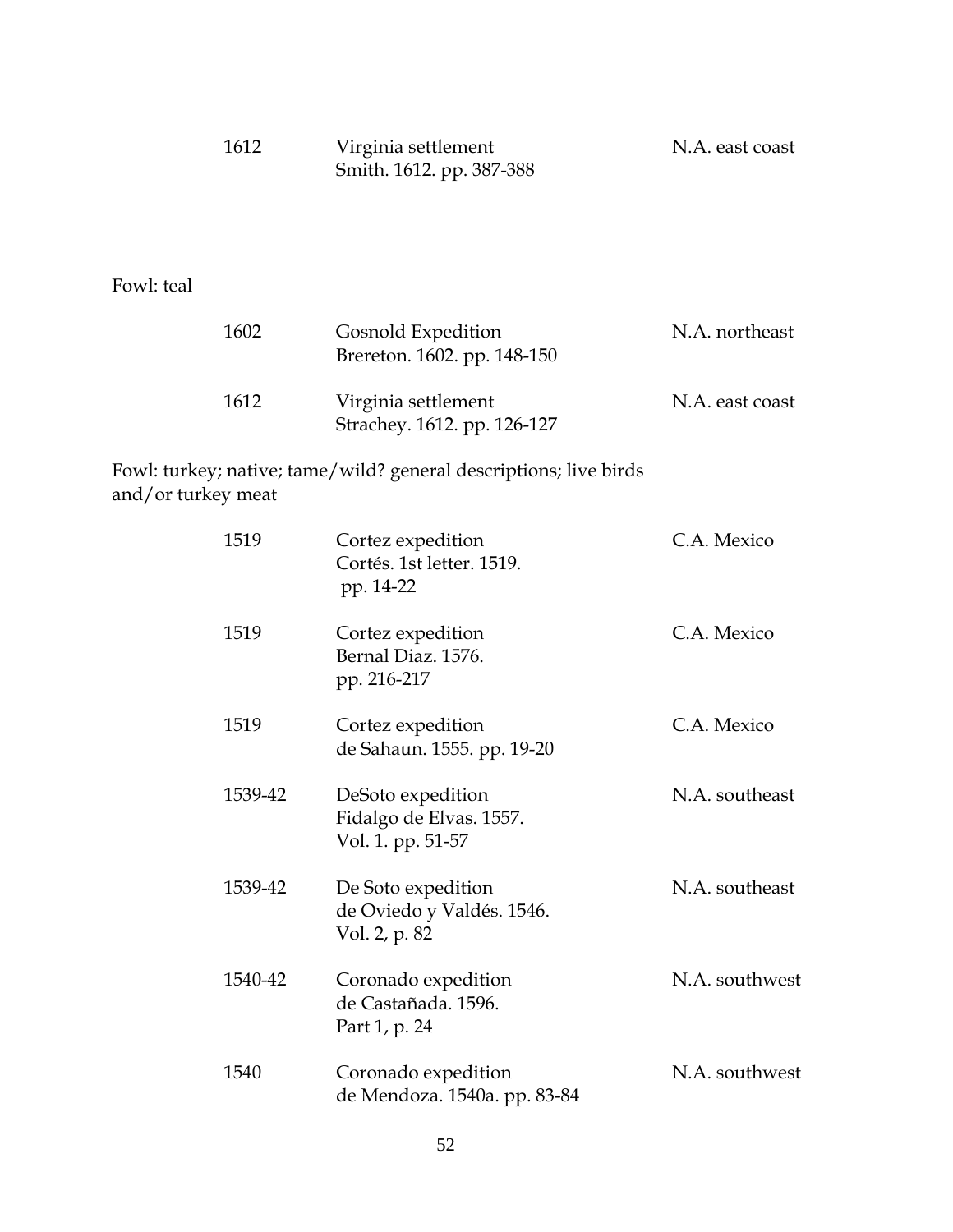| 1585                                                                                           | Virginia settlement<br>Hariot. 1588. pp. 358-359                         | N.A. east coast |  |
|------------------------------------------------------------------------------------------------|--------------------------------------------------------------------------|-----------------|--|
| 1586                                                                                           | Florida settlement<br>de Laudonnière. 1586. p. 196                       | N.A. southeast  |  |
| 1586                                                                                           | Florida settlement<br>Burgoigon. 1586. pp. 764-765                       | N.A. southeast  |  |
| 1606                                                                                           | <b>Archer Expedition</b><br>Percy. 1608a. pp. 137-138                    | N.A. east coast |  |
| 1607                                                                                           | Virginia settlement<br>Archer. 1607a. pp. 82-86                          | N.A. east coast |  |
| 1608                                                                                           | Virginia settlement<br>White. 1608. pp. 149                              | N.A. east coast |  |
| 1608                                                                                           | Virginia settlement<br>Smith. 1608. p. 188                               | N.A. east coast |  |
| 1609                                                                                           | Virginia settlement<br>Mangnel [Irish spy account].<br>1610. pp. 151-153 | N.A. east coast |  |
| 1612                                                                                           | Virginia settlement<br>Strachey. 1612. pp. 79-80,<br>also p. 126         | N.A. east coast |  |
| 1612                                                                                           | Virginia settlement<br>Smith. 1612. pp. 359-360                          | N.A. east coast |  |
| Fowl: turkey; native, tame/wild? birds bartered by Native<br>Americans to Europeans for swords |                                                                          |                 |  |

| 1608 | Virginia settlement | N.A. east coast |
|------|---------------------|-----------------|
|      | Smith. 1608. p. 199 |                 |

Fowl: turkey; native; tame/wild?; meat roasted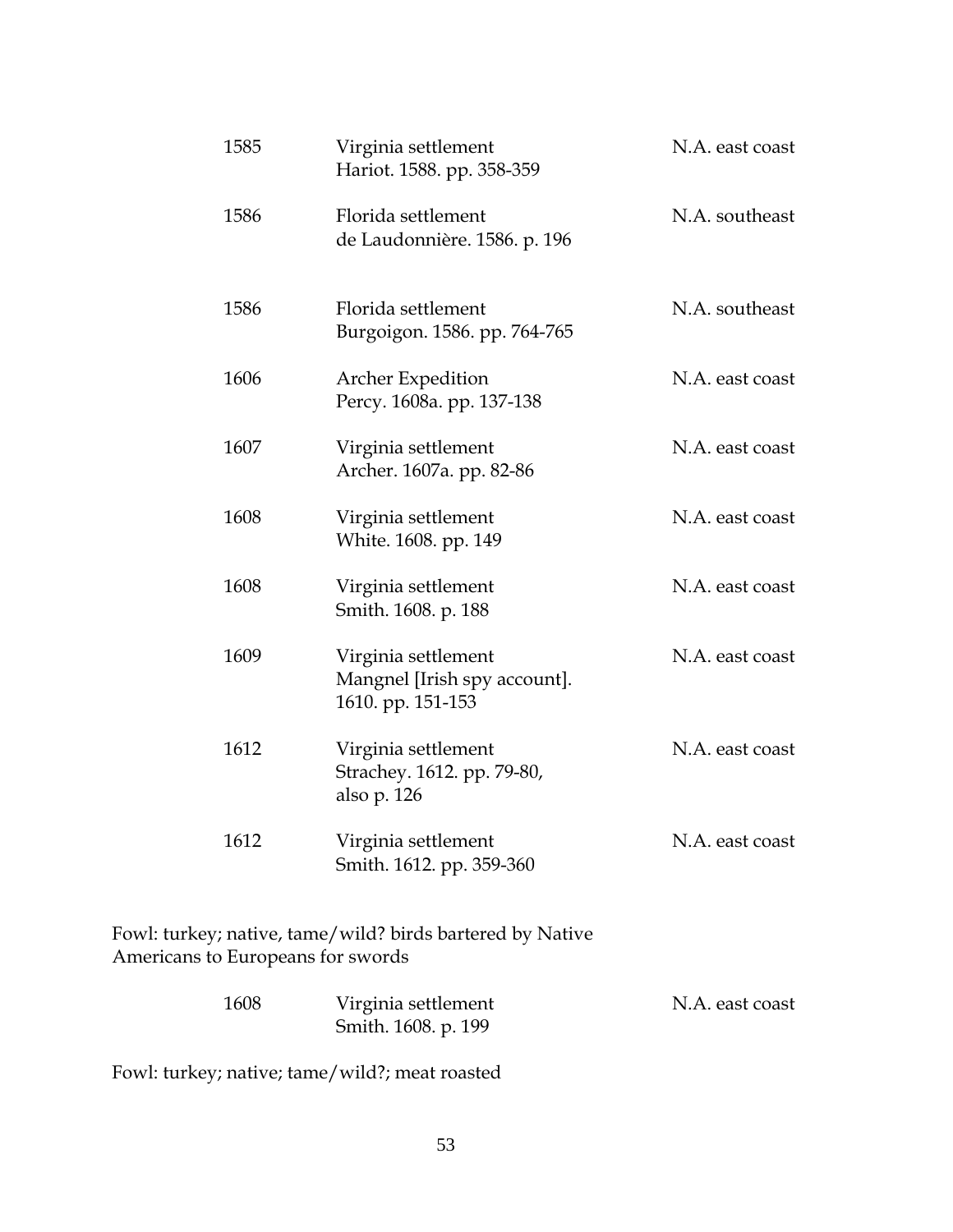|                  | 1519                       | Cortez expedition<br>de Sahaun. 1555. p. 35                      | C.A. Mexico     |
|------------------|----------------------------|------------------------------------------------------------------|-----------------|
|                  | Fowl: turkey; native, tame |                                                                  |                 |
|                  | 1612                       | Virginia settlement<br>Smith. 1612. p. 349                       | N.A. east coast |
| Fowl: turtledove |                            |                                                                  |                 |
|                  | 1519                       | Cortez expedition<br>Cortés. 1st letter. 1519.<br>pp. 14-22      | C.A. Mexico     |
|                  | 1520                       | Cortez expedition<br>Cortés: 2nd letter. 1520,<br>pp. 86-89      | C.A. Mexico     |
|                  | mid 16th c.                | Early Spanish period<br>de la Vega. 1609-12.<br>8:20 pp. 523-525 | S.A. Peru       |
|                  | 1586                       | Florida settlement<br>de Laudonnière. 1586. p. 196               | N.A. southeast  |
| Fowl: widgion    |                            |                                                                  |                 |
|                  | 1612                       | Virginia settlement<br>Strachey. 1612. pp. 126-127               | N.A. east coast |
| Fox squirrel     |                            |                                                                  |                 |
|                  | 1585                       | Virginia settlement<br>Hariot. 1588. p. 356                      | N.A. east coast |
|                  |                            | Frilled flower: unknown flower; identified as a famine food      |                 |
|                  | 1519                       | Cortez expedition<br>de Sahaun. 1555. p. 79                      | C.A. Mexico     |
|                  |                            | Fritter: flour source maize; made by Spaniards                   |                 |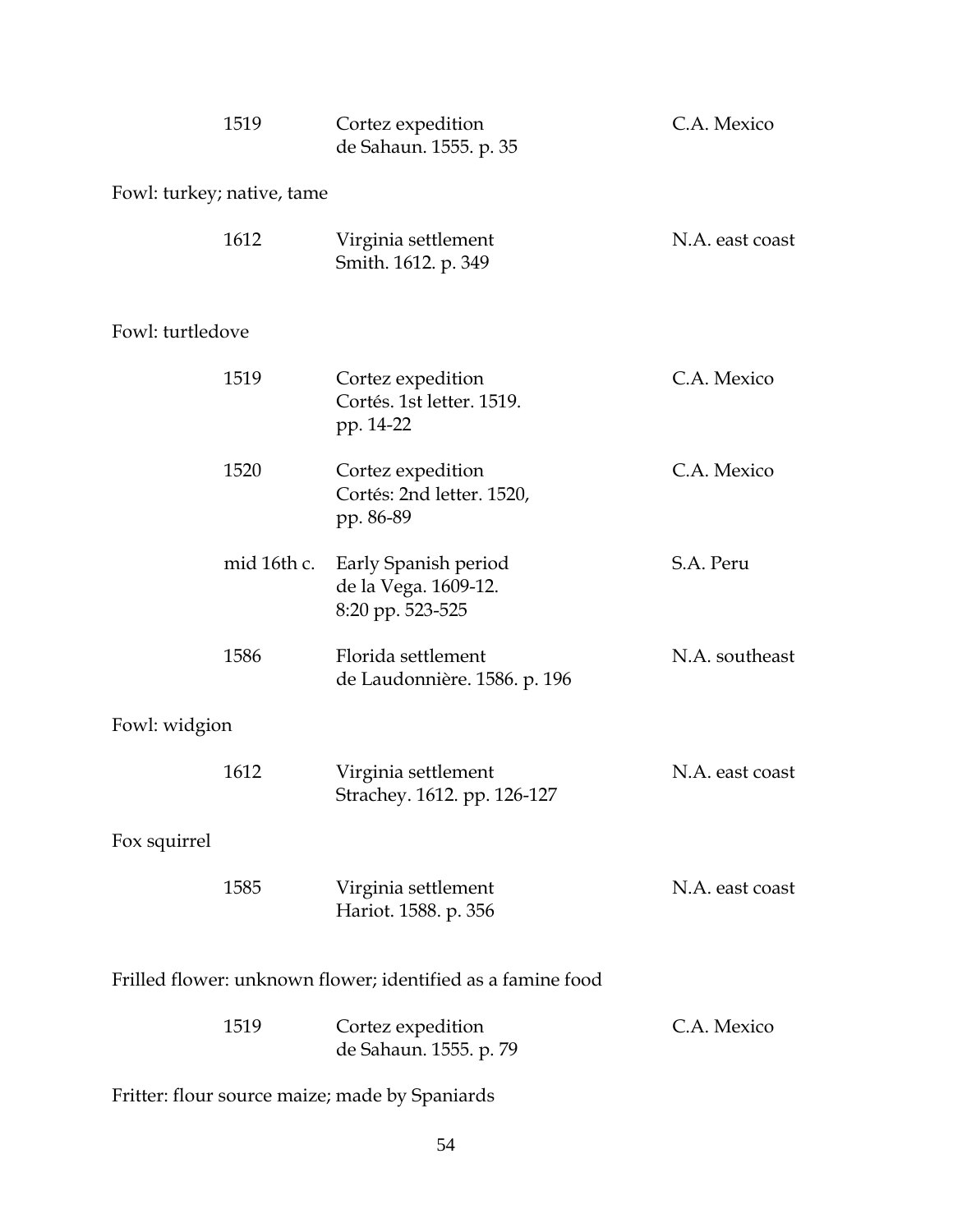| mid 16th c. | Early Spanish period<br>de la Vega. 1609-12.<br>8:9 pp. 498-499  | S.A. Peru      |
|-------------|------------------------------------------------------------------|----------------|
|             | Fruit: unidentified varieties; undifferentiated by type or use   |                |
| 1492        | Columbus: 1st voyage<br>Columbus. 1493. Vol. 1,<br>pp. 6-10      | Caribbean      |
| 1493-94     | Columbus: 2nd voyage<br>Columbus. 16th century?<br>Vol. 1. p. 24 | Caribbean      |
| 1493-94     | Columbus: 2nd voyage<br>Bernaldez. 1513. Vol. 1,<br>pp. 120-121  | Caribbean      |
| 1498        | Columbus: 3rd voyage<br>Columbus. 1498. Vol. 2.<br>p. 22         | Caribbean      |
| 1497        | Vespucci: 1st voyage<br>Vespucci. 1504. pp.3-11                  | Caribbean      |
| 1518        | Grivjala expedition<br>Bernal Diaz.1576. p.27                    | C.A. Mexico    |
| 1519        | Cortez expedition<br>Cortés. 1st letter. 1519.<br>pp. 14-21      | C.A. Mexico    |
| 1534        | H. Pizarro expedition<br>Astete. 1534. p. 80                     | S.A. Peru      |
| 1534        | F. Pizarro: 3rd expedition<br>Sancho. 1534. pp. 145-147          | S.A. Peru      |
| 1539-42     | De Soto expedition<br>de Oviedo y Valdés. 1546.<br>Vol. 2, p. 82 | N.A. southeast |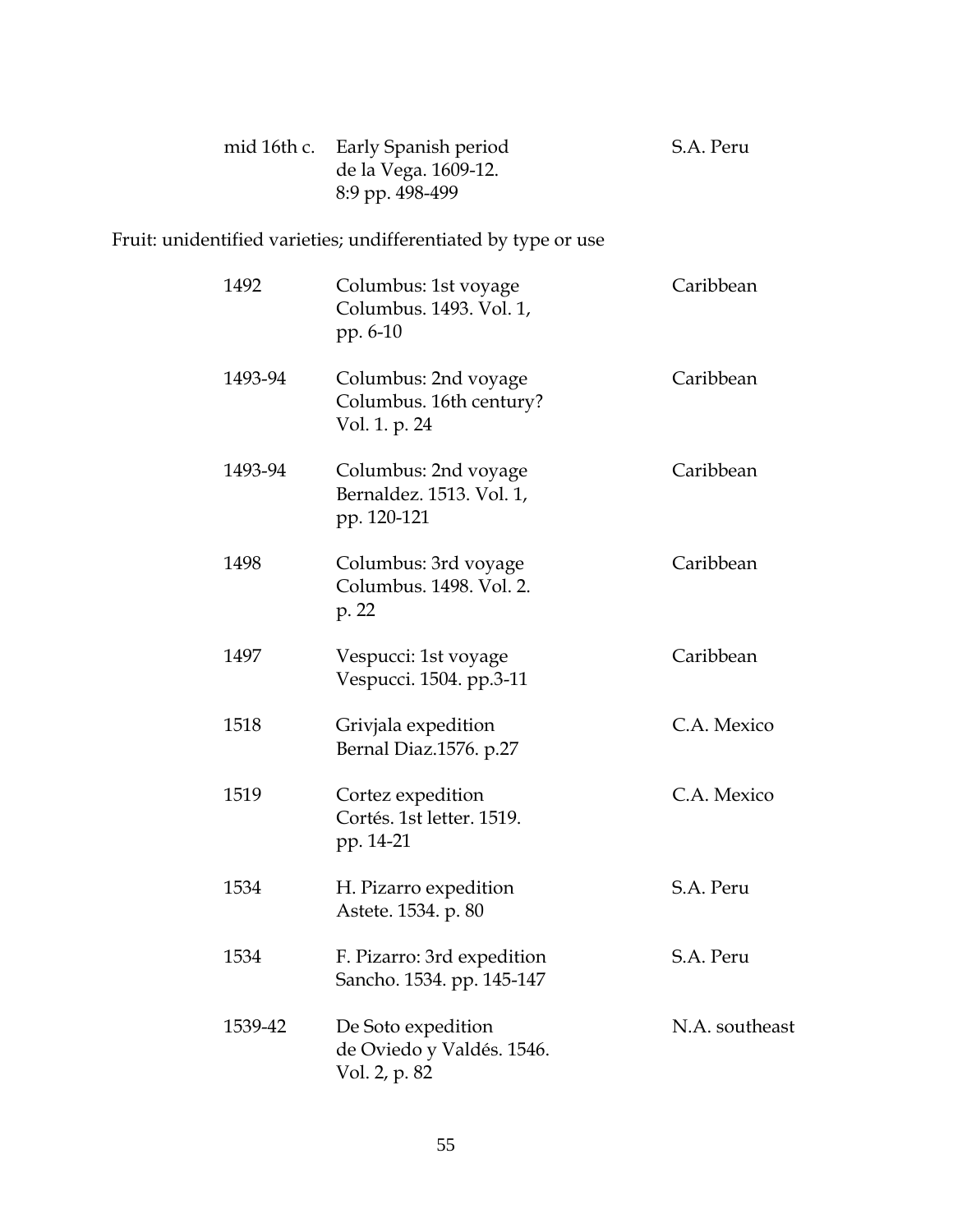| 1540-42     | Coronado expedition<br>de Castañada. 1596.<br>Part 1, p. 40 | N.A. southwest  |
|-------------|-------------------------------------------------------------|-----------------|
| 1540        | Coronado expedition<br>de Alarcon. 1540. p. 145             | N.A. southwest  |
| mid 16th c. | Early Spanish period<br>de la Vega. 1609-12.<br>5:14 p. 271 | S.A. Peru       |
| 1562        | Florida settlement<br>Ribault. 1582. pp. 101-108            | N.A. southeast  |
| 1584        | Barlow expedition<br>Barlow. 1584. pp. 105-106              | N.A. east coast |
| 1585-86     | Drake expedition<br>Primrose Journal. 1586.<br>pp. 307-308  | N.A. southeast  |
| 1592-93     | New England Settlements.<br>Hayes. 1592-93. pp. 170-172.    | N.A. northeast  |
| 1595        | Raleigh expedition<br>Raleigh. 1596. p. 4                   | Caribbean       |
| 1595        | Raleigh expedition<br>Raleigh. 1596. pp. 61-65              | S.A. northeast  |
| 1603        | Pringe Expedition<br>Pringe. 1603. pp. 223-224              | N.A. northeast  |
| 1606        | <b>Archer Expedition</b><br>Percy. 1608. pp. 129-131        | Caribbean       |

Fruit: unidentified varieties; imported from Europe

| 1608 | Virginia settlement | N.A. east coast |
|------|---------------------|-----------------|
|      | Wingfield. 1608.    |                 |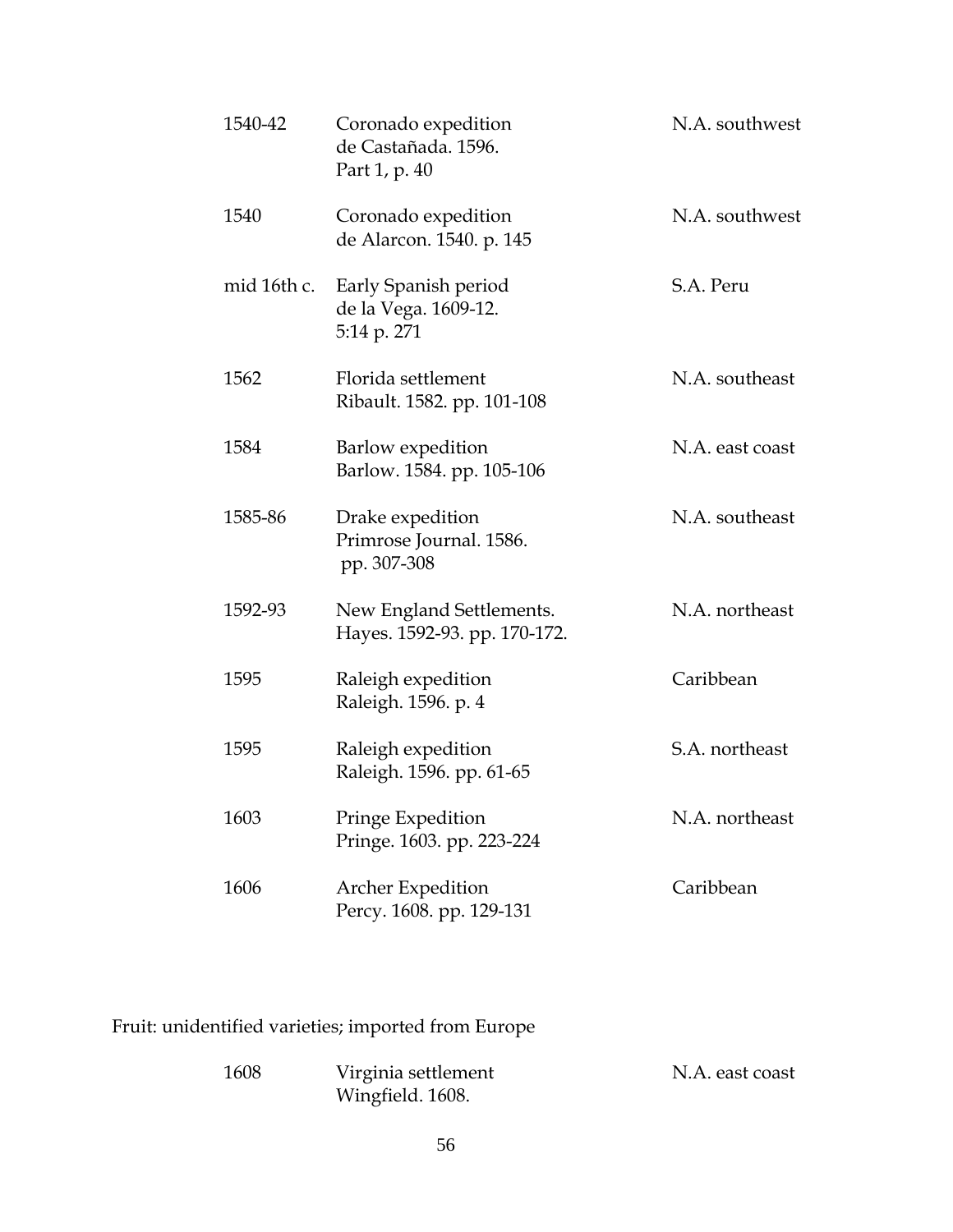#### pp 229-232.

Fruit: unidentified variety; described as "aromatic"

| 1493-94 | Columbus: 2nd voyage | Caribbean |
|---------|----------------------|-----------|
|         | Bernaldez. 1513.     |           |
|         | Vol. 1, p. 144       |           |

Fruit: amexia; general descriptions; not differentiated by type or use

| 1539-42              | DeSoto expedition<br>Fidalgo de Elvas. 1557.<br>Vol. 1, pp. 69-74   | N.A. southeast |
|----------------------|---------------------------------------------------------------------|----------------|
| Fruit; amexia; dried |                                                                     |                |
| 1539-42              | DeSoto expedition<br>Fidalgo de Elvas. 1557.<br>Vol. 1, pp. 145-146 | N.A. southeast |
| Fruit: amexia; grey  |                                                                     |                |
| 1539-42              | DeSoto expedition<br>Fidalgo de Elvas. 1557.<br>Vol. 1, pp.116-118  | N.A. southeast |

Fruit: amexia; vermilion

| 1539-42 | DeSoto expedition       | N.A. southeast |
|---------|-------------------------|----------------|
|         | Fidalgo de Elvas. 1557. |                |
|         | Vol. 1, pp. 116-118     |                |

Fruit: amexia (see also fruit: plum)

Fruit: apple; native, wild; undifferentiated by type or use

| 1539-42 | De Soto expedition        | N.A. southeast |
|---------|---------------------------|----------------|
|         | de Oviedo y Valdés. 1546. |                |
|         | Vol. 2, p. 112            |                |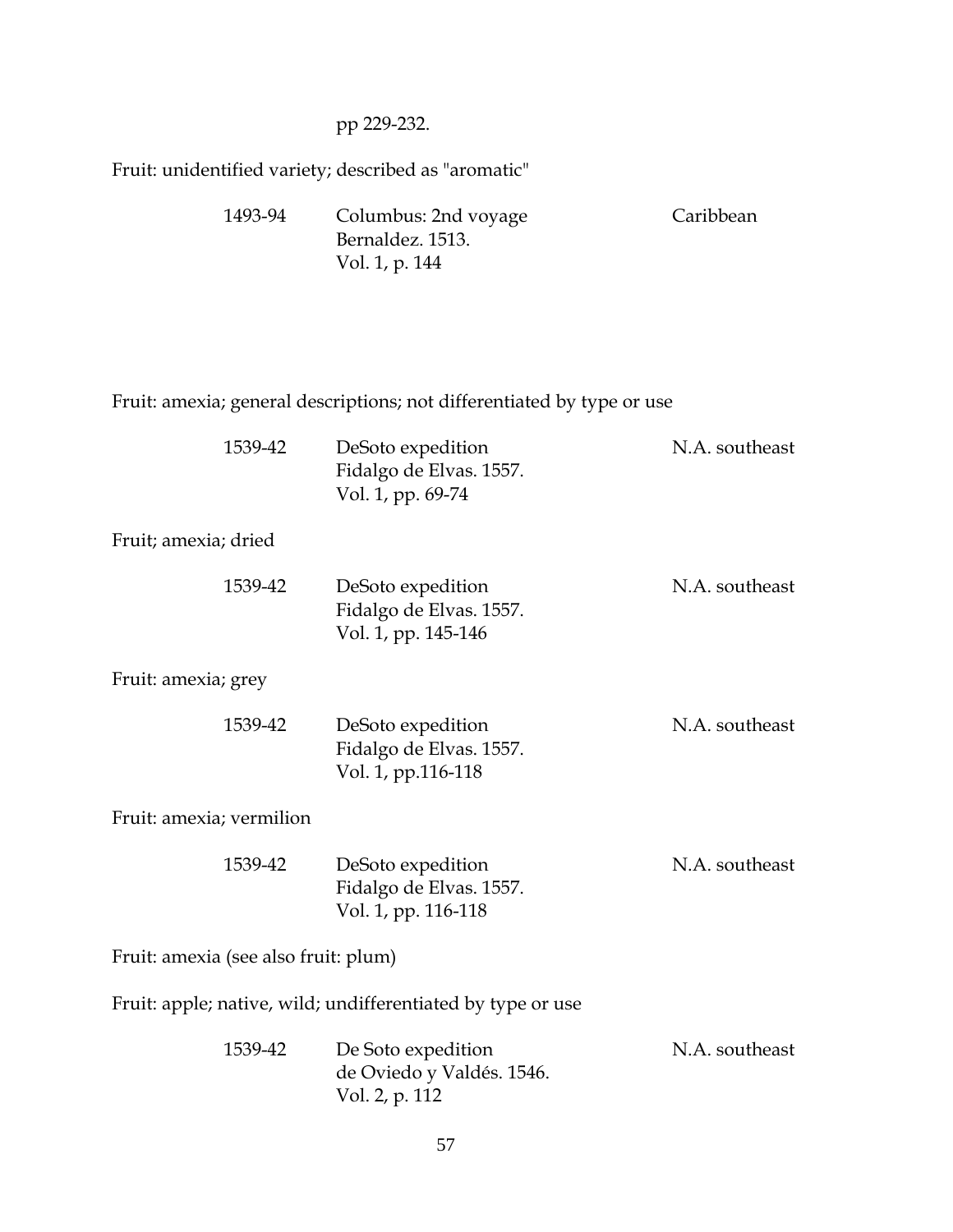| 1582      | American summary document<br>Hakluyt. 1582. pp. 139-141 | N.A. east coast |
|-----------|---------------------------------------------------------|-----------------|
| 1588      | Virginia settlement<br>Gonzalez. 1588. p. 824           | N.A. east coast |
| 1599-1602 | Champlain voyage.<br>Champlain. 1603. p. 33             | C.A. Mexico     |

## Fruit: apple; native, wild; crab apple

|                                       | 1612                                                         | Virginia settlement<br>Smith. 1612. pp. 346-347                              | N.A. east coast |  |
|---------------------------------------|--------------------------------------------------------------|------------------------------------------------------------------------------|-----------------|--|
|                                       |                                                              | Fruit: apple; domesticated; European introduction                            |                 |  |
|                                       | mid 16th c.                                                  | Early Spanish period<br>de la Vega. 1609-12.<br>9:28 pp. 599-600             | S.A. Peru       |  |
|                                       |                                                              | Fruit: applecrab (see fruit: apple; native, also fruit: crab apple)          |                 |  |
| Fruit: apricot; European introduction |                                                              |                                                                              |                 |  |
|                                       |                                                              | mid 16th c. Early Spanish period<br>de la Vega. 1609-12.<br>9:28 pp. 599-600 | S.A. Peru       |  |
| Fruit: avocado                        |                                                              |                                                                              |                 |  |
|                                       | 1519                                                         | Cortez expedition<br>de Sahaun. 1555. pp. 19-20                              | C.A. Mexico     |  |
|                                       | 1599-1602                                                    | Champlain voyage.<br>Champlain. 1603. pp. 22-25                              | C.A. Mexico     |  |
|                                       | Fruit: banana; native, wild; undifferentiated by type or use |                                                                              |                 |  |
|                                       | 1539-42                                                      | DeSoto expedition                                                            | Caribbean       |  |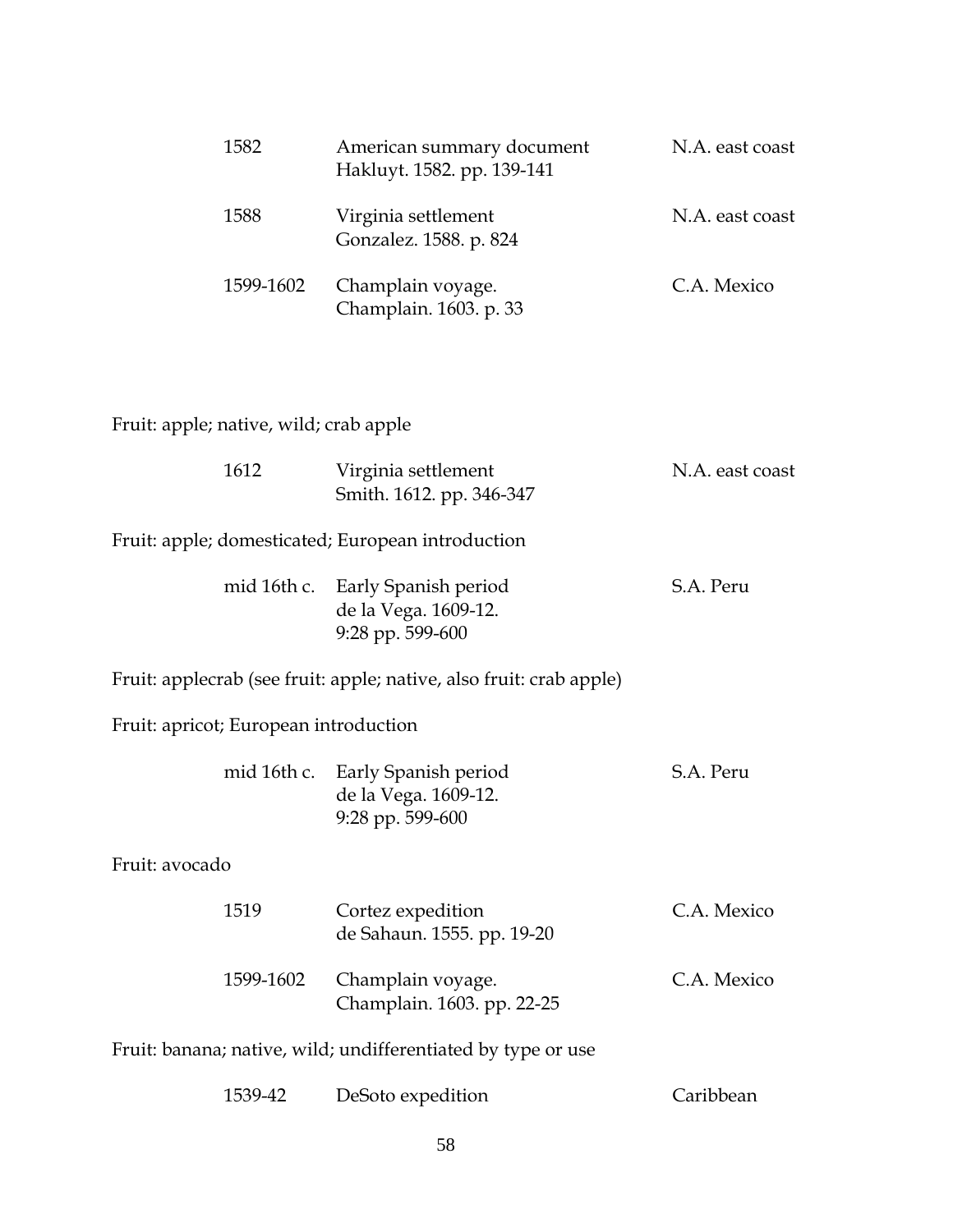|                                                   | de Elvas. 1557.<br>Vol. 1 pp. 13-14                                          |           |
|---------------------------------------------------|------------------------------------------------------------------------------|-----------|
| mid 16th c.                                       | Early Spanish period<br>de la Vega. 1609-12.<br>8:14 pp. 507-508             | S.A. Peru |
| 1606                                              | Archer Expedition<br>Percy. 1608. pp. 129-131                                | Caribbean |
| 1607                                              | Newport Expedition<br>Perkins. 1608. pp. 159-161                             | Caribbean |
| Fruit: banana; native, wild; boiled               |                                                                              |           |
|                                                   | mid 16th c. Early Spanish period<br>de la Vega. 1609-12.<br>8:14 pp. 507-508 | S.A. Peru |
| Fruit: banana; native, wild; cooked with honey    |                                                                              |           |
|                                                   | mid 16th c. Early Spanish period<br>de la Vega. 1609-12.<br>8:14 pp. 507-508 | S.A. Peru |
| Fruit: banana; native, wild; cooked with sugar    |                                                                              |           |
|                                                   | mid 16th c. Early Spanish period<br>de la Vega. 1609-12.<br>8:14 pp. 507-508 | S.A. Peru |
| Fruit: banana; native, wild; prepared as preserve |                                                                              |           |
| mid 16th c.                                       | Early Spanish period<br>de la Vega. 1609-12.<br>8:14 pp. 507-508             | S.A. Peru |
| Fruit: banana; native, wild; raw                  |                                                                              |           |
| mid 16th c.                                       | Early Spanish period<br>de la Vega. 1609-12.<br>8:14 pp. 507-508             | S.A. Peru |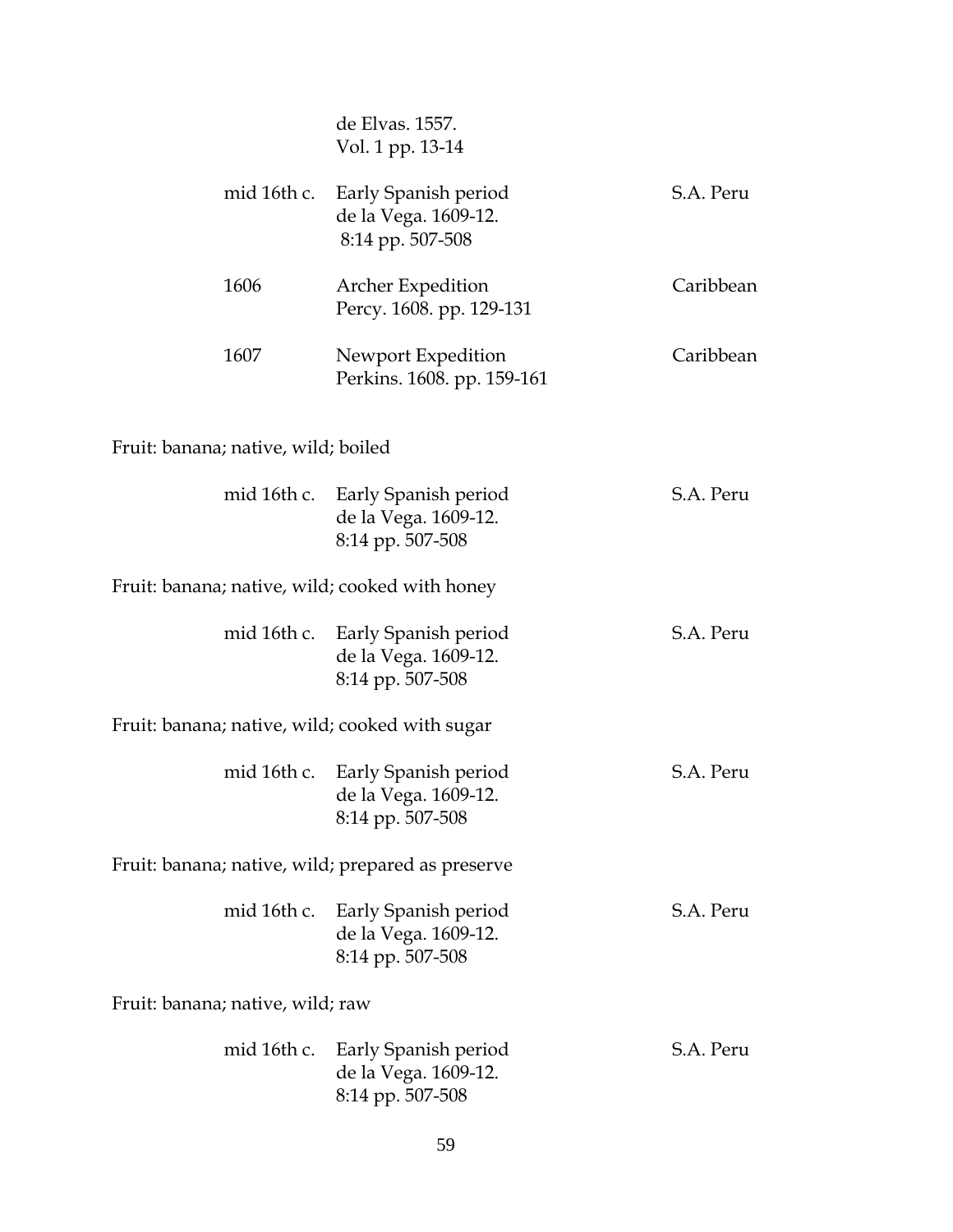Fruit: banana; native, wild; roasted

|                                           | mid 16th c. Early Spanish period<br>de la Vega. 1609-12.<br>8:14 pp. 507-508 | S.A. Peru       |
|-------------------------------------------|------------------------------------------------------------------------------|-----------------|
| Fruit: banana; native, wild; stewed       |                                                                              |                 |
|                                           | mid 16th c. Early Spanish period<br>de la Vega. 1609-12.<br>8:14 pp. 507-508 | S.A. Peru       |
| Fruit: banana (see also: fruit: plantain) |                                                                              |                 |
| Fruit; berry; blackberry                  |                                                                              |                 |
| 1519                                      | Cortez expedition<br>de Sahaun. 1555. pp. 19-20                              | C.A. Mexico     |
| Fruit: berry; blueberry                   |                                                                              |                 |
| 1602                                      | Gosnold Expedition<br>Brereton. 1602. pp. 148-150                            | N.A. northeast  |
|                                           | Fruit: berry; blueberry (see also fruit: hurtleberry; fruit: whortleberry)   |                 |
| Fruit: berry; choke cherry                |                                                                              |                 |
| 1602                                      | Gosnold Expedition<br>Brereton. 1602. pp. 150-152                            | N.A. northeast  |
| Fruit: berry; cloudberry                  |                                                                              |                 |
| 1602                                      | Gosnold Expedition<br>Brereton. 1602. p. 160                                 | N.A. northeast  |
| Fruit: berry; cranberry?                  |                                                                              |                 |
| 1612                                      | Virginia settlement<br>Strachey. 1612. p. 120                                | N.A. east coast |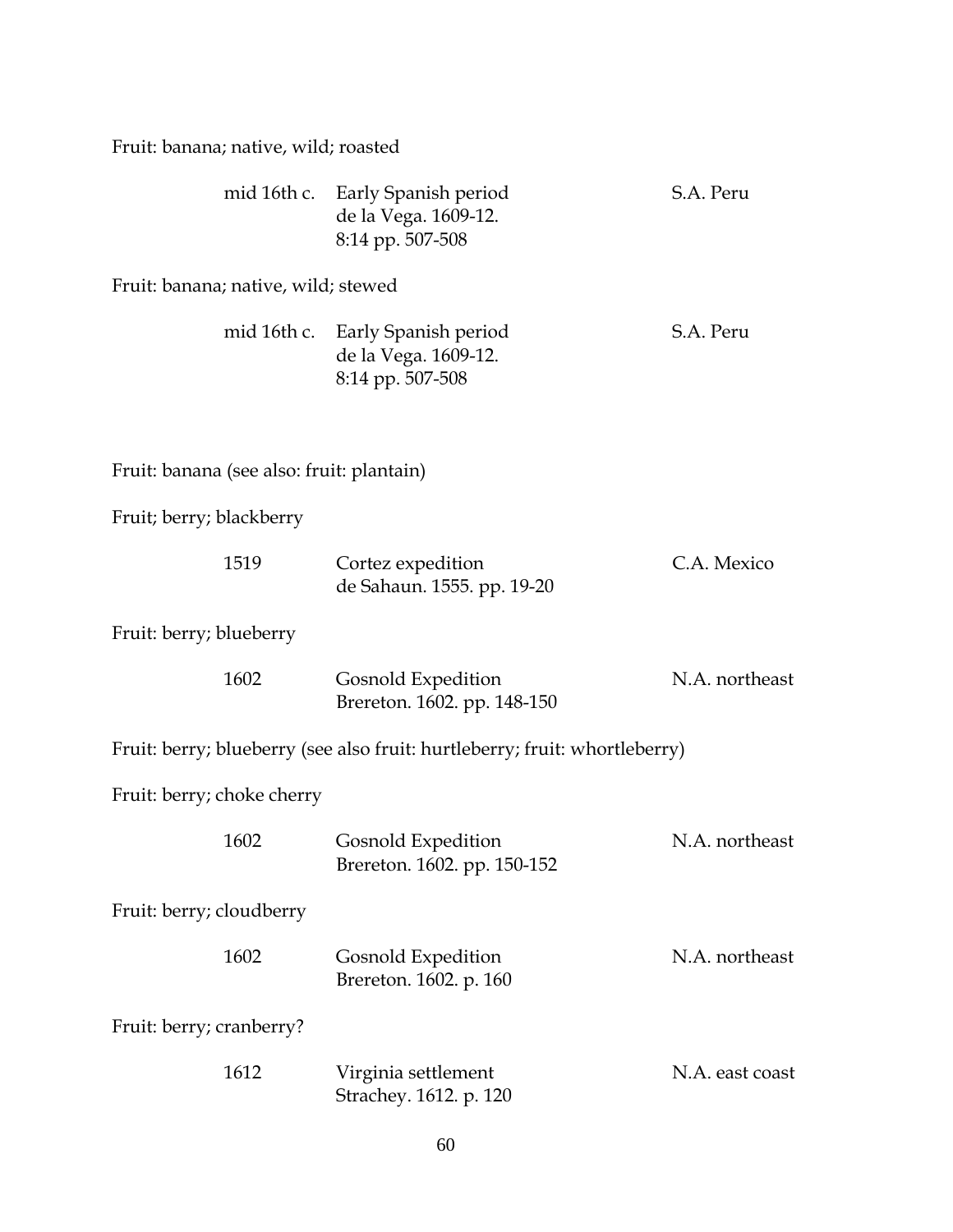Fruit: berry; cranberry

|                               | 1585    | Virginia settlement<br>Hariot. 1588. pp. 352-353            | N.A. east coast |
|-------------------------------|---------|-------------------------------------------------------------|-----------------|
| Fruit: berry; currant         |         |                                                             |                 |
|                               | 1540-42 | Coronado expedition<br>de Castañada. 1596.<br>Part 1, p. 43 | N.A. southwest  |
|                               | 1602    | Gosnold Expedition<br>Brereton. 1602. p. 160                | N.A. northeast  |
|                               | 1605    | Waymouth Expedition<br>Rosier. 1605. pp. 264-266            | N.A. northeast  |
| Fruit: berry; dewberry        |         |                                                             |                 |
|                               | 1602    | Gosnold Expedition<br>Brereton. 1602. p. 160                | N.A. northeast  |
| Fruit: berry; eglentine       |         |                                                             |                 |
|                               | 1602    | Gosnold Expedition<br>Archer. 1602. pp. 124-125             | N.A. northeast  |
| Fruit: berry; gooseberry-like |         |                                                             |                 |
|                               | 1602    | Gosnold Expedition<br>Archer. 1602. pp. 124-125             | N.A. northeast  |
|                               | 1602    | Gosnold Expedition<br>Brereton. 1602. pp. 148-150           | N.A. northeast  |
|                               | 1603    | Pringe Expedition<br>Pringe. 1603. pp. 223-224              | N.A. northeast  |
|                               | 1605    | Waymouth Expedition<br>Rosier. 1605. pp. 258-260            | N.A. northeast  |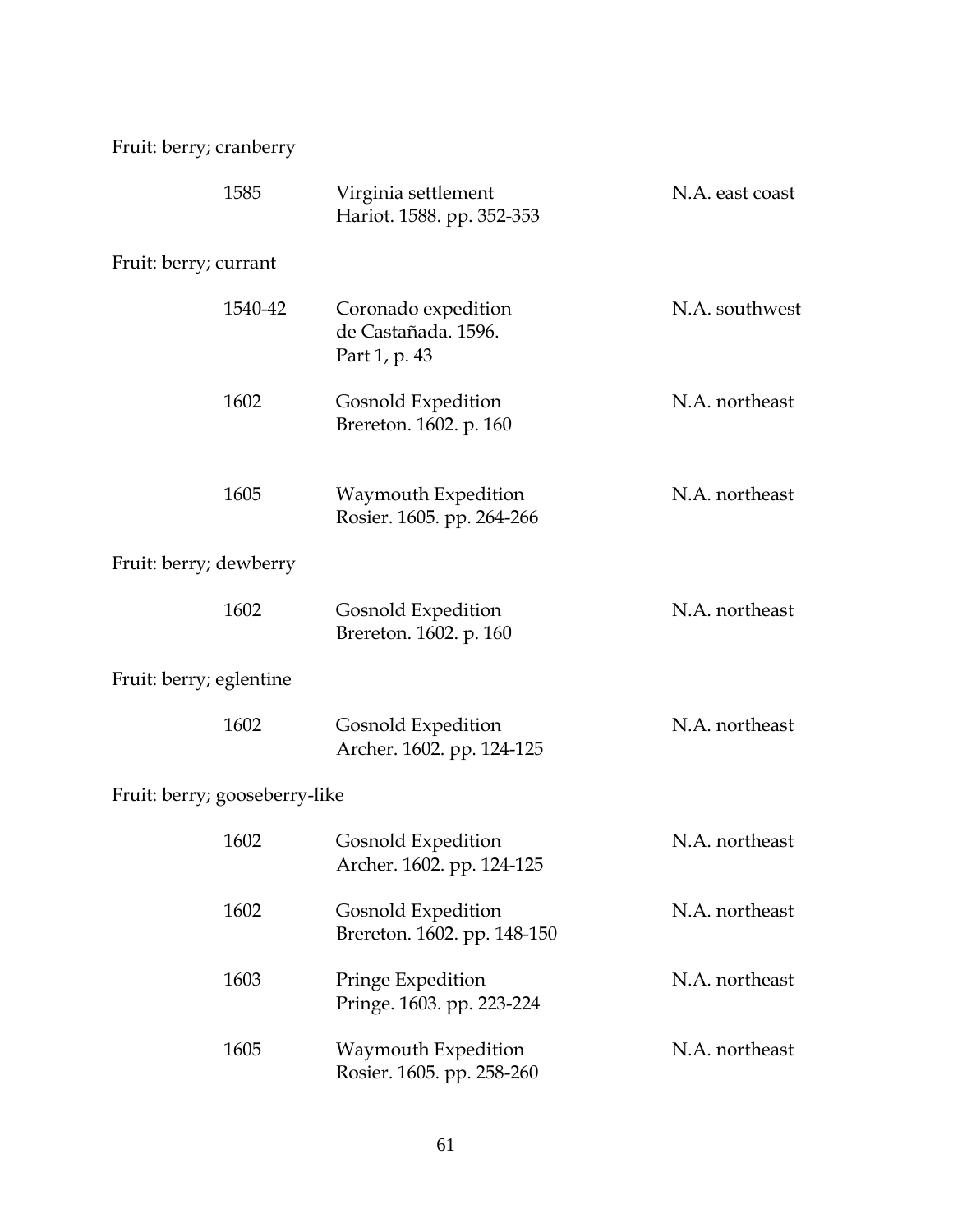| 1607-1608 | Gilbert Expedition<br>Strachey. 1610-1612. pp. 400-401            | N.A. northeast  |  |
|-----------|-------------------------------------------------------------------|-----------------|--|
| 1607      | Davies [Davis] Voyage<br>Davies [Davis]. 1607. pp. 419-420        | N.A. northeast  |  |
| 1607      | Virginia settlement<br>Archer. 1607b. pp. 99-102                  | N.A. east coast |  |
| 1612      | Virginia settlement<br>Smith. 1612. pp. 346-347                   | N.A. east coast |  |
|           | Fruit: berry; gooseberry-like; possibly unripe cranberry?         |                 |  |
| 1612      | Virginia settlement<br>Strachey. 1612. p. 120                     | N.A. east coast |  |
| 1612      | Virginia settlement<br>Smith. 1612. pp. 346-347                   | N.A. east coast |  |
|           | Fruit: berry; gooseberry-like; possibly unripe cranberry?; boiled |                 |  |
| 1612      | Virginia settlement<br>Smith. 1612. pp. 346-347                   | N.A. east coast |  |
|           | Fruit: berry; gooseberry; not differentiated by type or use       |                 |  |
| 1602      | Gosnold Expedition<br>Archer. 1602. pp. 124-125                   | N.A. northeast  |  |
| 1602      | Gosnold Expedition<br>Brereton. 1602. pp. 148-150                 | N.A. northeast  |  |
| 1603      | Pringe Expedition<br>Pringe. 1603. pp. 223-224                    | N.A. northeast  |  |
| 1605      | Waymouth Expedition<br>Rosier. 1605. pp. 258-260                  | N.A. northeast  |  |
| 1607-1608 | Gilbert Expedition<br>Strachey. 1610-1612. pp. 400-401            | N.A. northeast  |  |
| 1607      | Davies [Davis] Voyage                                             | N.A. northeast  |  |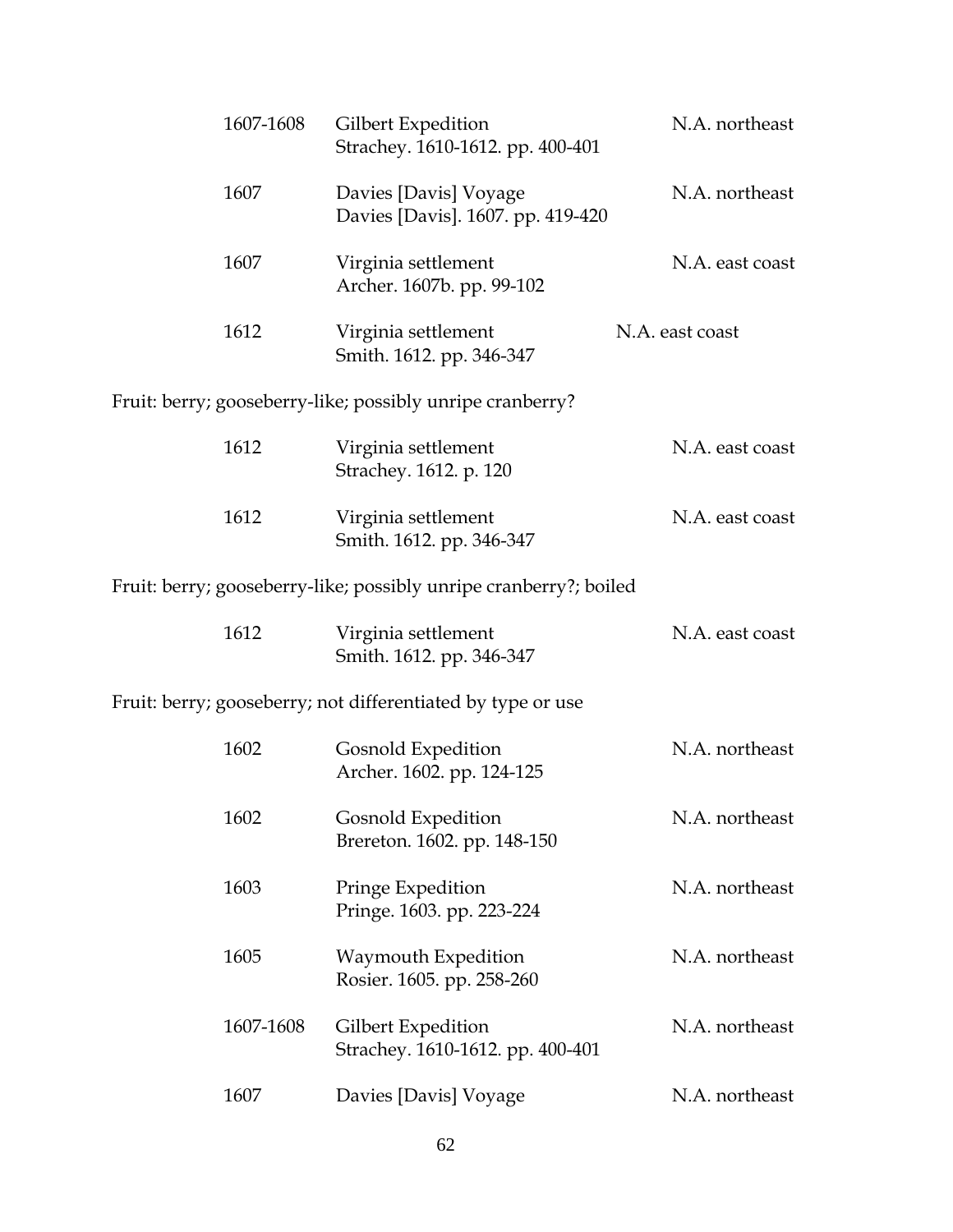|                                 | Davies [Davis]. 1607. pp. 419-420                          |                 |
|---------------------------------|------------------------------------------------------------|-----------------|
| 1607                            | Virginia settlement<br>Archer. 1607b. pp. 99-102           | N.A. east coast |
| 1612                            | Virginia settlement<br>Smith. 1612. pp. 346-347            | N.A. east coast |
| Fruit: berry; gooseberry; red   |                                                            |                 |
| 1582                            | American summary<br>Hakluyt. 1582. pp. 139-141             | N.A. east coast |
| Fruit: berry; gooseberry; white |                                                            |                 |
| 1582                            | American summary<br>Hakluyt. 1582. pp. 139-141             | N.A. east coast |
| Fruit: berry; huckleberry       |                                                            |                 |
| 1602                            | Gosnold Expedition<br>Archer. 1602. pp. 117-118            | N.A. northeast  |
| 1602                            | Gosnold Expedition<br>Brereton. 1602. pp. 148-150          | N.A. northeast  |
| 1603                            | Pringe Expedition<br>Pringe. 1603. pp. 223-224             | N.A. northeast  |
| 1607-1608                       | Gilbert Expedition<br>Strachey. 1610-1612. pp. 400-401     | N.A. northeast  |
| 1607                            | Davies [Davis] Voyage<br>Davies [Davis]. 1607. pp. 419-420 | N.A. northeast  |
| 1607                            | Virginia settlement<br>Archer. 1607b. pp. 99-102           | N.A. east coast |
| 1612                            | Virginia settlement<br>Strachey. 1612. p. 121              | N.A. east coast |

Fruit: berry; hurtleberry (see fruit: blueberry; fruit: huckleberry)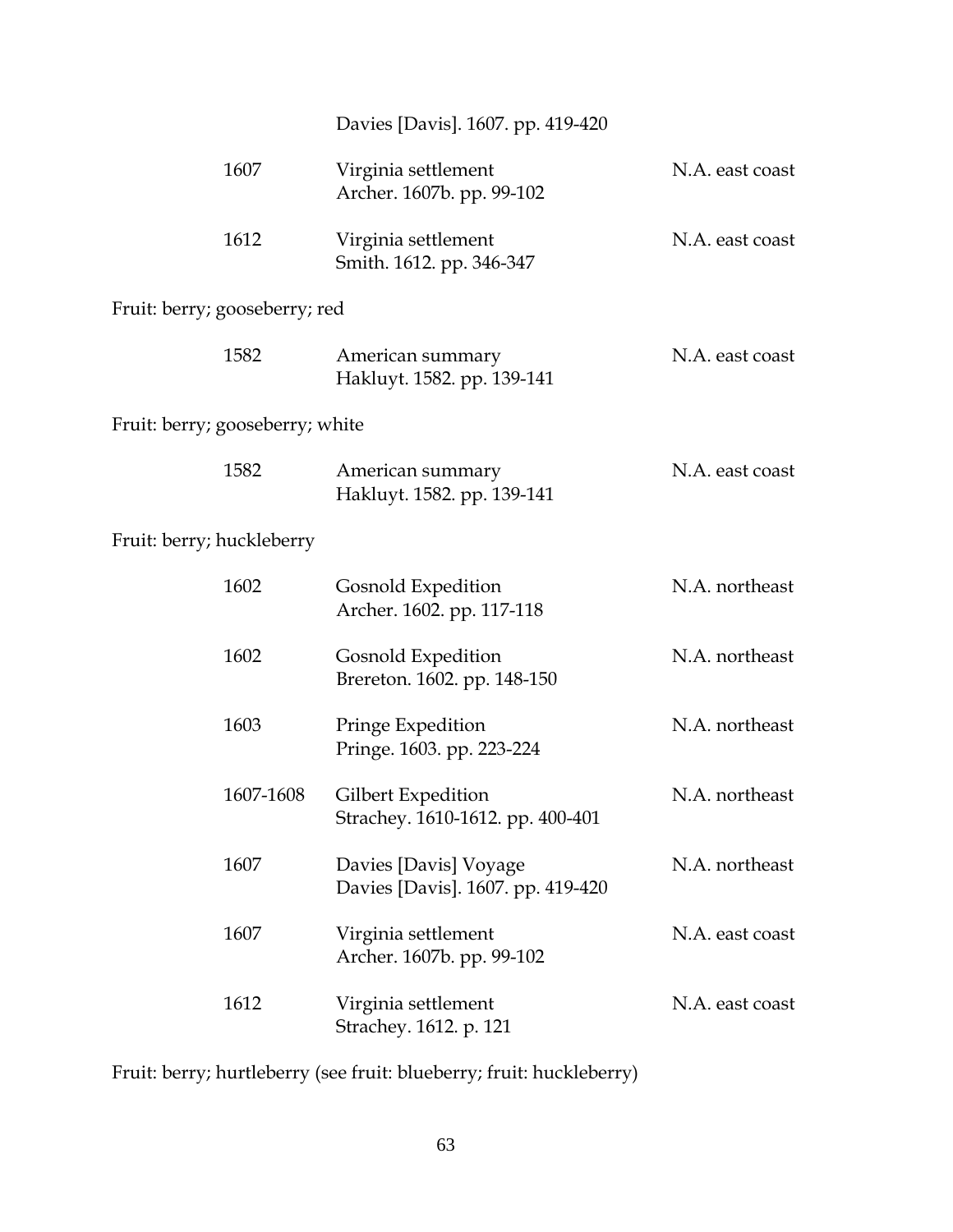Fruit: berry; mulberry; native, wild

| 1539-42 | DeSoto expedition<br>Fidalgo de Elvas. 1557.<br>Vol. 1, pp. 65-66 | N.A. southeast  |
|---------|-------------------------------------------------------------------|-----------------|
| 1539-42 | DeSoto expedition<br>de Biedma. 1544.<br>Vol. 2, pp. 12-13        | N.A. southeast  |
| 1540-42 | Coronado expedition<br>de Castañada. 1596.<br>Part 1, pp. 40-41   | N.A. southwest  |
| 1540    | Coronado expedition<br>Coronado. 1540a. pp. 89-90                 | N.A. southwest  |
| 1540    | Coronado expedition<br>Coronado. 1540b. p. 166                    | N.A. southwest  |
| 1541    | Coronado expedition<br>Coronado. 1541. p. 117                     | N.A. southwest  |
| 1562    | Florida settlement<br>Ribault. 1582. pp. 101-108                  | N.A. southeast  |
| 1585    | Virginia settlement<br>Hariot. 1588. pp. 352-353                  | N.A. east coast |
| 1586    | Florida settlement<br>de Laudonnière. 1586.<br>pp. 195-196        | N.A. southeast  |
| 1606    | <b>Archer Expedition</b><br>Percy. 1608. p. 141                   | N.A. east coast |
| 1607    | Virginia settlement<br>Archer. 1607. pp. 82-86                    | N.A. east coast |
| 1607    | Virginia settlement<br>Archer. 1607. pp. 99-102                   | N.A. east coast |
| 1608    | Virginia settlement                                               | N.A. east coast |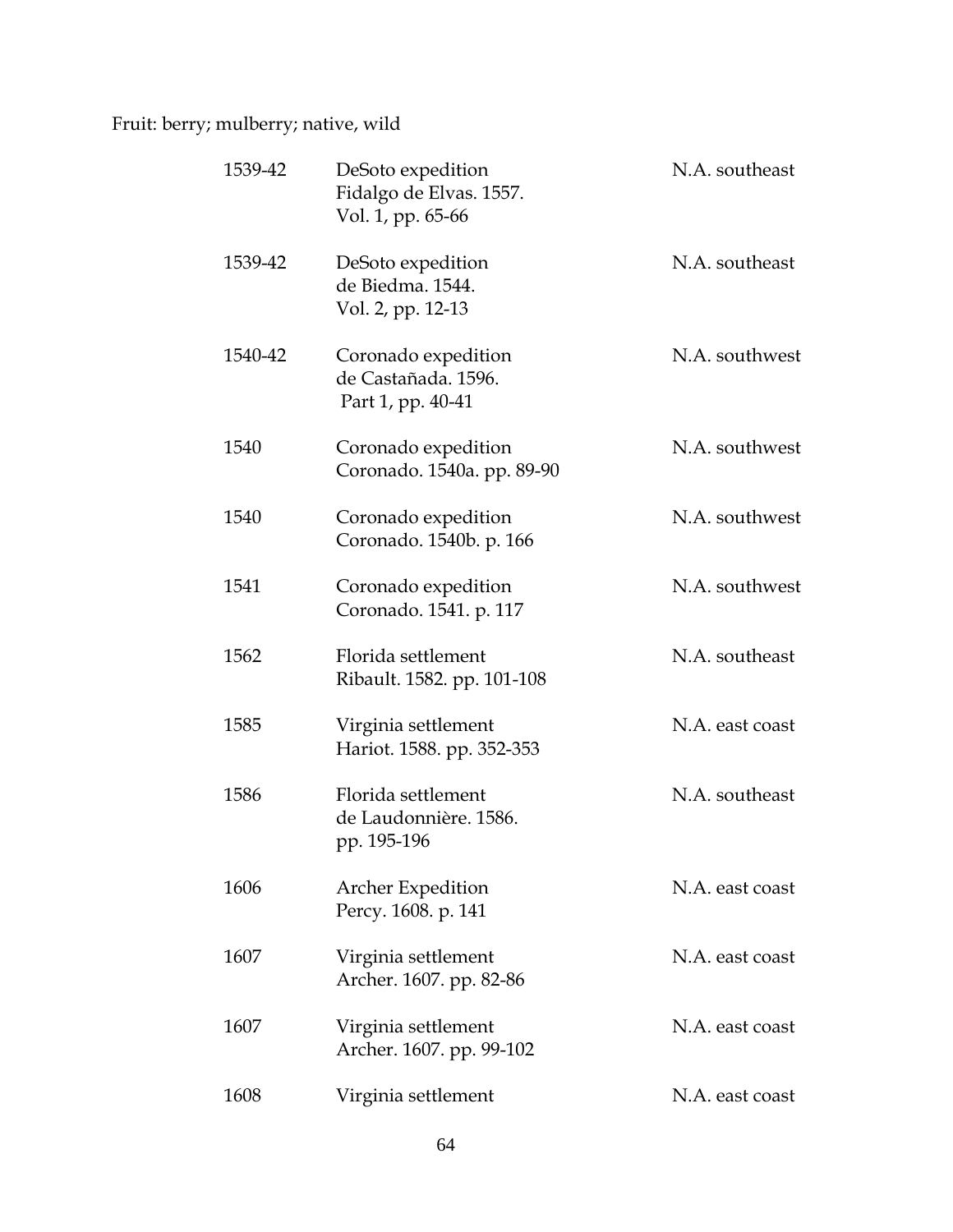|      | Smith. 1608. p. 170                                       |                 |
|------|-----------------------------------------------------------|-----------------|
| 1612 | Virginia settlement<br>Strachey. 1612. pp. 79-80,         | N.A. east coast |
| 1612 | also p. 119<br>Virginia settlement<br>Smith. 1612. p. 345 | N.A. east coast |

Fruit: berry; mulberry: native, wild; served by Native Americans to Europeans

| 1607 | Virginia settlement     | N.A. east coast |
|------|-------------------------|-----------------|
|      | Archer. 1607. pp. 86-90 |                 |

Fruit: berry; mulberry: domesticated; European introduction

| mid 16th c. Early Spanish period | S.A. Peru |
|----------------------------------|-----------|
| de la Vega. 1609-12.             |           |
| 9:29 pp. $601-602$               |           |

Fruit: berry; mulli berry

| mid 16th c. Early Spanish period | S.A. Peru |
|----------------------------------|-----------|
| de la Vega. 1609-12.             |           |
| $8:12 \text{ p. }504$            |           |

Fruit: berry; mulli berry; prepared as a hot beverage

| mid 16th c. Early Spanish period | S.A. Peru |
|----------------------------------|-----------|
| de la Vega. 1609-12.             |           |
| 8:12 p. 504                      |           |

Fruit: berry; mulli berry; mixed with maize; prepared as a hot beverage

|  | mid 16th c. Early Spanish period | S.A. Peru |
|--|----------------------------------|-----------|
|  | de la Vega. 1609-12.             |           |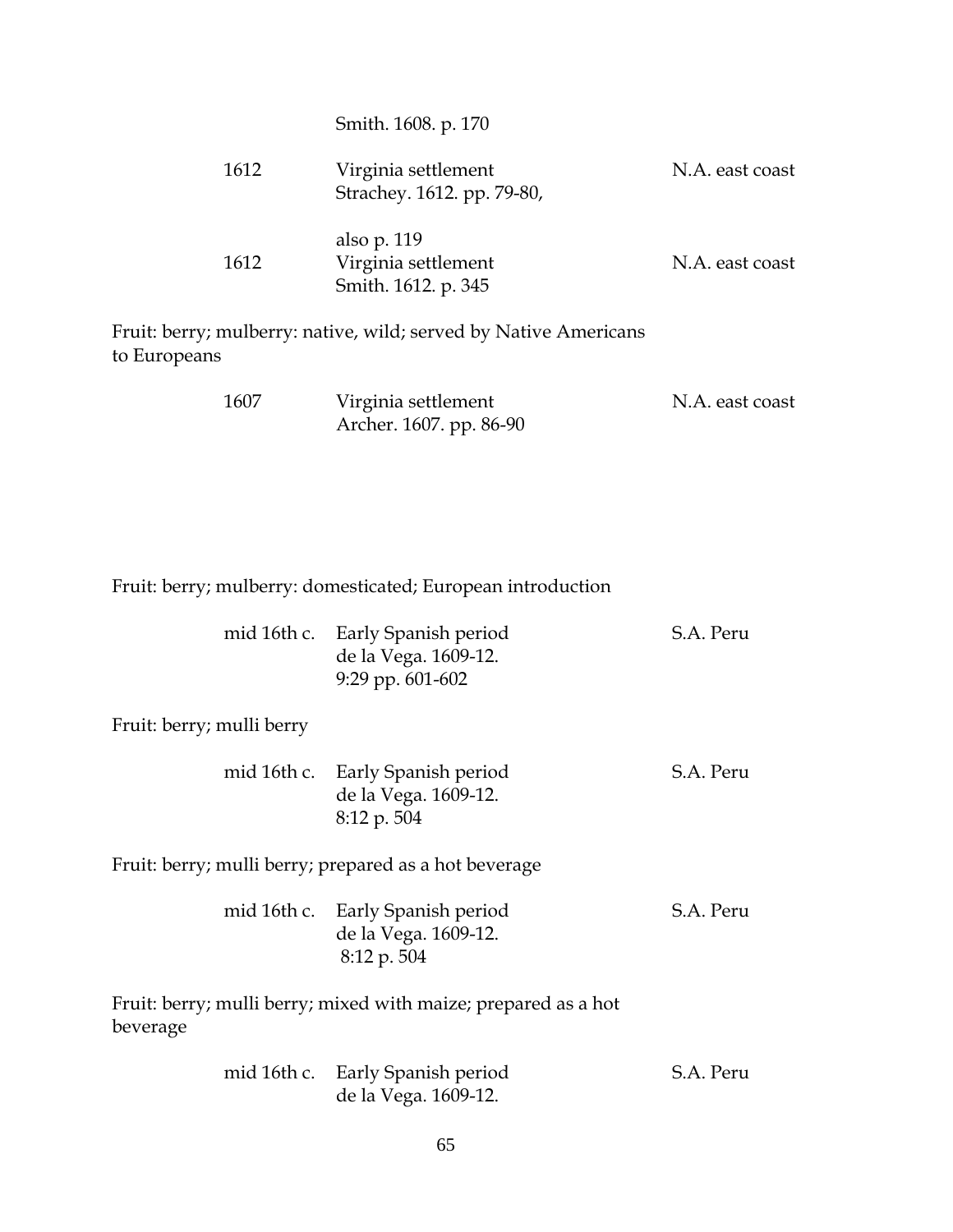#### 8:12 p. 504

Fruit: berry; mulli berry; prepared as syrup

|                                    | mid 16th c. Early Spanish period<br>de la Vega. 1609-12.<br>8:12 p. 504 | S.A. Peru       |
|------------------------------------|-------------------------------------------------------------------------|-----------------|
|                                    | Fruit: berry; ocoughtanamin; boiled to remove poison                    |                 |
| 1612                               | Virginia settlement<br>Strachey. 1612. p. 120                           | N.A. east coast |
| 1612                               | Virginia settlement<br>Smith. 1612. pp. 346-347                         | N.A. east coast |
| Fruit: berry; ocoughtanamin; dried |                                                                         |                 |
| 1612                               | Virginia settlement<br>Strachey. 1612. p. 120                           | N.A. east coast |
| Fruit: berry; ocoughtanamin; fresh |                                                                         |                 |
| 1612                               | Virginia settlement<br>Strachey. 1612. p. 120                           | N.A. east coast |
| Fruit: berry; raspberry            |                                                                         |                 |
| 1562                               | Florida settlement<br>Ribault. 1582. pp. 101-108                        | N.A. southeast  |
| 1582                               | American summary document<br>Hakluyt. 1582. pp. 139-141                 | N.A. east coast |
| 1586                               | Florida settlement<br>de Laudonnière. 1586.<br>pp. 195-196              | N.A. southeast  |
| 1602                               | Gosnold Expedition                                                      | N.A. northeast  |

 1602 Gosnold Expedition N.A. northeast Brereton. 1602. pp. 148-150

Archer. 1602. pp. 124-125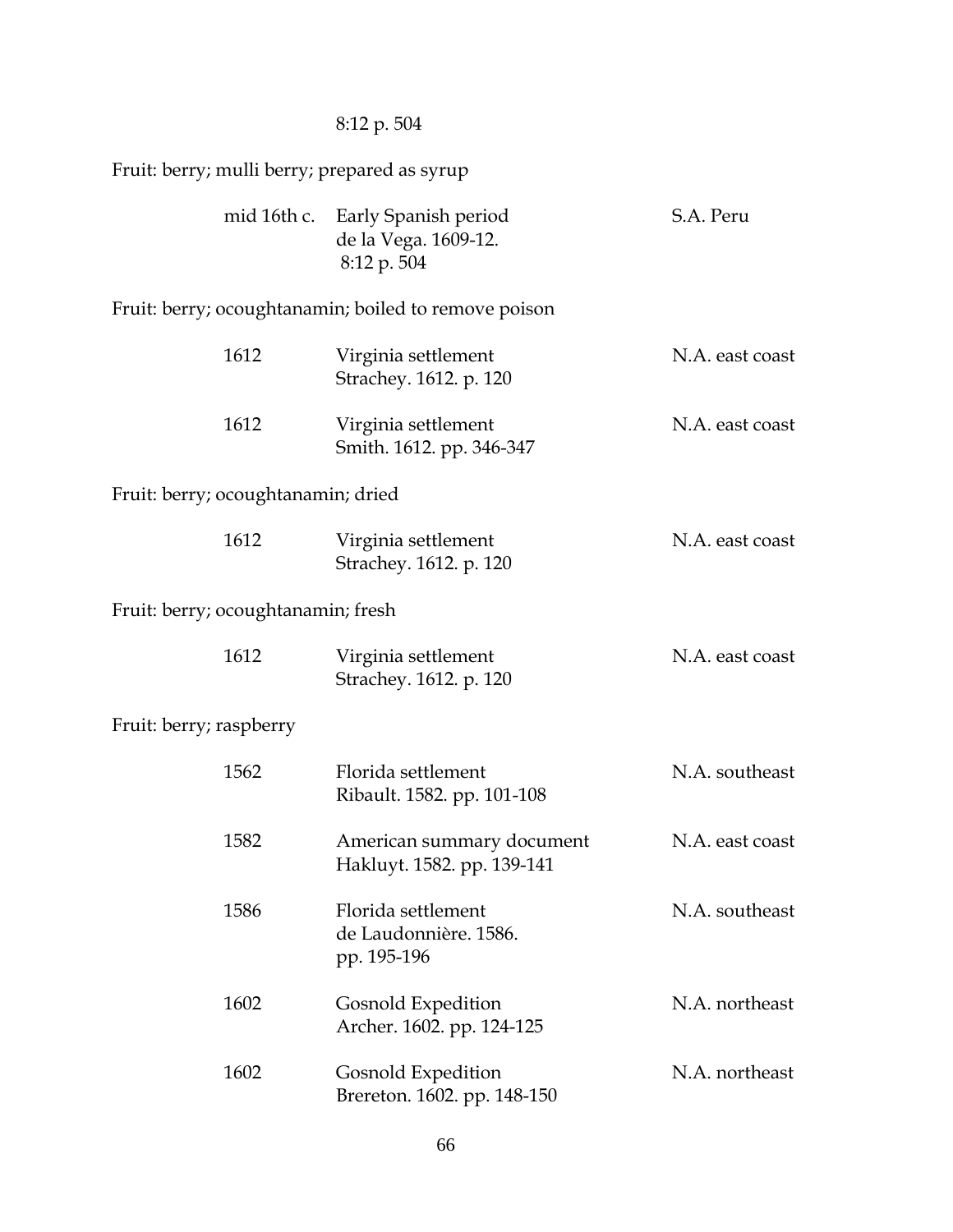| 1603                                   | Pringe Expedition<br>Pringe. 1603. pp. 223-224                | N.A. northeast  |
|----------------------------------------|---------------------------------------------------------------|-----------------|
| 1605                                   | Waymouth Expedition<br>Rosier. 1605. pp. 264-266              | N.A. northeast  |
| 1606                                   | Archer Expedition<br>Percy. 1608. p. 141                      | N.A. east coast |
| 1607-1608                              | Gilbert Expedition<br>Strachey. 1610-1612.<br>pp. 400-401     | N.A. northeast  |
| 1607                                   | Davies [Davis] Voyage<br>Davies [Davis]. 1607.<br>pp. 419-420 | N.A. northeast  |
| 1607                                   | Virginia settlement<br>Archer. 1607a. pp. 86-90               | N.A. east coast |
| 1607                                   | Virginia settlement<br>Archer. 1607b. pp. 99-102              | N.A. east coast |
| 1612                                   | Virginia settlement<br>Strachey. 1612. p. 121                 | N.A. east coast |
| 1612                                   | Virginia settlement<br>Smith. 1612. p. 347                    | N.A. east coast |
| Fruit: berry; raspices (see Raspberry) |                                                               |                 |
| Fruit: berry; sacquenummener; boiled   |                                                               |                 |
| 1585                                   | Virginia settlement<br>Hariot. 1588. p. 353                   | N.A. east coast |
| Fruit: berry; service berry            |                                                               |                 |
| 1603                                   | Pringe Expedition<br>Pringe. 1603. pp. 224-225                | N.A. northeast  |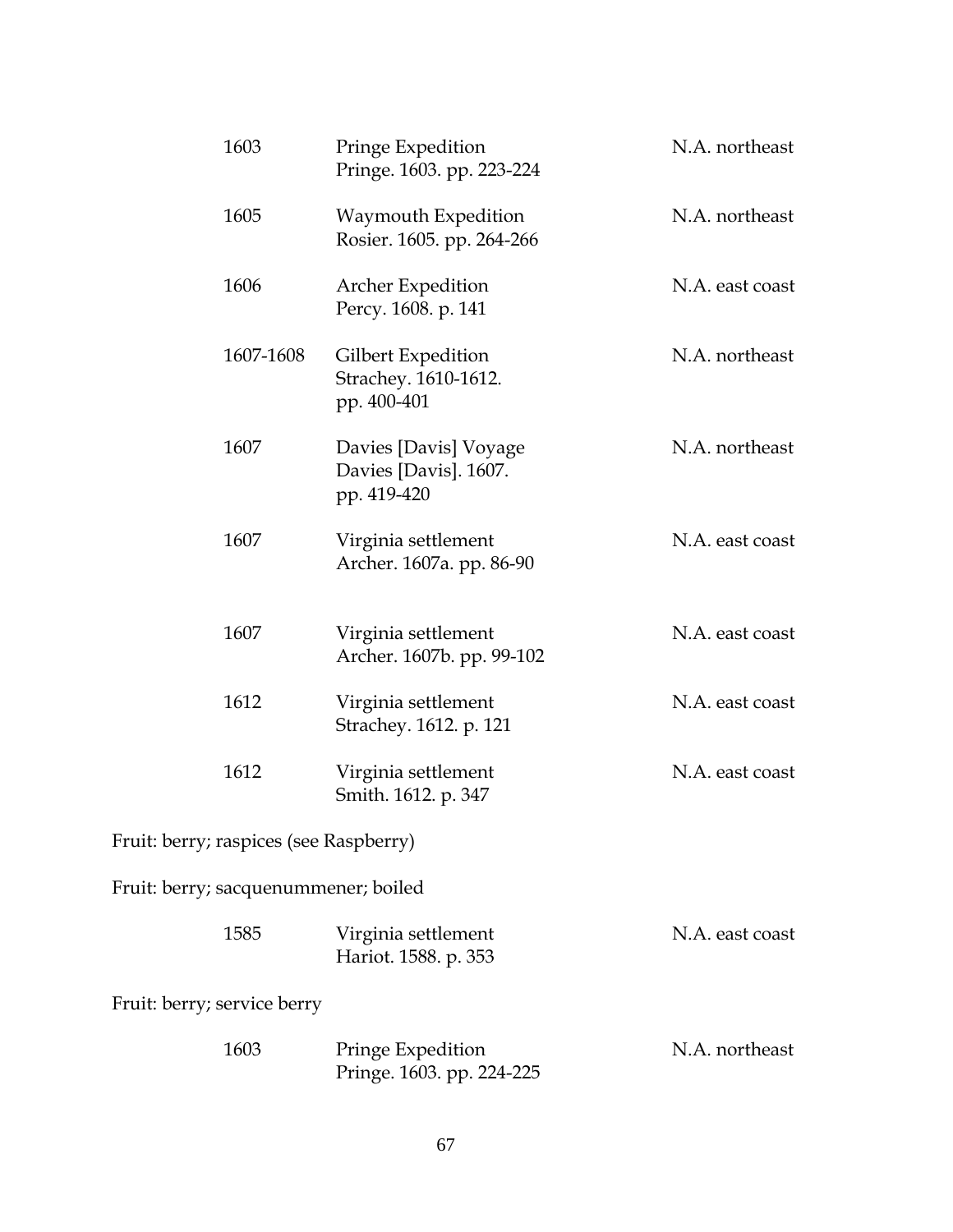| 1605                                                      |           | Waymouth Expedition<br>Rosier. 1605. pp. 279-281                     | N.A. northeast  |
|-----------------------------------------------------------|-----------|----------------------------------------------------------------------|-----------------|
| Fruit: berry; service berry; eaten by Europeans; disliked |           |                                                                      |                 |
| 1605                                                      |           | Waymouth Expedition<br>Rosier. 1605. pp. 279-281                     | N.A. northeast  |
| Fruit: berry; strawberry                                  |           |                                                                      |                 |
| 1539-42                                                   |           | DeSoto expedition<br>Fidalgo de Elvas. 1557.<br>pp. 193-194          | N.A. southeast  |
| 1539-42                                                   |           | De Soto expedition<br>de Oviedo y Valdés. 1546.<br>Vol. 2, pp. 96-97 | N.A. southeast  |
| 1582                                                      |           | American summary document<br>Hakluyt. 1582. pp. 139-141              | N.A. east coast |
| 1585                                                      |           | Virginia settlement<br>Hariot. 1588. pp. 352-353                     | N.A. east coast |
| 1602                                                      |           | Gosnold Expedition<br>Archer. 1602. pp. 117-118                      | N.A. northeast  |
| 1602                                                      |           | Gosnold Expedition<br>Brereton. 1602. pp. 148-150                    | N.A. northeast  |
| 1603                                                      |           | Pringe Expedition<br>Pringe. 1603. pp. 223-224                       | N.A. northeast  |
| 1605                                                      |           | Waymouth Expedition<br>Rosier. 1605. pp. 258-260                     | N.A. northeast  |
| 1606                                                      |           | Archer Expedition<br>Percy. 1608a. pp. 134-135                       | N.A. east coast |
|                                                           | 1607-1608 | Gilbert Expedition<br>Strachey. 1610-1612.<br>pp. 400-401            | N.A. northeast  |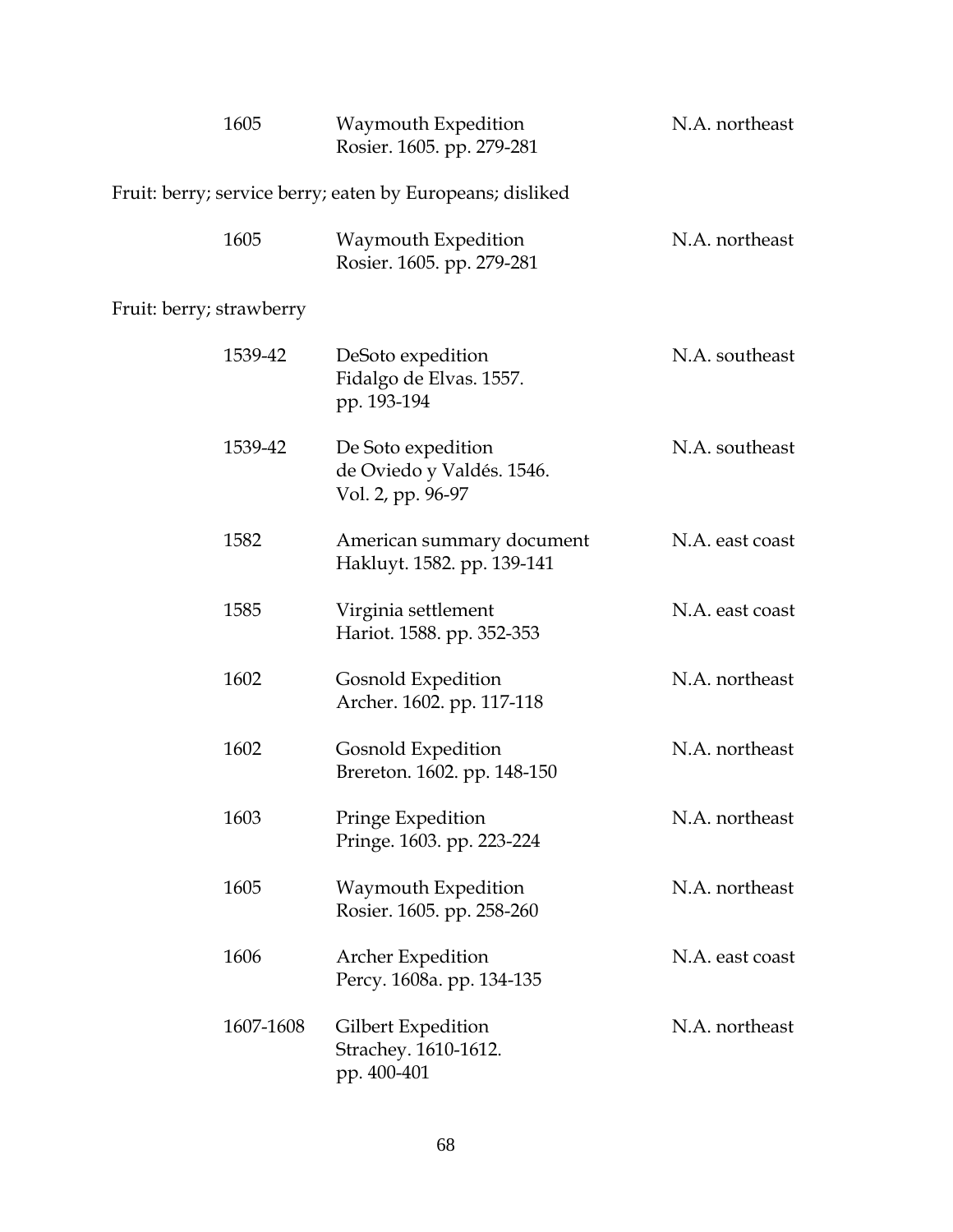| 1607                            | Davies [Davis] Voyage<br>Davies [Davis]. 1607.<br>pp. 419-420    | N.A. northeast  |
|---------------------------------|------------------------------------------------------------------|-----------------|
| 1607                            | Virginia settlement<br>Archer. 1607a. pp. 82-86                  | N.A. east coast |
| 1607                            | Virginia settlement<br>Archer. 1607b. pp. 99-102                 | N.A. east coast |
| 1608                            | Newport Expedition<br>Perkins. 1608. pp. 159-161                 | N.A. east coast |
| 1608                            | Virginia settlement<br>Smith. 1608. p. 170                       | N.A. east coast |
| 1612                            | Virginia settlement<br>Strachey. 1612. pp. 79-80,<br>also p. 121 | N.A. east coast |
| 1612                            | Virginia settlement<br>Smith. 1612. p. 347                       | N.A. east coast |
| Fruit: berry; strawberry: white |                                                                  |                 |
| 1602                            | Gosnold Expedition<br>Brereton. 1602. pp. 148-150                | N.A. northeast  |

Fruit: berry; whortleberry

| 1607 | Davies [Davis] Voyage             | N.A. northeast |
|------|-----------------------------------|----------------|
|      | Davies [Davis]. 1607. pp. 419-420 |                |

Fruit: berry; whortleberry (see also blueberry and huckleberry)

Fruit: blackberry

| 1519 | Cortez expedition          | C.A. Mexico |
|------|----------------------------|-------------|
|      | de Sahaun. 1555. pp. 19-20 |             |

Fruit: black cherry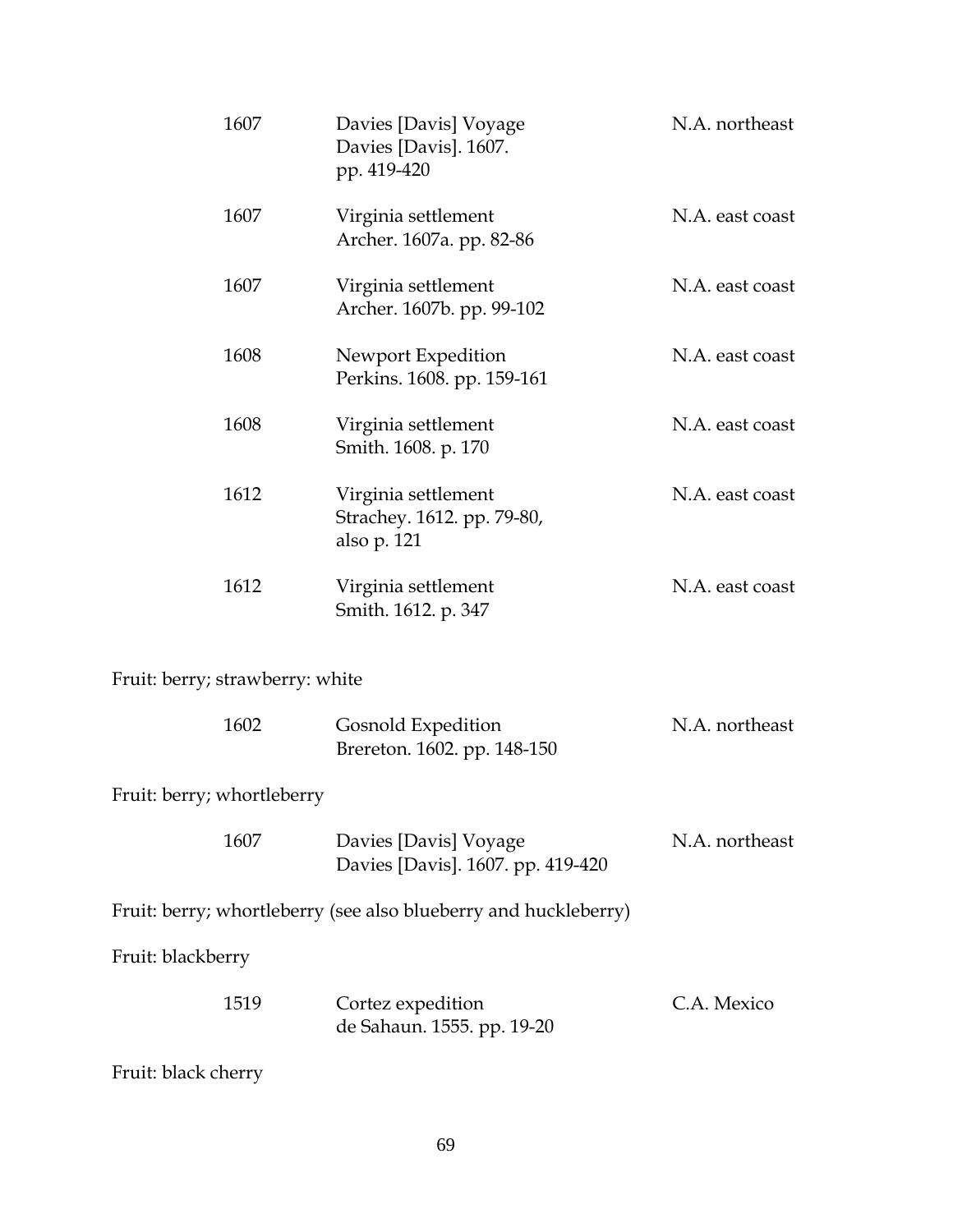|                             | 1602 | Gosnold Expedition<br>Brereton. 1602. pp. 150-152                                  | N.A. northeast  |
|-----------------------------|------|------------------------------------------------------------------------------------|-----------------|
| Fruit: blueberry            |      |                                                                                    |                 |
|                             | 1602 | Gosnold Expedition<br>Brereton. 1602. pp. 148-150                                  | N.A. northeast  |
| Fruit: breadfruit           |      |                                                                                    |                 |
|                             | 1526 | Cortez expedition<br>Cortés: 5th letter. 1526,<br>pp. 332-333                      | C.A. Mexico     |
| Fruit: cherry; native, wild |      |                                                                                    |                 |
|                             | 1519 | Cortez expedition<br>de Sahaun. 1555. pp. 19-20                                    | C.A. Mexico     |
|                             | 1520 | Cortez expedition<br>Cortés: 2nd letter. 1520,<br>pp. 86-89                        | C.A. Mexico     |
|                             | 1521 | Cortez expedition                                                                  | C.A. Mexico     |
|                             | 1562 | Bernal Diaz. 1576. pp. 416-417<br>Florida settlement<br>Ribault. 1582. pp. 101-108 | N.A. southeast  |
|                             | 1586 | Florida settlement<br>de Laudonnière. 1586.<br>pp. 195-196                         | N.A. southeast  |
|                             | 1586 | Florida settlement<br>Burgoigon. 1586. pp. 764-765                                 | N.A. southeast  |
|                             | 1588 | Virginia settlement<br>Gonzalez. 1588. p. 824                                      | N.A. east coast |
|                             | 1602 | Gosnold Expedition<br>Archer. 1602. pp. 126-128                                    | N.A. northeast  |
|                             | 1602 | Gosnold Expedition<br>Brereton. 1602. pp. 150-152                                  | N.A. northeast  |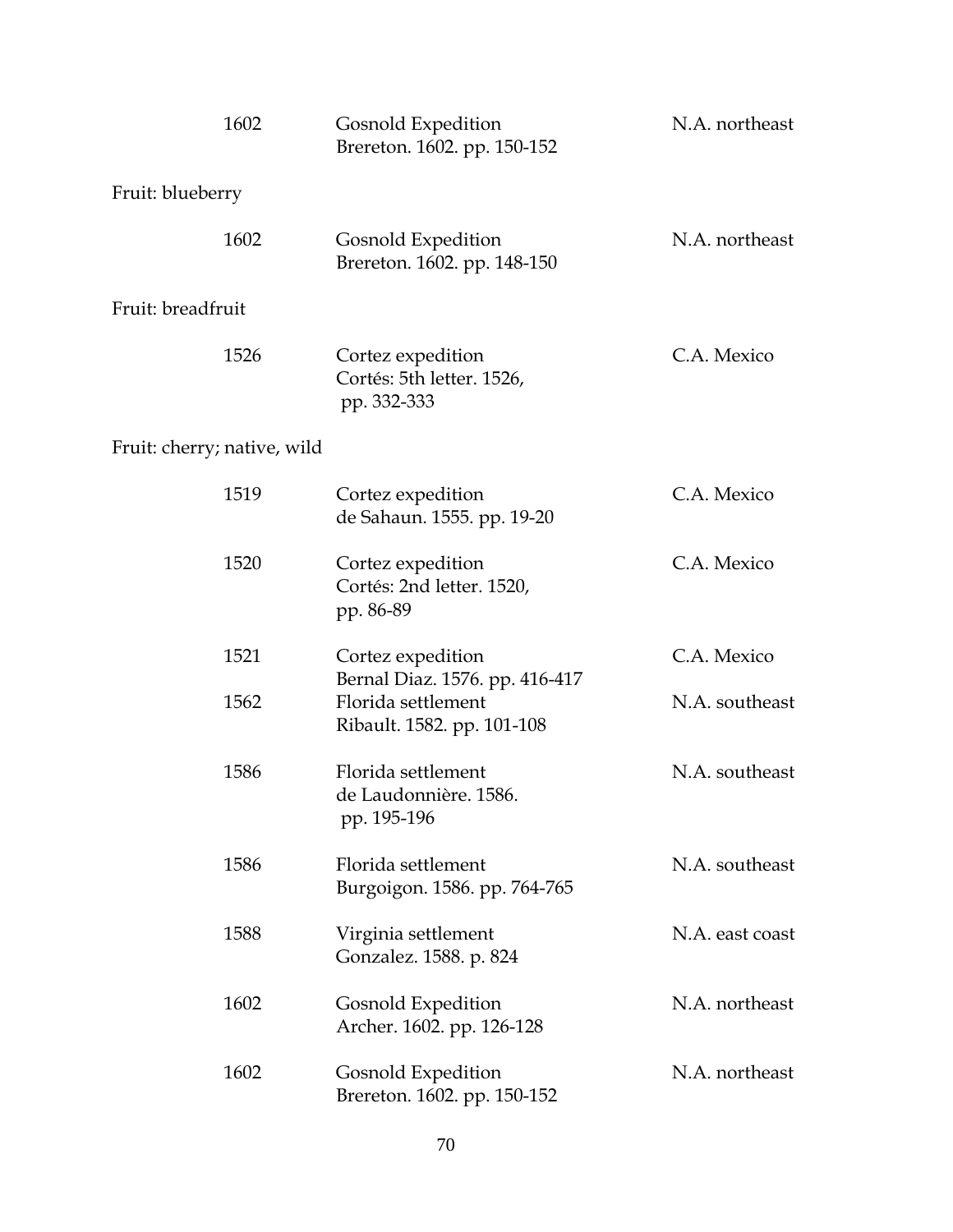|                                                    | 1603        | Pringe Expedition<br>Pringe. 1603. pp. 224-225                   | N.A. northeast  |
|----------------------------------------------------|-------------|------------------------------------------------------------------|-----------------|
|                                                    | 1605        | Waymouth Expedition<br>Rosier. 1605. pp. 264-266                 | N.A. northeast  |
|                                                    | 1606        | Archer Expedition<br>Percy. 1608. p. 142                         | N.A. east coast |
|                                                    | 1607        | Virginia settlement<br>Archer. 1607. pp. 99-102                  | N.A. east coast |
|                                                    | 1612        | Virginia settlement<br>Strachey. 1612. p. 119                    | N.A. east coast |
|                                                    | 1612        | Virginia settlement<br>Smith. 1612. pp. 346-347                  | N.A. east coast |
|                                                    |             | Fruit: cherry; domesticated; European introduction               |                 |
|                                                    | mid 16th c. | Early Spanish period<br>de la Vega. 1609-12.<br>9:28 pp. 600-601 | S.A. Peru       |
| Fruit: choke cherry                                |             |                                                                  |                 |
|                                                    | 1602        | Gosnold Expedition<br>Brereton. 1602. pp. 150-152                | N.A. northeast  |
| Fruit: citron: native, wild?                       |             |                                                                  |                 |
|                                                    | 1539-42     | DeSoto expedition<br>de Elvas. 1557. Vol. 1 pp. 18-19            | Caribbean       |
| Fruit: citron; domesticated; European introduction |             |                                                                  |                 |
|                                                    | mid 16th c. | Early Spanish period<br>de la Vega. 1609-12.<br>9:28 pp. 599-600 | S.A. Peru       |
|                                                    | 1562        | Ribault expedition                                               | N.A. southeast  |
|                                                    |             |                                                                  |                 |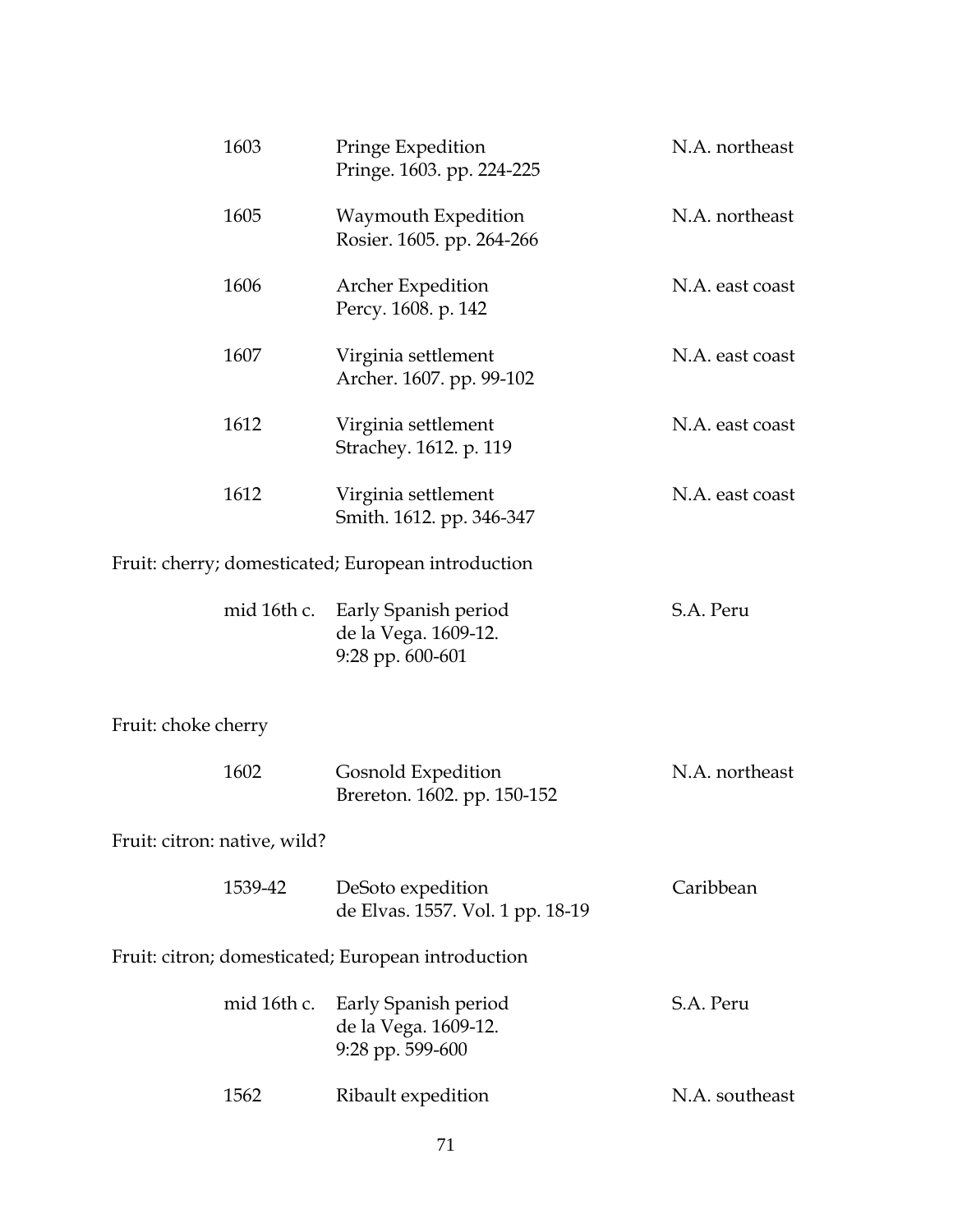# Ribault. 1582. pp. 101-108

|                   | 1582      | American summary<br>Hakluyt. 1582. pp. 139-141          | N.A. east coast |
|-------------------|-----------|---------------------------------------------------------|-----------------|
| Fruit: cloudberry |           |                                                         |                 |
|                   | 1602      | Gosnold Expedition<br>Brereton. 1602. p. 160            | N.A. northeast  |
| Fruit: coconut    |           |                                                         |                 |
|                   | 1526      | Corte expedition<br>Cortés: 5th letter. 1526,<br>p. 319 | C.A. Mexico     |
|                   | 1585-86   | Drake expedition<br>Bigges. 1589. pp. 228-229           | Caribbean       |
|                   | 1599-1602 | Champlain voyage.<br>Champlain. 1603. p. 31             | C.A. Mexico     |
| Fruit: coraçon    |           |                                                         |                 |
|                   | 1599-1602 | Champlain voyage.<br>Champlain. 1603. pp. 7-12          | Caribbean       |
| Fruit: crab apple |           |                                                         |                 |
|                   | 1585      | Virginia settlement<br>Hariot. 1588. pp. 352-353        | N.A. east coast |
| Fruit: cranberry? |           |                                                         |                 |
|                   | 1612      | Virginia settlement<br>Strachey. 1612. p. 120           | N.A. east coast |
| Fruit: cranberry  |           |                                                         |                 |
|                   | 1585      | Virginia settlement<br>Hariot. 1588. pp. 352-353        | N.A. east coast |
| Fruit: cuajilote  |           |                                                         |                 |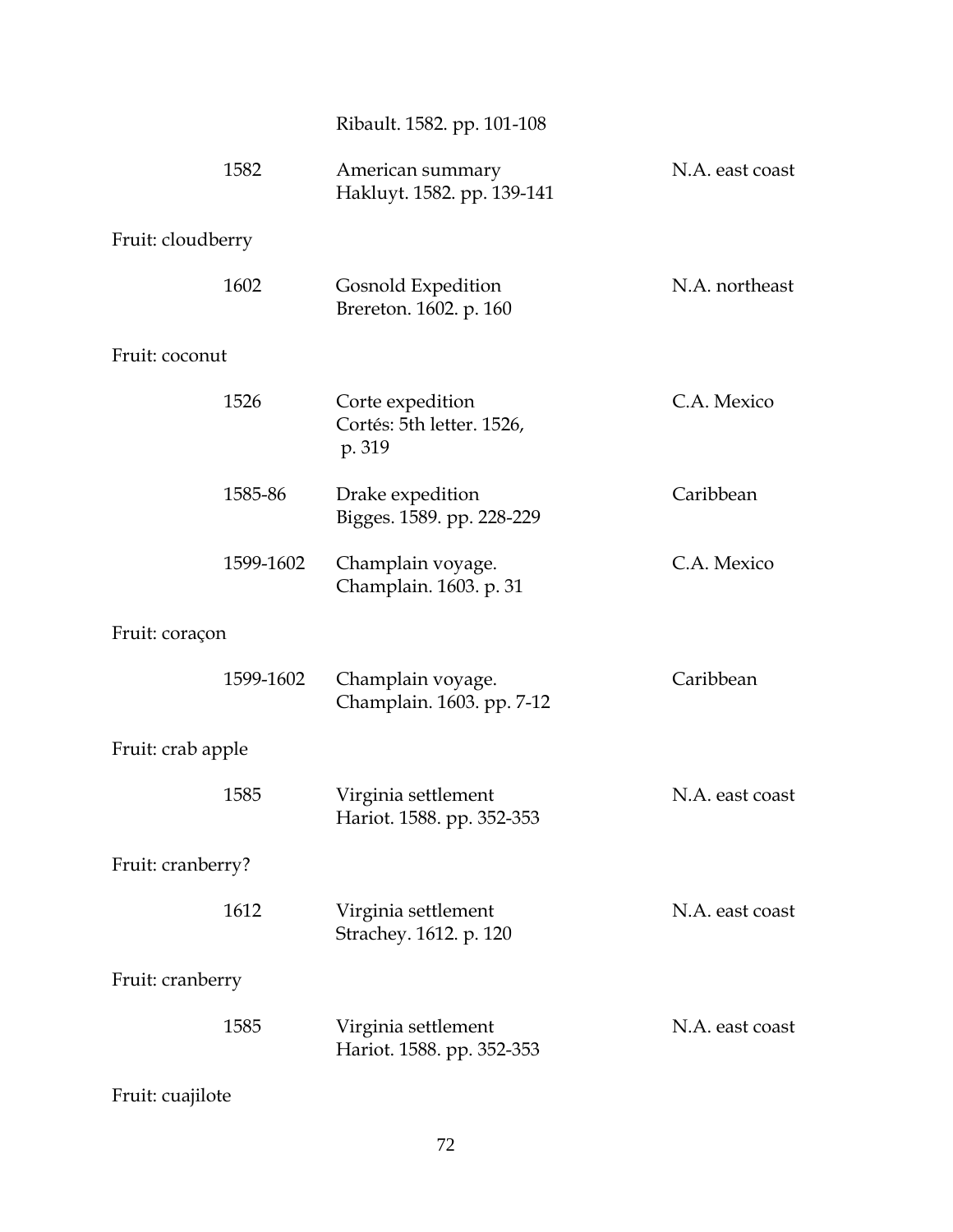| 1519 | Cortez expedition          | C.A. Mexico |
|------|----------------------------|-------------|
|      | de Sahaun. 1555. pp. 19-20 |             |

Fruit: currant; native, wild

|                      | 1540-42 | Coronado expedition<br>de Castañada. 1596. Part 1, p. 43             | N.A. southwest  |
|----------------------|---------|----------------------------------------------------------------------|-----------------|
|                      | 1602    | Gosnold Expedition<br>Brereton. 1602. p. 160                         | N.A. northeast  |
|                      | 1605    | Waymouth Expedition<br>Rosier. 1605. pp. 264-266                     | N.A. northeast  |
|                      |         | Fruit: currant: European-type grape meant                            |                 |
|                      | 1607    | Virginia settlement<br>Archer. 1607. pp. 99-102                      | N.A. east coast |
| Fruit: custard apple |         |                                                                      |                 |
|                      | 1519    | Cortez expedition<br>de Sahaun. 1555. pp. 19-20                      | C.A. Mexico     |
| Fruit: damson        |         |                                                                      |                 |
|                      | 1524    | Verarzanus expedition<br>Hakluyt. 1850. p. 56-71                     | N.A. east coast |
|                      | 1582    | American summary document<br>Hakluyt. 1582. pp. 139-141              | N.A. east coast |
| Spanish              |         | Fruit: date palm; native, wild; bitter dates eaten as famine food by |                 |

| 1524 | F. Pizzaro: 1st expedition | C.A. Panama |
|------|----------------------------|-------------|
|      | Xeres. 1534. pp. 3-4       |             |

Fruit: date palm; European introduction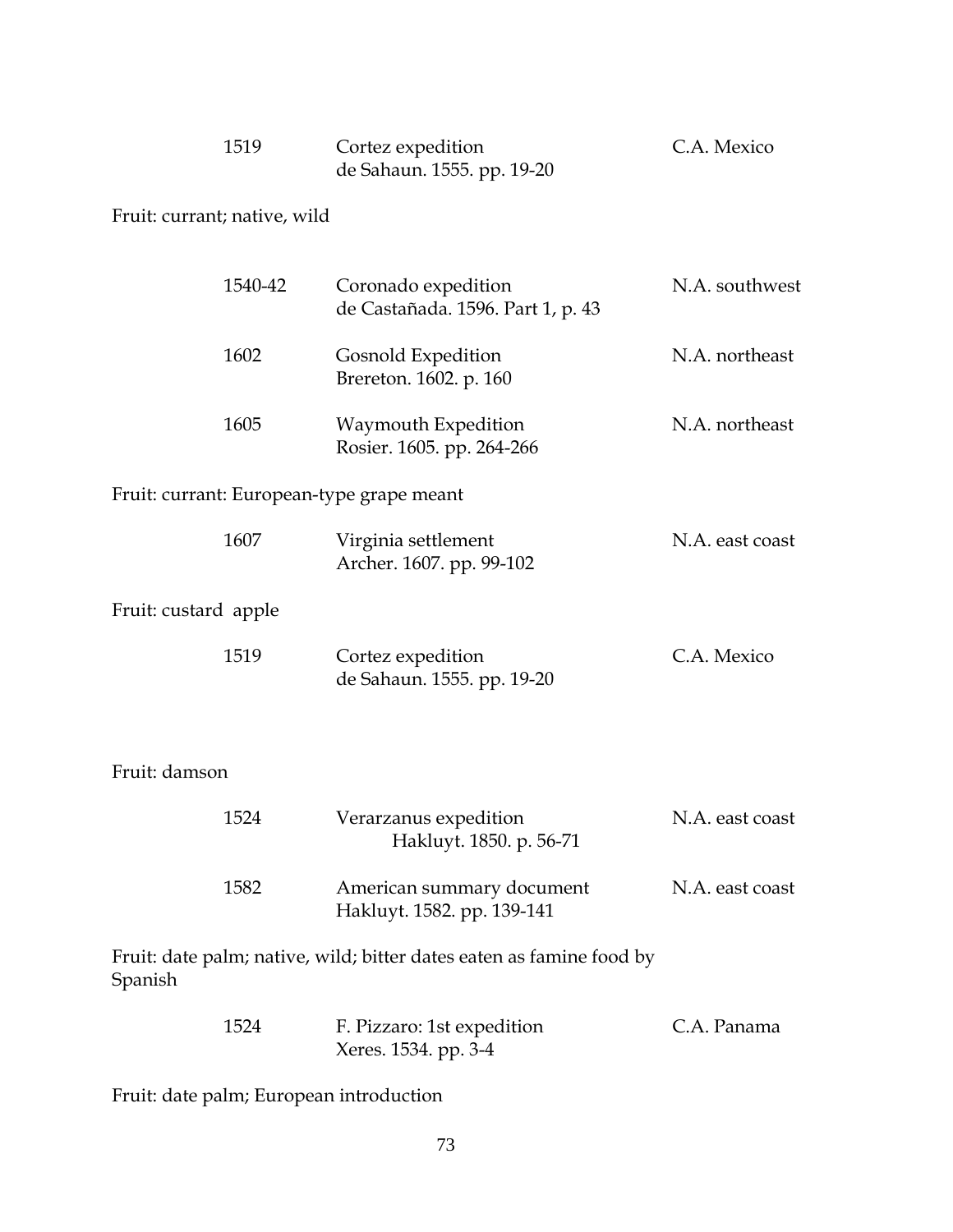| 1582                                            |             | American summary document<br>Hakluyt. 1582. pp. 139-141          | N.A. east coast |
|-------------------------------------------------|-------------|------------------------------------------------------------------|-----------------|
|                                                 |             | Fruit: date plum (see fruit: medlar; also fruit: persimmon)      |                 |
| Fruit: dewberry                                 |             |                                                                  |                 |
| 1602                                            |             | Gosnold Expedition<br>Brereton. 1602. p. 160                     | N.A. northeast  |
| Fruit: eglentine                                |             |                                                                  |                 |
| 1602                                            |             | Gosnold Expedition<br>Archer. 1602. pp. 124-125                  | N.A. northeast  |
| Fruit: fig; native, wild                        |             |                                                                  |                 |
| 1539-42                                         |             | DeSoto expedition<br>de Elvas. 1557.<br>Vol. 1 pp. 13-14         | Caribbean       |
| Fruit: fig; domesticated; European introduction |             |                                                                  |                 |
| 1539-42                                         |             | DeSoto expedition<br>de Elvas. 1557.<br>Vol. 1 pp. 13-14         | Caribbean       |
|                                                 | mid 16th c. | Early Spanish period<br>de la Vega. 1609-12.<br>9:27 pp. 598-599 | S.A. Peru       |
| 1582                                            |             | American summary document<br>Hakluyt. 1582. pp. 139-141          | N.A. east coast |
| Fruit: gooseberry-like; undifferentiated        |             |                                                                  |                 |
| 1602                                            |             | Gosnold Expedition<br>Archer. 1602. pp. 124-125                  | N.A. northeast  |
| 1602                                            |             | Gosnold Expedition<br>Brereton. 1602. pp. 148-150                | N.A. northeast  |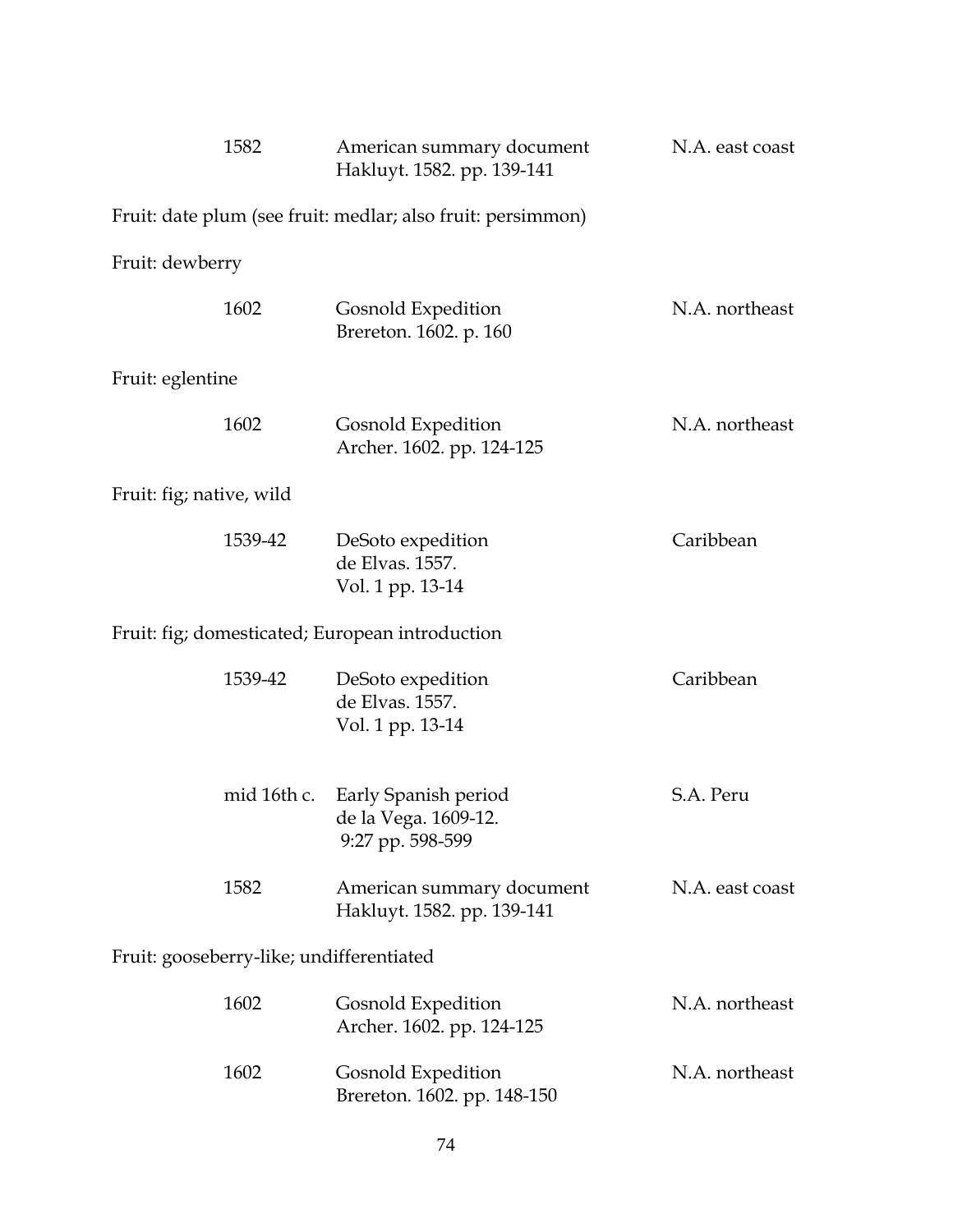| 1603                                               | Pringe Expedition<br>Pringe. 1603. pp. 223-224             | N.A. northeast  |  |
|----------------------------------------------------|------------------------------------------------------------|-----------------|--|
| 1605                                               | Waymouth Expedition<br>Rosier. 1605. pp. 258-260           | N.A. northeast  |  |
| 1607-1608                                          | Gilbert Expedition<br>Strachey. 1610-1612. pp. 400-401     | N.A. northeast  |  |
| 1607                                               | Davies [Davis] Voyage<br>Davies [Davis]. 1607. pp. 419-420 | N.A. northeast  |  |
| 1607                                               | Virginia settlement<br>Archer. 1607b. pp. 99-102           | N.A. east coast |  |
| 1612                                               | Virginia settlement<br>Smith. 1612. pp. 346-347            | N.A. east coast |  |
| Fruit: gooseberry-like; possibly unripe cranberry? |                                                            |                 |  |

| 1612 | Virginia settlement<br>Strachey. 1612. p. 120   | N.A. east coast |
|------|-------------------------------------------------|-----------------|
| 1612 | Virginia settlement<br>Smith. 1612. pp. 346-347 | N.A. east coast |

Fruit: gooseberry-like; possibly unripe cranberry?; boiled

| 1612 | Virginia settlement<br>Smith. 1612. pp. 346-347      | N.A. east coast |
|------|------------------------------------------------------|-----------------|
|      | Fruit: gooseberry; not differentiated by type or use |                 |
| 1602 | Gosnold Expedition<br>Archer. 1602. pp. 124-125      | N.A. northeast  |
| 1602 | Gosnold Expedition<br>Brereton. 1602. pp. 148-150    | N.A. northeast  |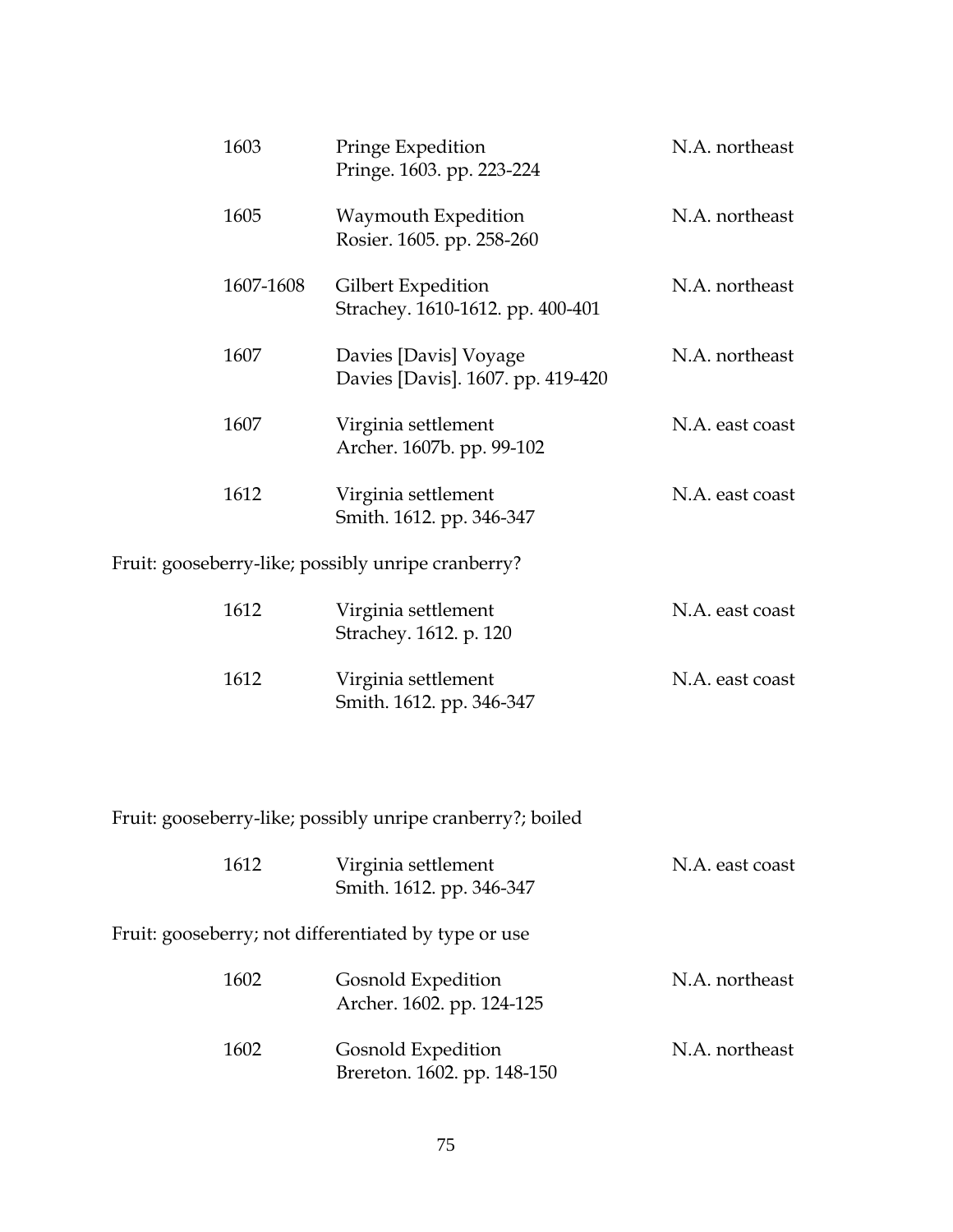|                          | 1603      | Pringe Expedition<br>Pringe. 1603. pp. 223-224                    | N.A. northeast  |
|--------------------------|-----------|-------------------------------------------------------------------|-----------------|
|                          | 1605      | Waymouth Expedition<br>Rosier. 1605. pp. 258-260                  | N.A. northeast  |
|                          | 1607-1608 | Gilbert Expedition<br>Strachey. 1610-1612.<br>pp. 400-401         | N.A. northeast  |
|                          | 1607      | Davies [Davis] Voyage<br>Davies [Davis]. 1607.<br>pp. 419-420     | N.A. northeast  |
|                          | 1607      | Virginia settlement<br>Archer. 1607b. pp. 99-102                  | N.A. east coast |
|                          | 1612      | Virginia settlement<br>Smith. 1612. pp. 346-347                   | N.A. east coast |
| Fruit: gooseberry; red   |           |                                                                   |                 |
|                          | 1582      | American summary document<br>Hakluyt. 1582. pp. 139-141           | N.A. east coast |
| Fruit: gooseberry; white |           |                                                                   |                 |
|                          | 1582      | American summary document<br>Hakluyt. 1582. pp. 139-141           | N.A. east coast |
|                          |           | Fruit: grape; native, wild; undifferentiated                      |                 |
|                          | 1493-94   | Columbus: 2nd voyage<br>Bernaldez. 1513.<br>Vol. 1, p. 144        | Caribbean       |
|                          | 1524      | Verarzanus expedition<br>Hakluyt. 1850. p. 56-71                  | N.A. east coast |
|                          | 1539-42   | DeSoto expedition<br>Fidalgo de Elvas. 1557.<br>Vol. 1, pp. 80-82 | N.A. southeast  |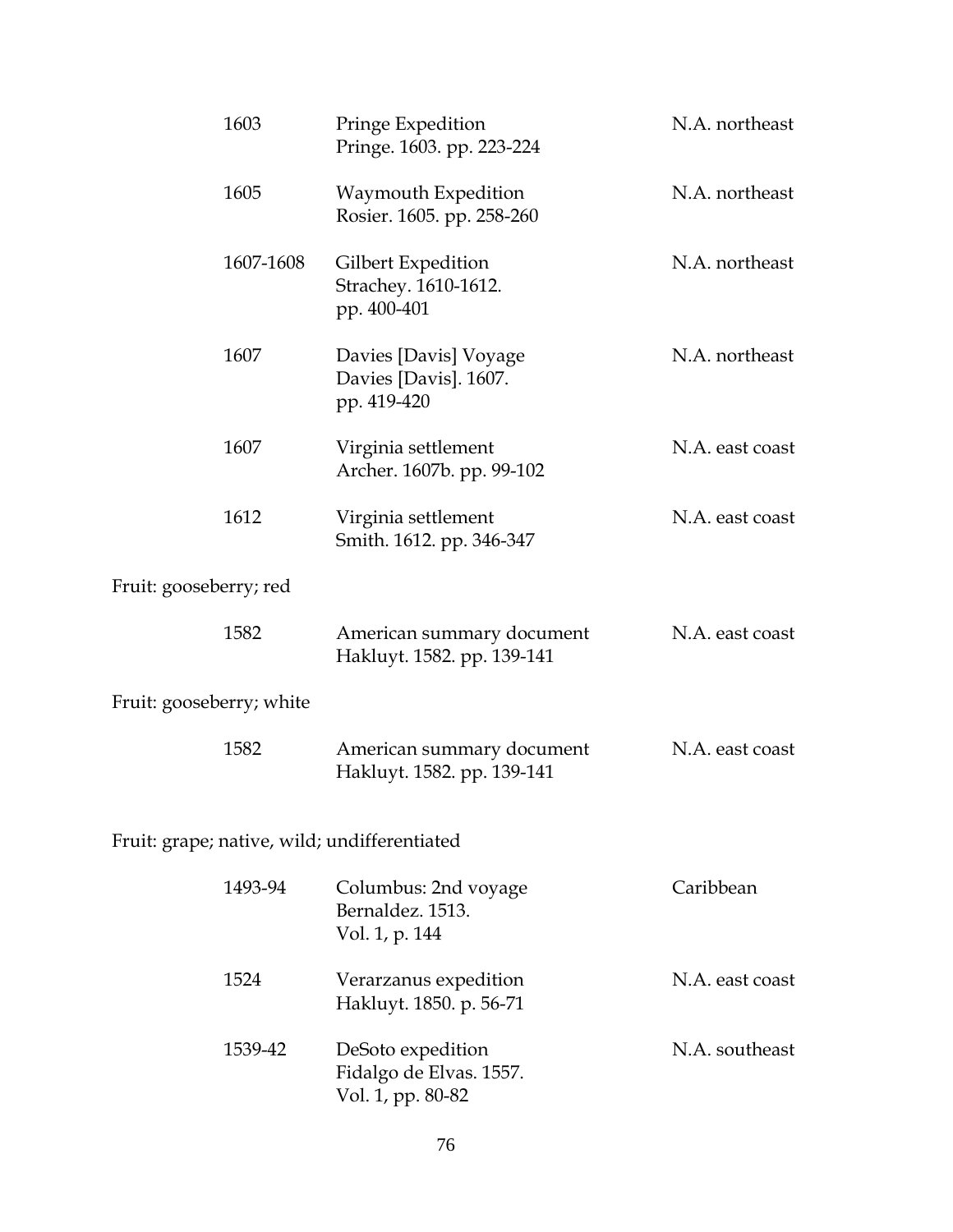| 1539-42 | DeSoto expedition<br>de Biedma. 1544.<br>Vol. 2, p. 21           | N.A. southeast  |
|---------|------------------------------------------------------------------|-----------------|
| 1540-42 | Coronado expedition<br>de Castañada. 1596.<br>Part 1, pp. 40-41  | N.A. southwest  |
| 1540-42 | Coronado expedition<br>Jaramillo. 16th century? p. 126           | N.A. southwest  |
| 1541    | Coronado expedition<br>Coronado. 1541. p. 117                    | N.A. southwest  |
| 1562    | Florida settlement<br>Ribault. 1582. pp. 101-108                 | N.A. southeast  |
| 1584    | Barlow expedition<br>Barlow. 1584. pp. 94-95                     | N.A. east coast |
| 1585    | Virginia settlement<br>Lane. 1585. pp. 207-209                   | N.A. east coast |
| 1585    | Virginia settlement<br>Hariot. 1588. p. 330,<br>also pp. 352-353 | N.A. east coast |
| 1588    | Virginia settlement<br>Gonzalez. 1588. p. 824                    | N.A. east coast |
| 1592-93 | New England Settlements.<br>Hayes. 1592-93. pp. 170-172.         | N.A. northeast  |
| 1602    | Gosnold Expedition<br>Archer. 1602. pp. 124-125                  | N.A. northeast  |
| 1602    | Gosnold Expedition<br>Brereton. 1602. pp. 148-150                | N.A. northeast  |
| 1603    | Pringe Expedition<br>Pringe. 1603. pp. 224-225                   | N.A. northeast  |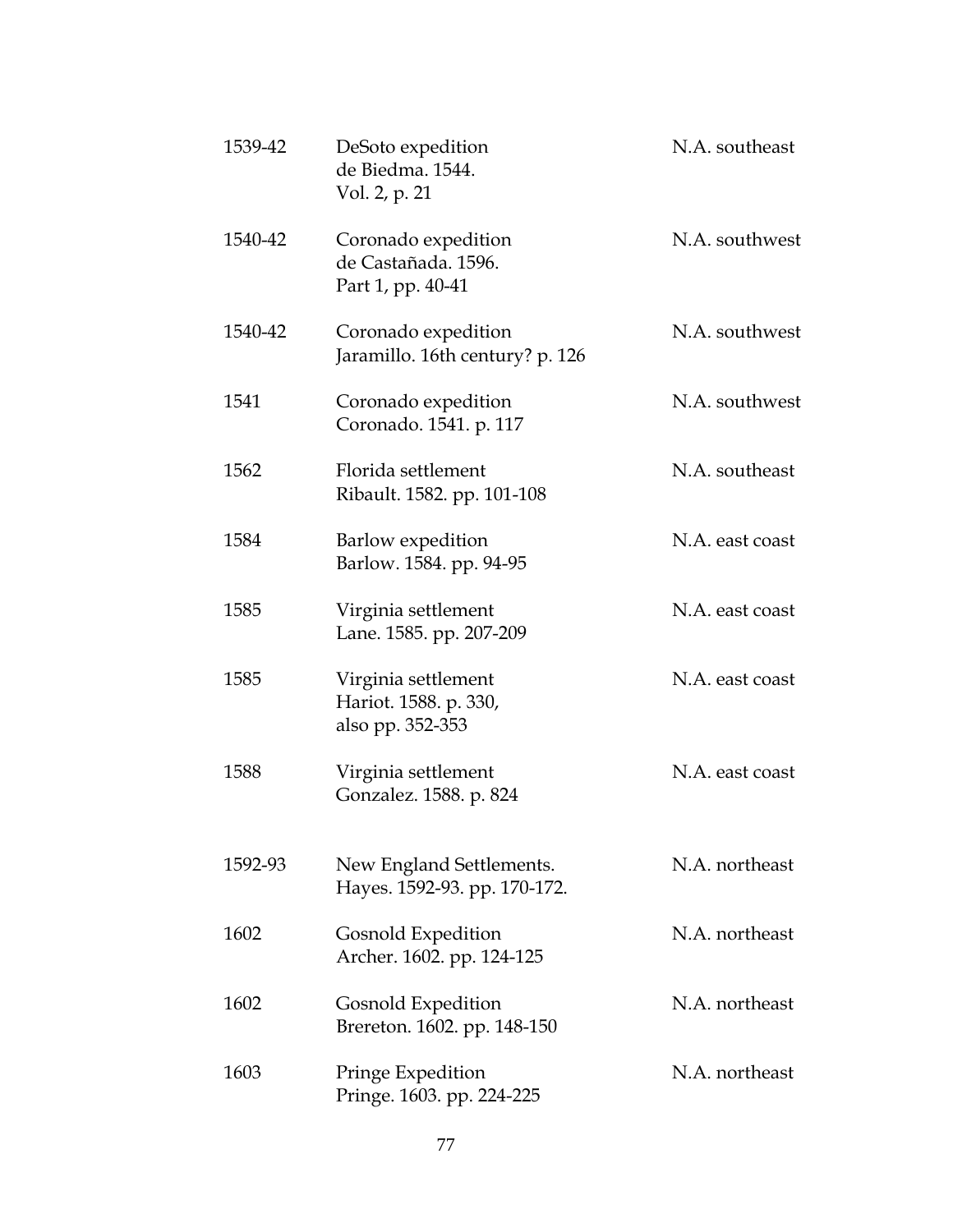| 1605 | Waymouth Expedition<br>Rosier. 1605. pp. 264-266                         | N.A. northeast  |
|------|--------------------------------------------------------------------------|-----------------|
| 1606 | Hanham Expedition<br>Purchas. 1614. p. 349                               | N.A. northeast  |
| 1606 | <b>Archer Expedition</b><br>Percy. 1608. pp. 137-138                     | N.A. east coast |
| 1607 | Virginia settlement<br>de Zuñiga. 1607. p. 77                            | N.A. east coast |
| 1607 | Virginia settlement<br>Archer. 1607. pp. 99-102                          | N.A. east coast |
| 1609 | Virginia settlement<br>Mangnel [Irish spy account].<br>1610. pp. 151-153 | N.A. east coast |
| 1612 | Virginia settlement<br>Smith. 1612. pp. 346-347                          | N.A. east coast |

Fruit: grape; native, wild; red variety

| 1606      | Hanham Expedition<br>Purchas. 1614. p. 349                | N.A. northeast |
|-----------|-----------------------------------------------------------|----------------|
| 1607-1608 | Gilbert Expedition<br>Strachey. 1610-1612.<br>pp. 408-409 | N.A. northeast |

Fruit: grape; native, wild; white variety

| 1606      | Hanham Expedition<br>Purchas. 1614. p. 349 | N.A. northeast |
|-----------|--------------------------------------------|----------------|
| 1607-1608 | Gilbert Expedition<br>Strachey. 1610-1612. | N.A. northeast |
|           | pp. 408-409                                |                |

Fruit: grape; native, wild; variety called currant or currans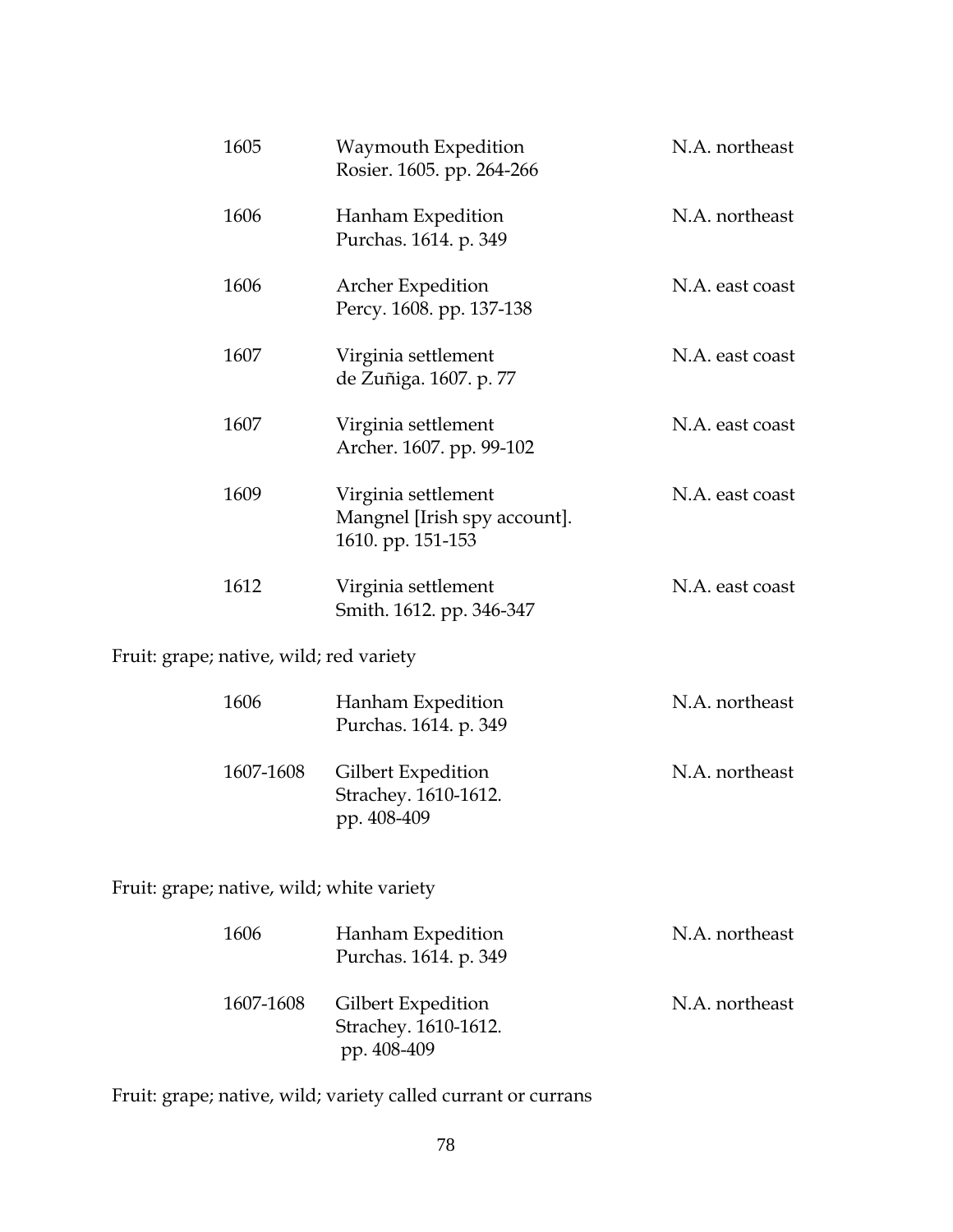by Europeans

|                  | 1584                                  | Barlow expedition<br>Barlow. 1584. pp. 114-115                         | N.A. east coast |
|------------------|---------------------------------------|------------------------------------------------------------------------|-----------------|
|                  |                                       | Fruit: grape; variety called hedge grape by Europeans                  |                 |
|                  | 1612                                  | Virginia settlement<br>Smith. 1612. pp. 346-347                        | N.A. east coast |
|                  |                                       | Fruit: grape; variety called messaminne by Native Americans            |                 |
|                  | 1612                                  | Virginia settlement<br>Smith. 1612. pp. 346-347                        | N.A. east coast |
|                  |                                       | Fruit: grape; undifferentiated variety; dried (raisins)                |                 |
|                  | 1592-93                               | New England Settlements.<br>Hayes. 1592-93. pp. 170-172.               | N.A. northeast  |
|                  |                                       | Fruit: grape; undifferentiated variety; dried (see also raisins)       |                 |
| undifferentiated |                                       | Fruit: grape (Vitis vinifera); domesticated; European introduction;    |                 |
|                  | 1495                                  | Columbus expedition<br>Columbus memorandum. 1495.<br>Vol. 1. pp. 82-84 | Caribbean       |
|                  | mid 16th c.                           | Early Spanish period<br>de la Vega. 1609-12.<br>9:25 pp. 595-596       | S.A. Peru       |
|                  | "currant" variety imported from Spain | Fruit: grape (Vitis vinifera); domesticated; European introduction;    |                 |
|                  |                                       |                                                                        | D               |

| mid 16th c. Early Spanish period | S.A. Peru |
|----------------------------------|-----------|
| de la Vega. 1609-12.             |           |
| $9:25$ pp. 595-596               |           |

Fruit: grape (*Vitis vinifera*); domesticated; European introduction;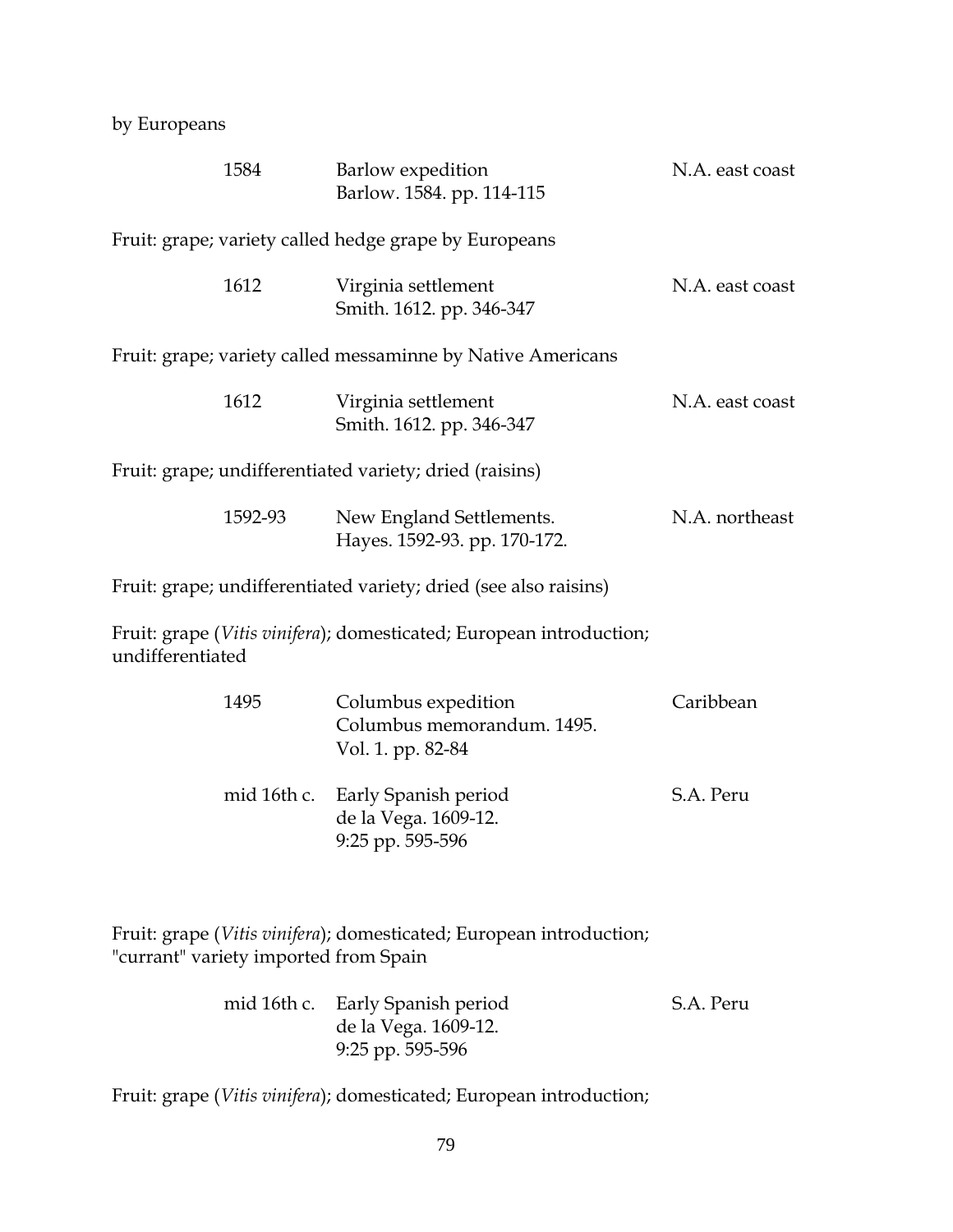French variety

|                    | 1612        | Virginia settlement<br>Strachey. 1612. pp. 38-39                           | N.A. east coast |
|--------------------|-------------|----------------------------------------------------------------------------|-----------------|
| Muscatel variety   |             | Fruit: grape (Vitis vinifera); domesticated; European introduction;        |                 |
|                    | mid 16th c. | Early Spanish period<br>de la Vega. 1609-12.<br>9:25 pp. 595-596           | S.A. Peru       |
|                    |             | Fruit: grape ( <i>Vitis vinifera</i> ); domesticated (see also vine; wine) |                 |
| Fruit: guava       |             |                                                                            |                 |
|                    | 1519        | Cortez expedition<br>de Sahaun. 1555. pp. 19-20                            | C.A. Mexico     |
| Fruit: huckleberry |             |                                                                            |                 |
|                    | 1602        | Gosnold Expedition<br>Archer. 1602. pp. 117-118                            | N.A. northeast  |
|                    | 1602        | Gosnold Expedition<br>Brereton. 1602. pp. 148-150                          | N.A. northeast  |
|                    | 1603        | Pringe Expedition<br>Pringe. 1603. pp. 223-224                             | N.A. northeast  |
|                    | 1607-1608   | Gilbert Expedition<br>Strachey. 1610-1612.<br>pp. 400-401                  | N.A. northeast  |
|                    | 1607        | Davies [Davis] Voyage<br>Davies [Davis]. 1607.<br>pp. 419-420              | N.A. northeast  |
|                    | 1607        | Virginia settlement<br>Archer. 1607b. pp. 99-102                           | N.A. east coast |
|                    | 1612        | Virginia settlement                                                        | N.A. east coast |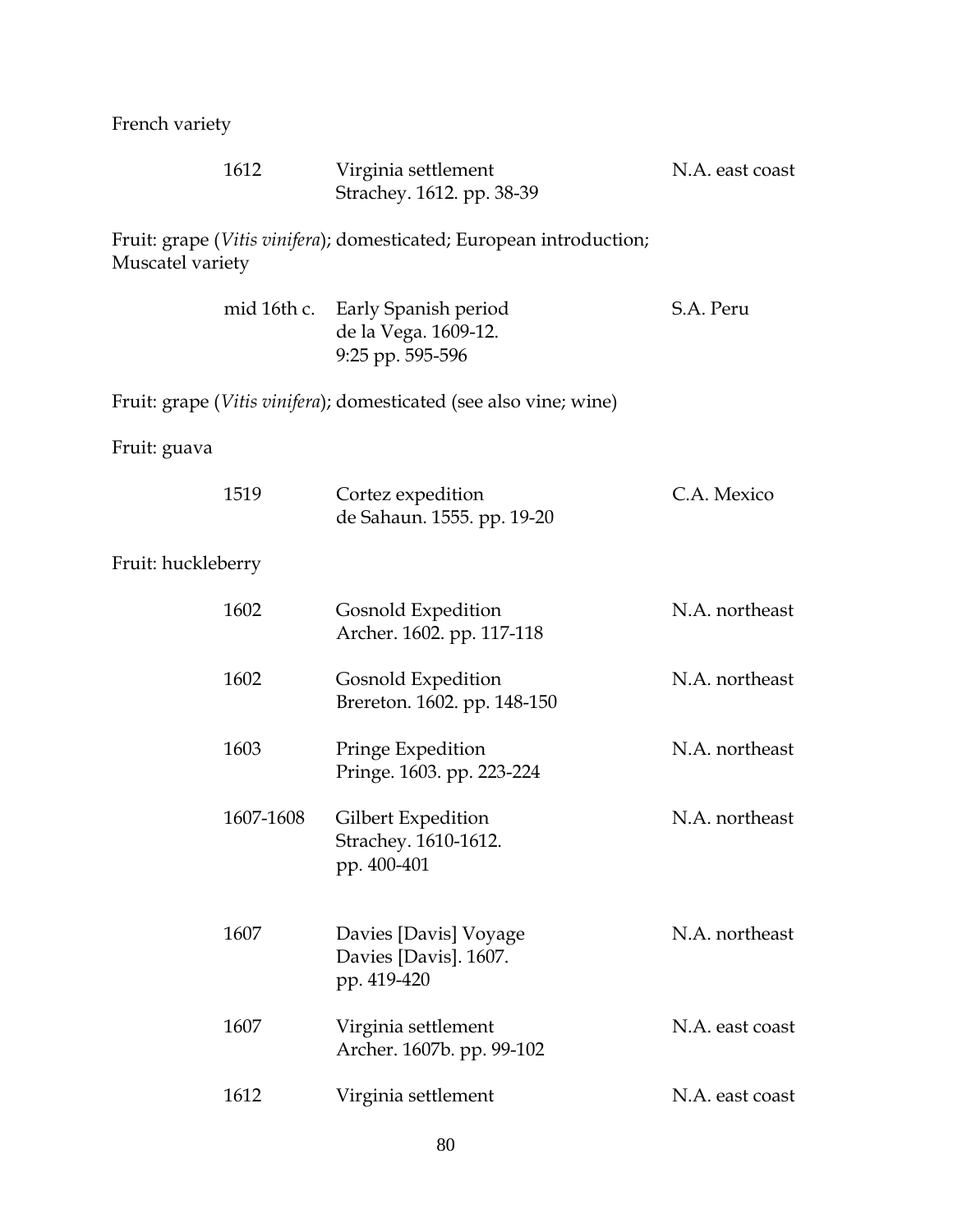### Strachey. 1612. p. 121

Fruit: hurtleberry (see also: fruit: blueberry; fruit: huckleberry)

### Fruit: jicama

| 1519 | Cortez expedition          | C.A. Mexico |
|------|----------------------------|-------------|
|      | de Sahaun. 1555. pp. 19-20 |             |

#### Fruit: lemon; European introduction

| 1582                 | American summary document<br>Hakluyt. 1582. pp. 139-141 | N.A. east coast |
|----------------------|---------------------------------------------------------|-----------------|
| 1585                 | Virginia settlement<br>Hariot. 1588. p. 336             | N.A. east coast |
| 1585-86              | Drake expedition<br>Bigges. 1589. pp. 228-229           | Caribbean       |
| 1599-1602            | Champlain voyage.<br>Champlain. 1603. pp. 7-12          | Caribbean       |
| 1599-1602            | Champlain voyage.<br>Champlain. 1603. pp. 22-25         | C.A. Mexico     |
| Fruit: ligoacam-like |                                                         |                 |

| 1539-42 | DeSoto expedition       | N.A. southeast |
|---------|-------------------------|----------------|
|         | Fidalgo de Elvas. 1557. |                |
|         | Vol. 1, pp. 221-222     |                |

Fruit: lime; domesticated; European introduction; undifferentiated by type

| mid 16th c. Early Spanish period | S.A. Peru |
|----------------------------------|-----------|
| de la Vega. 1609-12.             |           |
| 9:27 pp. 598-599                 |           |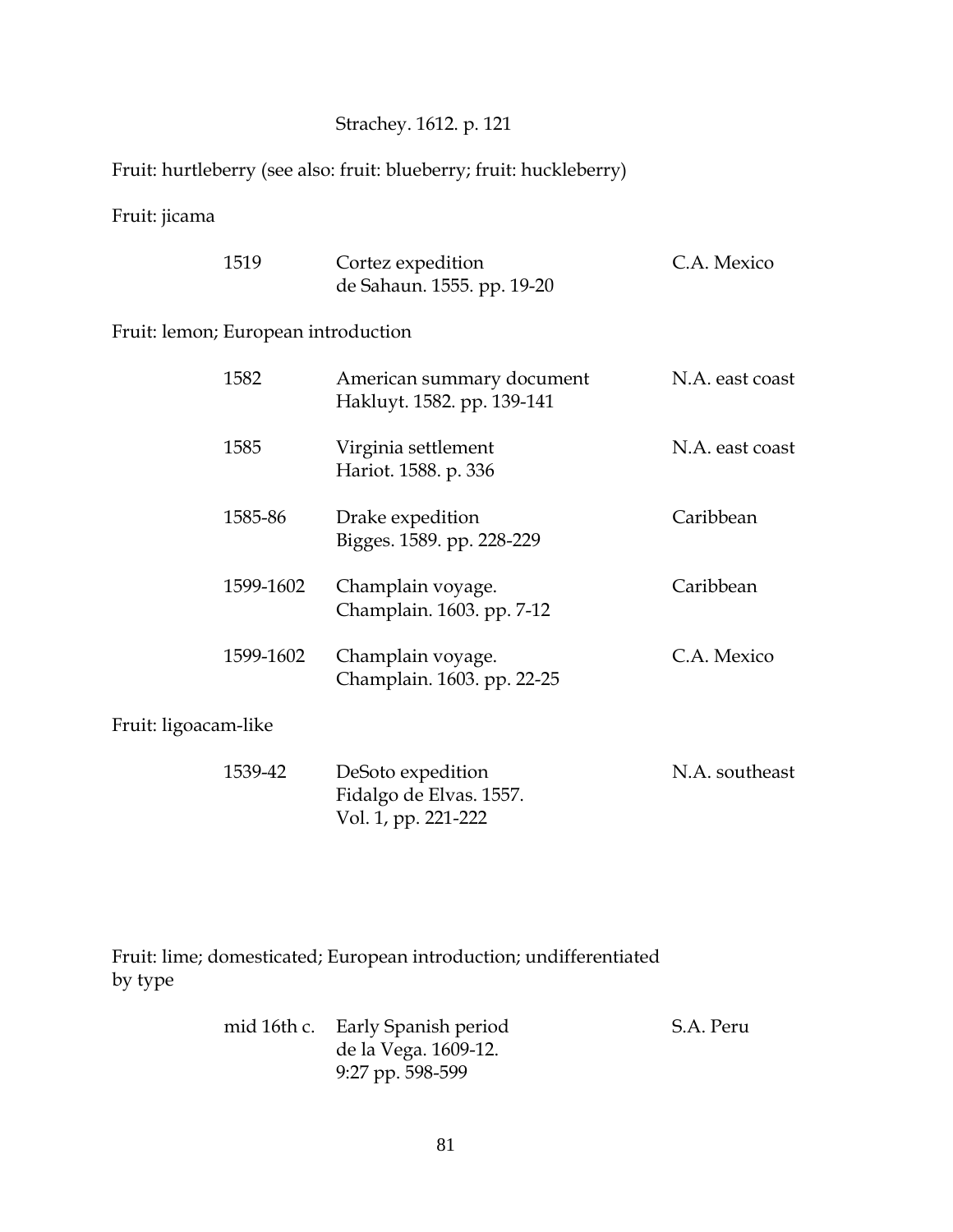|                      |                                      | mid 16th c. Early Spanish period<br>de la Vega. 1609-12.<br>9:28 pp. 599-600 | S.A. Peru       |
|----------------------|--------------------------------------|------------------------------------------------------------------------------|-----------------|
|                      |                                      | Fruit: lime; domesticated; European introduction; sweet variety              |                 |
|                      |                                      | mid 16th c. Early Spanish period<br>de la Vega. 1609-12.<br>9:28 pp. 599-600 | S.A. Peru       |
| Fruit: lucma         |                                      |                                                                              |                 |
|                      |                                      | mid 16th c. Early Spanish period<br>de la Vega. 1609-12.<br>8:11 p. 503      | S.A. Peru       |
|                      | Fruit: lucma (see also fruit: rucma) |                                                                              |                 |
| Fruit: mamey         |                                      |                                                                              |                 |
|                      | 1519                                 | Cortez expedition<br>de Sahaun. 1555. pp. 19-20                              | C.A. Mexico     |
|                      | 1539-42                              | DeSoto expedition<br>de Elvas. 1557. Vol. 1 pp. 13-14                        | Caribbean       |
| Fruit: manjar blanco |                                      |                                                                              |                 |
|                      | mid 16th c.                          | Early Spanish period<br>de la Vega. 1609-12.<br>8:14 p. 508                  | S.A. Peru       |
|                      |                                      |                                                                              |                 |
| Fruit: mariock apple |                                      |                                                                              |                 |
|                      | 1612                                 | Virginia settlement<br>Strachey. 1612. pp. 79-80,<br>also pp. 120-121        | N.A. east coast |

Fruit: lime; domesticated; European introduction; bitter variety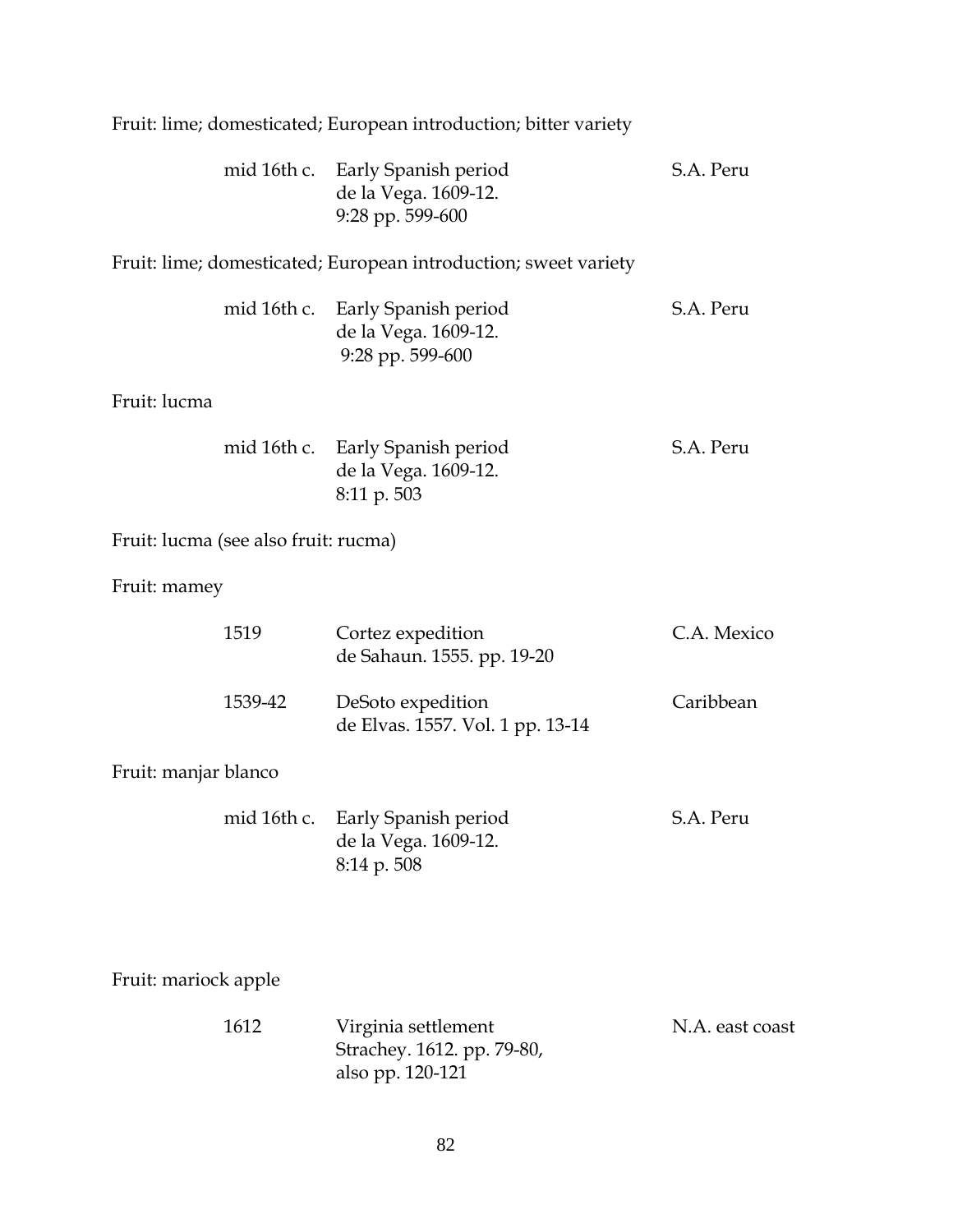|               | 1612                                 | Virginia settlement<br>Smith. 1612. p. 347                              | N.A. east coast |
|---------------|--------------------------------------|-------------------------------------------------------------------------|-----------------|
|               | 1612                                 | Virginia settlement<br>Smith. 1612. pp. 352-353                         | N.A. east coast |
|               |                                      | Fruit: mariock apple (see also fruit: passion flower)                   |                 |
|               | Fruit: mazard; European introduction |                                                                         |                 |
|               | mid 16th c.                          | Early Spanish period<br>de la Vega. 1609-12.<br>9:28 pp. 600-601        | S.A. Peru       |
| Fruit: medlar |                                      |                                                                         |                 |
|               | 1585                                 | Virginia settlement<br>Hariot. 1588. p. 351                             | N.A. east coast |
|               | 1586                                 | Florida settlement<br>de Laudonnière. 1586,<br>pp. 195-196.             | N.A. southeast  |
|               | 1588                                 | Virginia settlement<br>Gonzalez. 1588. p. 824                           | N.A. east coast |
|               |                                      | Fruit: medlar (see also fruit: date plum; also fruit: persimmon)        |                 |
|               |                                      | Fruit: melon; native, wild; undifferentiated types                      |                 |
|               | 1582                                 | American summary document<br>Hakluyt. 1582. pp. 139-141                 | N.A. east coast |
|               | 1540-42                              | Coronado expedition<br>de Castañada. 1596.<br>Part 2, pp. 50-51         | N.A. southwest  |
|               | 1540-42                              | Coronado expedition<br>Translado de las Nuevas.<br>16th century? p. 102 | N.A. southwest  |
|               | 1540-42                              | Coronado expedition                                                     | N.A. southwest  |
|               |                                      |                                                                         |                 |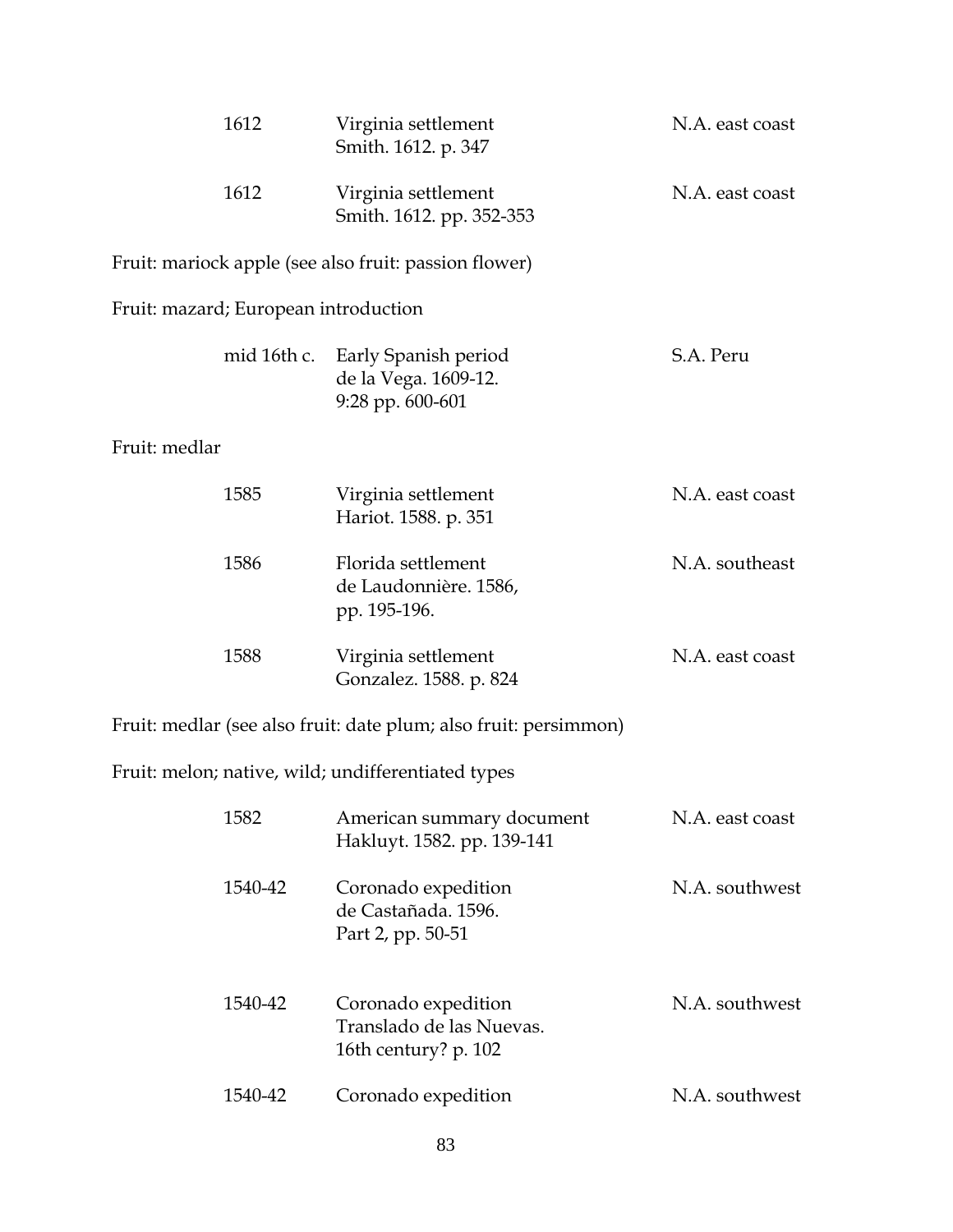|      |             | Relacion del Suceso. 16th century?<br>p. 107                                     |                 |
|------|-------------|----------------------------------------------------------------------------------|-----------------|
|      | 1540-42     | Coronado expedition<br>Jaramillo. 16th century?<br>pp. 119-120                   | N.A. southwest  |
|      | 1540-42     | Coronado expedition<br>de Alvarado & de Padilla.<br>16th century? A. pp. 129-130 | N.A. southwest  |
|      | 1540-42     | Coronado expedition<br>de Alvarado & Padilla.<br>16th century? B, p. 183         | N.A. southwest  |
| 1540 |             | Coronado expedition<br>de Mendoza. 1540a,<br>pp. 83-84                           | N.A. southwest  |
| 1540 |             | Coronado expedition<br>de Mendoza. 1540b.<br>pp. 158-159                         | N.A. southwest  |
|      | mid 16th c. | Early Spanish period<br>de la Vega. 1609-12.<br>8:10 p. 501                      | S.A. Peru       |
| 1584 |             | Barlow expedition<br>Barlow. 1584. pp. 105-106                                   | N.A. east coast |
| 1587 |             | Virginia settlement<br>White. 1587. p. 524                                       | N.A. east coast |
|      | 1599-1602   | Champlain voyage.<br>Champlain. 1603. pp. 32-33                                  | C.A. Mexico     |

Fruit: melon; native, wild; undifferentiated; boiled

| mid 16th c. | . Early Spanish period | S.A. Peru |
|-------------|------------------------|-----------|
|-------------|------------------------|-----------|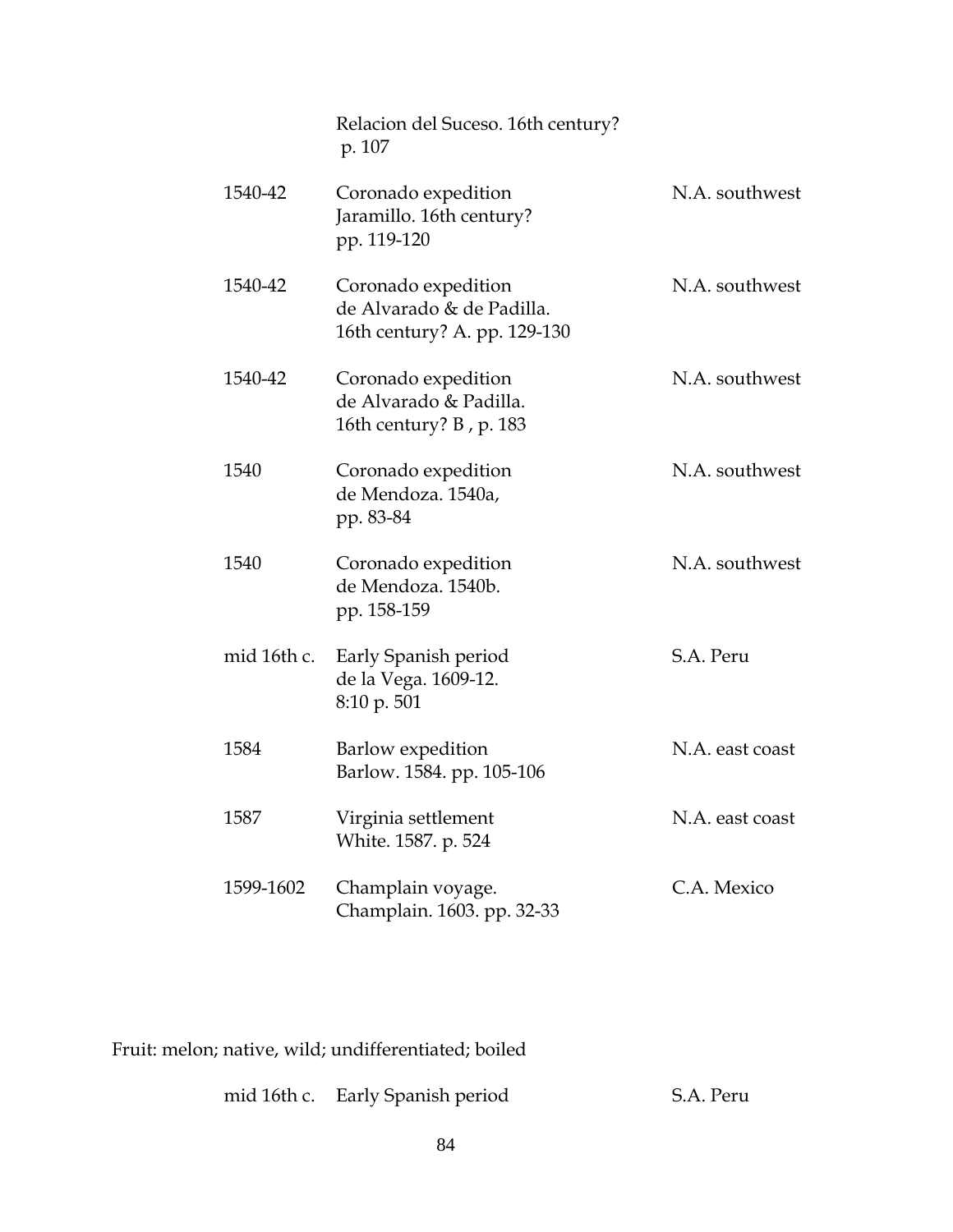de la Vega. 1609-12. 8:10 p. 501

Fruit: melon; native, wild; undifferentiated; boiled; cooked with walnut milk (oil)

|                                                      | 1612                                  | Virginia settlement<br>Strachey. 1612. p. 121                    | N.A. east coast |
|------------------------------------------------------|---------------------------------------|------------------------------------------------------------------|-----------------|
|                                                      |                                       | Fruit: melon; native, wild; undifferentiated; dried              |                 |
|                                                      | 1540-42                               | Coronado expedition<br>de Castañada. 1596.<br>Part 2, pp. 50-51  | N.A. southwest  |
| Americans                                            |                                       | Fruit: melon; native, wild; undifferentiated; planted by Native  |                 |
|                                                      | 1607                                  | Virginia settlement<br>Archer. 1607. pp. 99-102                  | N.A. east coast |
| Fruit: melon; native, wild; undifferentiated; stewed |                                       |                                                                  |                 |
|                                                      | mid 16th c.                           | Early Spanish period<br>de la Vega. 1609-12. 8:10 p. 501         | S.A. Peru       |
|                                                      | Fruit: melon; native, wild; muskmelon |                                                                  |                 |
|                                                      | 1582                                  | American summary<br>Hakluyt. 1582. pp. 139-141                   | N.A. east coast |
|                                                      |                                       | Fruit: melon; domesticated; European introduction                |                 |
|                                                      | mid 16th c.                           | Early Spanish period<br>de la Vega. 1609-12.<br>9:27 pp. 598-599 | S.A. Peru       |
|                                                      | 1612                                  | Virginia settlement<br>Strachey. 1612. pp. 38-39                 | N.A. east coast |

Fruit: mirabolan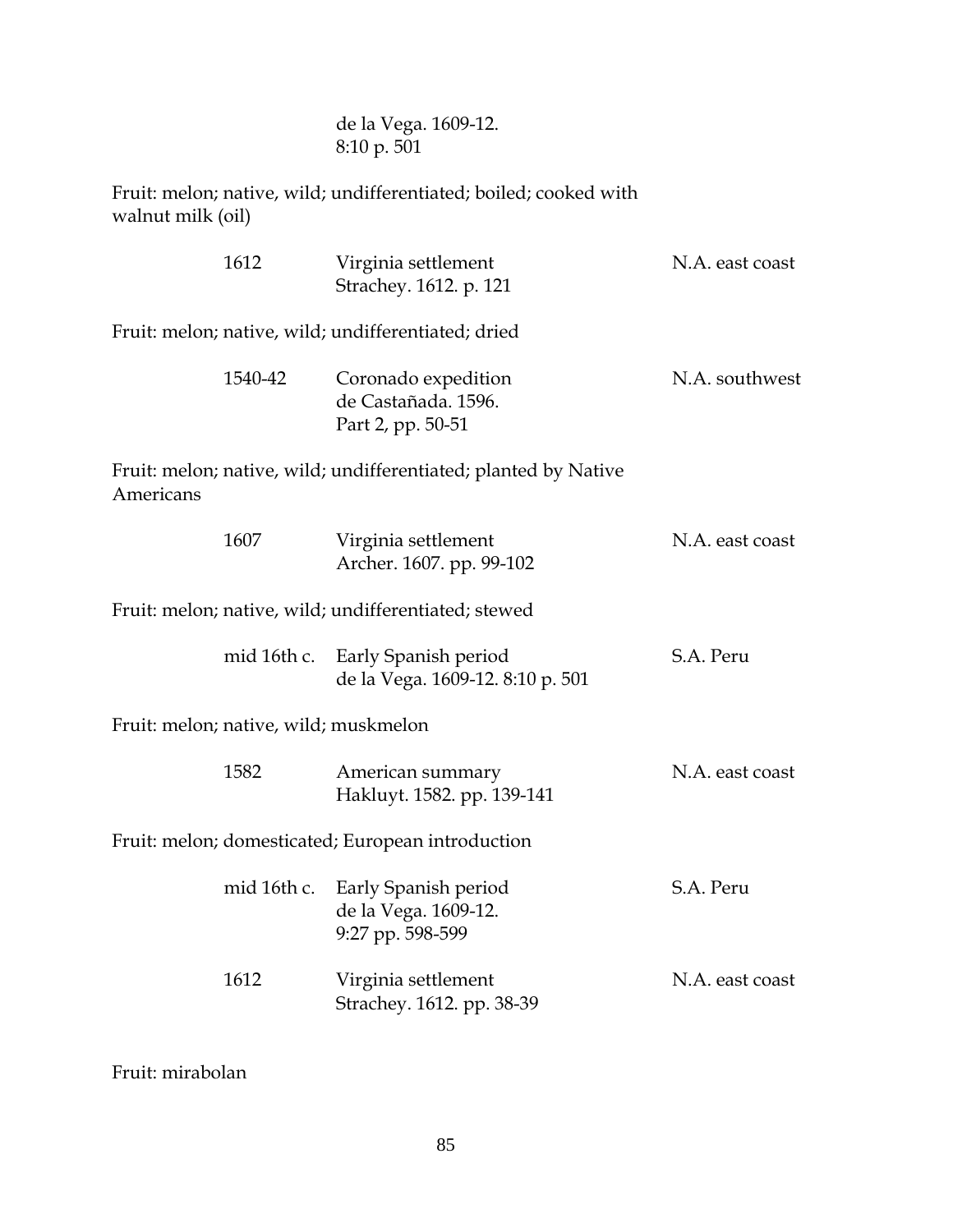| 1493-94 | Columbus: 2nd voyage<br>Columbus. 16th century?<br>Vol. 1. p. 68 | Caribbean |
|---------|------------------------------------------------------------------|-----------|
| 1499    | Vespucci: 2nd voyage<br>Vespucci. 1504. pp. 23-32                | Caribbean |

# Fruit: mulberry; native, wild

| 1539-42 | DeSoto expedition<br>Fidalgo de Elvas. 1557.<br>Vol. 1, pp. 65-66 | N.A. southeast  |
|---------|-------------------------------------------------------------------|-----------------|
| 1539-42 | DeSoto expedition<br>de Biedma. 1544.<br>Vol. 2, pp. 12-13        | N.A. southeast  |
| 1540-42 | Coronado expedition<br>de Castañada. 1596.<br>Part 1, pp. 40-41   | N.A. southwest  |
| 1540    | Coronado expedition<br>Coronado. 1540a. pp. 89-90                 | N.A. southwest  |
| 1540    | Coronado expedition<br>Coronado. 1540b. p. 166                    | N.A. southwest  |
| 1541    | Coronado expedition<br>Coronado. 1541. p. 117                     | N.A. southwest  |
| 1562    | Florida settlement<br>Ribault. 1582. pp. 101-108                  | N.A. southeast  |
| 1585    | Virginia settlement<br>Hariot. 1588. pp. 352-353                  | N.A. east coast |
| 1586    | Florida settlement<br>de Laudonnière. 1586.<br>pp. 195-196        | N.A. southeast  |
| 1606    | <b>Archer Expedition</b><br>Percy. 1608. p. 141                   | N.A. east coast |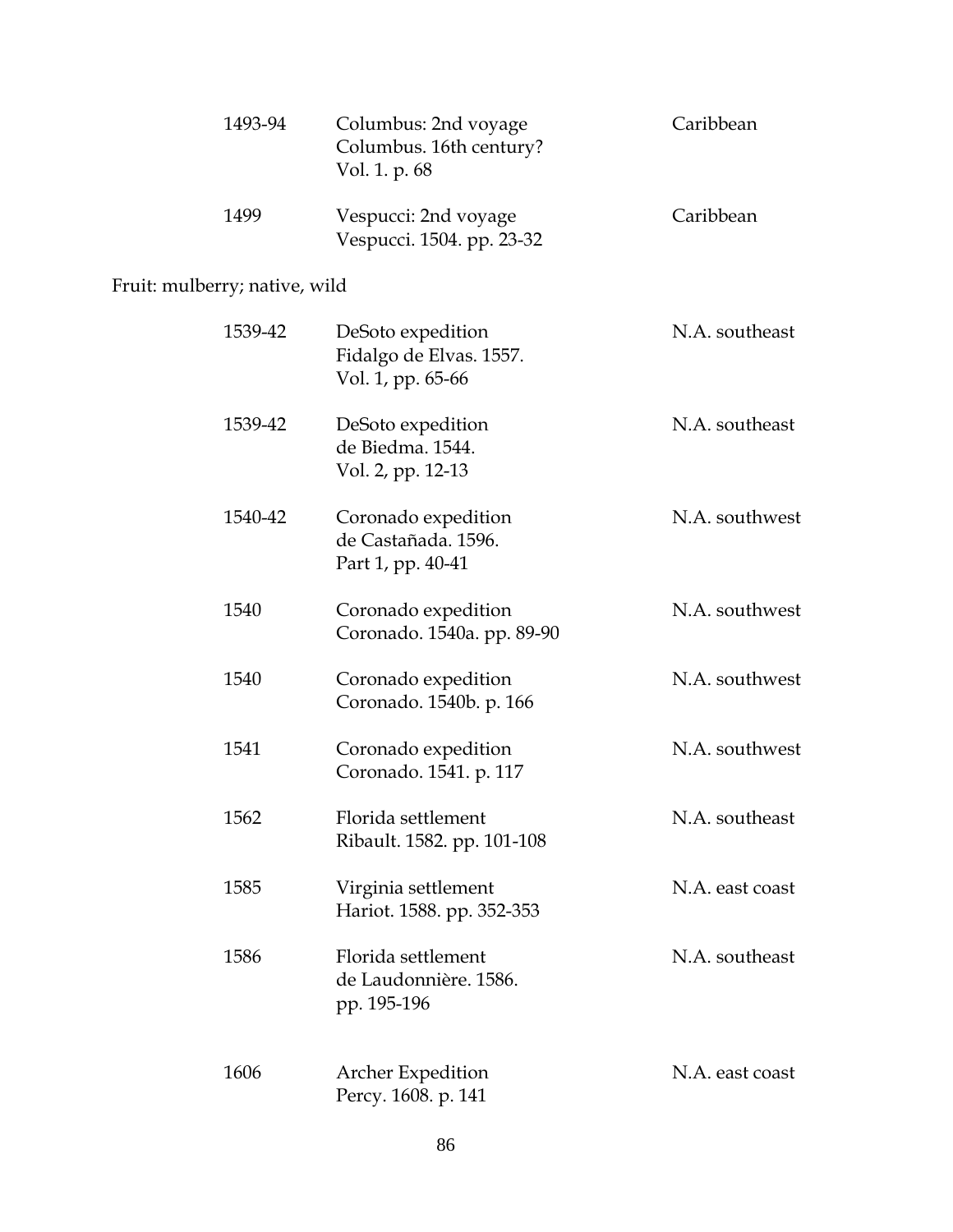| 1607                                           | Virginia settlement<br>Archer. 1607. pp. 82-86                          | N.A. east coast |
|------------------------------------------------|-------------------------------------------------------------------------|-----------------|
| 1607                                           | Virginia settlement<br>Archer. 1607. pp. 99-102                         | N.A. east coast |
| 1608                                           | Virginia settlement<br>Smith. 1608. p. 170                              | N.A. east coast |
| 1612                                           | Virginia settlement<br>Strachey. 1612. pp. 79-80,<br>also p. 119        | N.A. east coast |
| 1612                                           | Virginia settlement<br>Smith. 1612. p. 345                              | N.A. east coast |
| Europeans                                      | Fruit: mulberry: native, wild; served by Native Americans to            |                 |
| 1607                                           | Virginia settlement<br>Archer. 1607. pp. 86-90                          | N.A. east coast |
|                                                | Fruit: mulberry: domesticated; European introduction                    |                 |
| mid 16th c.                                    | Early Spanish period<br>de la Vega. 1609-12.<br>9:29 pp. 601-602        | S.A. Peru       |
| Fruit: mulli berry; undifferentiated           |                                                                         |                 |
|                                                | mid 16th c. Early Spanish period<br>de la Vega. 1609-12.<br>8:12 p. 504 | S.A. Peru       |
| Fruit: mulli berry; prepared as a hot beverage |                                                                         |                 |
| mid 16th c.                                    | Early Spanish period<br>de la Vega. 1609-12.<br>8:12 p. 504             | S.A. Peru       |

Fruit: mulli berry; mixed with maize; prepared as a hot beverage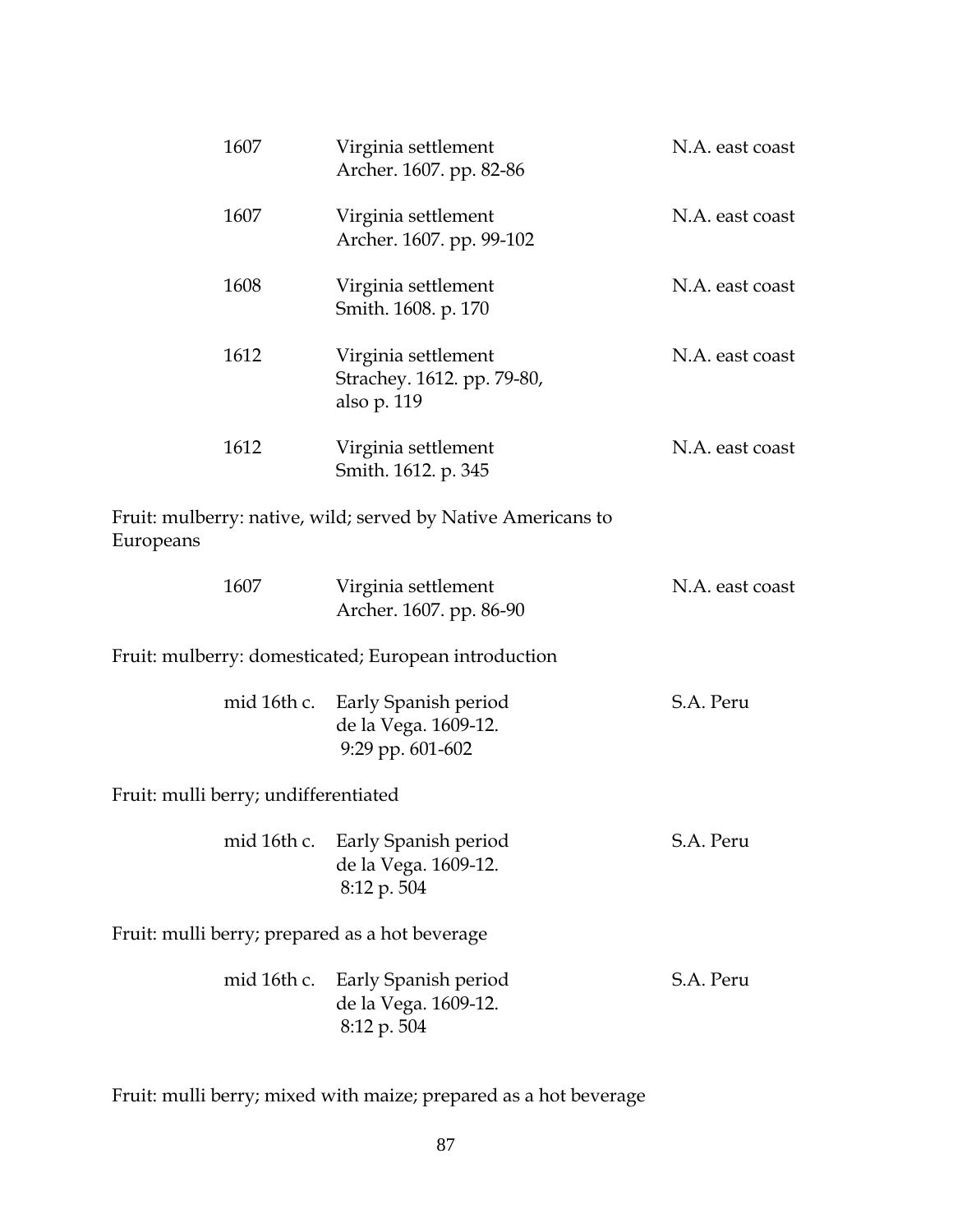|                                       | mid 16th c. Early Spanish period<br>de la Vega. 1609-12.<br>8:12 p. 504 | S.A. Peru       |  |  |
|---------------------------------------|-------------------------------------------------------------------------|-----------------|--|--|
| Fruit: mulli berry; prepared as syrup |                                                                         |                 |  |  |
|                                       | mid 16th c. Early Spanish period<br>de la Vega. 1609-12. 8:12 p. 504    | S.A. Peru       |  |  |
| Fruit: muskmelon                      |                                                                         |                 |  |  |
| 1582                                  | American summary document<br>Hakluyt. 1582. pp. 139-141                 | N.A. east coast |  |  |
|                                       | Fruit: ocoughtanamin; boiled to remove poison                           |                 |  |  |
| 1612                                  | Virginia settlement<br>Strachey. 1612. p. 120                           | N.A. east coast |  |  |
| 1612                                  | Virginia settlement<br>Smith. 1612. pp. 346-347                         | N.A. east coast |  |  |
| Fruit: ocoughtanamin; dried           |                                                                         |                 |  |  |
| 1612                                  | Virginia settlement<br>Strachey. 1612. p. 120                           | N.A. east coast |  |  |
| Fruit: ocoughtanamin; fresh           |                                                                         |                 |  |  |
| 1612                                  | Virginia settlement                                                     | N.A. east coast |  |  |
| Fruit: olive; European introduction   |                                                                         |                 |  |  |
| mid 16th c.                           | Early Spanish period<br>de la Vega. 1609-12.<br>9:27 pp. 598-599        | S.A. Peru       |  |  |
| 1585-86                               | Drake expedition<br>Bigges. 1589. pp. 246-247                           | Caribbean       |  |  |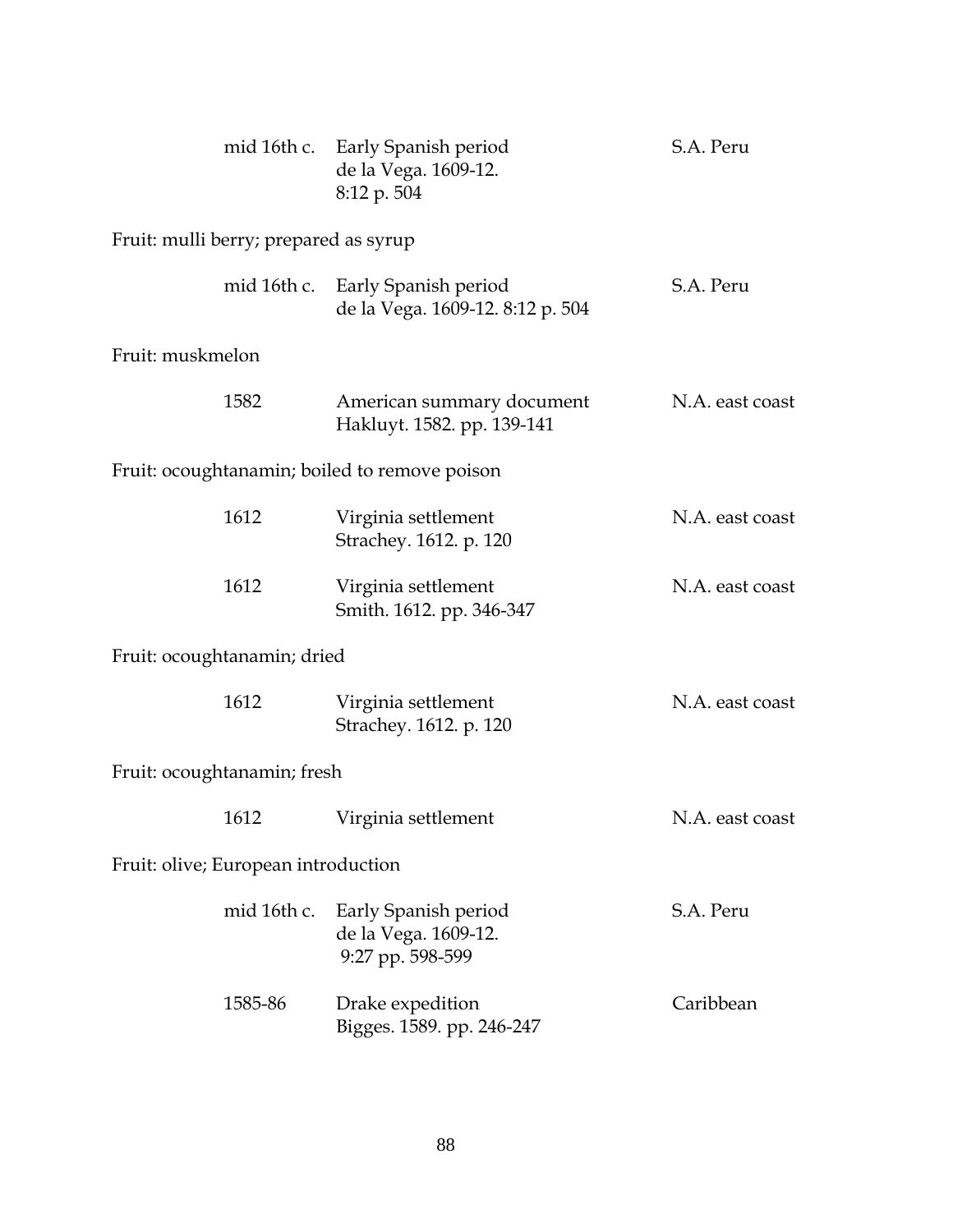|  | Fruit: olive; European introduction; test planting report |  |  |  |
|--|-----------------------------------------------------------|--|--|--|
|  |                                                           |  |  |  |

|                          | 1607                                 | Virginia settlement<br>Archer. 1607. pp. 99-102                 | N.A. east coast |
|--------------------------|--------------------------------------|-----------------------------------------------------------------|-----------------|
| Fruit: opuntia           |                                      |                                                                 |                 |
|                          | 1519                                 | Cortez expedition<br>Bernal Diaz. 1576. p. 147                  | C.A. Mexico     |
|                          | 1519                                 | Cortez expedition<br>de Sahaun. 1555. pp. 19-20                 | C.A. Mexico     |
|                          | 1521                                 | Cortez expedition<br>Bernal Diaz. 1576. pp. 416-417             | C.A. Mexico     |
|                          | 1540-42                              | Coronado expedition<br>de Castañada. 1596.<br>Part 1, pp. 18-22 | N.A. southwest  |
|                          | 1585                                 | Virginia settlement<br>Hariot. 1588. pp. 351-352                | N.A. east coast |
|                          | 1599-1602                            | Champlain voyage.<br>Champlain. 1603. pp. 29-30                 | C.A. Mexico     |
|                          | 1612                                 | Virginia settlement<br>Strachey. 1612. p. 120                   | N.A. east coast |
| Fruit: opuntia; preserve |                                      |                                                                 |                 |
|                          | 1540-42                              | Coronado expedition<br>de Castañada. 1596.<br>Part 1, pp. 18-22 | N.A. southwest  |
|                          |                                      | Fruit: opuntia (see also fruit: prickly pear; fruit: tuna)      |                 |
|                          | Fruit: orange; European introduction |                                                                 |                 |
|                          | 1539-42                              | DeSoto expedition<br>de Elvas. 1557.<br>Vol. 1 pp. 13-14        | Caribbean       |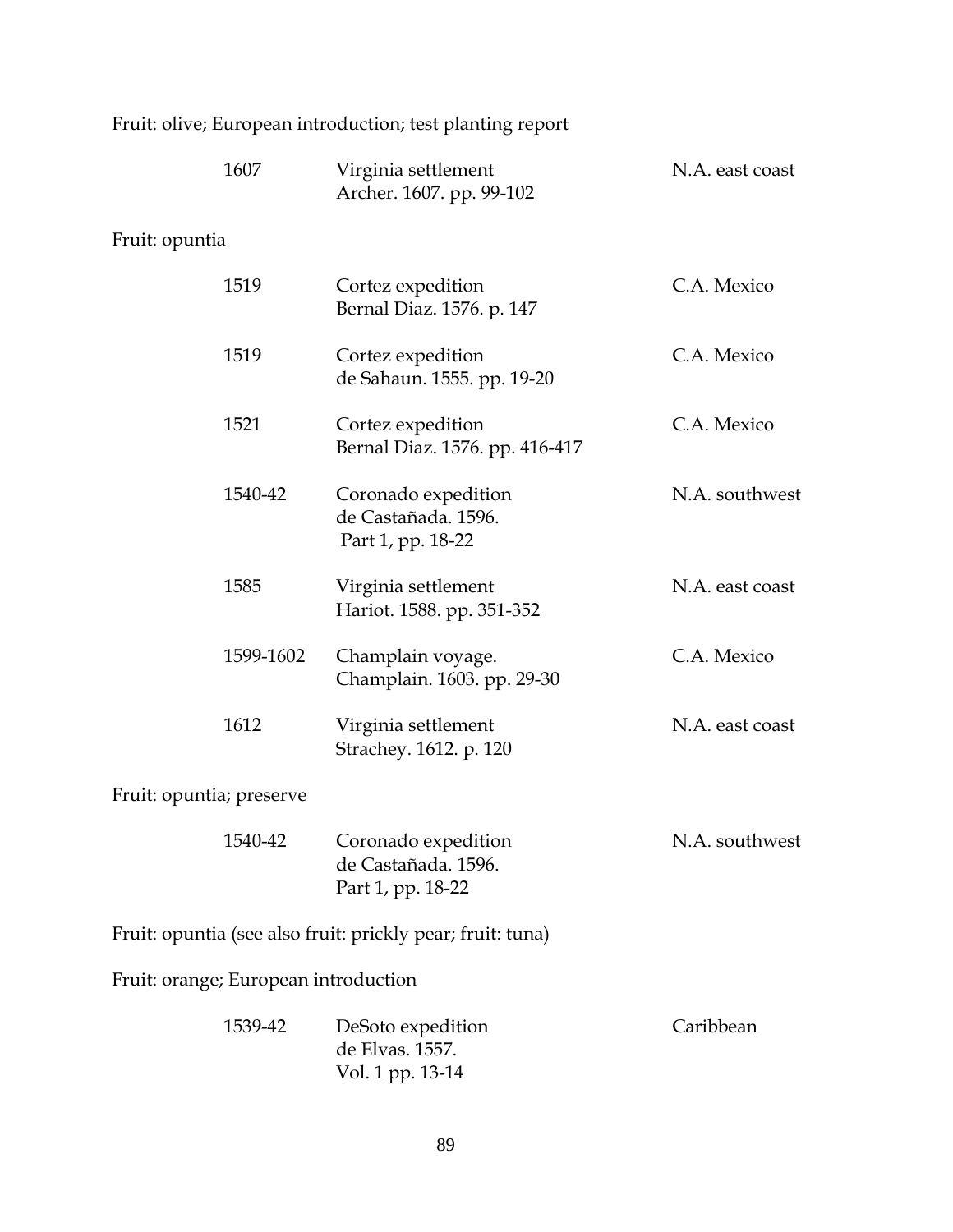|                       | mid 16th c. | Early Spanish period<br>de la Vega. 1609-12.<br>9:27 pp. 598-599      | S.A. Peru       |
|-----------------------|-------------|-----------------------------------------------------------------------|-----------------|
|                       | 1582        | American summary document<br>Hakluyt. 1582. pp. 139-141               | N.A. east coast |
|                       | 1585        | Virginia settlement<br>Hariot. 1588. p. 336                           | N.A. east coast |
|                       | 1585-86     | Drake expedition<br>Bigges. 1589. pp. 228-229                         | Caribbean       |
|                       | 1599-1602   | Champlain voyage.<br>Champlain. 1603. pp. 7-12                        | Caribbean       |
|                       | 1599-1602   | Champlain voyage.<br>Champlain. 1603. pp. 22-25                       | C.A. Mexico     |
|                       |             | Fruit: orange; European introduction; test planting report            |                 |
|                       | 1607        | Virginia settlement<br>Archer. 1607. pp. 99-102                       | N.A. east coast |
|                       | 1612        | Virginia settlement<br>Strachey. 1612. pp. 38-39                      | N.A. east coast |
| Fruit: papaya         |             |                                                                       |                 |
|                       | 1599-1602   | Champlain voyage.<br>Champlain. 1603. pp. 7-12                        | Caribbean       |
| Fruit: passion flower |             |                                                                       |                 |
|                       | 1612        | Virginia settlement<br>Strachey. 1612. pp. 79-80,<br>also pp. 120-121 | N.A. east coast |
|                       | 1612        | Virginia settlement<br>Smith. 1612. p. 347                            | N.A. east coast |
|                       | 1612        | Virginia settlement                                                   | N.A. east coast |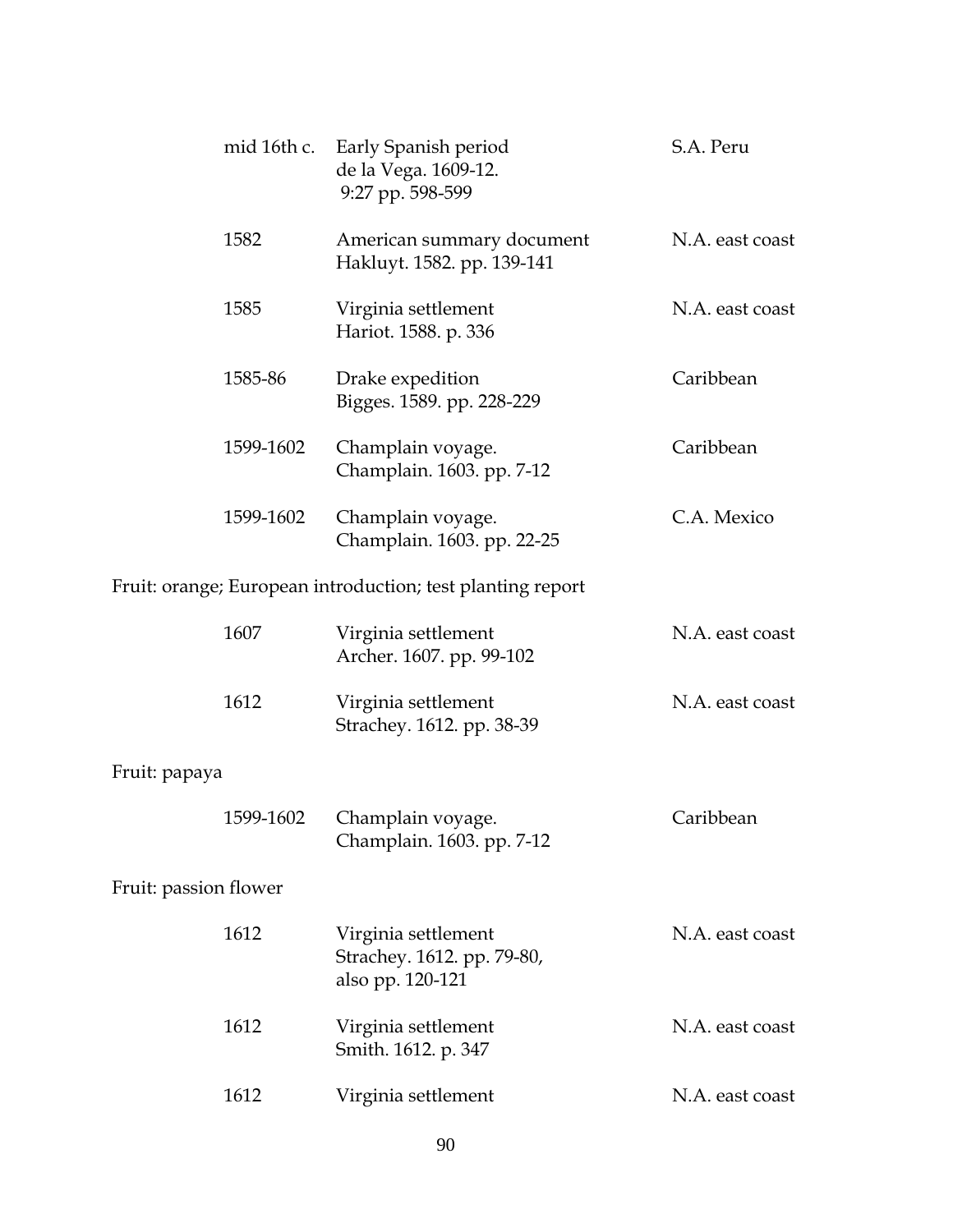|                                                       |                                                                         | Smith. 1612. pp. 352-353  |                 |
|-------------------------------------------------------|-------------------------------------------------------------------------|---------------------------|-----------------|
| Fruit: passion flower (see also fruit: mariock apple) |                                                                         |                           |                 |
| Fruit: pawpaw                                         |                                                                         |                           |                 |
| 1599-1602                                             | Champlain voyage.                                                       | Champlain. 1603. pp. 7-12 | Caribbean       |
| Fruit: pawpaw (see also fruit: papaya)                |                                                                         |                           |                 |
| Fruit: peach; European introduction                   |                                                                         |                           |                 |
| mid 16th c.                                           | Early Spanish period<br>de la Vega. 1609-12.<br>9:28 pp. 599-600        |                           | S.A. Peru       |
| Fruit: pear-like                                      |                                                                         |                           |                 |
| 1539-42                                               | DeSoto expedition<br>Fidalgo de Elvas. 1557.<br>Vol. 1, pp. 221-222     |                           | N.A. southeast  |
| Fruit: pear; native, wild                             |                                                                         |                           |                 |
| mid 16th c.                                           | Early Spanish period<br>de la Vega. 1609-12.<br>8:11 p. 503             |                           | S.A. Peru       |
| 1599-1602                                             | Champlain voyage.<br>Champlain. 1603. p. 33                             |                           | C.A. Mexico     |
| Fruit: pear; native, wild; mixed with sugar; preserve |                                                                         |                           |                 |
|                                                       | mid 16th c. Early Spanish period<br>de la Vega. 1609-12.<br>8:11 p. 503 |                           | S.A. Peru       |
| Fruit: pear; prickly pear (Opuntia) meant             |                                                                         |                           |                 |
| 1612                                                  | Virginia settlement<br>Strachey. 1612. p. 120                           |                           | N.A. east coast |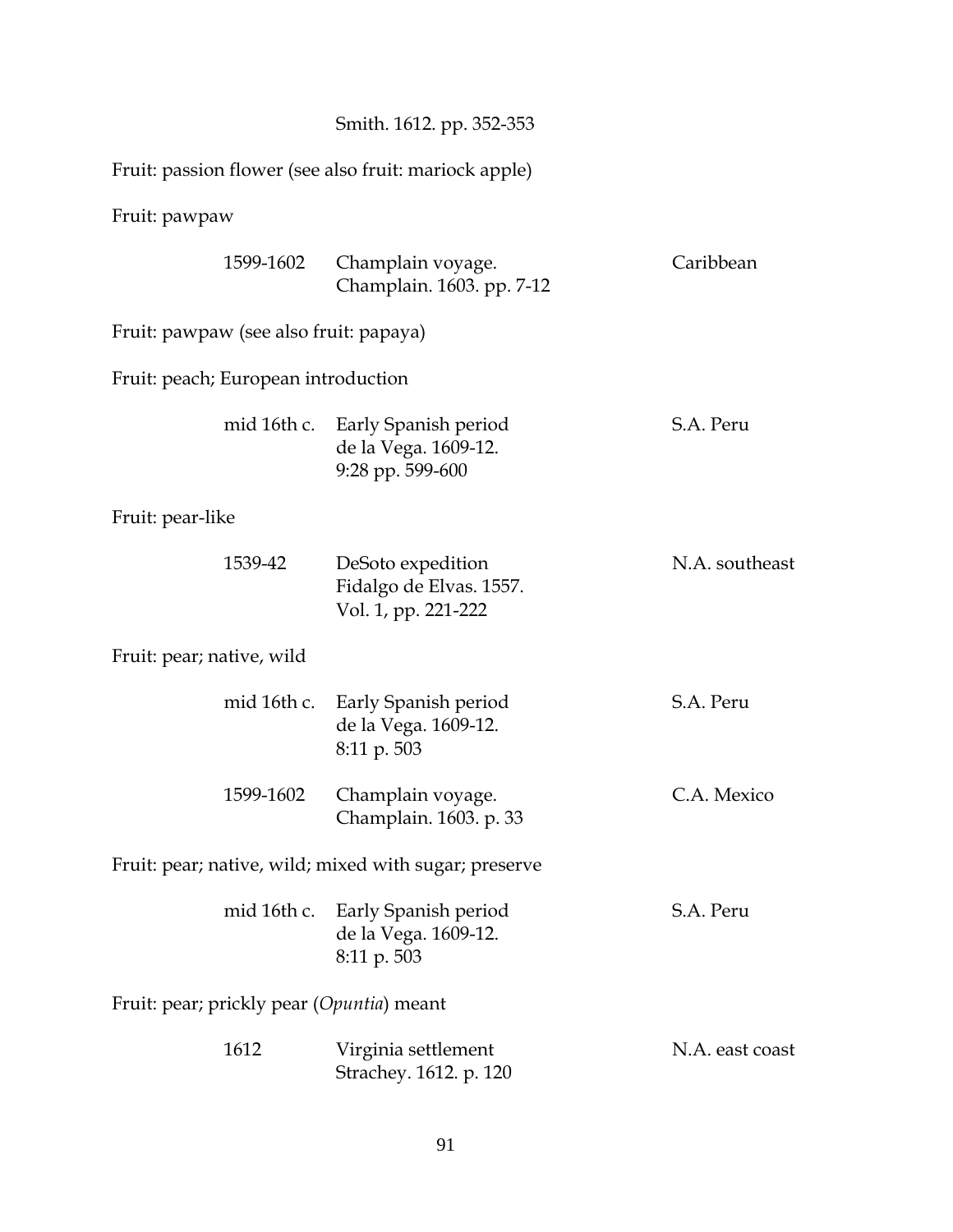Fruit: persimmon; native, wild

| 1539-42 | DeSoto expedition<br>Fidalgo de Elvas. 1557.<br>pp. 193-194 | N.A. southeast  |
|---------|-------------------------------------------------------------|-----------------|
| 1585    | Virginia settlement<br>Hariot. 1588. p. 351                 | N.A. east coast |
| 1612    | Virginia settlement<br>Strachey. 1612. p. 120               | N.A. east coast |
| 1612    | Virginia settlement<br>Smith. 1612. pp. 346-347             | N.A. east coast |

Fruit: persimmon; native, wild; baked; prepared as pudding by Europeans

| 1612 | Virginia settlement    | N.A. east coast |
|------|------------------------|-----------------|
|      | Strachey. 1612. p. 120 |                 |

Fruit: persimmon; native, wild; boiled; prepared as pudding by Europeans

| 1612 | Virginia settlement    | N.A. east coast |
|------|------------------------|-----------------|
|      | Strachey. 1612. p. 120 |                 |

Fruit: persimmon; native, wild; dried

| 1612 | Virginia settlement      | N.A. east coast |
|------|--------------------------|-----------------|
|      | Smith. 1612. pp. 346-347 |                 |

Fruit: persimmon (see also fruit: date plum; also fruit: medlar)

Fruit: pineapple: general descriptions; undifferentiated types and uses

| 1519 | Magellan expedition      | S.A. coast Brazil |
|------|--------------------------|-------------------|
|      | Pigafetta. 1525. pp. 5-9 |                   |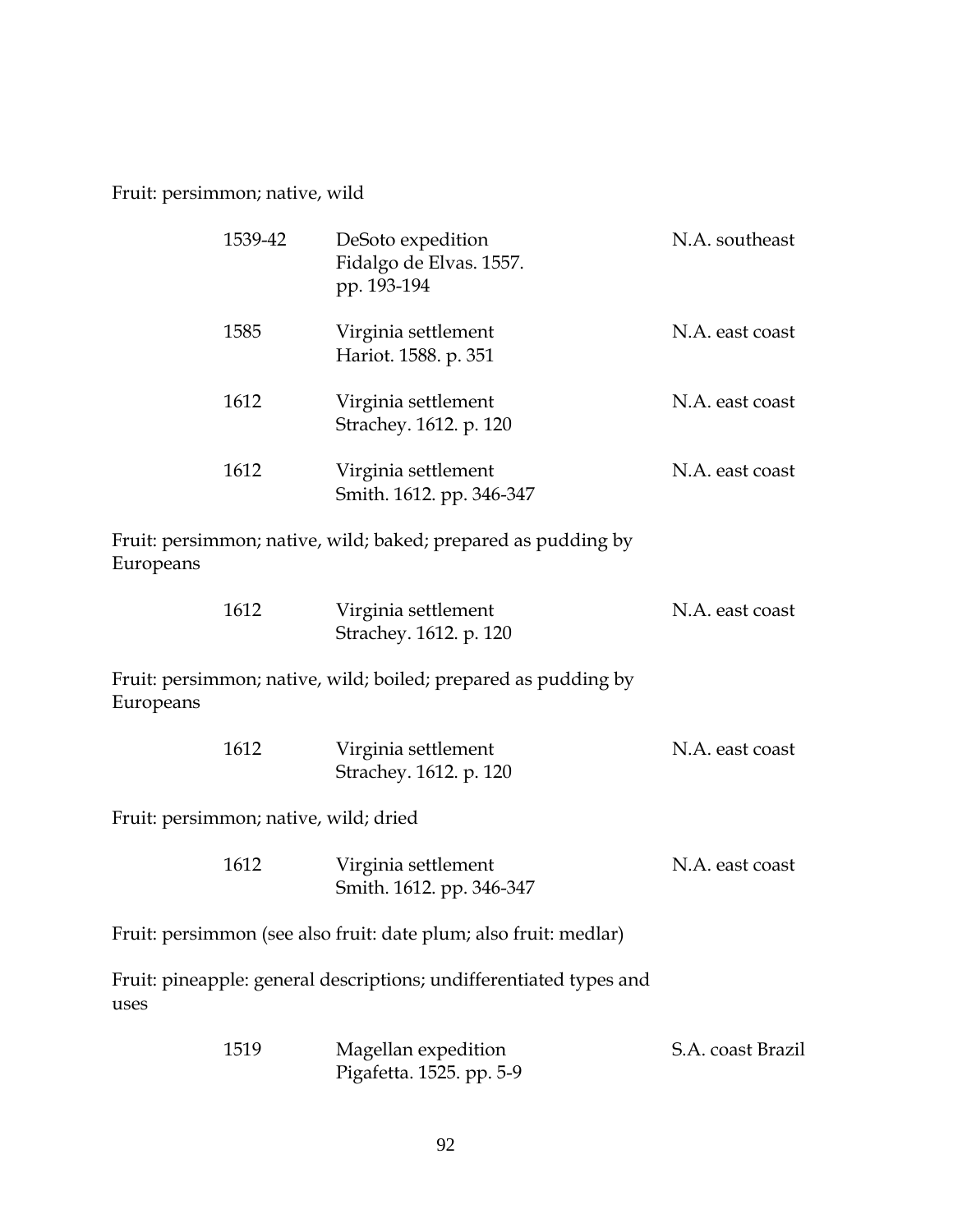| 1539-42 | DeSoto expedition<br>de Elvas. 1557.<br>Vol. 1 pp. 13-14 |                                                  | Caribbean       |
|---------|----------------------------------------------------------|--------------------------------------------------|-----------------|
|         | mid 16th c.<br>8:14 p. 508                               | Early Spanish period<br>de la Vega. 1609-12.     | S.A. Peru       |
| 1595    | Raleigh expedition                                       | Raleigh. 1596. pp. 61-65                         | S.A. north-east |
|         | 1599-1602                                                | Champlain voyage.<br>Champlain. 1603. pp. 44-45  | Caribbean       |
| 1606    | Archer Expedition                                        | Percy. 1608. pp. 129-131                         | Caribbean       |
| 1607    |                                                          | Newport Expedition<br>Perkins. 1608. pp. 159-161 | Caribbean       |

Fruit: pineapple; introduced to North America from Caribbean by Europeans; test planting report

|                 | 1607    | Virginia settlement<br>Archer. 1607b. pp. 99-102                | N.A. east coast |
|-----------------|---------|-----------------------------------------------------------------|-----------------|
|                 | 1612    | Virginia settlement<br>Strachey. 1612. pp. 38-39                | N.A. east coast |
| Fruit: pitahaya |         |                                                                 |                 |
|                 | 1519    | Cortez expedition<br>de Sahaun. 1555. pp. 19-20                 | C.A. Mexico     |
|                 | 1540-42 | Coronado expedition<br>de Castañada, 1596.<br>Part 2, pp. 50-51 | N.A. southwest  |
|                 | 1540-42 | Coronado expedition<br>Jaramillo. 16th century?<br>pp. 119-120  | N.A. southwest  |

Fruit: pitahaya (see also fruit: saguaro)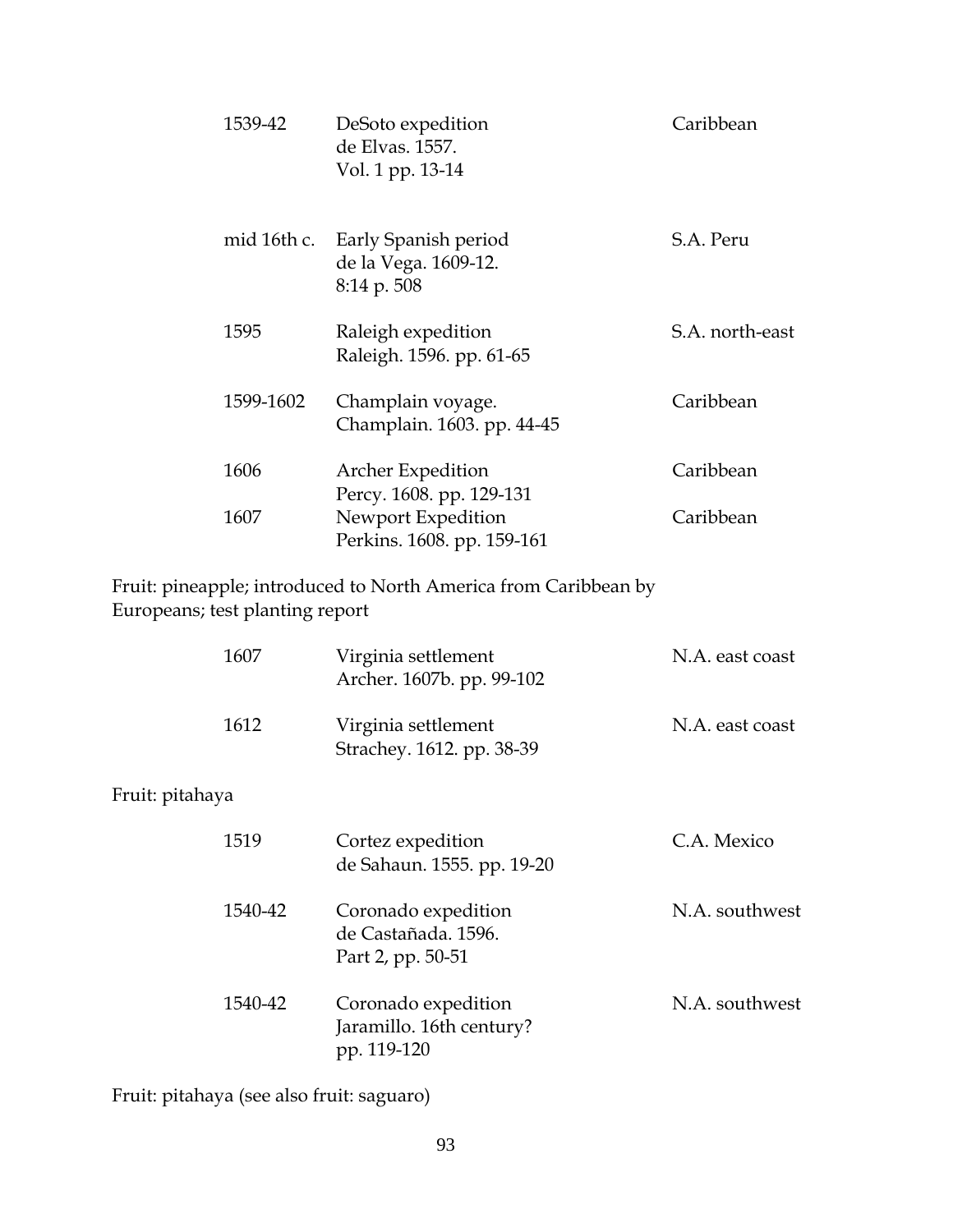Fruit: plantain

| 1539-42   | DeSoto expedition<br>de Elvas. 1557.<br>Vol. 1 pp. 13-14 | Caribbean   |
|-----------|----------------------------------------------------------|-------------|
| 1585-86   | Drake expedition<br>Bigges. 1589. pp. 228-229            | Caribbean   |
| 1599-1602 | Champlain voyage.<br>Champlain. 1603. pp. 7-12           | Caribbean   |
| 1599-1602 | Champlain voyage.<br>Champlain. 1603. p. 31              | C.A. Mexico |

Fruit: plantain (see also fruit: banana)

Fruit: plum; native, wild; undifferentiated by type or use

| 1519        | Cortez expedition<br>Bernal Diaz. 1576. p. 70                     | C.A. Mexico    |
|-------------|-------------------------------------------------------------------|----------------|
| 1519        | Cortez expedition<br>de Sahaun. 1555. pp. 19-20                   | C.A. Mexico    |
| 1520        | Cortez expedition<br>Cortés: 2nd letter. 1520,<br>pp. 86-89       | C.A. Mexico    |
| 1539-42     | De Soto expedition<br>de Oviedo y Valdés. 1546.<br>Vol. 2, p. 112 | N.A. southeast |
| 1540-42     | Coronado expedition<br>de Castañada. 1596.<br>Part 2, p. 61       | N.A. southwest |
| mid 16th c. | Early Spanish period                                              | S.A. Peru      |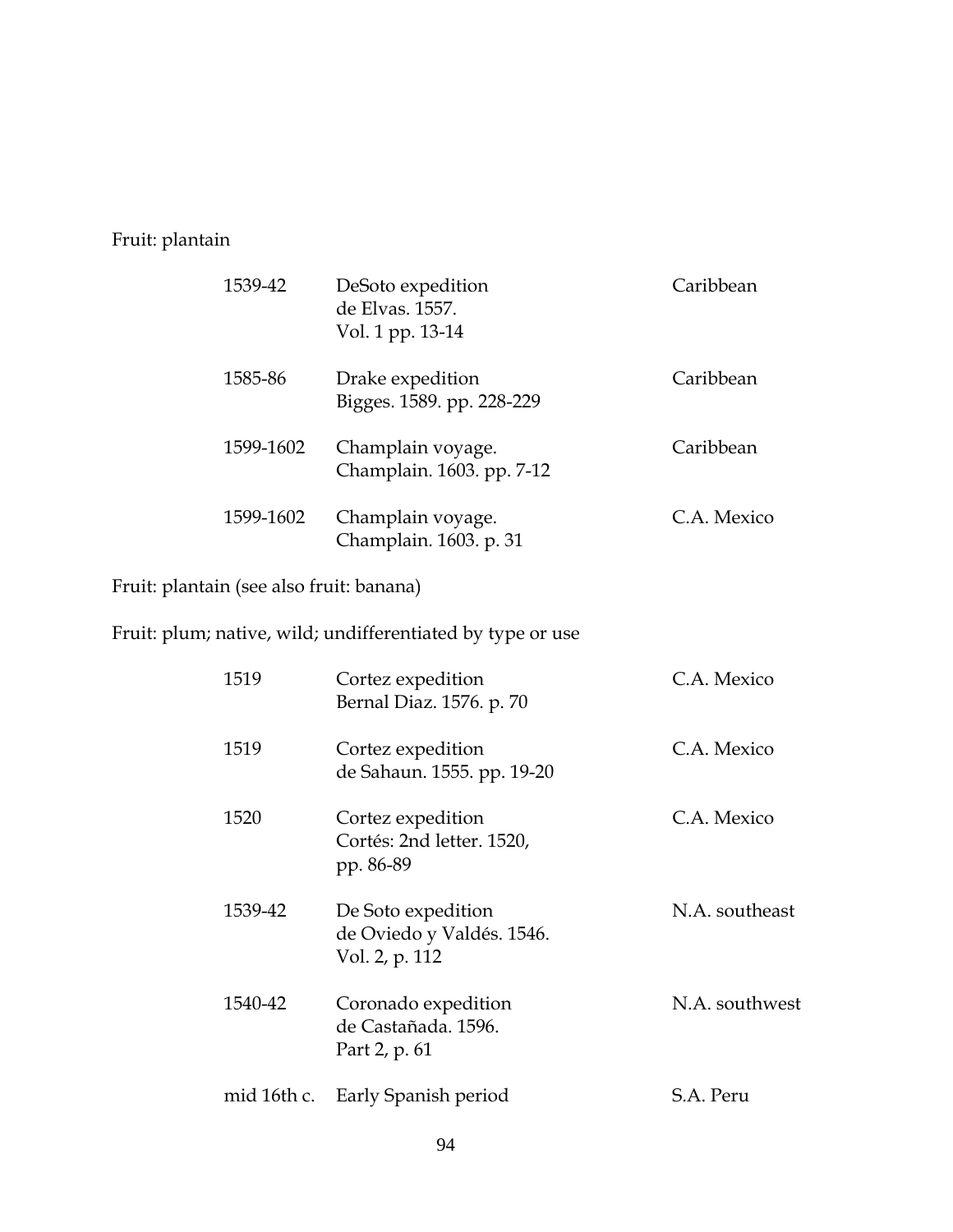de la Vega. 1609-12. 8:11 p. 503

| 1586      | Florida settlement<br>de Laudonnière. 1586.<br>pp. 195-196 | N.A. southeast  |
|-----------|------------------------------------------------------------|-----------------|
| 1588      | Virginia settlement<br>Gonzalez. 1588. p. 824              | N.A. east coast |
| 1599-1602 | Champlain voyage.<br>Champlain. 1603. p. 30                | C.A. Mexico     |
| 1612      | Virginia settlement<br>Strachey. 1612. p. 119              | N.A. east coast |
| 1612      | Virginia settlement<br>Smith. 1612. p. 345                 | N.A. east coast |

Fruit: plum; native, wild; cirkuela variety

| mid 16th c. Early Spanish period | S.A. Peru |
|----------------------------------|-----------|
| de la Vega. 1609-12.             |           |
| $9:28$ pp. 599-600               |           |

Fruit: plum; native, wild; dried

| 1539-42 | DeSoto expedition       | N.A. southeast |
|---------|-------------------------|----------------|
|         | Fidalgo de Elvas. 1557. |                |
|         | Vol. 1, p. 47           |                |

Fruit: plum; native, wild; grey variety

| 1539-42 | DeSoto expedition                   | N.A. southeast |
|---------|-------------------------------------|----------------|
|         | Fidalgo de Elvas. 1557. pp. 193-194 |                |

Fruit: plum; native, wild; paste prepared as flour; baked as bread

| 1539-42 | DeSoto expedition       | N.A. southeast |
|---------|-------------------------|----------------|
|         | Fidalgo de Elvas. 1557. |                |
|         | Vol. 1, p. 152          |                |

Fruit: plum; native, wild; red variety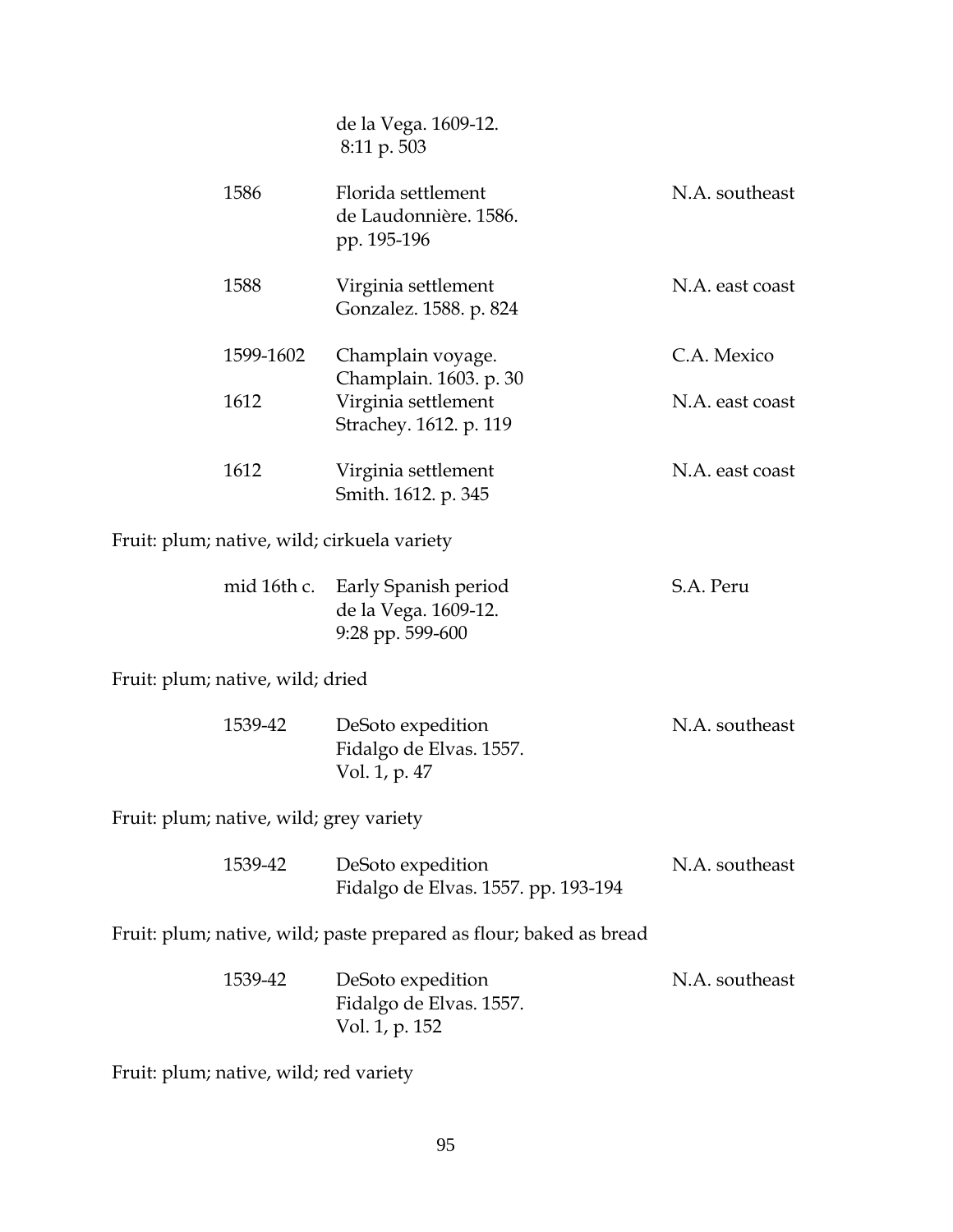| 1539-42 | DeSoto expedition       | N.A. southeast |
|---------|-------------------------|----------------|
|         | Fidalgo de Elvas. 1557. |                |
|         | Vol. 1, pp. 193-194     |                |

Fruit: plum; native, wild; white variety

| Pringe Expedition<br>Pringe. 1603. pp. 224-225                                  | N.A. northeast  |
|---------------------------------------------------------------------------------|-----------------|
| Fruit: plum; domesticated; European introduction                                |                 |
| mid 16th c.<br>Early Spanish period<br>de la Vega. 1609-12.<br>9:28 pp. 599-600 | S.A. Peru       |
| Fruit: plum; misidentified by Europeans; persimmon meant                        |                 |
| Virginia settlement<br>Strachey. 1612. p. 120                                   | N.A. east coast |
| Virginia settlement<br>Smith. 1612. p. 345                                      | N.A. east coast |
| Fruit: plum (see also fruit: amexia; fruit: damsom; fruit: persimmon)           |                 |
| Fruit: pomegranate; European introduction                                       |                 |
| mid 16th c.<br>Early Spanish period<br>de la Vega. 1609-12.<br>9:27 pp. 598-600 | S.A. Peru       |
|                                                                                 |                 |
| Verarzanus expedition<br>Hakluyt. 1850. p. 56-71                                | N.A. east coast |
|                                                                                 |                 |
| Cortez expedition<br>Bernal Diaz. 1576. p. 147                                  | C.A. Mexico     |
|                                                                                 |                 |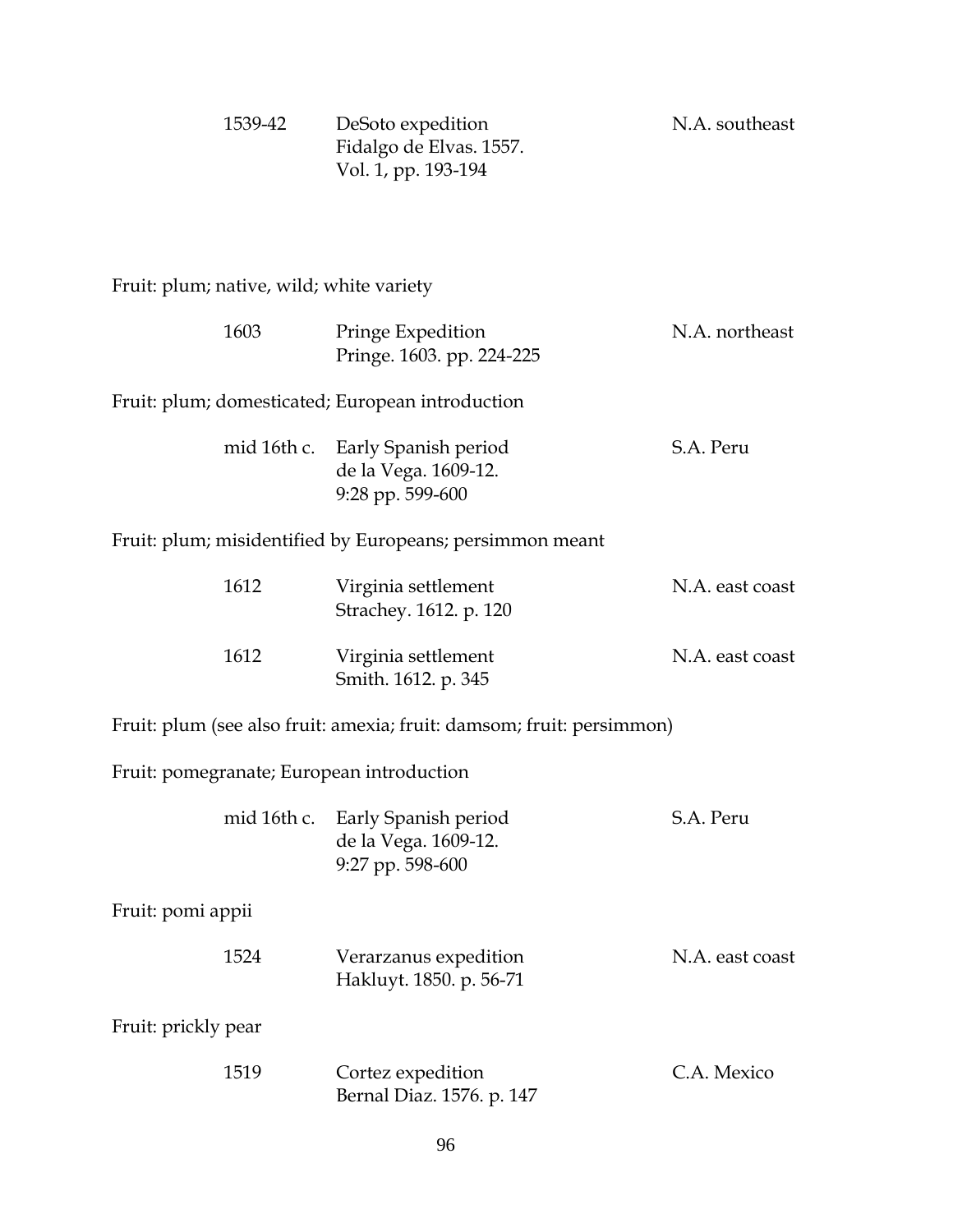| 1519      | Cortez expedition<br>de Sahaun. 1555. pp. 19-20                 | C.A. Mexico     |
|-----------|-----------------------------------------------------------------|-----------------|
| 1521      | Cortez expedition<br>Bernal Diaz. 1576. pp. 416-417             | C.A. Mexico     |
| 1540-42   | Coronado expedition<br>de Castañada. 1596.<br>Part 1, pp. 18-22 | N.A. southwest  |
| 1585      | Virginia settlement<br>Hariot. 1588. pp. 351-352                | N.A. east coast |
| 1599-1602 | Champlain voyage.<br>Champlain. 1603. pp. 29-30                 | C.A. Mexico     |
| 1612      | Virginia settlement<br>Strachey. 1612. p. 120                   | N.A. east coast |
|           |                                                                 |                 |

Fruit: prickly prear; preserve

| 1540-42 | Coronado expedition | N.A. southwest |
|---------|---------------------|----------------|
|         | de Castañada. 1596. |                |
|         | Part 1, pp. 18-22   |                |

Fruit: prickly pear (see also fruit: opuntia; fruit: tuna)

Fruit: prune; native, wild; general descriptions, undifferentiated by type

| 1540-42 | Coronado expedition<br>de Castañada. 1596.<br>Part 1, pp. 40-41 | N.A. southwest |
|---------|-----------------------------------------------------------------|----------------|
| 1541    | Coronado expedition<br>Coronado. 1541. p. 117                   | N.A. southwest |

Fruit: prune; native, wild; black

| 1540-42 | Coronado expedition      | N.A. southwest |
|---------|--------------------------|----------------|
|         | Jaramillo. 16th century? |                |
|         | p. 126                   |                |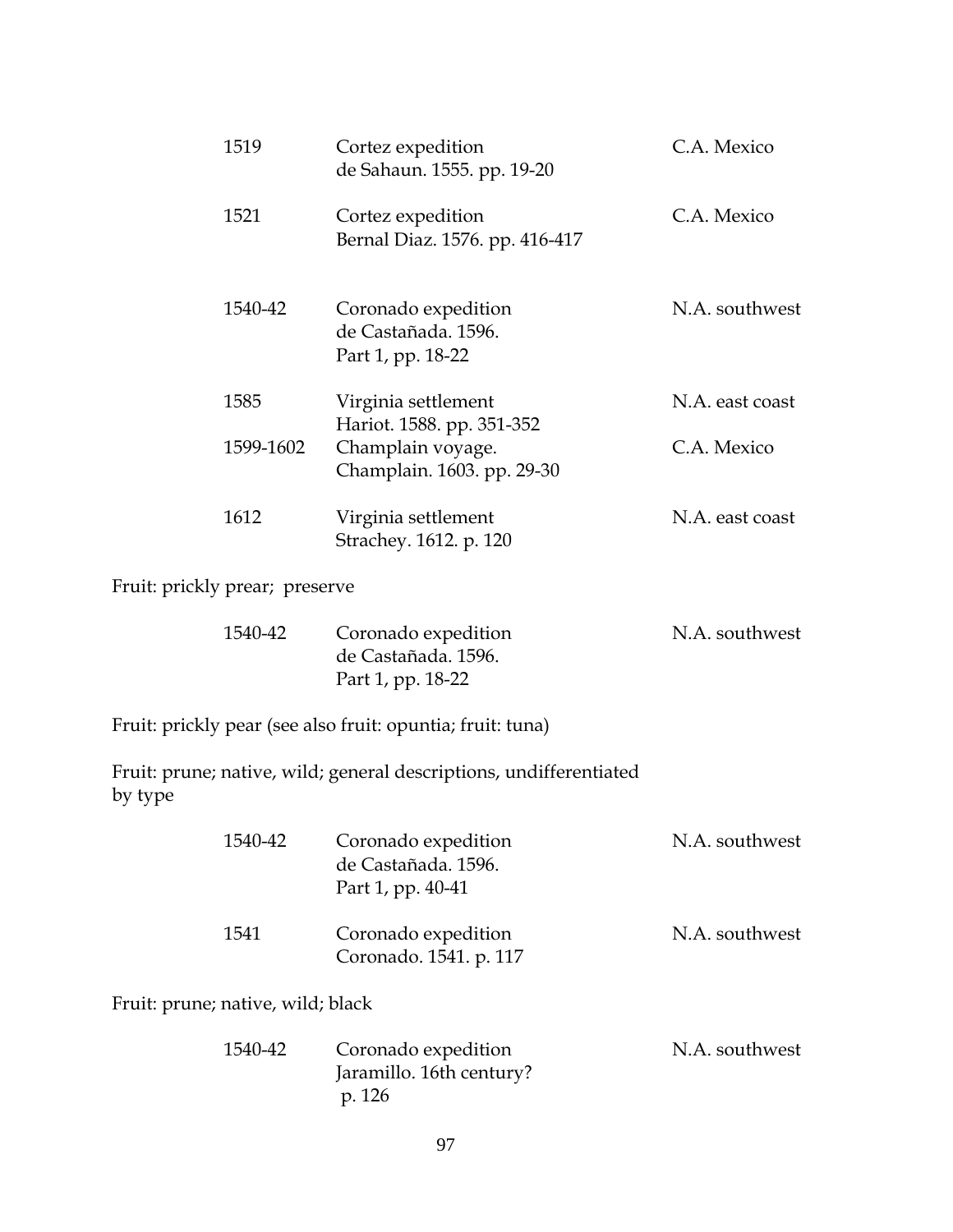Fruit: prune; native, wild; green

| 1540-42 | Coronado expedition      | N.A. southwest |
|---------|--------------------------|----------------|
|         | Jaramillo. 16th century: |                |
|         | p. 126                   |                |

Fruit: prune; domesticated; European introduction; test planting report

| 1607 | Virginia settlement      | N.A. east coast |
|------|--------------------------|-----------------|
|      | Archer. 1607. pp. 99-102 |                 |

Fruit: quince; European introduction

|      | mid 16th c. Early Spanish period<br>de la Vega. 1609-12.<br>$9:28$ pp. 599-600 | S.A. Peru       |
|------|--------------------------------------------------------------------------------|-----------------|
| 1585 | Virginia settlement<br>Hariot. 1588. p. 336                                    | N.A. east coast |

Fruit: raisins native, wild; production from American grapes anticipated by Europeans

| 1607 Virginia settlement  | N.A. east coast |
|---------------------------|-----------------|
| Archer. 1607b. pp. 99-102 |                 |

Fruit: raisins; domesticated; from *Vitis vinifera* grapes; European introduction

| 1495 | Columbus expedition        | Caribbean |
|------|----------------------------|-----------|
|      | Columbus memorandum, 1495. |           |
|      | Vol. 1. pp. 84-86          |           |

Fruit: raisins; domesticated; from *Vitis vinifera* grapes; European introduction; served to Native Americans

| 1605 | Waymouth Expedition  | N.A. northeast |
|------|----------------------|----------------|
|      | Rosier. 1605. p. 272 |                |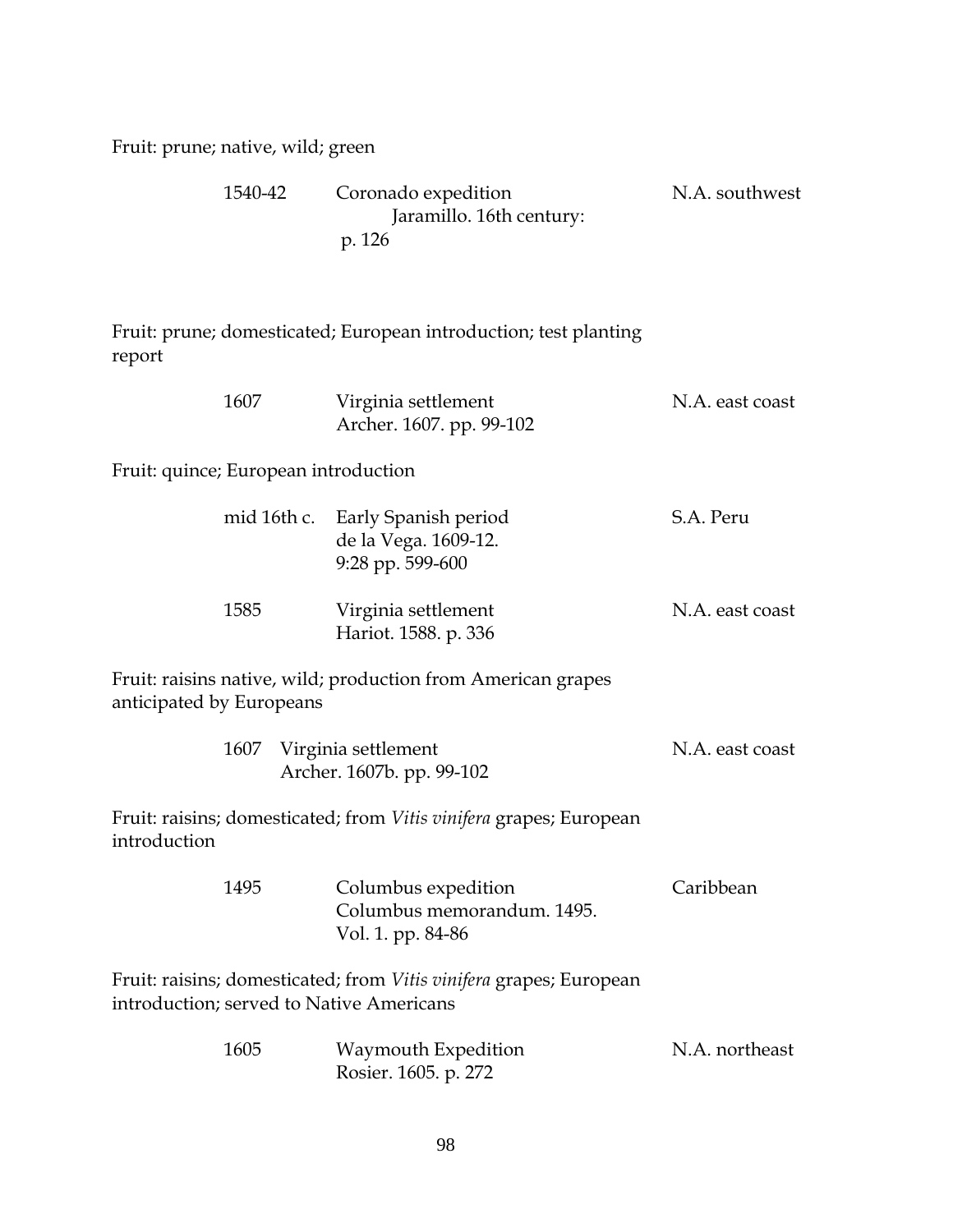# Fruit: raspberry

| 1562      | Florida settlement<br>Ribault. 1582. pp. 101-108              | N.A. southeast  |
|-----------|---------------------------------------------------------------|-----------------|
| 1582      | American summary document<br>Hakluyt. 1582. pp. 139-141       | N.A. east coast |
| 1586      | Florida settlement<br>de Laudonnière. 1586.<br>pp. 195-196    | N.A. southeast  |
| 1602      | Gosnold Expedition<br>Archer. 1602. pp. 124-125               | N.A. northeast  |
| 1602      | Gosnold Expedition<br>Brereton. 1602. pp. 148-150             | N.A. northeast  |
| 1603      | Pringe Expedition<br>Pringe. 1603. pp. 223-224                | N.A. northeast  |
| 1605      | Waymouth Expedition<br>Rosier. 1605. pp. 264-266              | N.A. northeast  |
| 1606      | Archer Expedition<br>Percy. 1608. p. 141                      | N.A. east coast |
| 1607-1608 | Gilbert Expedition<br>Strachey. 1610-1612.<br>pp. 400-401     | N.A. northeast  |
| 1607      | Davies [Davis] Voyage<br>Davies [Davis]. 1607.<br>pp. 419-420 | N.A. northeast  |
| 1607      | Virginia settlement<br>Archer. 1607a. pp. 86-90               | N.A. east coast |
| 1607      | Virginia settlement<br>Archer. 1607b. pp. 99-102              | N.A. east coast |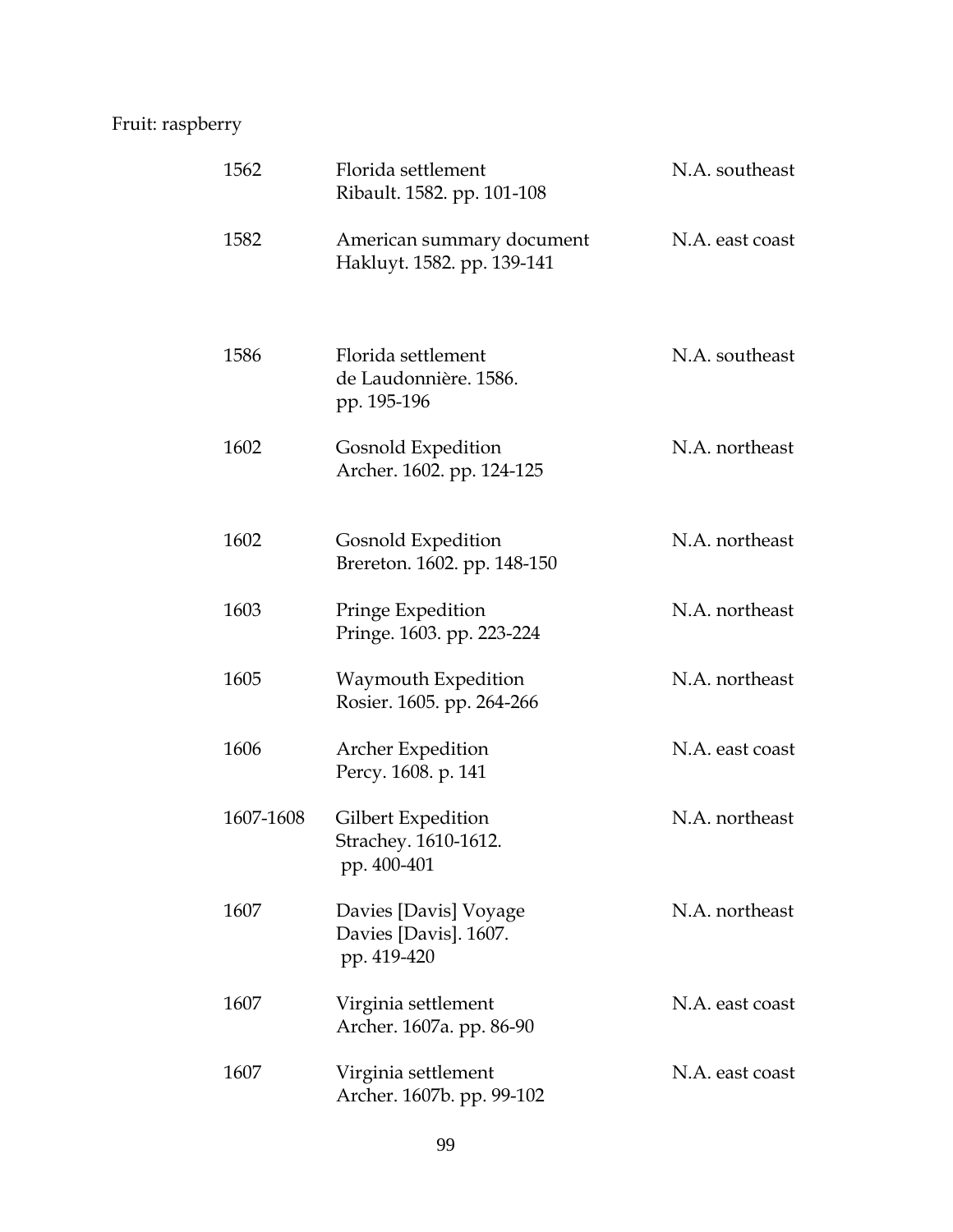|                                           | 1612        | Virginia settlement<br>Strachey. 1612. p. 121                   | N.A. east coast |
|-------------------------------------------|-------------|-----------------------------------------------------------------|-----------------|
|                                           | 1612        | Virginia settlement<br>Smith. 1612. p. 347                      | N.A. east coast |
| Fruit: raspices (see fruit: raspberry)    |             |                                                                 |                 |
| Fruit: rose (hip)                         |             |                                                                 |                 |
|                                           | 1540-42     | Coronado expedition<br>de Castañada. 1596.<br>Part 1, p. 43     | N.A. southwest  |
| Fruit: rucma                              |             |                                                                 |                 |
|                                           | mid 16th c. | Early Spanish period<br>de la Vega. 1609-12.<br>8:11 p. 503     | S.A. Peru       |
| Fruit: saguaro                            |             |                                                                 |                 |
|                                           | 1519        | Cortez expedition<br>de Sahaun. 1555. pp. 19-20                 | C.A. Mexico     |
|                                           | 1540-42     | Coronado expedition<br>de Castañada. 1596.<br>Part 2, pp. 50-51 | N.A. southwest  |
|                                           | 1540-42     | Coronado expedition<br>Jaramillo. 16th century?<br>pp. 119-120  | N.A. southwest  |
| Fruit: saguaro (see also fruit: pitahaya) |             |                                                                 |                 |
| Fruit: sapota                             |             |                                                                 |                 |
|                                           | 1518        | Grivjala expedition<br>Bernal Diaz.1576. pp. 22-23              | C.A. Mexico     |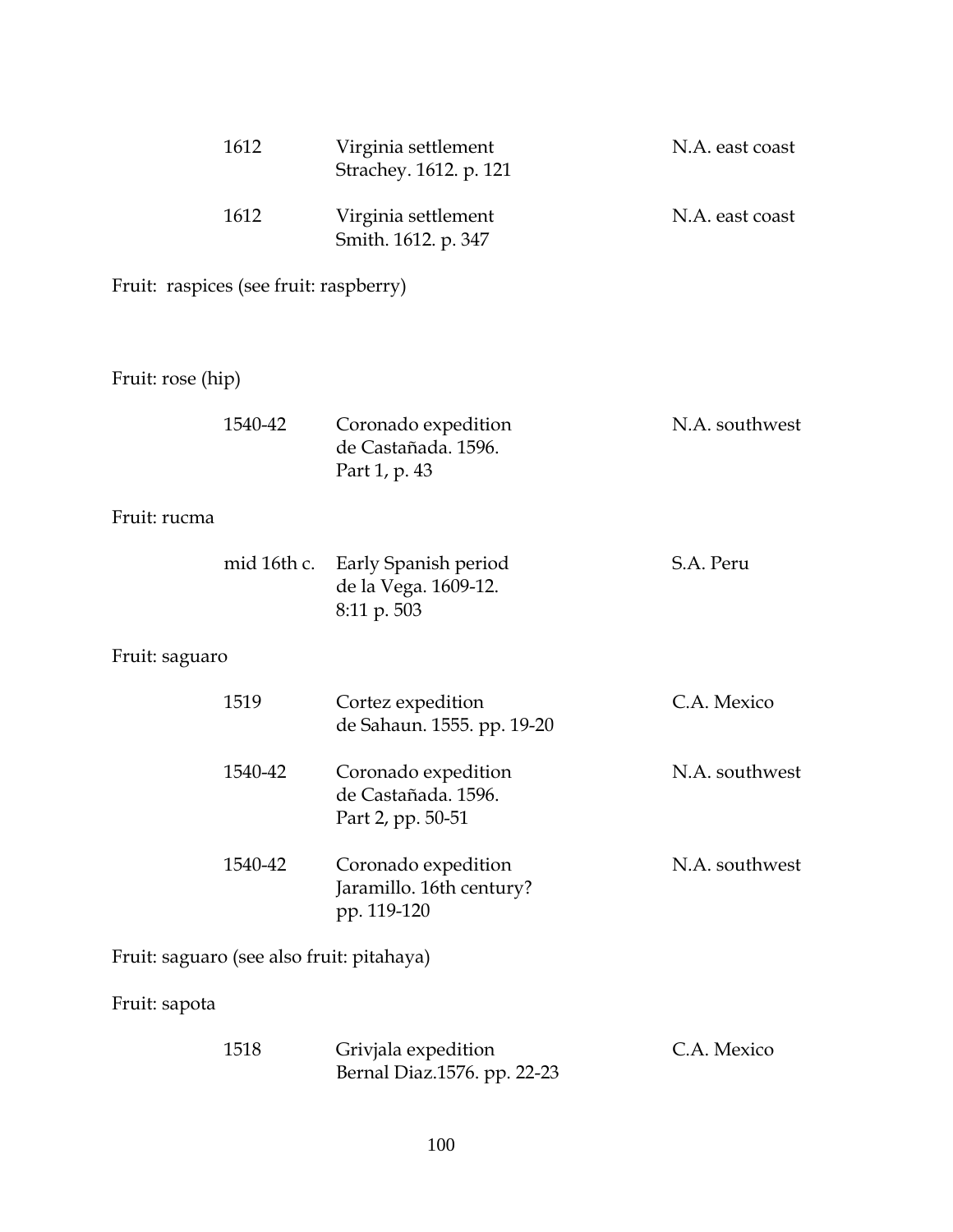|                               | 1519    | Cortez expedition<br>de Sahaun. 1555. pp. 19-20                      | C.A. Mexico     |
|-------------------------------|---------|----------------------------------------------------------------------|-----------------|
| Fruit: sacquenummener; boiled |         |                                                                      |                 |
|                               | 1585    | Virginia settlement<br>Hariot. 1588. p. 353                          | N.A. east coast |
| Fruit: service berry          |         |                                                                      |                 |
|                               | 1603    | Pringe Expedition<br>Pringe. 1603. pp. 224-225                       | N.A. northeast  |
|                               | 1605    | Waymouth Expedition<br>Rosier. 1605. pp. 279-281                     | N.A. northeast  |
|                               |         | Fruit: service berry; eaten by Europeans; disliked                   |                 |
|                               | 1605    | Waymouth Expedition<br>Rosier. 1605. pp. 279-281                     | N.A. northeast  |
| Fruit: strawberry             |         |                                                                      |                 |
|                               | 1539-42 | DeSoto expedition<br>Fidalgo de Elvas. 1557.<br>pp. 193-194          | N.A. southeast  |
|                               | 1539-42 | De Soto expedition<br>de Oviedo y Valdés. 1546.<br>Vol. 2, pp. 96-97 | N.A. southeast  |
|                               | 1582    | American summary document<br>Hakluyt. 1582. pp. 139-141              | N.A. east coast |
|                               | 1585    | Virginia settlement<br>Hariot. 1588. pp. 352-353                     | N.A. east coast |
|                               | 1602    | Gosnold Expedition<br>Archer. 1602. pp. 117-118                      | N.A. northeast  |
|                               | 1602    | Gosnold Expedition<br>Brereton. 1602. pp. 148-150                    | N.A. northeast  |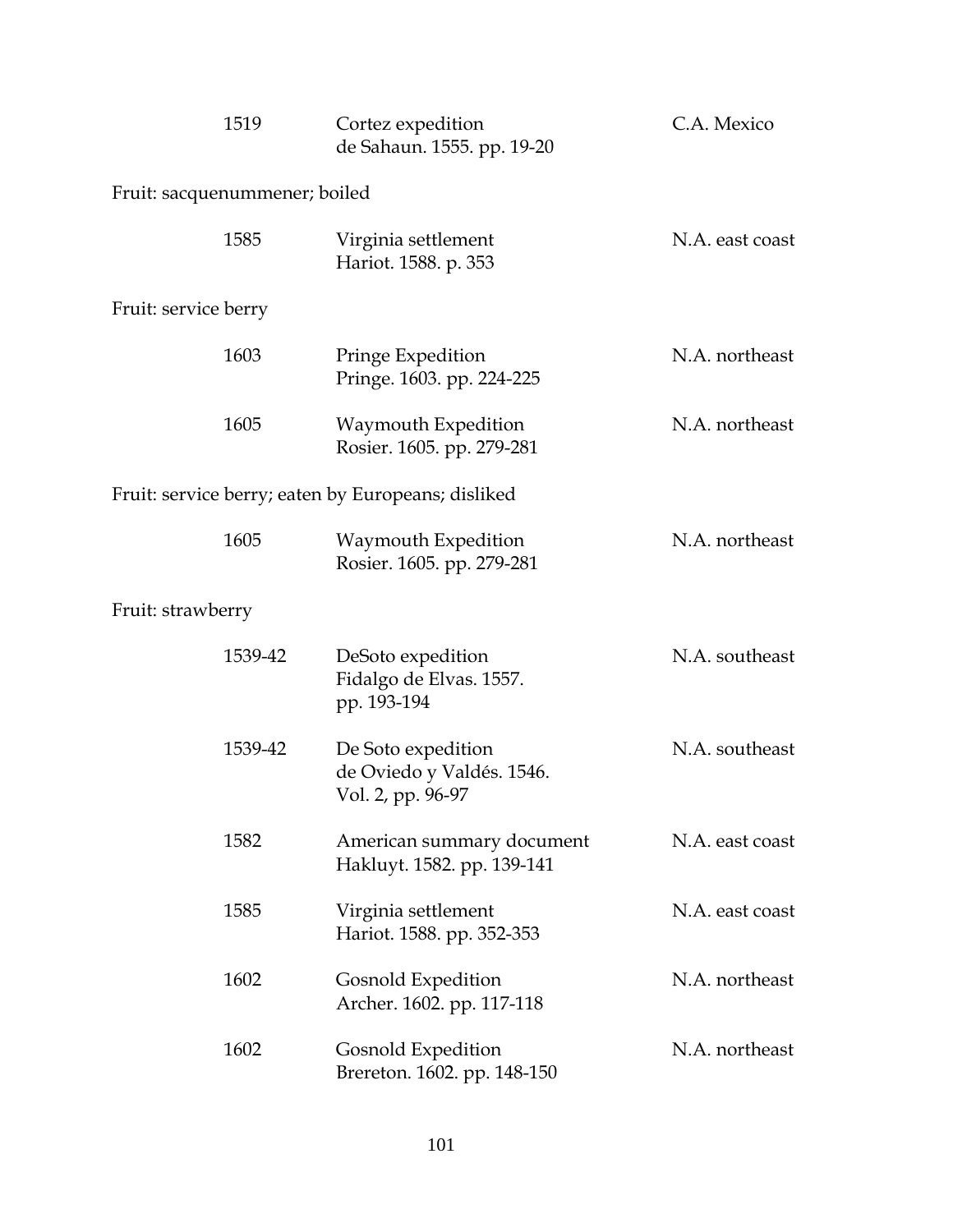| 1603                             | Pringe Expedition<br>Pringe. 1603. pp. 223-224                | N.A. northeast  |
|----------------------------------|---------------------------------------------------------------|-----------------|
| 1605                             | Waymouth Expedition<br>Rosier. 1605. pp. 258-260              | N.A. northeast  |
| 1606                             | Archer Expedition<br>Percy. 1608a. pp. 134-135                | N.A. east coast |
| 1607-1608                        | Gilbert Expedition<br>Strachey. 1610-1612.<br>pp. 400-401     | N.A. northeast  |
| 1607                             | Davies [Davis] Voyage<br>Davies [Davis]. 1607.<br>pp. 419-420 | N.A. northeast  |
| 1607                             | Virginia settlement<br>Archer. 1607a. pp. 82-86               | N.A. east coast |
| 1607                             | Virginia settlement<br>Archer. 1607b. pp. 99-102              | N.A. east coast |
| 1608                             | Newport Expedition<br>Perkins. 1608. pp. 159-161              | N.A. east coast |
| 1608                             | Virginia settlement<br>Smith. 1608. p. 170                    | N.A. east coast |
| 1612                             | Virginia settlement<br>Strachey. 1612. pp. 79-80,             | N.A. east coast |
| 1612                             | also p. 121<br>Virginia settlement<br>Smith. 1612. p. 347     | N.A. east coast |
| Fruit: strawberry; white variety |                                                               |                 |

Fruit: straw

| 1602 | Gosnold Expedition          | N.A. northeast |
|------|-----------------------------|----------------|
|      | Brereton. 1602. pp. 148-150 |                |

Fruit: tejocite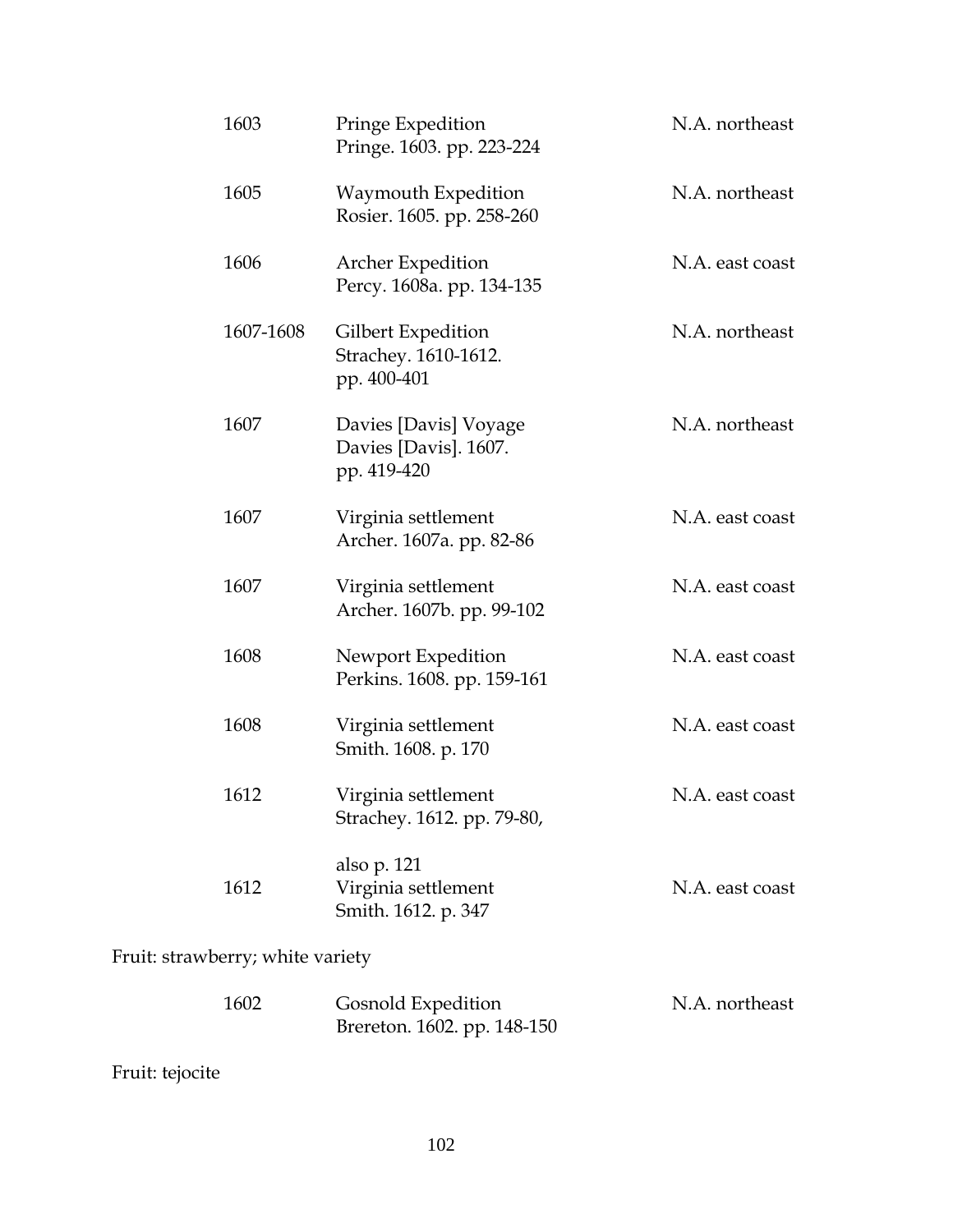|                            | 1519                                 | Cortez expedition<br>de Sahaun. 1555. pp. 19-20                 | C.A. Mexico     |
|----------------------------|--------------------------------------|-----------------------------------------------------------------|-----------------|
| Fruit: tomato              |                                      |                                                                 |                 |
|                            | 1519                                 | Cortez expedition<br>Bernal Diaz. 1576. pp. 178-179             | C.A. Mexico     |
| Fruit: tuna [cactus fruit] |                                      |                                                                 |                 |
|                            | 1519                                 | Cortez expedition<br>Bernal Diaz. 1576. p. 147                  | C.A. Mexico     |
|                            | 1519                                 | Cortez expedition<br>de Sahaun. 1555. pp. 19-20                 | C.A. Mexico     |
|                            | 1521                                 | Cortez expedition<br>Bernal Diaz. 1576.<br>pp. 416-417          | C.A. Mexico     |
|                            | 1540-42                              | Coronado expedition<br>de Castañada. 1596.<br>Part 1, pp. 18-22 | N.A. southwest  |
|                            | 1585                                 | Virginia settlement<br>Hariot. 1588. pp. 351-352                | N.A. east coast |
|                            | 1599-1602                            | Champlain voyage.<br>Champlain. 1603. pp. 29-30                 | C.A. Mexico     |
|                            | 1612                                 | Virginia settlement<br>Strachey. 1612. p. 120                   | N.A. east coast |
|                            | Fruit: tuna; preserve [cactus fruit] |                                                                 |                 |
|                            | 1540-42                              | Coronado expedition<br>de Castañada. 1596.<br>Part 1, pp. 18-22 | N.A. southwest  |

Fruit: tuna (see also fruit: opuntia; fruit: prickly pear)

Fruit: vine; native, wild; non-grape